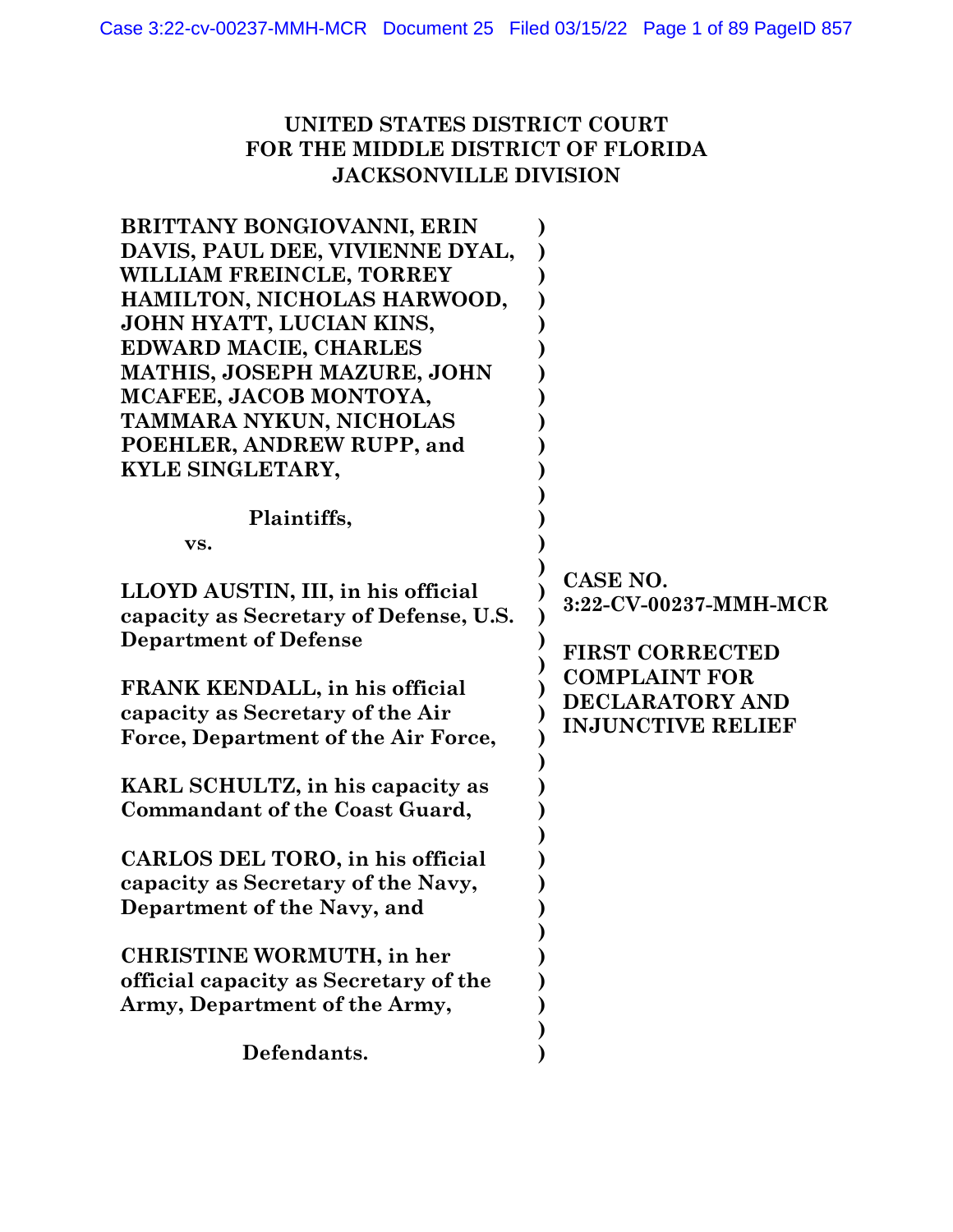# **TABLE OF CONTENTS**

| Ι.              |                                                                 |  |
|-----------------|-----------------------------------------------------------------|--|
| А.              | COVID-19 Discovery and Public Health Emergency  26              |  |
| <b>B.</b>       |                                                                 |  |
| $\mathcal{C}$ . |                                                                 |  |
|                 | II. ARMED SERVICES GUIDANCE AND IMPLEMENTATION  30              |  |
| А.              |                                                                 |  |
| <b>B.</b>       |                                                                 |  |
| C.              |                                                                 |  |
| III.            | COMPARISON OF EUA TREATMENTS WITH FDA-LICENSED AND              |  |
| А.              |                                                                 |  |
| Β.              | Informed Consent Requirements for EUA Products 34               |  |
| C.              |                                                                 |  |
| D.              | Comirnaty Approval and Pfizer EUA Re-Issuances 36               |  |
| Е.              |                                                                 |  |
| $\mathbf{F}$    | Differences Between EUA and Licensed Vaccines  38               |  |
| IV.             | SCIENTIFIC EVIDENCE AND ADMINISTRATIVE ACTIONS FOR              |  |
| А.              |                                                                 |  |
| Β.              | Evidence of Rapidly Decreasing Efficacy or Obsolescence 41      |  |
| C.              |                                                                 |  |
| D.              | Vaccination Does Not Prevent COVID-19 Transmission 44           |  |
| Ε.              | Quarantine & Testing Provide Equal or Greater "Protection." 46  |  |
| F.              | Natural Immunity Provides Superior Protection to Vaccination 47 |  |
| G.              |                                                                 |  |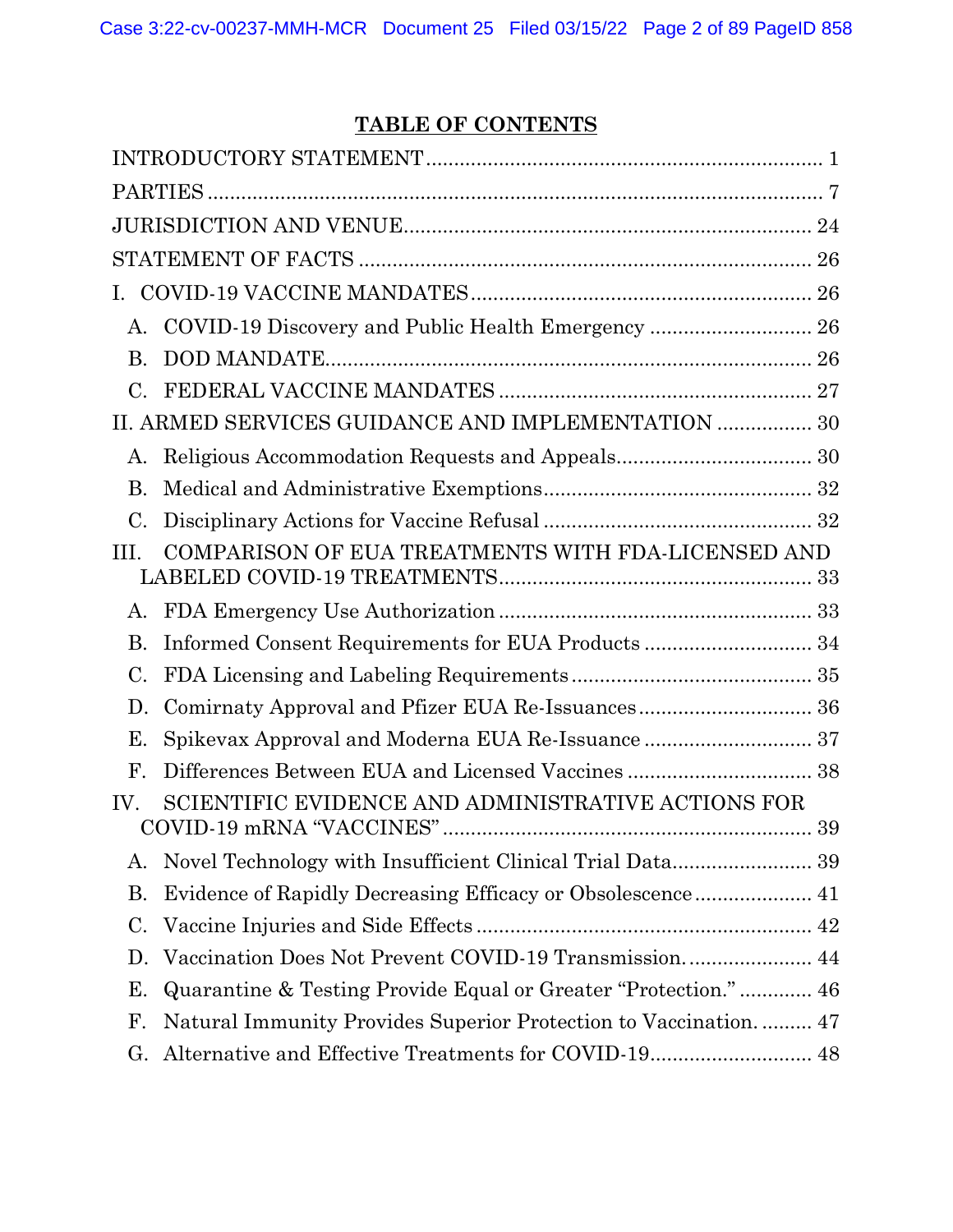| V. PLAINTIFFS RELIGIOUS ACCOMMODATION REQUESTS  49                    |  |
|-----------------------------------------------------------------------|--|
|                                                                       |  |
| B. COVID-19 Vaccines Are Critically Dependent on, and Could Not Exist |  |
| C. Plaintiffs' RARs and Appeals Have Been Denied with "Magic Words,"  |  |
| PLAINTIFFS WILL SUFFER CONCRETE AND PARTICULARIZED<br>VI.             |  |
| VIOLATION OF RELIGIOUS FREEDOM RESTORATION ACT 60                     |  |
| VIOLATION OF FIRST AMENDMENT FREE EXERCISE CLAUSE 68                  |  |
| VIOLATION OF FIFTH AMENDMENT DUE PROCESS CLAUSE  72                   |  |
|                                                                       |  |
|                                                                       |  |
|                                                                       |  |
|                                                                       |  |
|                                                                       |  |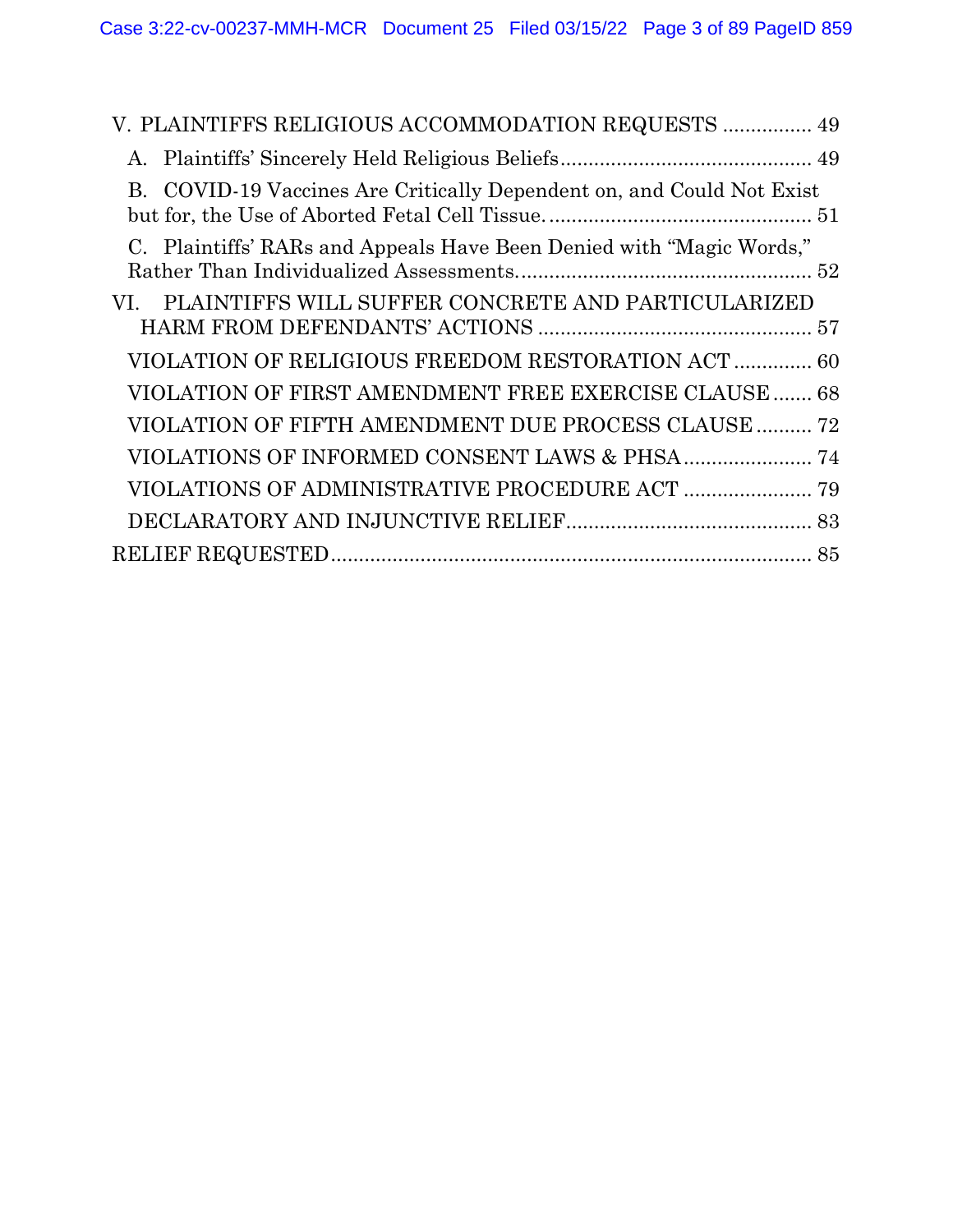### **LIST OF EXHIBITS**

- EXHIBIT 1: Plaintiffs' Declarations
- EXHIBIT 2: Secretary of Defense Memorandum (Aug. 24, 2021)
- EXHIBIT 3: February 4, 2022 Compliance Notice
- EXHIBIT 4: Aug. 23, 2021 EUA Re-Issuance Letter
- EXHIBIT 5: Oct. 29, 2021 EUA Re-Issuance Letter
- EXHIBIT 6: Jan. 3, 2022 EUA Re-Issuance Letter
- EXHIBIT 7: Air Force Guidance (Sept. 3, 2021)
- EXHIBIT 8: Army Guidance (FRAGO 5) (Sept. 14, 2021)
- EXHIBIT 9: Marine Corps Guidance MARADMIN 462/21 (Sept. 1, 2021)
- EXHIBIT 10: Navy Guidance ALNAV 062/21 (Aug. 30, 2021)
- EXHIBIT 11: DOD Surgeon Generals Guidance (Sept. 14, 2021)
- EXHIBIT 12: Jan. 31, 2022 Moderna EUA Re-Issuance
- EXHIBIT 13: Aug. 23, 2021 Comirnaty Summary Basis of Regulatory Action
- EXHIBIT 14: Nov. 8, 2021 Comirnaty Summary Basis of Regulatory Action
- EXHIBIT 15: NIH-Pfizer Announce Comirnaty Unavailability (Sept.13, 2021)
- EXHIBIT 16: Declaration of Dr. Peter McCullough
- EXHIBIT 17: Sen. Ron Johnson Letter to Secretary Austin (Feb. 1, 2022)
- EXHIBIT 18: Office of Legal Counsel, Vaccine Mandate Opinion (July 6, 2021)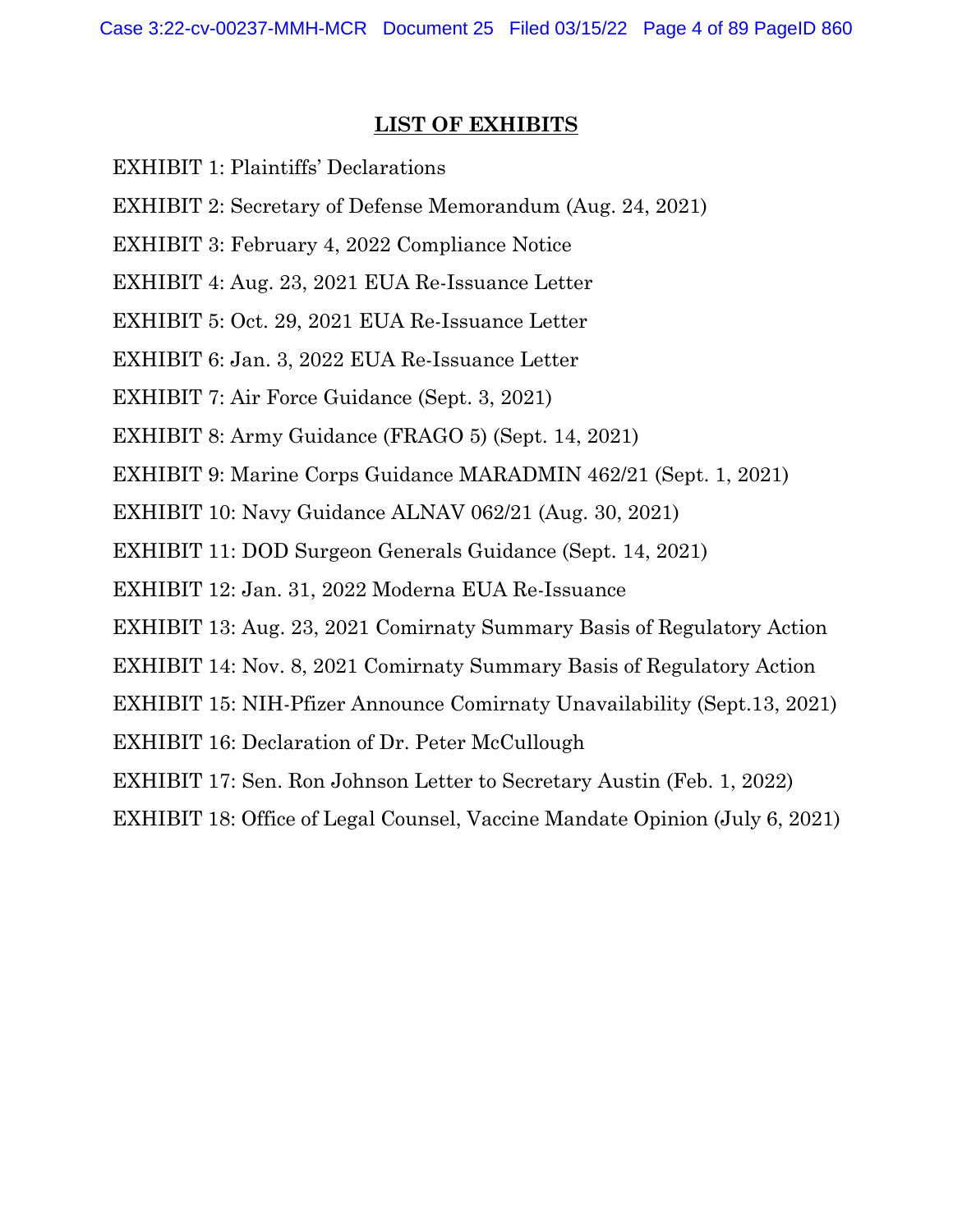#### **PLAINTIFFS' FIRST CORRECTED COMPLAINT**

Plaintiffs, by and through the undersigned counsel, hereby complain and allege the following:

#### **INTRODUCTORY STATEMENT**

<span id="page-4-0"></span>1. Plaintiffs are a group of service members from each branch of the armed services. Plaintiffs allege that the Department of Defense ("DOD") COVID-19 vaccine mandate[1](#page-4-1) ("DOD Mandate") is unconstitutional because it violates Plaintiffs' religious liberties protected by the First Amendment and the Religious Freedom Restoration Act ("RFRA"). 42 U.S.C. § 2000bb-1, *et seq.*, as well as their Fifth Amendment due process rights. The DOD Mandate is also unlawful insofar as it violates federal statutes requiring informed consent for treatments subject to an emergency use authorization ("EUA"), *see* 10 U.S.C. § 1107a and 21 U.S.C. § 360bbb-3 (collectively, the "Informed Consent Laws"), the substantive provisions of the Public Health Service Act ("PHSA"), 42 U.S.C. § 262, multiple provisions of the Administrative Procedure Act ("APA"), 5 U.S.C. § 551 *et seq*., and DOD/Armed Services rules and regulations.

<span id="page-4-1"></span><sup>1</sup> *See* Ex. 2, Secretary of Defense Lloyd Austin, III ("SECDEF"), "Memorandum for Senior Pentagon Leadership, Mandatory Coronavirus Disease 2019 Vaccination of Department of Defense Service Members" (Aug. 24, 2021) ("SECDEF Memo"). The DOD Mandate applies to all members of the military services (Air Force, Army, Coast Guard Marine Corps, Navy, collectively referred to hereinafter as the "Armed Services"), each of which has issued its own implementation orders and guidance. *See*  Exs. 7-11 (collectively "Armed Services Guidance').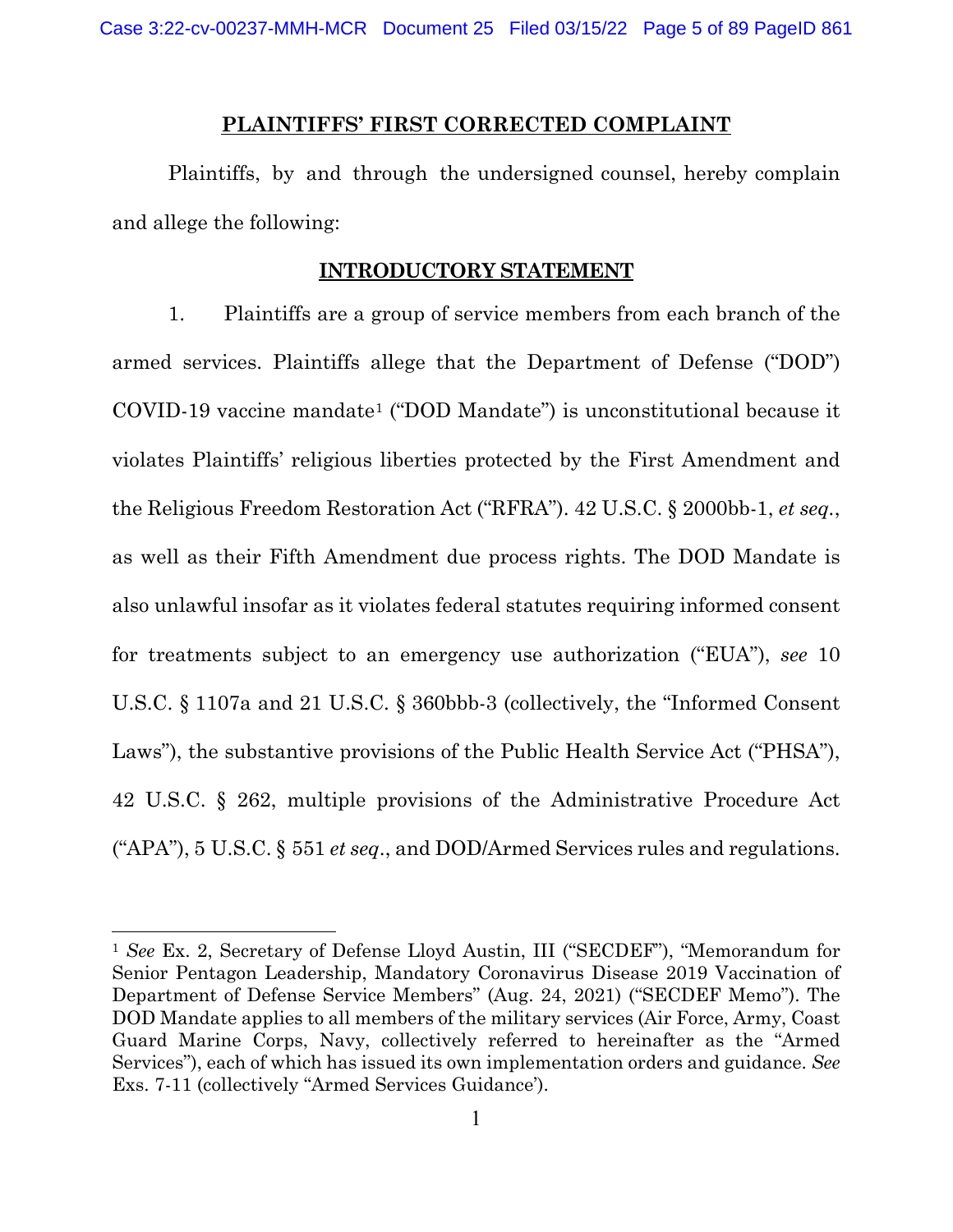2. On August 24, 2021, one day after the Food and Drug Administration's ("FDA") licensed the Pfizer-BioNTech Comirnaty vaccine, the DOD directed the Armed Services "to immediately begin full vaccination of all members of the Armed Forces," using only "COVID-19 vaccines that receive full licensure from the Food and Drug Administration (FDA), in accordance with FDA labeling." Ex. 2, SECDEF Memo, at 1. Due to the unavailability of Comirnaty or any FDA-licensed vaccines labeled as such, the DOD and Armed Services have directed healthcare providers to administer non-FDA-licensed EUA vaccines "as if" they were, or were legally "interchangeably" with, FDAapproved vaccines, pursuant to the mandate. Service members who decline injection of an unlicensed EUA vaccine may face the full range of administrative and disciplinary sanctions under the Uniform Code of Military Justice ("UCMJ") including involuntary separation, less than honorable discharge, and court-martial; the loss of retirement, veterans and other government benefits they have earned through long service to their country, valued in excess of \$1,000,000 in many cases; obstacles to future employment due to their discharge status; and loss of fundamental rights.

3. Evidence submitted in a related proceeding in this District, *Navy SEAL 1 v. Biden*, No. 8:21-cv-02429-SDM-TGW (M.D. Fla.) ("*Navy SEAL 1* Proceeding"), conclusively demonstrates that Defendants have systematically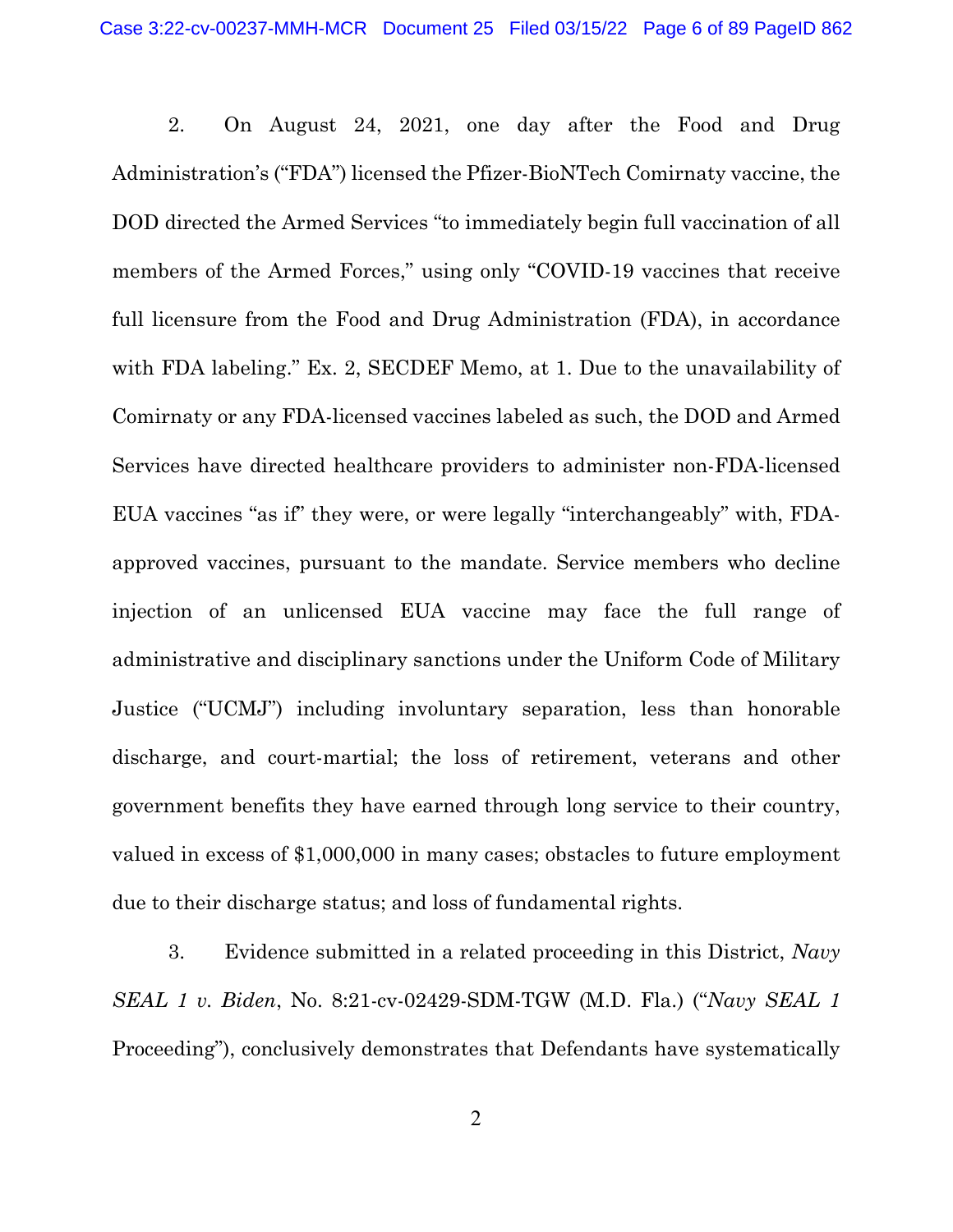<span id="page-6-3"></span>and willfully violated service members' free exercise rights under RFRA and the First Amendment because they have not granted any religious accommodation requests ("RARs") out of at least 25,000 submitted. *See* Ex. 3, February 4, 2022 Compliance Notice. Courts in this District and elsewhere have concluded that the Defendants' religious exemption process appears to be a "sham,"[2](#page-6-0) and a "quixotic quest" that amounts to little more than "theater."[3](#page-6-1) There is no question that the DOD Mandate and Defendants' religious exemption policy substantially burden Plaintiffs' exercise of religion, which triggers strict scrutiny, as well as RFRA's requirement to show that strict scrutiny is satisfied for each specific denial. Nor is there any question that that Defendants' policy of blanket denials by reciting the "magic words"<sup>[4](#page-6-2)</sup> of the

<span id="page-6-0"></span><sup>2</sup> *Navy SEAL 1 v. Biden,* No. 8:21-cv-2429, 2021 WL 5448970 (M.D. Fla. Nov. 22, 2021). The Air Force and Marine Corps purport to have recently granted a handful of RARs (*i.e.*, roughly a dozen out of nearly 25,000). *See* Ex. 3, Defendants February 4, 2022 Notice. However, these RARs appear to have been granted to those on terminal leave or conditioned upon their separation from the military. *See Navy SEAL 1 v. Austin*, --- F.Supp.3d ---, 2022 WL 534459, at \*19 (M.D. Fla. Feb. 18, 2022) ("*Navy SEAL 1*") (Marine Corps approvals); *Poffenbarger v. Kendall*, No. 3:22-cv-1, 2022 WL 594810, at \*13 n.6 (S.D. Oh. Feb. 28, 2022) ("*Poffenbarger*") (Air Force approvals). Thus, even the exceptions to the general policy of denying them all demonstrate that the process is a sham because the result is that no service member will be granted religious accommodation and allowed to continue their service.

<span id="page-6-1"></span><sup>3</sup> *Air Force Officer v. Austin*, --- F.Supp.3d ---, 2022 WL 468799, at \*1 (M.D. Ga. Feb. 15, 2022) ("*Air Force Officer*") (citation omitted); *U.S. Navy SEALs 1-26 v. Biden*, --- F.Supp.3d. ---, 2022 WL 34443, at \*1 (N.D. Tex. Jan. 3, 2022) ("*Navy SEALs 1-26*"), *stay denied*, --- F.4th ---, 2022 WL 594375 (5th Cir. Feb. 28, 2022) ("*Navy SEALs 1-26*  Stay Order").

<span id="page-6-2"></span><sup>4</sup> *Navy SEAL 1*, No. 8:21-cv-2429, 2022 WL 534459, at \*17 (*quoting Davila v. Gladden*, 777 F.3d 1198, 1206 (11th Cir. 2015) ("*Davila*")).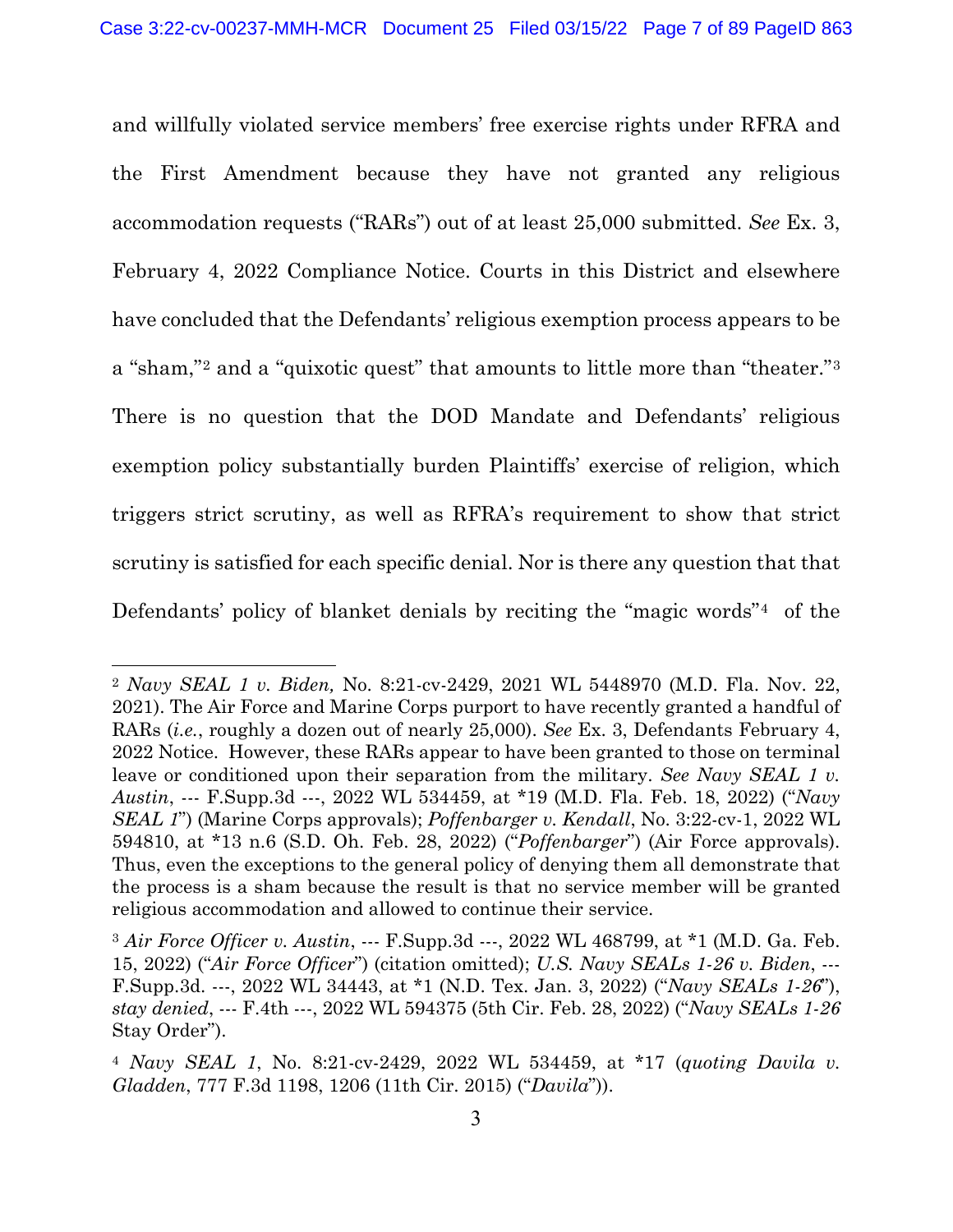statute and invoking vague appeals to military readiness and health—without any specific and reliable evidence demonstrating that the individual service member's request could not be accommodated and why no less restrictive means can achieve the government's interest—manifestly fails strict scrutiny.[5](#page-7-0) For largely the same reasons, Defendants' sham religious exemption process, with its predetermined outcome of uniform denials, deprives Plaintiffs of their Fifth Amendment due process rights.

4. The Omicron variant, the vaccines' rapidly declining efficacy, and existing mitigation measures have fatally undermined Defendants' claims that denying Plaintiffs' exemptions serves any compelling governmental interests or is in fact the least restrictive means of achieving those interests. According to Pfizer's CEO, "we know that the two doses of the vaccine" mandated by the DOD "offer very limited protection, if any"<sup>[6](#page-7-1)</sup> against the Omicron variant that currently accounts for nearly 100% of cases.[7](#page-7-2) Vice Admiral William Merz

<span id="page-7-0"></span><sup>5</sup> *Navy SEAL 1*, at \*17-19 (finding that the Marine Corps and Navy had not shown that their policy satisfied strict scrutiny); *Air Force Officer*, 2022 WL 468799, at \*10- 12 (same with respect to the Air Force); *Navy SEALs 1-26*, 2022 WL 34443, at \*10-12 (same with respect to the Navy).

<span id="page-7-1"></span><sup>6</sup> *New COVID-19 Vaccine That Covers Omicron 'Will Be Ready in March,' Pfizer CEO Says* YAHOO!FINANCE (Jan. 10, 2022) (transcript of video interview with Pfizer CEO Albert Bourla), available at: https://finance.yahoo.com/video/covid-19-vaccine-coversomicron-144553437.html (last visited Jan. 17, 2022).

<span id="page-7-2"></span><sup>7</sup> *See* CDC, *COVID Data Tracker: Variant Proportions*, Chart: Week Ending February 19, 2022, available at: https://covid.cdc.gov/covid-data-tracker/#variant-proportions (last visited Feb. 22, 2022).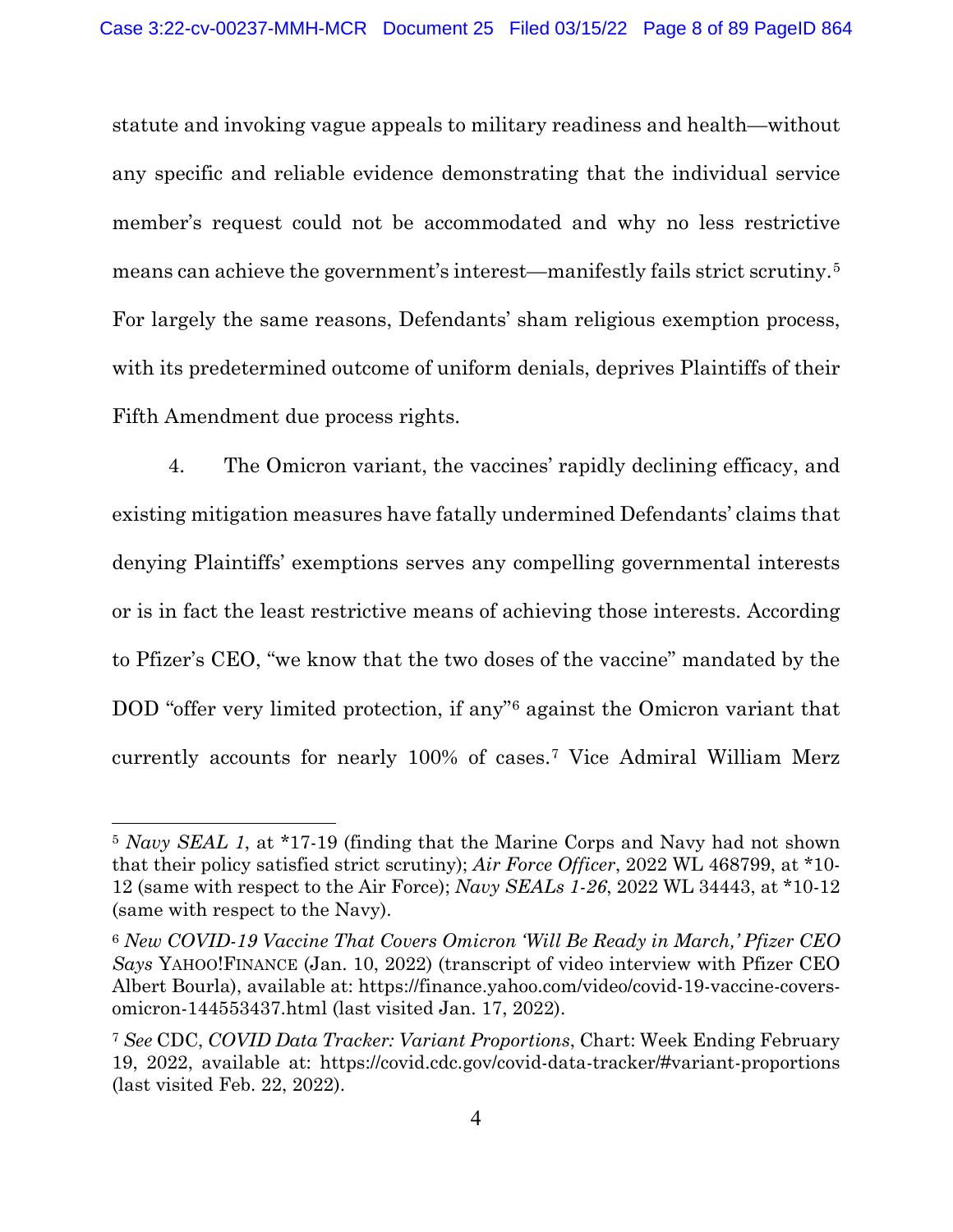recently acknowledged that Omicron is "coming and going all the time" among 100% vaccinated crews, but that it has had "really no operational impact."[8](#page-8-0)

5. It is undisputed that no FDA-licensed vaccines (Comirnaty or Spikevax) are not available, and that the Defendants are instead mandating EUA vaccines. *See Doe #1-#14 v. Austin*, 2021 WL 5816632, at \*5 (N.D. Fla. Nov. 12, 2021) ("*Austin*") (citation omitted). The DOD Mandate and the Armed Services Guidance are unlawful *ultra vires* actions that are void *ab initio* insofar as they mandate injection of a non-FDA-licensed, EUA vaccine, which is expressly prohibited by 10 U.S.C. § 1107a. These directives are also unlawful insofar as they direct providers to inject non-FDA-licensed, EUA vaccines as if they were the unavailable FDA-licensed vaccines, *see infra* ¶¶ [54](#page-40-1)[-55,](#page-40-2) treat EUA and FDA-licensed vaccines as legally interchangeable, and seek to deceive service members' into forfeiting their informed consent right to refuse

<span id="page-8-0"></span><sup>8</sup> Diana Correll, *Omicron Isn't Significantly Impacting Navy Operations, Admiral Says*, NAVYTIMES (Jan. 27, 2022), available at: https://www.navytimes.com/news/your-navy/2022/01/27/omicron-isnt-significantlyimpacting-navy-operations-admiral-says/ (last visited Mar. 1, 2022). Vaccination did not prevent a December 2021 Omicron outbreak in which 25% of the crew of the 100% vaccinated *USS Milwaukee* tested positive for COVID-19. *See* Lolita C. Baldor, *Nearly 25 percent of USS Milwaukee Crew Hass COVID-19, Officials Say*, Navy Times (Dec. 27, 2021), available at: https://www.navytimes.com/news/yournavy/2021/12/27/nearly-25-percent-of-uss-milwaukee-crew-has-covid-19-officialssay/ (last visited Feb. 22, 2022). Nor did it prevent the recent infections of the fully vaccinated (and boosted) Secretary of Defense Austin, Chairman of the Joint Chiefs of Staff Milley, and Commandant of the Marine Corps Berger. *See Air Force Officer*, 2022 WL 468799, at \*10 (citation omitted).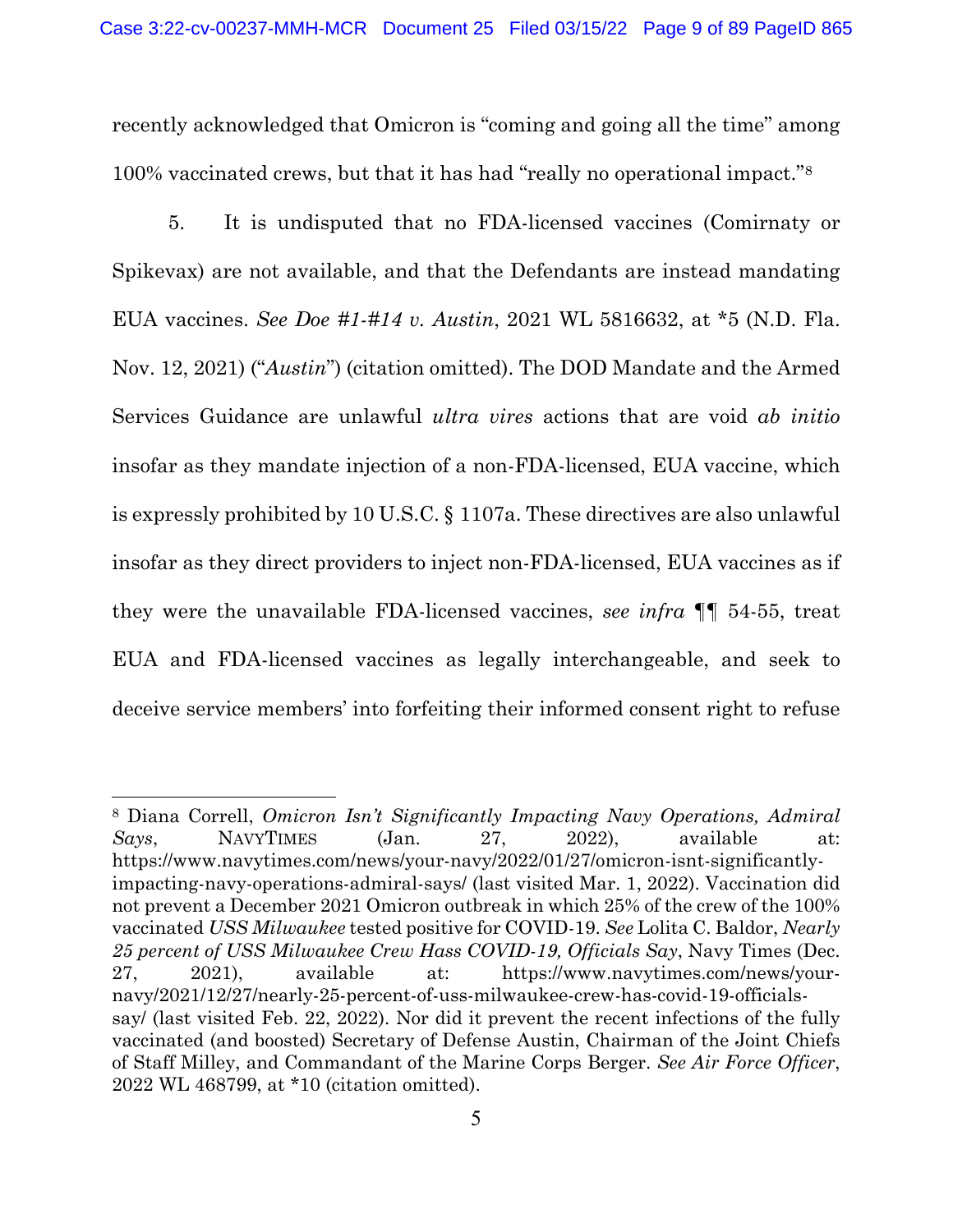an EUA vaccine that the PHSA and FDA labeling regulations required to be clearly stated in every package sold or distributed in the United States. In addition, the DOD Mandate and Armed Services Guidance violate multiple provisions of the APA.

6. Plaintiffs file this action seeking an Administrative Stay, Temporary Restraining Order, Preliminary Injunction and Declaratory Judgment requesting that this Court:

- (1) Declare the DOD Mandate to be an unconstitutional, unlawful, and *ultra vires* action;
- (2) Enjoin the implementation or enforcement of the DOD Mandate and the Armed Services Guidance by the Defendants with respect to the Plaintiffs;
- (3) Declare that the Defendants' religious exemption process violates services members' rights under RFRA, the First Amendment Free Exercise Clause, and the Fifth Amendment Due Process Clause, and that Defendants' religious exemption processes fails to satisfy strict scrutiny;
- (4) Enjoin any adverse or retaliatory action against the Plaintiffs as a result of, arising from, or in conjunction with the Plaintiffs' RAR requests or denials, or for pursuing this action, or any other action for relief from Defendants' constitutional, statutory, or regulatory violations; and
- (5) Declare unlawful the injection of any EUA vaccine pursuant to the DOD Mandate or the Armed Services Guidance.
- 7. Plaintiffs seek this relief pursuant to the APA, 5 U.S.C. §§ 702 and

705; the Federal Declaratory Judgment Act, 28 U.S.C. § 2201 and § 2202; the

All Writs Act, 28 U.S.C. § 1651; and 42 U.S.C. § 1983.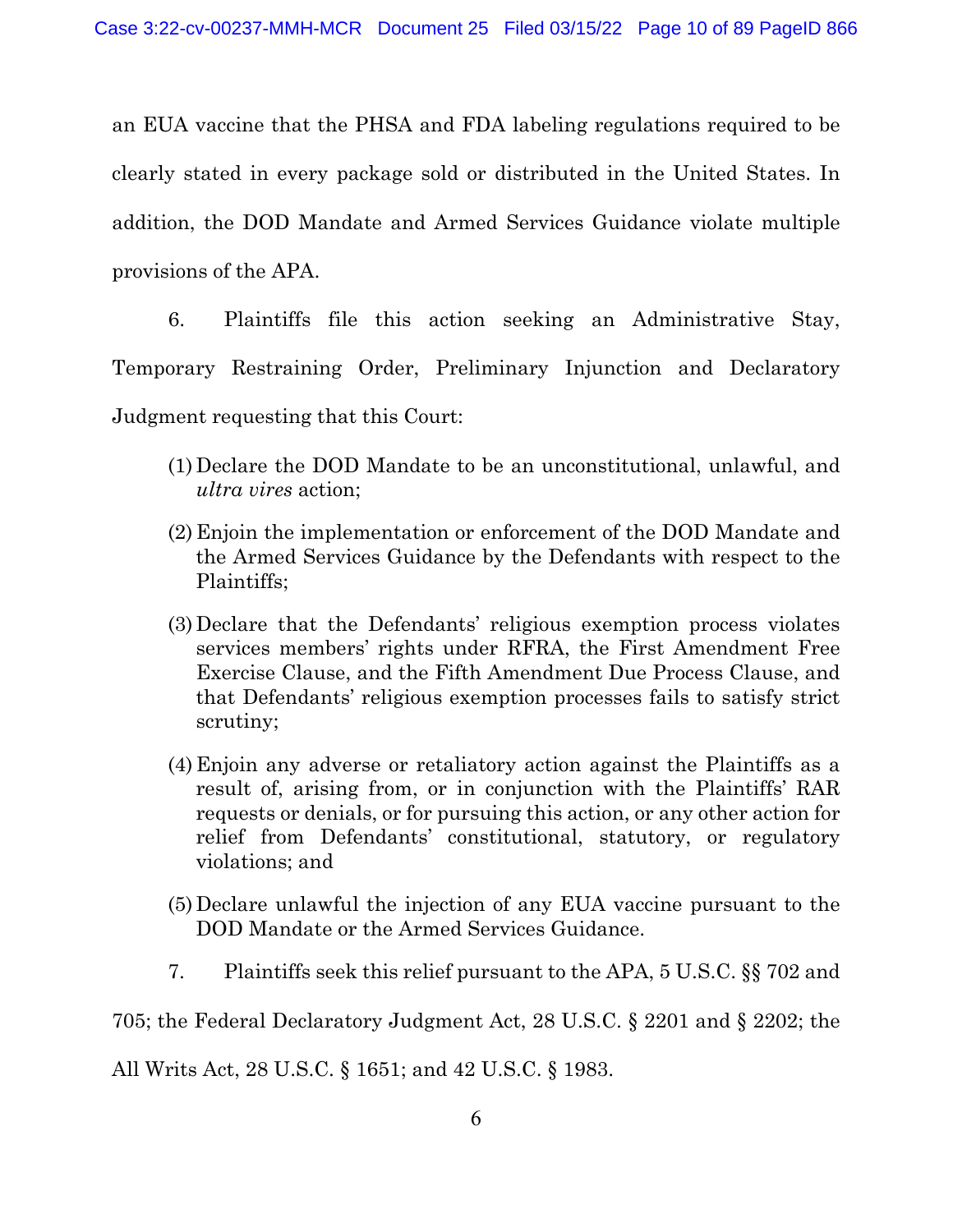#### **PARTIES**

<span id="page-10-0"></span>8. Plaintiffs are active-duty or reserve duty service members who are subject to the DOD Mandate, as implemented through the Armed Services Guidance of the branch in which they serve. Plaintiffs' declarations in Exhibit 1 hereto provide additional information regarding their religious and medical exemption requests, the guidance and orders that they have received (including orders to receive EUA vaccines in place of licensed vaccines), administrative and disciplinary actions, and copies of the letters denying their initial RAR and appeals.

9. Plaintiff BRITTANY BONGIOVANNI is a Lieutenant Junior Grade ("LTJG") in the United States Navy in which she has served for just under 3 years. LTJG Bongiovanni is stationed at Mayport Naval Station, and she is domiciled in Mayport, Duval County, Florida. On October 7, 2021, she submitted her initial RAR, which was denied on November 28, 2021, and on December 3, 2021, she submitted her appeal, which was denied on January 26, 2022. On January 31, 2022, she was notified of the denial, and she was then ordered via an email from her commanding officer to get the vaccine within five days. She was then notified of a Report of Misconduct and was forced to sign a newly edited "Page 13" (signed under duress) counseling statement, and she has been repeatedly ordered to take the vaccine or else face separation and discharge.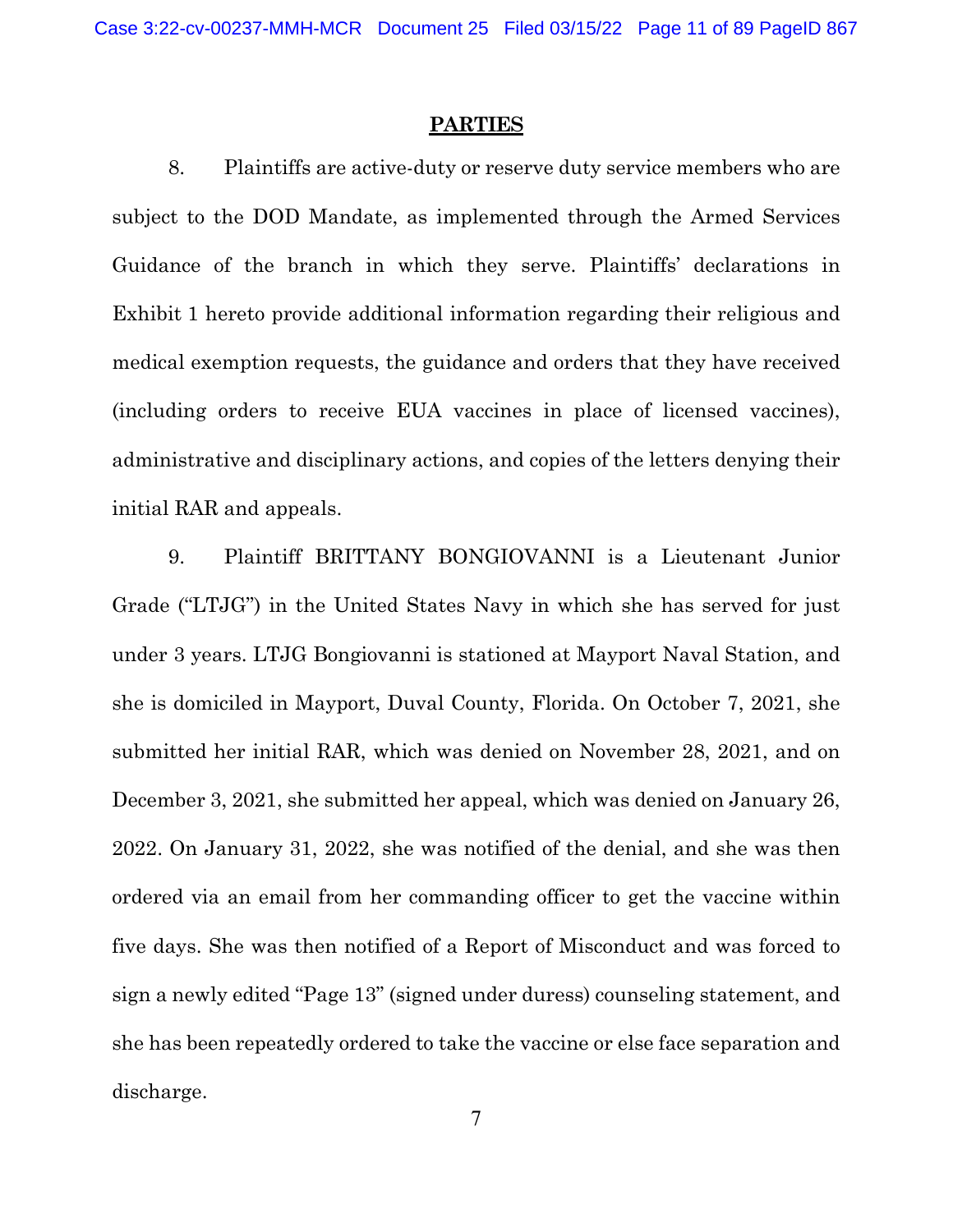10. As a result of her unvaccinated status and request for religious exemption, LTJG BONGIOVANNI has faced harassment and bullying based on her beliefs, questioning of her religion, violations of her medical privacy, and has been singled out by multiple commands. She faces consequences of not receiving a promotion, delay in any further execution of orders, and is being threatened to repay her Naval Academy education (\$70,000-\$100,000) despite being forced out on religious terms. LTJG BONGIOVANNI has expressed several times to her chain of command that she is willing and desires to fulfill her commitment. She is not choosing to be discharged from the Navy. If involuntarily separated due to her vaccination status, LTJG BONGIOVANNI stands to lose pay and benefits of somewhere between of approximately \$3,200,000.

11. Plaintiff ERIN DAVIS is a Captain in the Space Force in which she has served for 4.5 years. CAPT DAVIS is stationed at Buckley Space Force Base, Colorado, and she is domiciled in Melbourne, Brevard County, Florida. She submitted her initial RAR in September 2021, which was denied on February 3, 2022. She confirmed in September 2021 that neither Comirnaty, nor any other FDA-approved vaccine labeled as such, was available. On February 22, 2022, CAPT DAVIS was informed that she must provide proof of vaccination, despite the unavailability of any FDA-licensed vaccine, or else face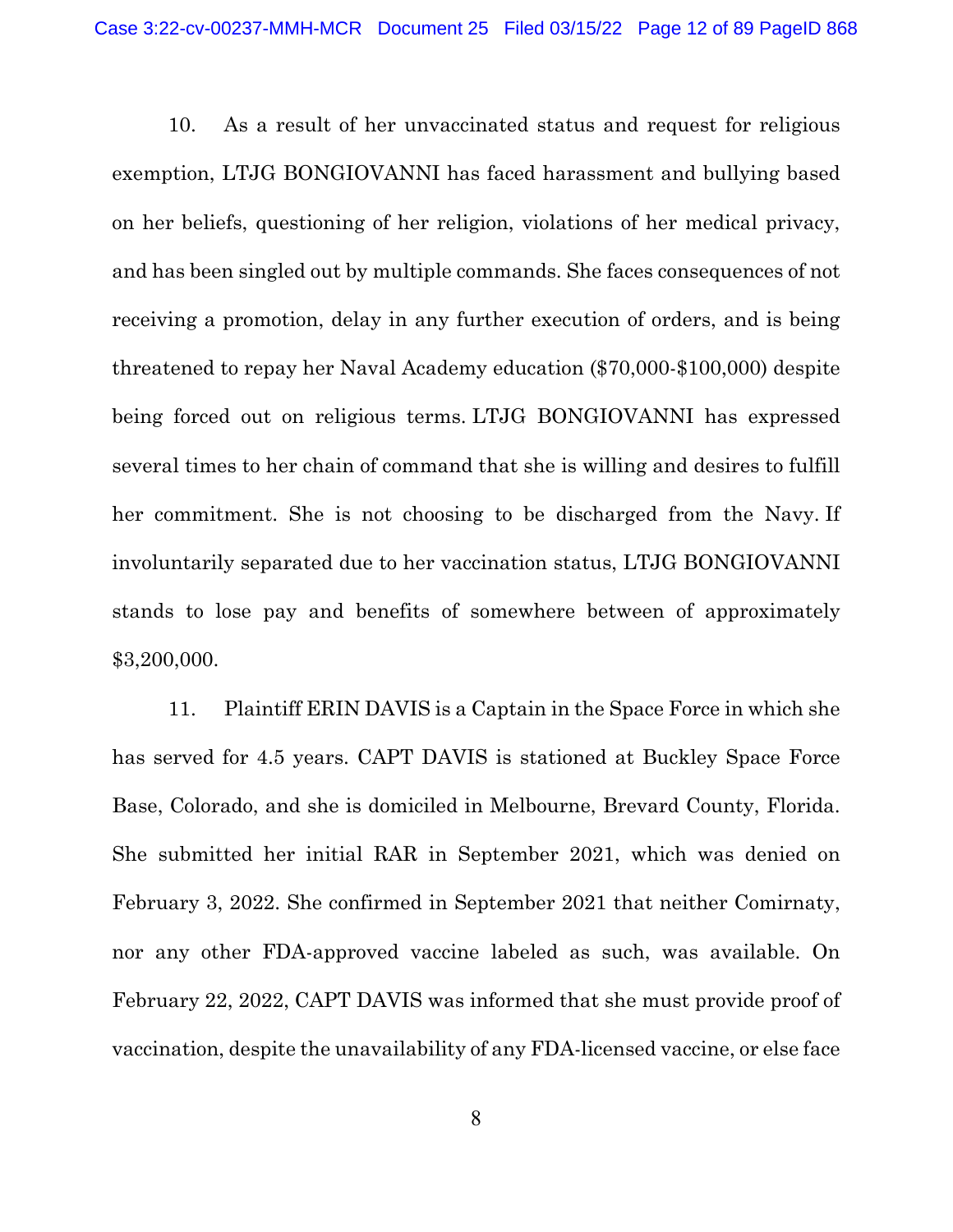possible administrative actions and involuntary separation. As a result of her unvaccinated status, CAPT DAVIS is non-deployable and has been prohibited from any permanent change of station ("PCS") and therefore any new assignments.

12. Plaintiff PAUL DEE is a Captain ("CAPT") in the United States Navy, with 28 years of service. He is domiciled in Tampa, Hillsborough County, Florida, and until September 2, 2021, was the Commanding Officer of the New York Navy Reserve Center New York City. CAPT DEE submitted his initial RAR on August 29, 2021, which was denied October 20, 2021, and he filed his appeal November 23, 2021, which is still pending. After release of the SECDEF Memo, he was urged by his command to be vaccinated by September 2, 2021, and to order all of the sailors under his command to be vaccinated, despite the unavailability of the licensed vaccine. CAPT DEE was unwilling to transmit to the sailors under his command what he believed was an illegal, unethical and immoral order to take an unapproved and unsafe vaccine. When he expressed his concerns to his command, they urged him to resign his command, which he did on September 2, 2021. As a result of his resignation, CAPT DEE is facing Detachment for Cause ("DFC") proceedings, which may result in involuntary administrative separation and a show cause proceeding before a Board of Inquiry could result in additional penalties under the UCMJ. He may avoid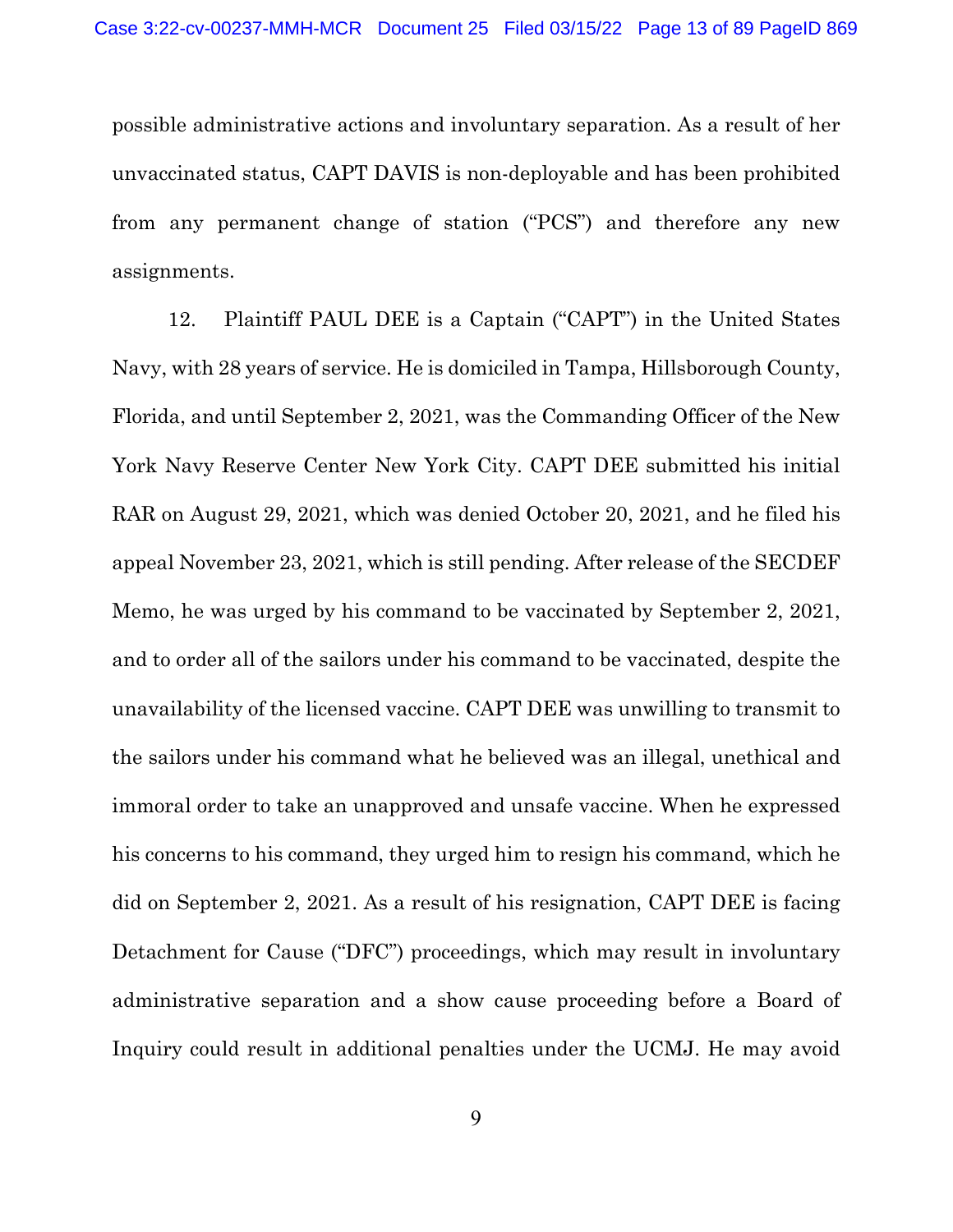some of these consequences through early retirement, which will result in a loss of pay and benefits of up to \$500,000 or more.

13. Plaintiff VIVIENNE DYAL is a Petty Officer Second Class ("PO2") in the United States Coast Guard in which she has served for 8 years. PO2 DYAL is stationed at USCG Base Galveston, Texas, and she is domiciled in Cape Coral, Lee County, FL. She submitted her initial RAR on March 24, 2021, which was denied on June 7, 2021, and she submitted her appeal November 1, 2021, which is still pending. PO2 DYAL pursued a temporary medical exemption for breastfeeding once the mandate started since she had returned to work from maternity leave on August 16, 2021. On September 13, 2021, PO2 DYAL was required to sign a CG3307 PD41A counseling form about administrative or punitive actions that could be taken against her for refusal. As a result of her unvaccinated status, PO2 DYAL has experienced multiple issues such having her separation request for care of a newborn put on abeyance, has a unknown future in the USCG Reserves while awaiting the outcome of her RA Appeal, and has been limited to a 50-mile radius from home or work since September 2021, and is restricted from PCS or TDY travel. PO2 DYAL's future for returning to Active Duty or reserve components are unknown due to this mandate's restrictions. PO2 DYAL is currently scheduled to separate from Active Duty on June 1, 2022, and enlisting in the USCG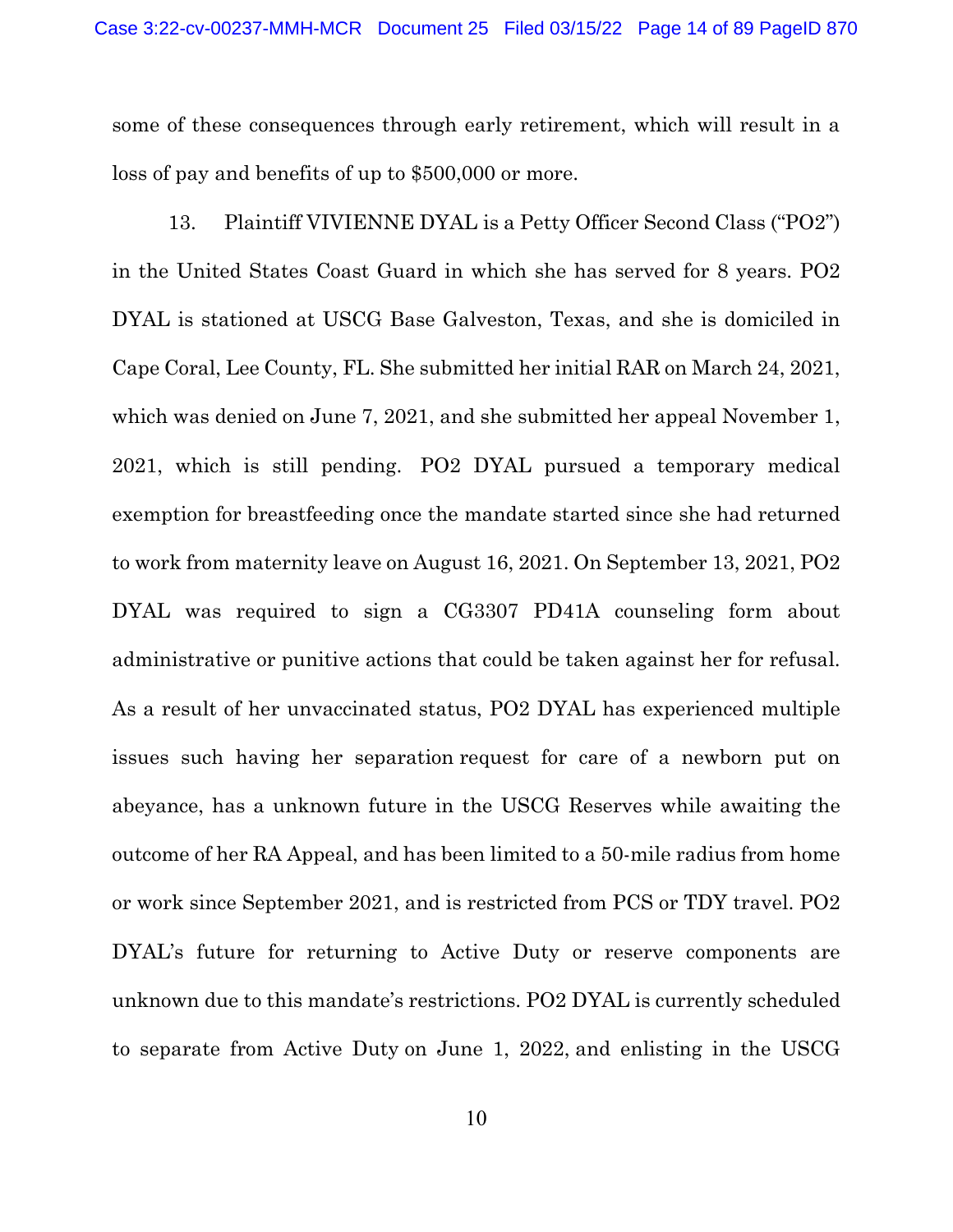Reserves for three years on June 2, 2022. If involuntarily separated due to her vaccination status, PO2 DYAL stands to lose pay and benefits of somewhere between \$2,500,000 to over \$3,600,000 in 2022 dollars.

14. Plaintiff WILLIAM FREINCLE is a Sergeant First Class ("SFC") in the Army with nearly 19 years of service. SFC FREINCLE is stationed at Camp Shelby, Mississippi, and he is domiciled in Brandon, Hillsborough County, Florida. He confirmed on October 20th, 2021 that neither Comirnaty, nor any other FDA-approved vaccine labeled as such, was available. On October 29, 2021, SFC FREINCLE was informed that he must provide proof of vaccination, despite the unavailability of any FDA-licensed vaccine. SFC FREINCLE has refused to take an EUA vaccine, and at no time has he refused to take a fully FDA-licensed vaccine. On November 10, 2021, SFC FREINCLE received a General Officer Letter of Reprimand ("GOMOR"). On February 7, 2022, his command initiated the involuntary separation process under AR 635- 200, para 14-c "for commission of a serious offense," which was completed on February 21, 2022. A separation Board of Inquiry will determine his discharge status, which will be less than a full honorable discharge.

15. Plaintiff TORREY HAMILTON is a Lieutenant Colonel in the U.S. Air Force in which he has served for 15 years. LT COL HAMILTON is stationed at Joint Base Pearl Harbor Hickam, Hawai'i, and he is domiciled in Rockledge,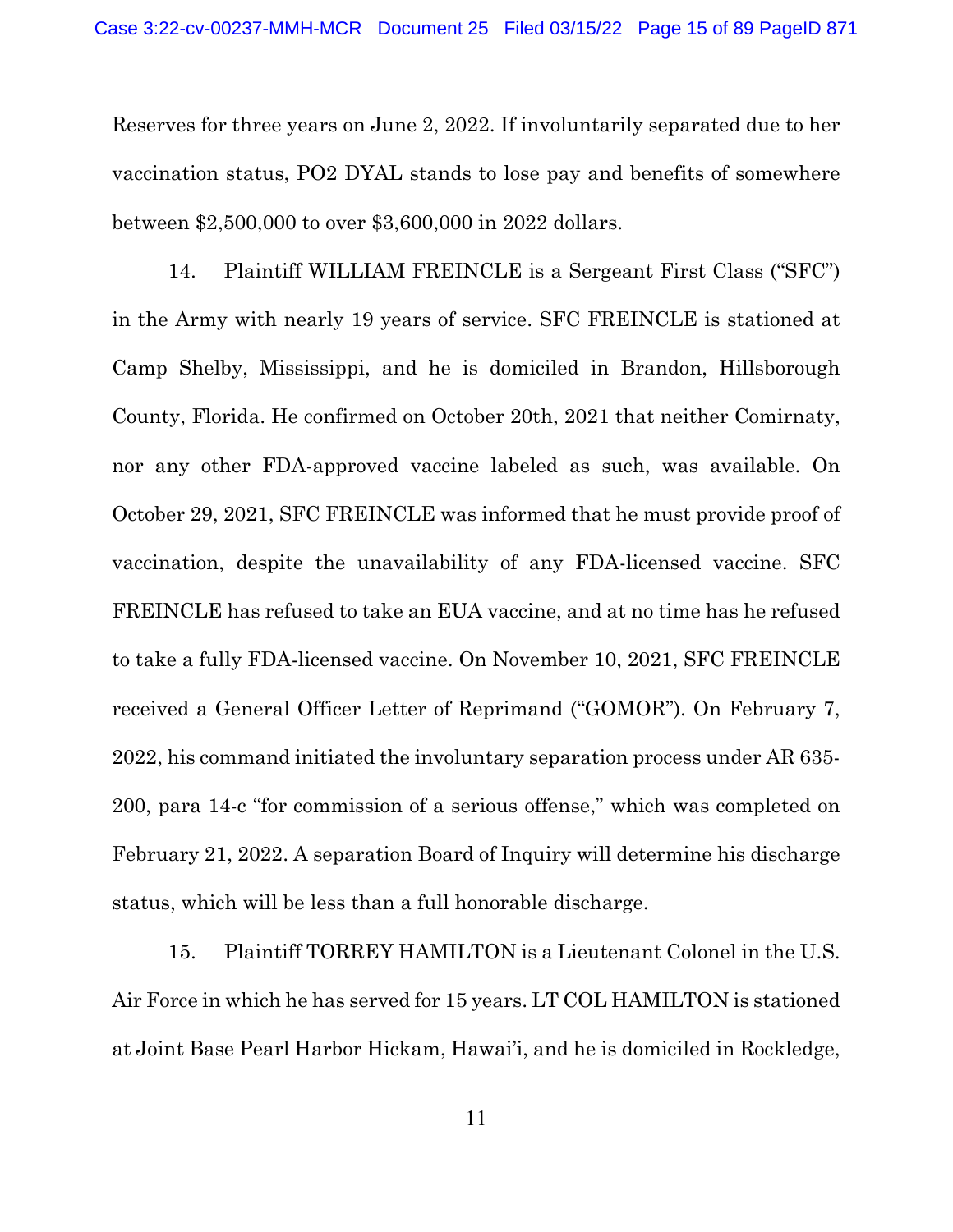Brevard County, Florida. On September 13, 2021, LTC HAMILTON submitted his initial RAR, which was denied on February 7, 2022, and he submitted his appeal on February 13, 2022, which is still pending. LT COL HAMILTON received a temporary medical exemption for Reactive Arthritis, a condition identified by the CDC as a specific precaution before receiving a COVID-19 vaccination. He is seeking a permanent medical exemption, which the Air Force had directed medical personnel not to approve, and his attempts to consult military specialists have been denied. He has filed three IG complaints in connection with the DOD Mandate, in particular, refusal to permit airmen to be tested for natural immunity. On September 8, 2021, LT COL HAMILTON confirmed that neither Comirnaty, nor any other FDA-approved vaccine labeled as such, was available. On February 7, 2022, he was informed that he will likely eventually be ordered to provide proof of vaccination, despite the unavailability of any FDA-licensed vaccine, or else face progressive discipline for failure to obey a lawful order that may eventually result in an administrative discharge or court martial. LT COL HAMILTON was selected to command the Geospatial Intelligence Analysis Squadron, but his assignment was cancelled on the assumption that both his exemptions from the COVID vaccination would eventually be disapproved. He is also subject to travel and training restrictions, even while his medical exemption is in effect,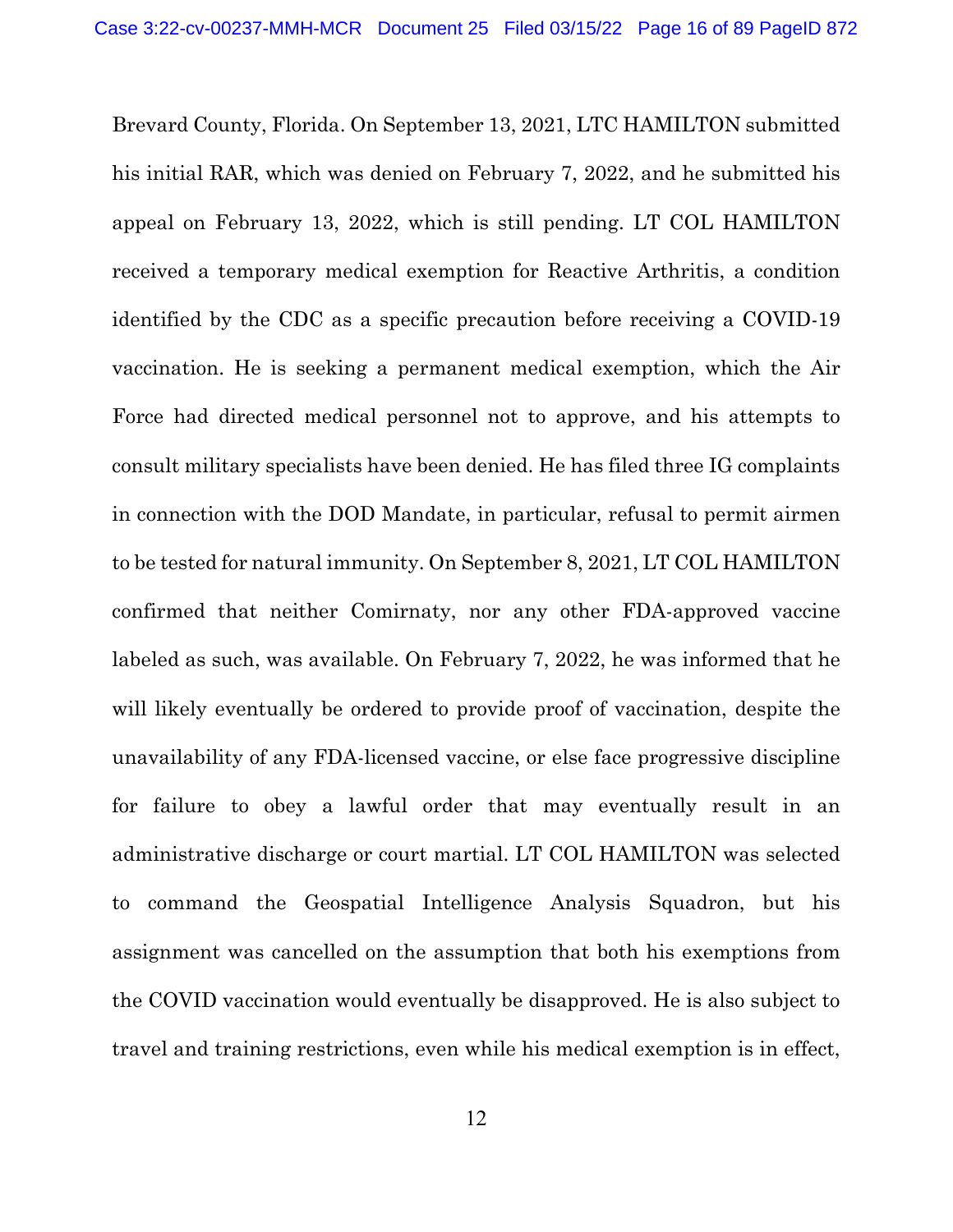and he is prohibited from PCS or new assignments. LT COL HAMILTON estimates the value of lost pay and benefits from cancelling his command, lost promotions, and involuntary separation is well in excess of \$1,000,000.

16. Plaintiff NICHOLAS HARWOOD, who asserts only the First and Second Causes of Action (RFRA and First Amendment claims), is a Major ("MAJ") in the United States Marine Corps in which he has served for 14 years. MAJ HARWOOD is stationed at Camp Pendleton, California and domiciled in South Daytona, Volusia County, Florida. He submitted his initial RAR on August 22, 2021, which was denied on September 21, 2021, and his appeal was denied December 7, 2021. On December 8 2021, MAJ HARWOOD was provided a written order to receive the FDA-approved vaccine against his religious beliefs by 12:00, December 10, 2021. On December 8, 2021, he confirmed that neither Comirnaty, nor any other FDA-approved vaccine labeled as such, was available at the 13 Area Medical Clinic on base. On December 10, 2021 at 12:01, MAJ HARWOOD was given punitive disciplinary paperwork for "failure to obey a lawful order" for not submitting to the COVID-19 inoculation, despite the unavailability of any FDA-licensed and appropriately labeled vaccine. As a result of his unvaccinated status, MAJ HARWOOD was disciplined and relieved from his position as the Executive Officer for a loss of confidence in his ability to lead, and he was transferred to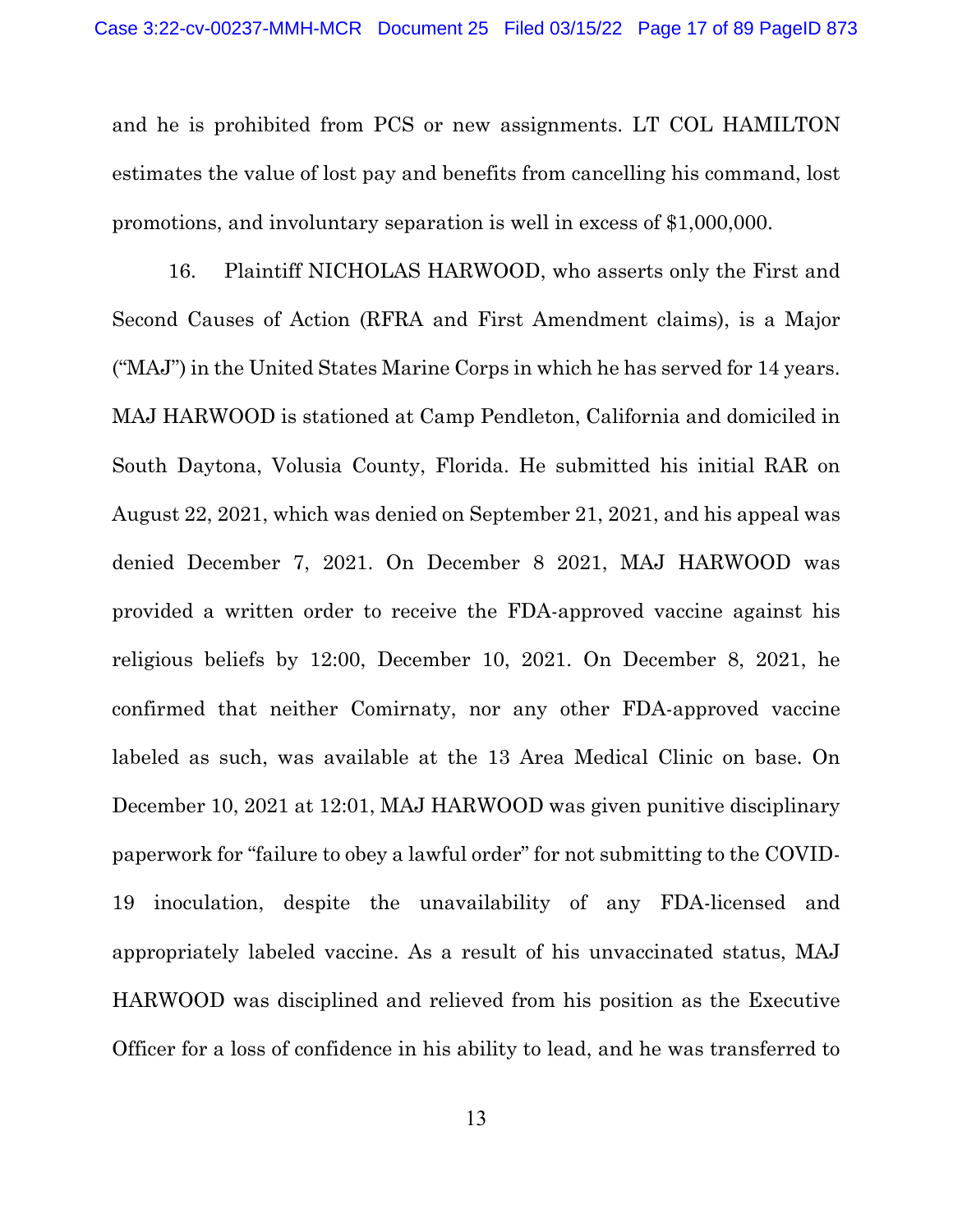another unit. He has been ordered to finish his final medical separation screening and complete Transition Readiness Seminar as part of the administrative separation process. His command has informed him that he will face a Board of Inquiry, which will determine his separation from the Marine Corps and his characterization of discharge. As a result of possible early separation, Major Harwood stands to lose military pay and benefits in the amount of \$4,700,000 in 2022 dollars.

17. Plaintiff JOHN HYATT is Chief Warrant Officer-4 ("CWO-4") in the United States Marine Corps in which he has served for 26 years. He is domiciled in Tampa, Hillsborough County, Florida, and he is currently stationed in Hawaii. On September 8, 2021, CWO-4 HYATT was informed that the vaccination deadline was September 9, 2021. After confirming with his base's medical facility that the FDA-licensed Comirnaty vaccine was not available there or anywhere else in Hawaii, he challenged the legality of the order. On October 6, 2021, CWO-4 HYATT submitted his initial RAR, which was denied on November 24, 2021, and he submitted his appeal on December 8, 2021, which is still pending.

18. Plaintiff LUCIAN KINS is a Commander ("CDR") in the United States Navy in which he has served for 17 years. CDR KINS is stationed at Mayport, Florida and domiciled in Jacksonville, Duval County, Florida. On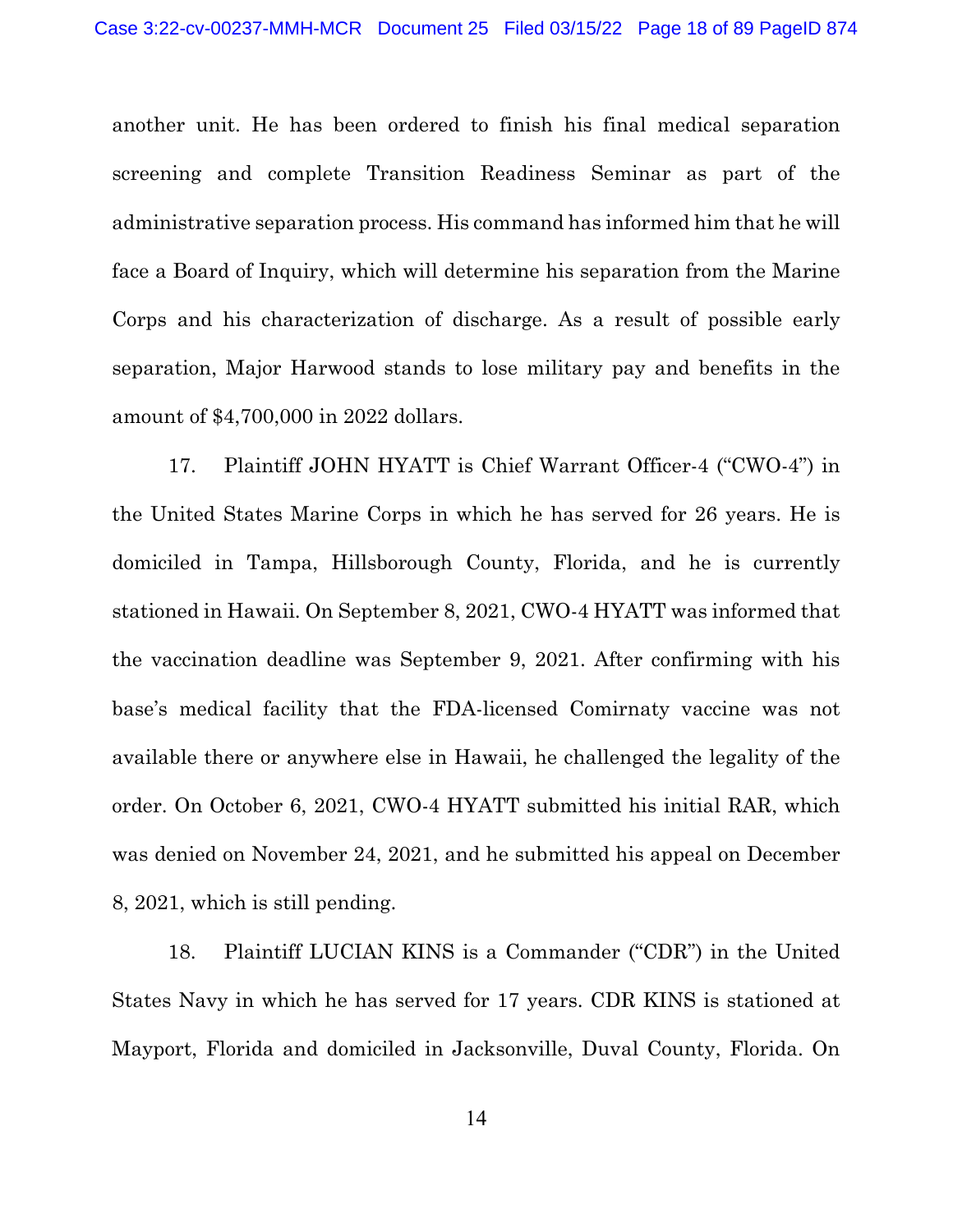September 3, 2021, he submitted his initial RAR, seeking exemption from multiple vaccines which contain and/or were developed through testing against aborted baby cells, including the COVID-19 vaccines, which was denied on 22 October 2021. On November 2, 2021, he submitted his appeal, which was denied on January 24, 2022. CDR Kins has also submitted an Article 138 complaint challenging the lawfulness of orders related to the mandate and discriminatory testing of the unvaccinated, which was dismissed. On December 10, 2021, CDR KINS received an Article 15, or non-judicial punishment ("NJP"), for failure to obey a lawful order under Article 92 of the UCMJ, and he was removed from his position as the Executive Officer of USS WINSTON S CHURCHILL (DDG 81). On January 4, 2022, he submitted an appeal to the Article 15 proceeding, which was denied on January 24, 2022. On January 26, 2022, CDR KINS was notified that his RA and Article 15 appeals had been denied, and ordered that he must become fully vaccinated within five calendar days, despite the unavailability of any FDA-licensed vaccine (*i.e.*, neither Comirnaty nor Moderna's Spikevax). He is now awaiting notification of a Board of Inquiry that will determine whether he will be involuntarily separated due to his unvaccinated status.

19. Plaintiff EDWARD MACIE is a Lieutenant ("LT") in the United States Navy in which he has served for 20 years. LT Macie is stationed in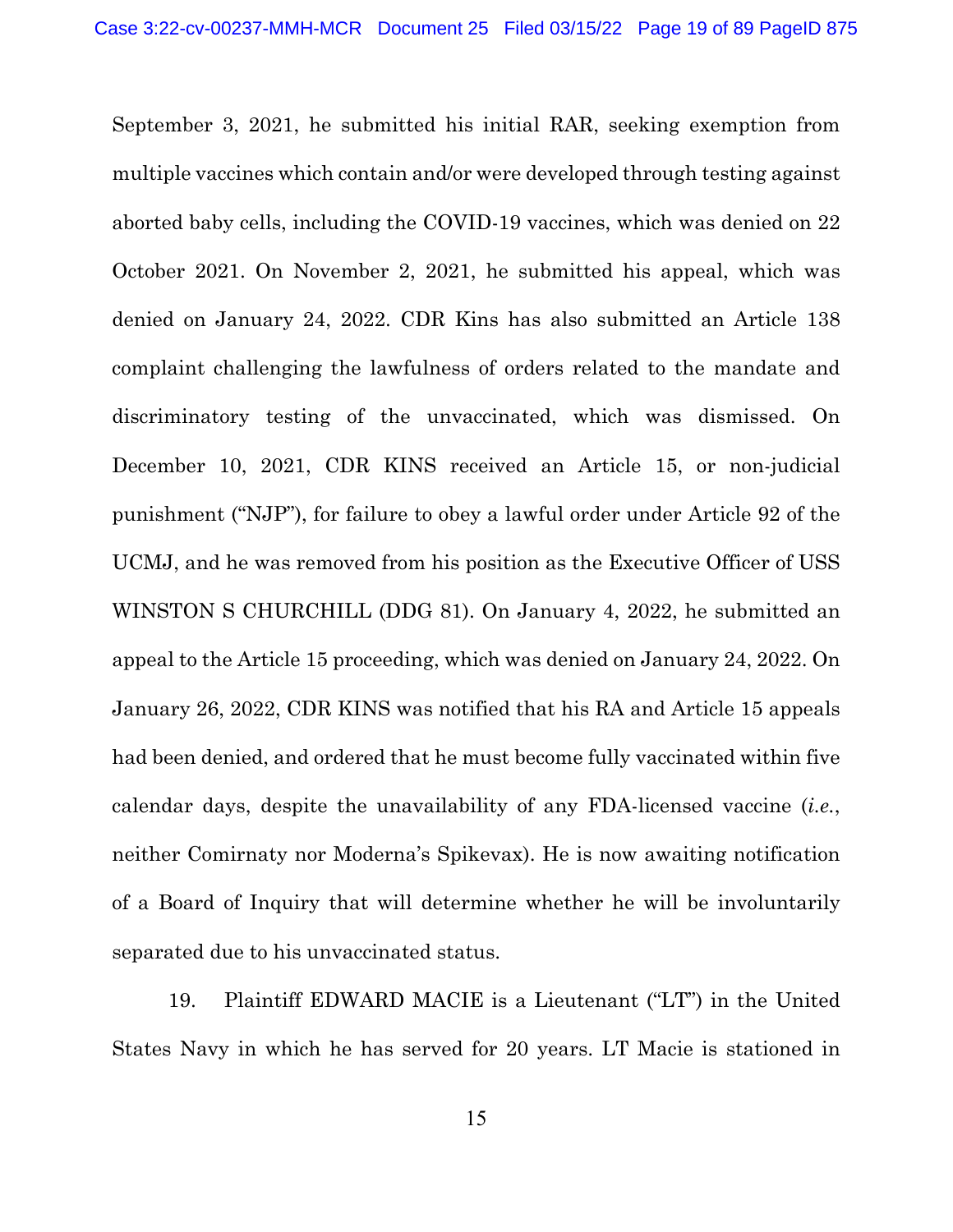Jacksonville, Duval County, Florida. He submitted his initial RAR on September 22, 2021, which was denied on December 3, 2021, and he submitted his appeal on January 1, 2022, which is still pending. LT MACIE has natural immunity from a documented previous COVID-19 infection in January 2022. LT MACIE is the Medical Administration Officer who oversees medical supply, including vaccines, for Naval Station Mayport. Since the announcement of the DOD Mandate, he has continuously and repeatedly inquired as to the availability of FDA-approved vaccines, and confirmed that neither Comirnaty nor any other FDA-approved vaccines are available and that his command is instead using EUA COVID inoculations. Further, base immunization has informed him that they in fact have Comirnaty, and when challenged, asserted that Pfizer-BioNTech EUA vaccines are the "same" as what is labeled Comirnaty; base immunization could not produce to him and to other service members the EUA product insert required by the FDA, which specifically instruct providers to inform patients that they are administering an EUA product. If, as expected, LT MACIE is involuntarily separated due to his vaccination status, he stands to lose pay and benefits of somewhere between \$1,000,000 and over \$2,500,000 in 2022 dollars.

20. Plaintiff CHARLES MATHIS is a Commander ("CMDR") in the Coast Guard in which he has served for 17 years. CMDR MATHIS is stationed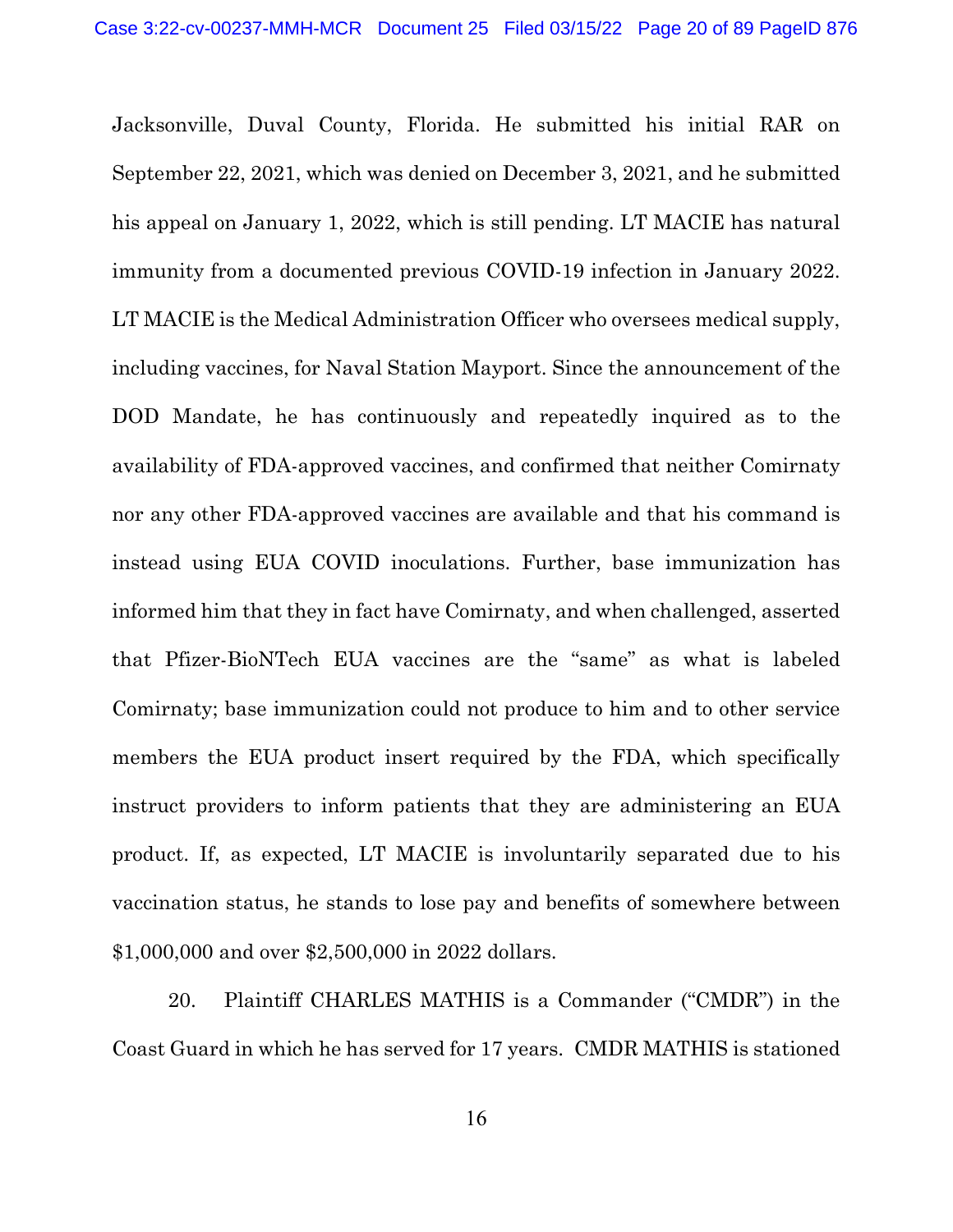at Cecil Field in Jacksonville, Duval County, Florida. On October 6, 2021, he submitted his initial RAR, which was denied on December 16, 2021, and he submitted his appeal on January 18, 2022, which is still pending. He tested positive for COVID-19 on January 24, 2022. He has been informed by his primary care manager on base that no new medical exemptions would be considered or granted. On February 23, 2022, CMDR MATHIS confirmed that neither Comirnaty, nor any other FDA-approved vaccine labeled as such, was available at the on base clinic, and on February 24, 2022, he separately confirmed the same from Pfizer. As a result of his unvaccinated status, CMDR MATHIS is restricted from travel and training, and he has been informed that he may be subject to administrative and punitive sanctions and involuntary separation from the Coast Guard.

21. Plaintiff JOSEPH MAZURE is Technical Sergeant ("TSGT") in the U.S. Air Force in which he has served for nearly 15 years. He is currently stationed at Hurlbert Field, Florida, and he is domiciled in Navarre, Santa Rosa County, Florida. On October 4, 2021, TSGT MAZURE submitted his initial RAR, which was denied on December 5, 2021, and on December 16, 2021, he submitted his appeal, which was denied on January 21, 2022. TSGT MAZURE was diagnosed with COVID-19 on January 24, 2022. On January 31, 2022, TSGT MAZURE was ordered to provide proof of vaccination in five days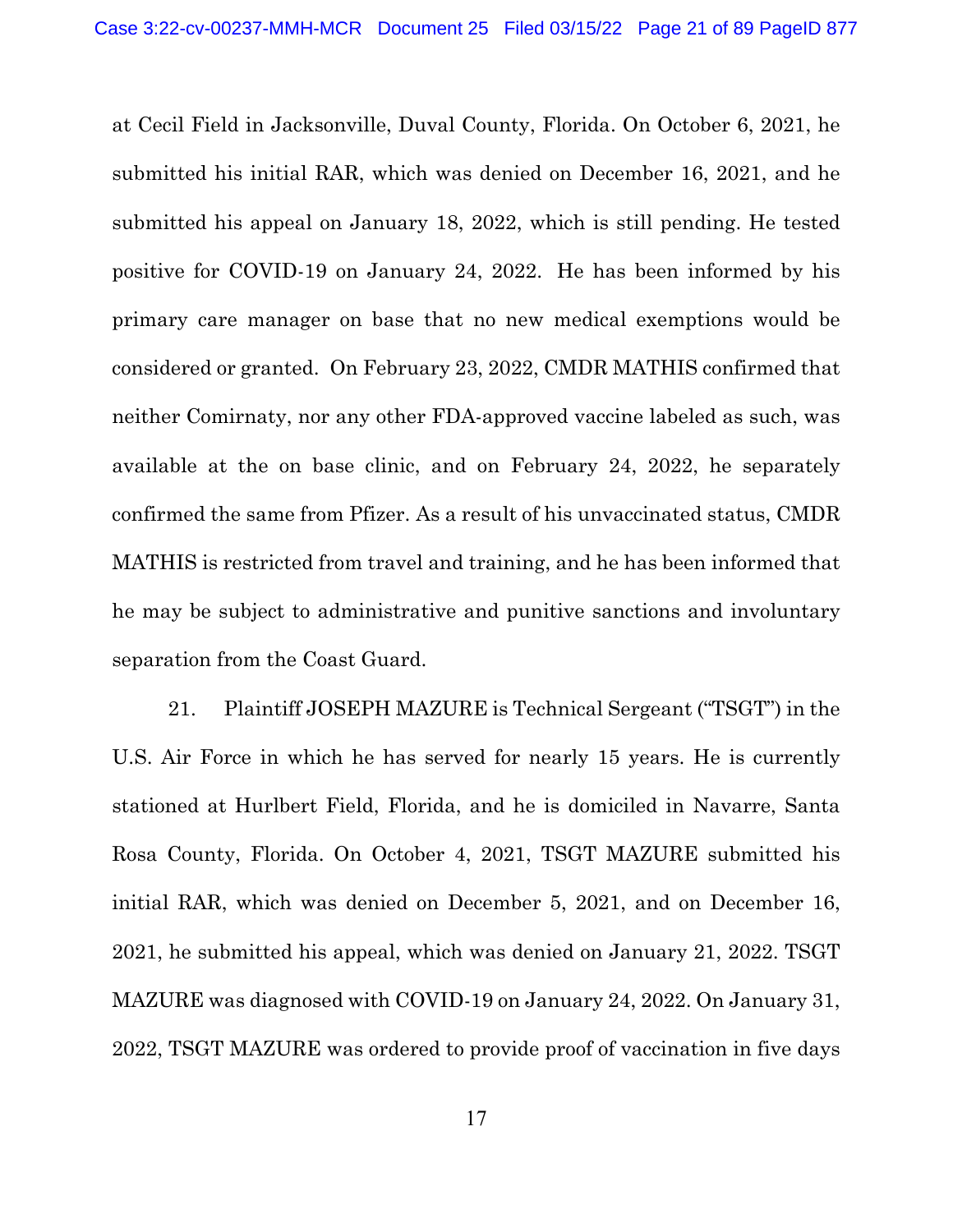(*i.e.*, February 5, 2022), but due to his COVID infection, he was granted a 30 day temporary exemption, that expires March 1, 2022, and then will have to provide proof of vaccination by March 5, 2022, or else he will be involuntarily separated and face other administrative or punitive actions. On January 26, 2022, TSGT MAZURE inquired regarding the availability of Comirnaty or other FDA-approved vaccines. He was informed that his base did not have Comirnaty, but instead had only EUA-labeled vaccines, including some purportedly "BLA-compliant" doses that were manufactured prior to the August 23, 2021 approval of Comirnaty that legally could not have been FDAapproved. As a result of his unvaccinated status and submission of an RAR, he is subject to travel and training restrictions that prevent him from maintaining qualifications for his current position, and if involuntarily separated, he estimates that he will lose up to \$900,000 or more in pay and benefits.

22. Plaintiff JOHN MCAFEE is a Lieutenant Colonel in the Air Force in which he has served for nearly 21 years. LT COL McAfee is stationed at Joint Base Andrews, Maryland, and he is domiciled in Rockledge, Brevard County, Florida. Until being removed from his position (see below), Lt Col MCAFEE was the Director, Senior Acquisition Course and an instructor at the National Defense University in Washington, DC. He previously commanded a contract management office overseeing \$8 billion in contracts, implemented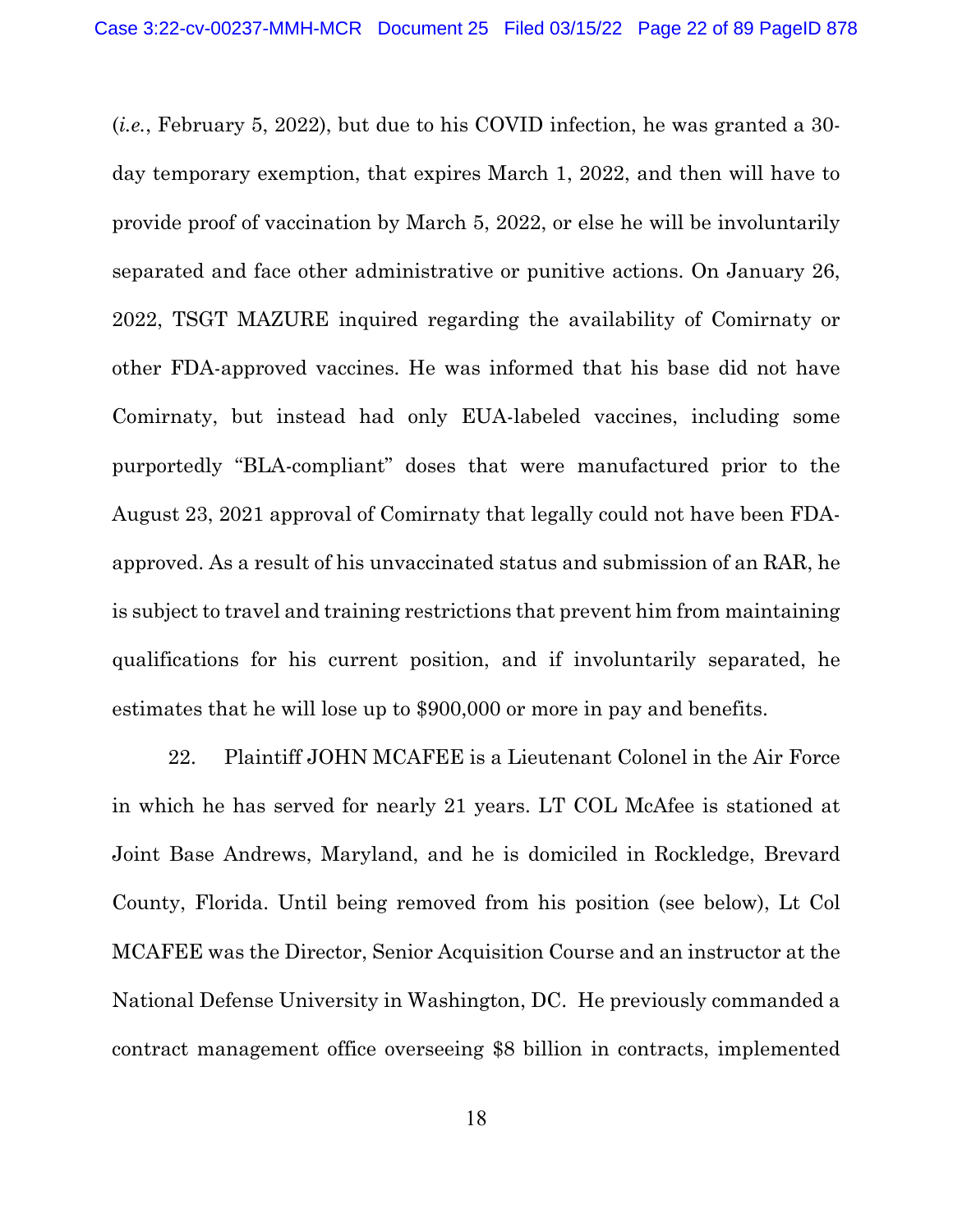cost saving measures resulting in over \$2 billion in savings, and led the development of highly classified satellite programs. He submitted his initial RAR on September 21, 2021, which was denied on January 25, 2022 and received on February 7, 2022. He appealed on February 16, 2022, which is pending. On December 21, 2022, he was illegally fired and reassigned from his senior instructor position in retaliation for filing complaints regarding religious discrimination. Specifically, Lt Col MCAFEE pursued and/or exhausted the following military remedies in connection with the mandate and subsequent discriminatory treatment, including three complaints to the DOD Inspector General ("IG") (fraudulent vaccine labeling and retaliatory firing; an Equal Opportunity ("EO") complaint for religious discrimination; an Article 138 complaint; multiple congressional inquiries with responses received from Representative Posey and Senator Rubio. Lt Col MCAFEE estimates that involuntary, premature separation as a result of his faith would cost him \$1,750,000 in lost pay and benefits.

23. Plaintiff JACOB MONTOYA is a Lieutenant Commander ("LCDR") in the Navy in which he has served for 15 years. LCDR Montoya is stationed at Naval Submarine Base New London, CT, and he is domiciled in Fernandina Beach, Nassau County, Florida. Based on his expectation that a mandate would be imposed, LCDR MONTOYA submitted his initial RAR on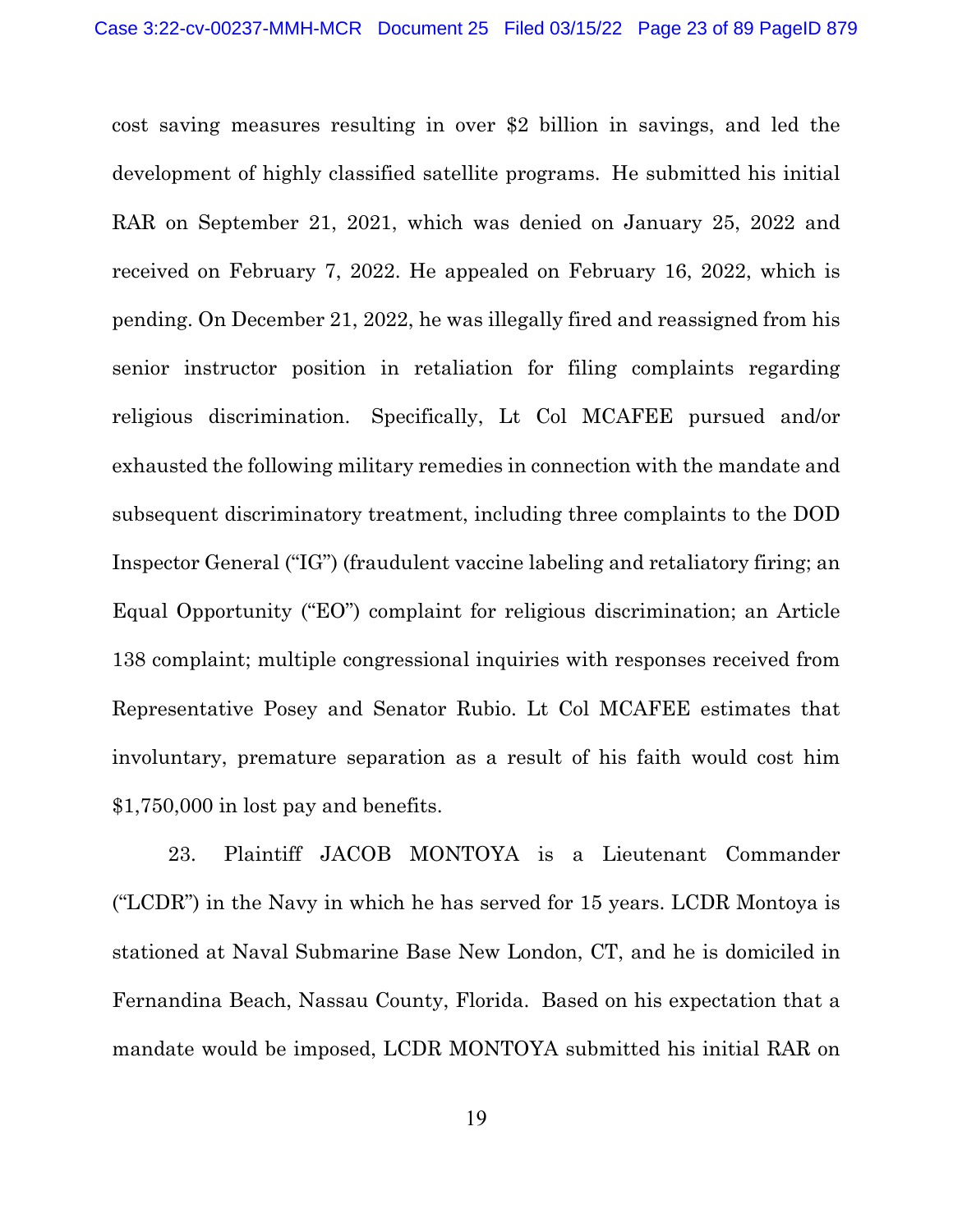January 19, 2021, which was denied on August 20, 2021, and his appeal was denied on January 28, 2022. On that same day, January 28, 2022, LCDR MONTOYA was informed that he must provide proof of vaccination within five days, despite the unavailability of any FDA-licensed vaccine, or else he would face DFC and would be removed from his position as Executive Officer of PCU HYMAN G RICKOVER (SSN 795). On February 3 2021, LCDR MONTOYA's Commanding Officer relieved him of his command, and he recommended that LCDR Montoya face a Board of Inquiry for misconduct and that his promotion to Commander (scheduled for September 2022) be withheld.

24. Plaintiff TAMMARA NYKUN is a Major ("MAJ") in the United States Air Force in which she has served for 22 years. She is stationed at Robins Air Force Base, Georgia, and she is domiciled in Tampa, Hillsborough County, Florida. On October 8, 2021, she submitted her initial RAR, which was denied on 27 Oct 2021, and she submitted her appeal on October 30, 2021, which was denied on December 9, 2021. On September 17, 2021, and as recently as February 17, 2022, she has confirmed that neither Comirnaty, nor any other FDA-approved vaccine labeled as such, was available. On October 28, 2021, before she had a chance to submit her RAR appeal, she was instructed by a General Officer to submit her retirement paperwork and would receive punishment if she did not receive the vaccine by December 2, 2021. When her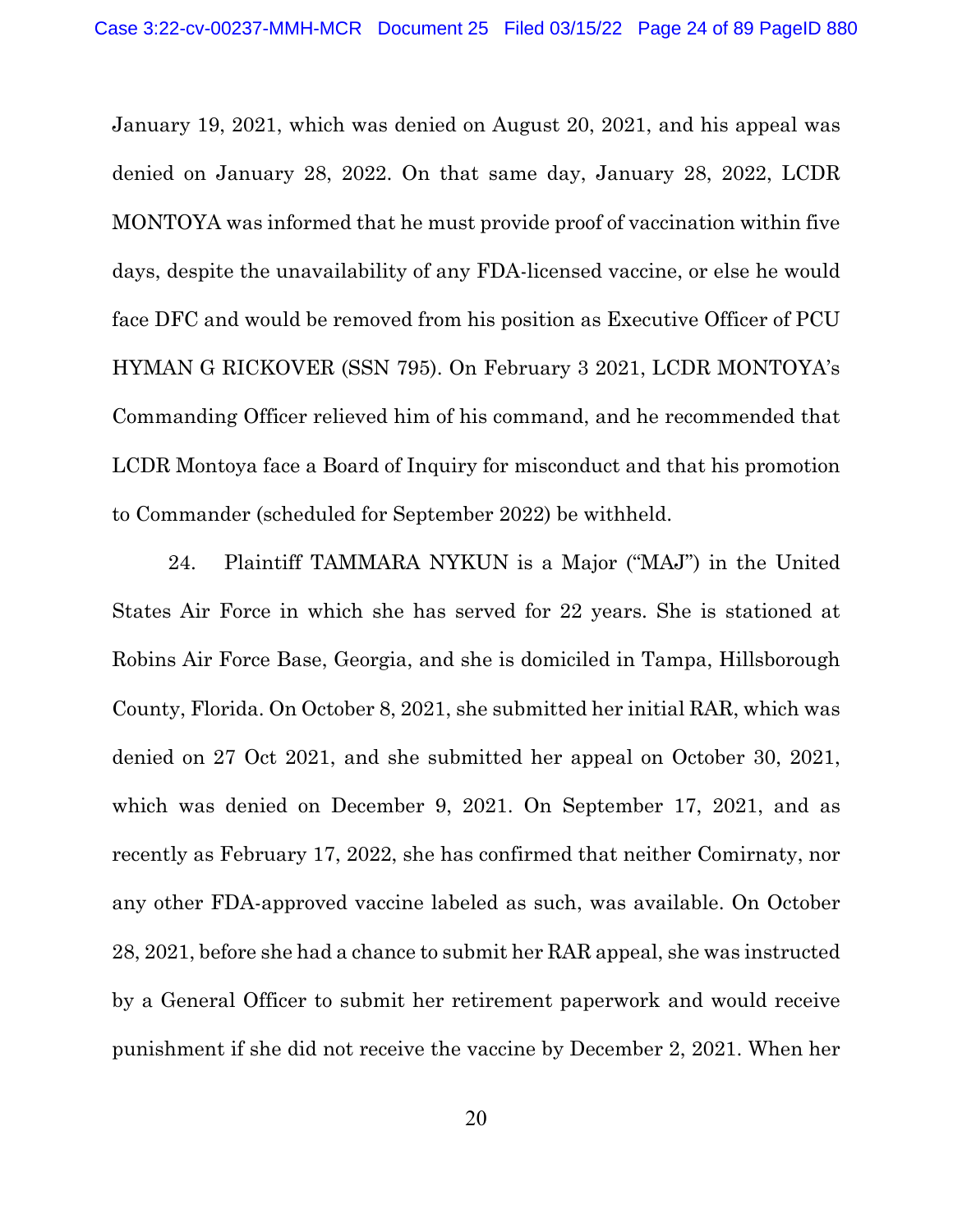RAR appeal was denied on December 9, 2021, MAJ NYKUN was informed that she must make a decision of whether she would take the vaccination within five days, despite the unavailability of any FDA-licensed vaccine, or else face discipline for failure to obey a lawful order and involuntary separation. As a result of her unvaccinated status, MAJ NYKUN has been involuntarily separated, with terminal leave starting February 7, 2022; forced into early retirement, effective May 1, 2022; lost the opportunity for promotion for which she would otherwise be eligible; and rendered ineligible for an active-duty retirement.

25. Plaintiff NICHOLAS POEHLER is a Lieutenant in the United States Coast Guard in which he has served for 8.5 years. LT POEHLER is stationed at Helicopter Interdiction Tactical Squadron (HITRON), and he is domiciled in Jacksonville, Duval County, Florida. On September 15, 2021, he submitted his initial RAR, which was denied on January 27, 2022, and he submitted his appeal on February 22, 2022, which is still pending. On September 10, 2021 and subsequently, he has confirmed that neither Comirnaty, nor any other FDA-approved vaccine labeled as such, was available. If his RAR appeal is denied, he faces discipline for failure to obey a lawful order punishable under Article 92 of the UCMJ and initiation of discharge proceedings. He would also face losing access to the use and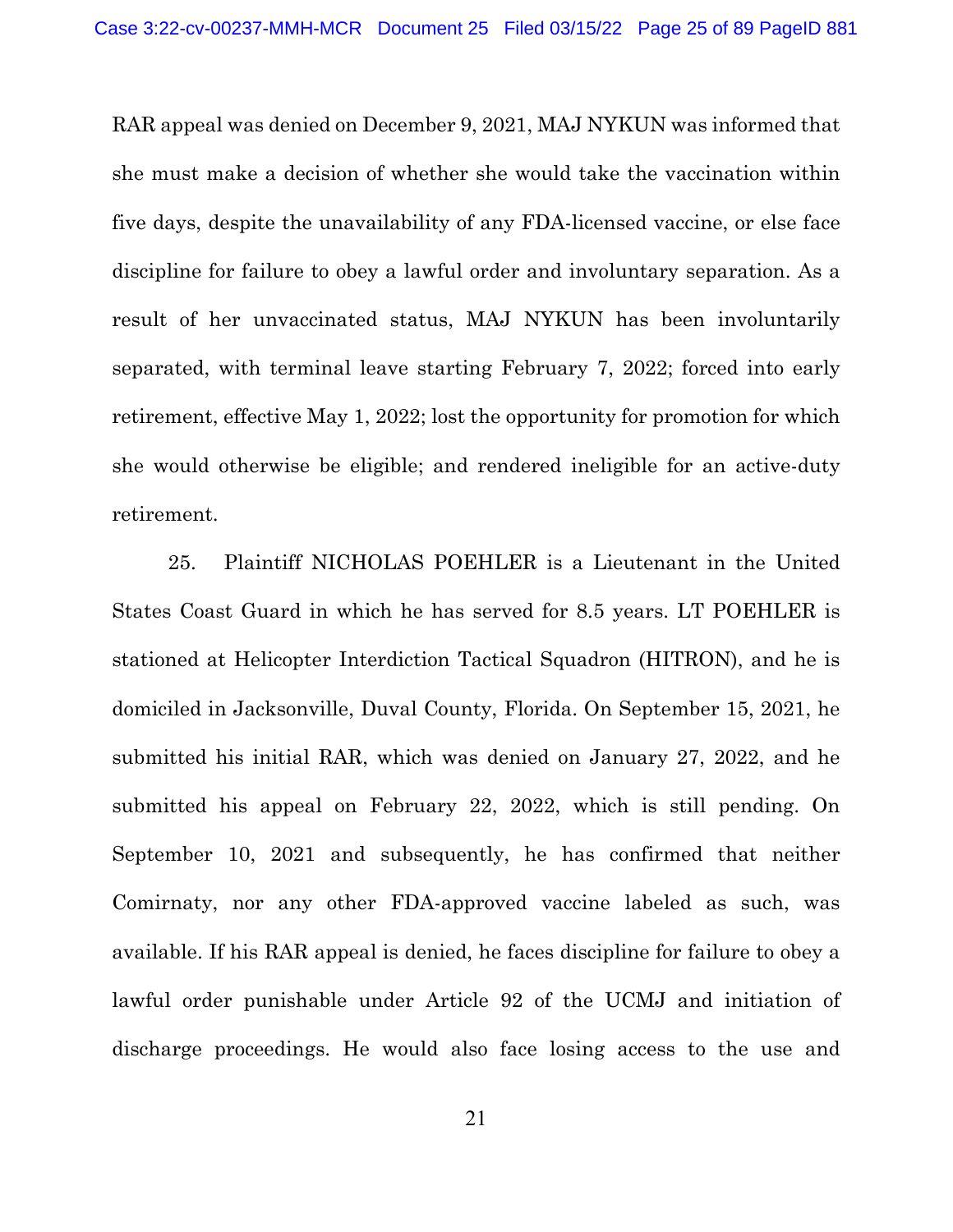transferability of the Post 9-11 G.I. Bill and would be subject to monetary recoupment for not satisfying any obligated service requirements. As a result of his unvaccinated status, LT POEHLER has been restricted from traveling beyond 50 miles from his work or home; prohibited from commercial air travel or off-base facilities; prohibited from PCS (permanent change of station), to attend Coast Guard C schools or to complete his advance education training requirements for the Aeronautical Engineering program that he is enrolled in. As of December 1, 2021, he is no longer allowed to fly as a helicopter pilot at his unit and has lost his designation as an MH-65D Aircraft Commander. As a result of possible early separation, LT POEHLER has calculated that he stands to lose military pay and benefits in the amount of \$2,250,000 and up to \$3,250,000 in 2022 dollars.

26. Plaintiff ANDREW RUPP is a Chief Petty Officer/E-7 in the United States Coast Guard. He has served honorably for 17 years. CHIEF RUPP is stationed in Tampa Bay, Florida and is domiciled in Riverview, Hillsborough County, Florida. He submitted his initial RAR on August 12, 2021. It was never processed. He resubmitted his RAR on September 9, 2021, which was denied on February 4, 2022. On February 11, 2022, he was ordered to submit an appeal to his RAR denial within 10 days, to provided proof of COVID-19 vaccination, or be punished. As a result of his unvaccinated status,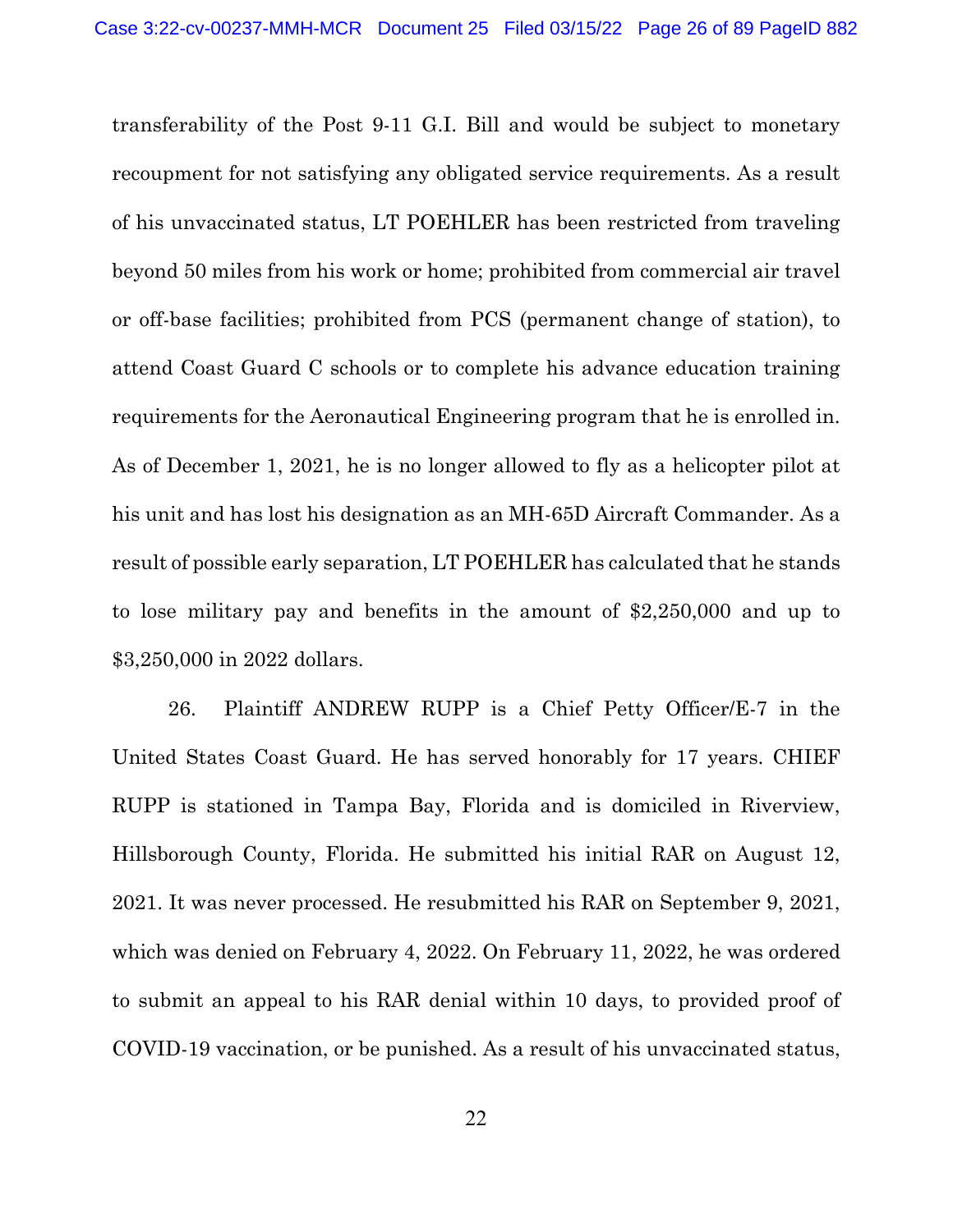CHIEF RUPP has been restricted from taking leave outside 50 miles from the base without approval from his Commanding Officer and he has been denied the opportunity to carry out assignments that would assist in his career progression. He has been threatened with being denied his follow-on orders, the loss of employment and retirement, and other benefits. If involuntarily separated due to his unvaccinated status, the personal financial damages to Chief Rupp would exceed \$1.5 million.

27. Plaintiff KYLE SINGLETARY is a Captain in the United States Air Force in which he has served for nine years. He is stationed at Columbus Air Force Base, Mississippi, and he is domiciled in Fernandina Beach, Nassau County, Florida. On September 20, 2021, he submitted his initial RAR, which was denied on February 4, 2022, and he submitted his appeal on February 23, 2022, which is still pending. On September 17, 2021, CAPT SINGLETARY submitted a complaint to the Air Force IG regarding for discriminatory remarks by senior Air Force leadership against religious beliefs, which was denied. On September 19, 2021, he has confirmed that neither Comirnaty, nor any other FDA-approved vaccine labeled as such, was available. On September 20, 2021, CAPT SINGLETARY was informed that he must provide proof of vaccination, despite the unavailability of any FDA-licensed vaccine, must submit a religious or medical exemption or else face discipline for failure to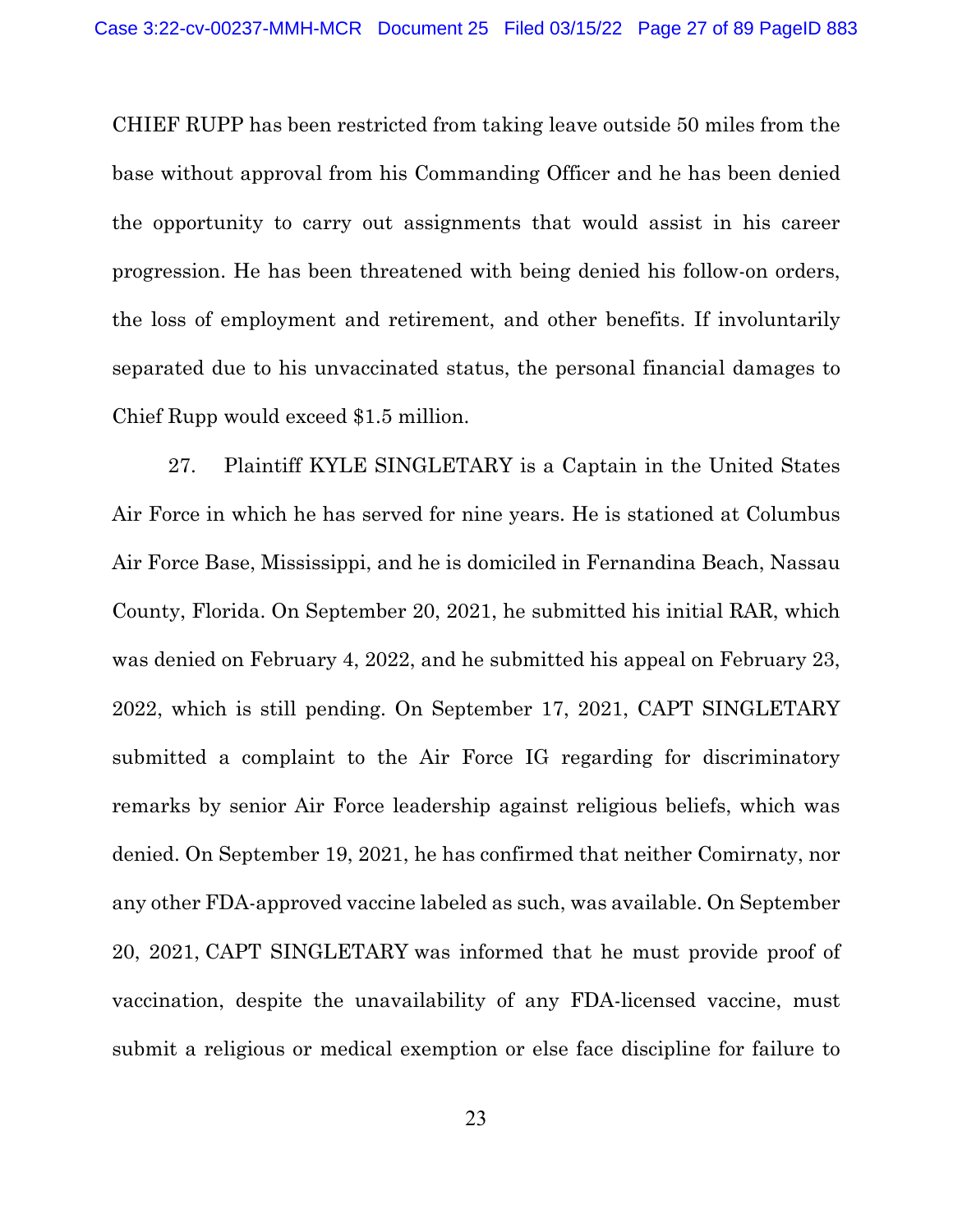obey a lawful order. CAPT SINGLETARY has been informed that not receiving the vaccine could inhibit his career by preventing deployments, PCS, and overall employment by the USAF.

28. Defendant DOD is a Department of the United States Government. It is led by the Secretary of Defense, Lloyd J. Austin, III, who issued the DOD Vaccine Mandate.

29. Defendant Department of the Air Force is a Department of the United States Government. It is led by the Secretary of the Air Force Frank Kendall.

30. Defendant Department of the Army is a Department of the United States Government. It is led by the Secretary of the Army Christine Wormuth.

31. Defendants Marine Corps and Navy are under the Department of the Navy, which is a Department of the United States Government. It is led by Navy Secretary Carlos Del Toro.

32. Defendant United States Coast Guard is under the Department of Homeland Security, which is a Department of the United States Government. It is led by Commandant Admiral Karl L. Schultz.

#### **JURISDICTION AND VENUE**

<span id="page-27-0"></span>33. This case arises under federal law, namely the First and Fifth Amendments of the United States Constitution, U.S. CONST. AMENDS. I & V; the APA, 5 U.S.C. § 551, *et. seq*.; 10 U.S.C. § 1107a; 21 U.SC. § 360bbb-3; 28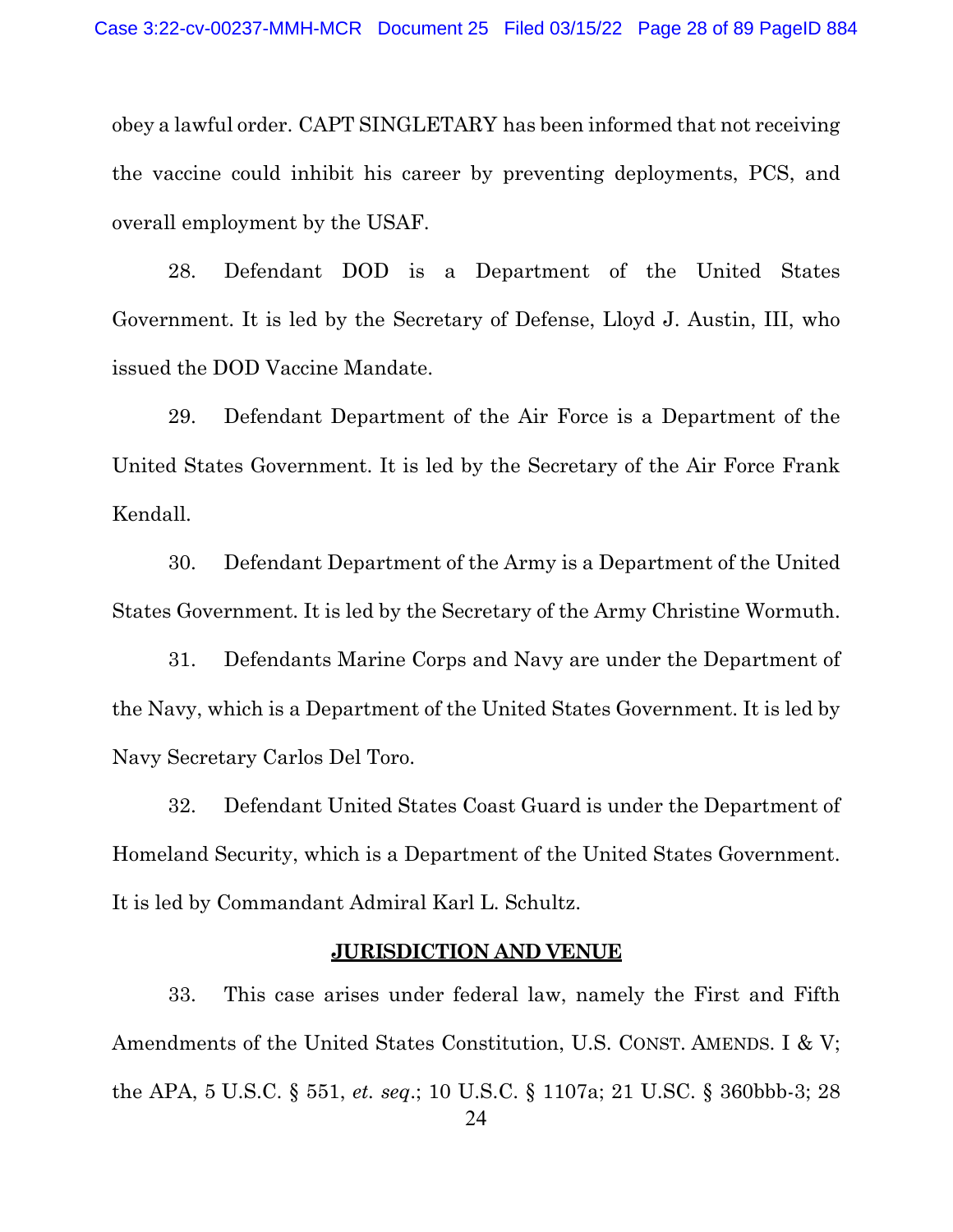U.S.C. § 1331; 28 U.S.C. § 2201; RFRA, 42 U.S.C. § 2000bb-1, *et seq*.; and 42 U.S.C. § 1983.

34. The DOD Mandate and Armed Services Guidance are final agency actions, as they mark the consummation of the agency's decision-making process with respect to the DOD's imposition of a vaccine mandate to which Plaintiffs are subject. The DOD Mandate and Armed Services Guidance are *ultra vires* actions in violation of Plaintiffs' federal statutory rights, and to the extent these statutes do not create a right of action, Defendants' actions are agency actions for which is no other adequate remedy in a court that may be brought pursuant to the APA. 5 U.S.C. § 704.

35. To the extent that Defendants' actions are deemed non-final agency actions that would wholly deprive Plaintiffs of federal statutory rights, the Court has jurisdiction pursuant to its inherent equity powers and federal question jurisdiction under 28 U.S.C. § 2201 and 28 U.S.C. § 1331.

36. Jurisdiction is proper in this Court under the APA, 5 U.S.C. § 702, and under 28 U.S.C. § 2201, which states that actions involving controversies with federal agencies may be pursued in any United States District Court, and under 28 U.S.C. §§ 1331 and 1346.

37. Venue is proper in this Court pursuant to 28 U.S.C. §1402 and 28 U.S.C. § 1391(e) because nearly all of the Plaintiffs are stationed and/or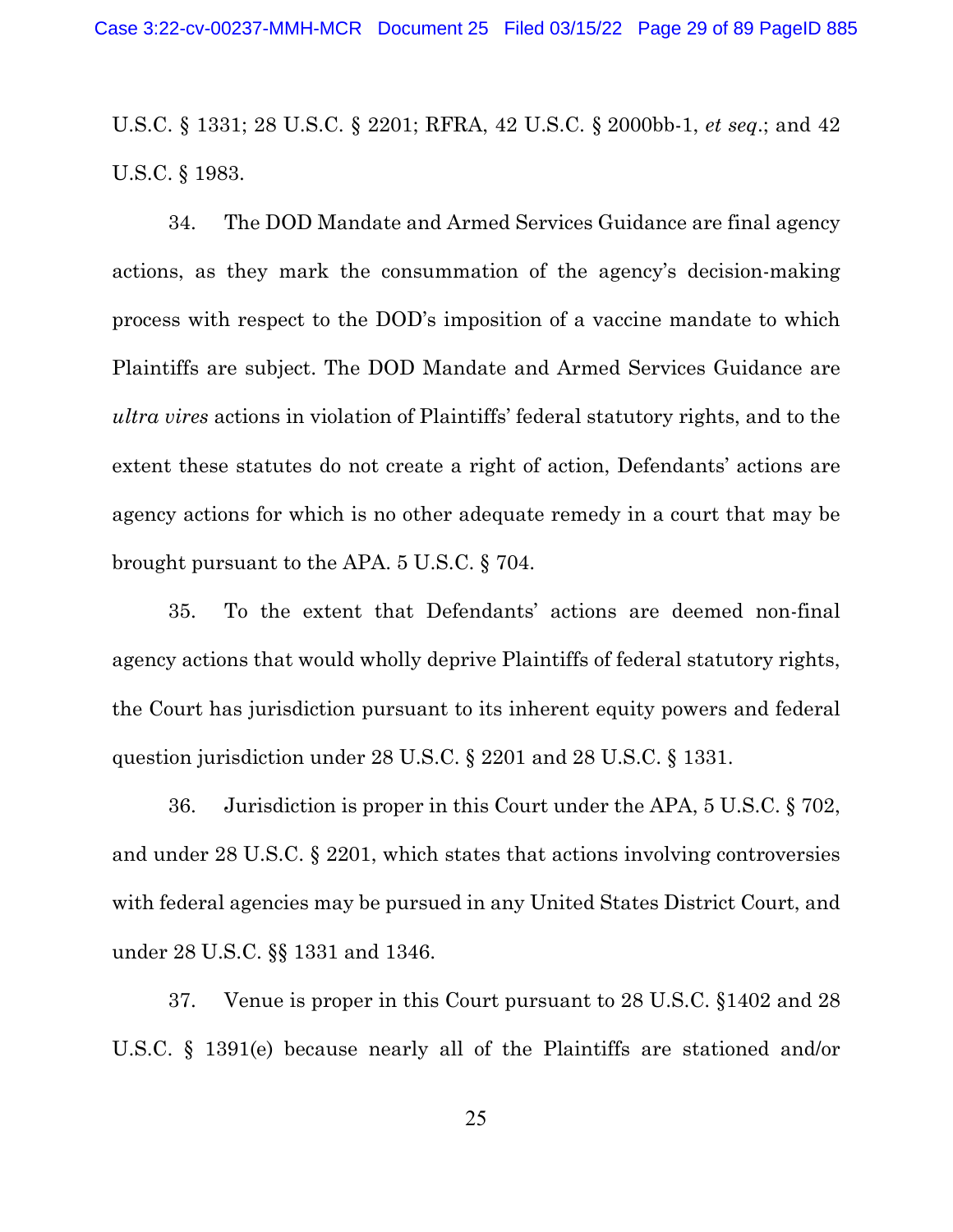domiciled in this District, and because a substantial part of the act or omissions giving rise to the claim, have or will occur in this district, unless this Court grants the relief requested herein.

#### **STATEMENT OF FACTS**

#### <span id="page-29-2"></span><span id="page-29-1"></span><span id="page-29-0"></span>**I. COVID-19 VACCINE MANDATES**

#### **A. COVID-19 Discovery and Public Health Emergency**

38. On January 29, 2020, the White House Coronavirus Task Force was established to oversee and coordinate the Trump Administration's response to COVID-19. On January 31, 2020, as a result of confirmed cases of COVID-19, HHS Secretary Azar determined that a public health emergency existed as of January 27, 2020, pursuant to Section 319 of the PHSA, 42 U.S.C. § 247d *et seq*.

#### **B. DOD MANDATE**

<span id="page-29-3"></span>39. On August 24, 2021, SECDEF issued the DOD Mandate, directing the Secretaries of the Military Departments "to immediately begin full vaccination of all members of the Armed Forces … who are not fully vaccinated against COVID-19." Ex. 2, DOD Mandate, at 1. The Secretary further directed that mandatory vaccination "will only use COVID-19 vaccines that receive full licensure from the [FDA], in accordance with FDA labeling and guidance," and that vaccination requirements are "to be implemented consistent with DoD Instruction 6205.02." *Id.* The SECDEF Memo does not mention EUA or "BLA-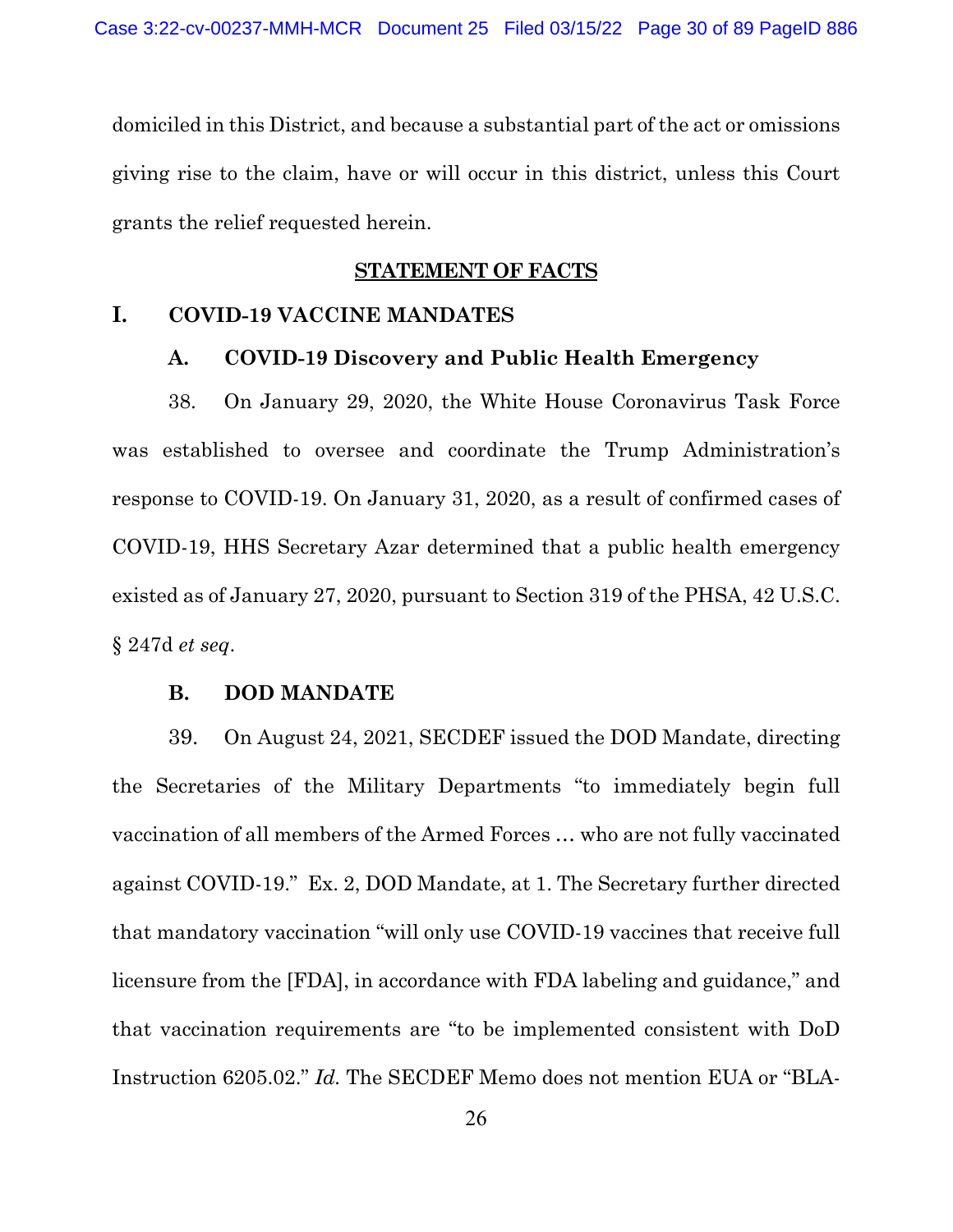compliant" vaccines at all, much less mandate the administration of such vaccines pursuant to the mandate.

40. The only service members expressly exempted are those "actively participating" in vaccine trials, while "[t]hose with previous COVID-19 infection are not considered fully vaccinated" and thus are not exempted. *Id.* The SECDEF Memo does not discuss religious exemptions, or any other category of medical or religious exemptions.

#### **C. FEDERAL VACCINE MANDATES**

<span id="page-30-0"></span>41. Since the announcement of the DOD Mandate on August 24, 2021, federal agencies or the Executive Branch have issued five additional federal vaccine mandates. On September 9, 2021, President Biden announced a series of executive orders and administrative actions that would impose vaccine mandates on "100 million Americans – two thirds of all workers."[9](#page-30-1) That same day, President Biden issued Executive Order 14,043, which requires vaccination for all federal employees,  $10$  and Executive Order 14,042, requiring

<span id="page-30-1"></span><sup>9</sup> *See* President Joseph R. Biden, *Remarks by President Biden on Fighting the COVID-19 Pandemic* (Sept. 9, 2021), available at: https://www.whitehouse.gov/briefingroom/speeches-remarks/2021/09/09/remarks-by-president-biden-on-fighting-thecovid-19-pandemic-3/ (last visited Nov. 8, 2021) ("Biden Mandate Statement").

<span id="page-30-2"></span><sup>10</sup> *See* Exec. Order 14,043, 86 Fed. Reg. 50,989, "Requiring Coronavirus Disease 2019 Vaccination for Federal Employees" (Sept. 9, 2021) ("Federal Employee Mandate").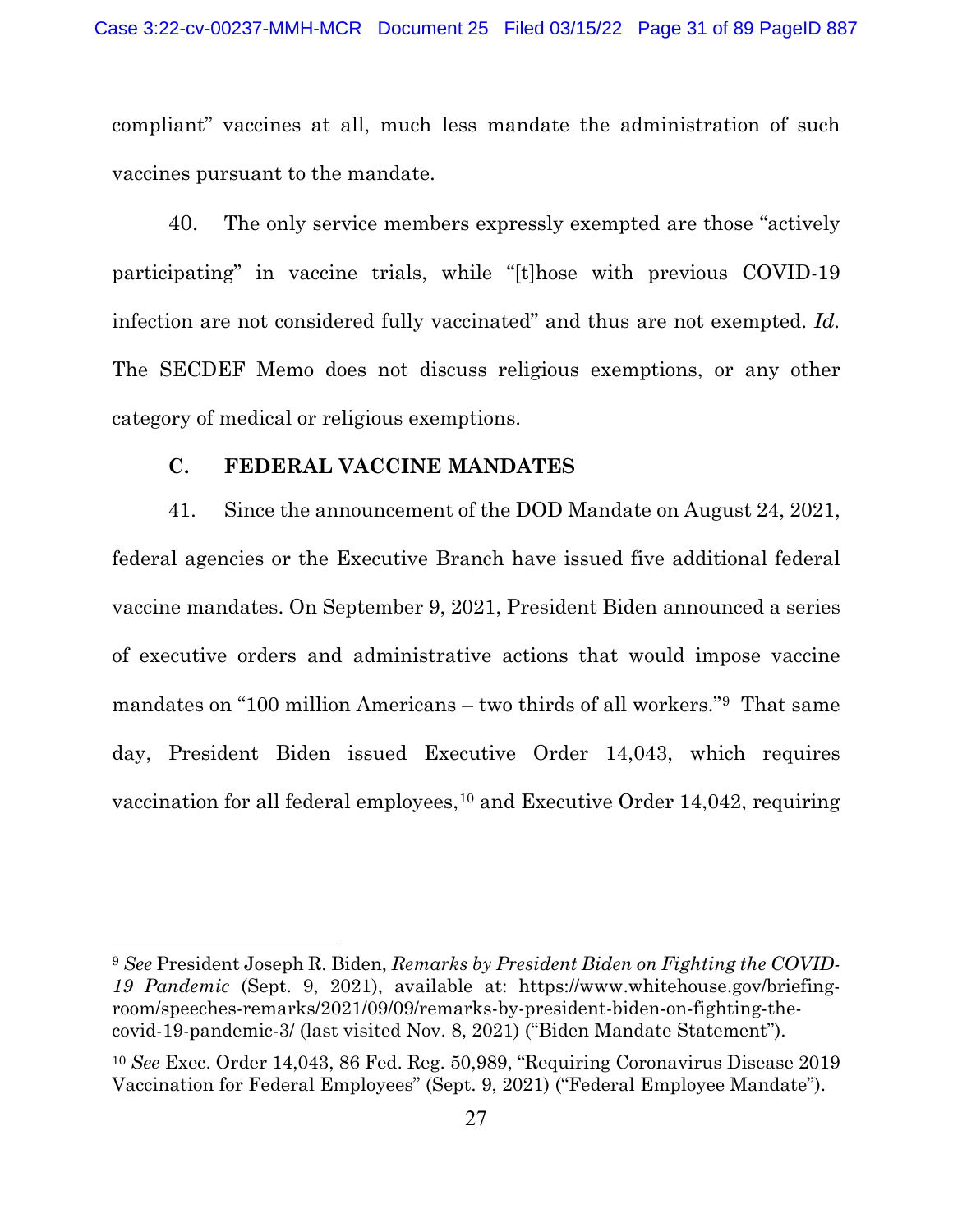vaccination for all federal contractors.[11](#page-31-0) On November 5, 2021, the Center for Medicare and Medicaid Services ("CMS") issued a mandate covering over 10 million healthcare workers.[12](#page-31-1) Also on November 5, 2021, the Occupational Health & Safety Administration ("OSHA") issued an emergency temporary standard ("ETS") covering 80 million private sector employees.[13](#page-31-2) Finally, on November 30, 2021, the Department of Health and Human Services ("HHS") issued a vaccine mandate for employees, contractors and children participating in the federal Head Start program.[14](#page-31-3)

42. These federal vaccine mandates have not fared well in the Courts.

The OSHA Mandate was stayed nation-wide,<sup>[15](#page-31-4)</sup> then withdrawn. The Federal

Employee Mandate[16](#page-31-5) and the Federal Contractor Mandate have also been

<span id="page-31-0"></span><sup>11</sup> *See* Exec. Order 14,402, 86 Fed. Reg. 50,985, "Ensuring Adequate COVID Safety Protocols for Federal Contractors" (Sept. 9, 2021) ("Federal Contractor Mandate").

<span id="page-31-1"></span><sup>12</sup> *See* CMS, Interim Final Rule, *Medicare and Medicaid Programs; Omnibus COVID-19 Health Care Staff Vaccination*, 86 Fed. Reg. 61555-01 (Nov. 5, 2021) ("CMS Mandate").

<span id="page-31-2"></span><sup>13</sup> See OSHA, Interim Final Rule, COVID-19 Vaccination and Testing; Emergency Temporary Standard, 86 Fed. Reg. 61,402 (Nov. 5, 2021) ("OSHA Mandate").

<span id="page-31-3"></span><sup>14</sup> *See* HHS, *Vaccine and Mask Requirements to Mitigate the Spread of COVID-19 in Head Start Programs*, 86 Fed. Reg. 68,052 (Nov. 30, 2021) ("Head Start Mandate").

<span id="page-31-4"></span><sup>15</sup> *See Nat'l Fed'n of Indep. Bus. v. OSHA*, 142 S. Ct. 661 (2022); *see also BST Holdings, LLC v. OSHA*, 17 F.4th 604 (5th Cir. 2021) ("*BST*").

<span id="page-31-5"></span><sup>16</sup> *See Feds for Medical Freedom v. Biden*, 2022 WL 188329 (S.D. Tex. Jan. 21, 2022) ("*Feds for Medical Freedom*").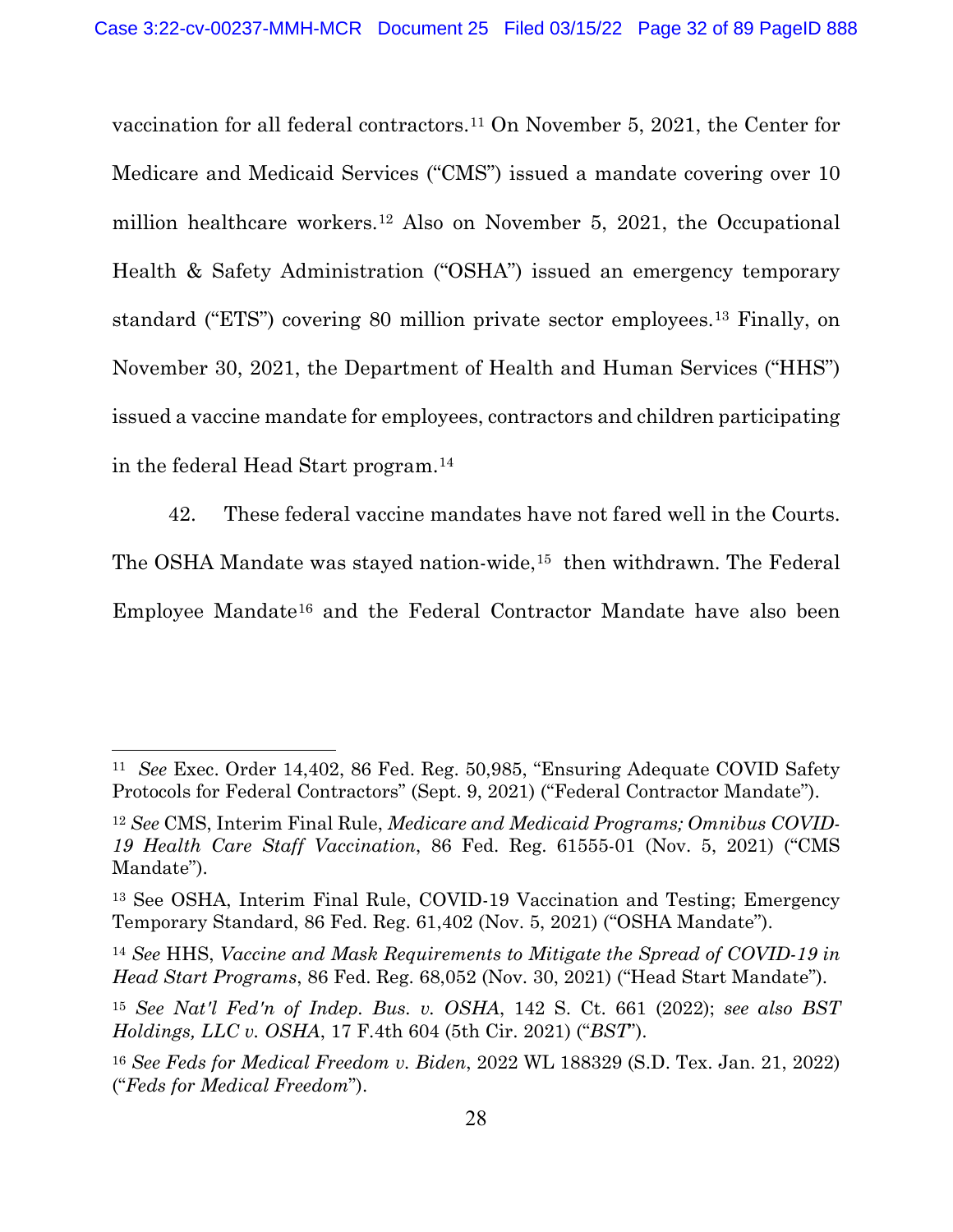stayed nation-wide.[17](#page-32-0) The Head Start Mandate has been stayed in 25 states,[18](#page-32-1) and the CMS Mandate remains stayed in 14 states.[19](#page-32-2) Four of these mandates were stayed on the same grounds as Plaintiffs assert here, namely, that, the federal agencies or officials acted *ultra vires*, exceeding the authority delegated to them by the President and/or Congress.[20](#page-32-3) Many of these courts further found that the proposed justification for the rule in question was a pretext for the real purpose, which was to cobble together unrelated agency authorities to impose a nearly universal federal vaccine mandate and to maximize vaccination rates*.*[21](#page-32-4)

<span id="page-32-0"></span><sup>17</sup> *See Georgia, v. Biden*, 2021 WL 5779939 (S.D. Ga. Dec. 7, 2021) ("*Georgia*"); *see also State v. Nelson*, 2021 WL 6108948 (Dec. 22, 2021); *Kentucky v. Biden*, 2021 WL 5587446 (E.D. Ky. Nov. 30, 2021), *aff'd* 2022 WL 43178 (6th Cir. Jan. 5, 2021).

<span id="page-32-1"></span><sup>18</sup> *See Texas v. Becerra*, 2021 WL 6198109 (N.D. Tex. Dec. 31, 2021) ("*Texas*"); *Louisiana v. Becerra*, 2022 WL 16571 (W.D. La. Jan. 1, 2022).

<span id="page-32-2"></span><sup>19</sup> *See Louisiana v. Becerra*, 2021 WL 5609846 (W.D. La. Nov. 30, 2021), *modified* 20 F.4th 260 (5th Cir. Dec. 15, 2021) (limiting stay to the 14 plaintiff states). Although the Supreme Court dissolved the Fifth Circuit's stay pending appeal based on statutory grounds in *Missouri v. Biden*, 142 S. Ct. 647 (Jan. 13, 2022), the district court denied the motion to lift the stay for the 14 plaintiff states due to the substantial likelihood of success on the State plaintiffs' constitutional claims. *See Louisiana v. Becerra*, No. 3:21-cv-03970 (W.D. La. Jan. 18, 2022).

<span id="page-32-3"></span><sup>20</sup> *See, e.g., NFIB*, 142 S. Ct. at 665; *Feds for Medical Freedom*, 2022 WL 188329, at \*5-6; *Georgia*, 2021 WL 5779939, at \*9-10; *Texas*, 2021 WL 6198109, at \*7-8.

<span id="page-32-4"></span><sup>21</sup> *See, e.g., NFIB*, 142 S. Ct. at 666; *BST*, 17 F.4th at 616 (inferring that the purpose of the OSHA Mandate is "to ramp up vaccine intake by any means necessary."); *Georgia*, 2021 WL 5779939, at \*9.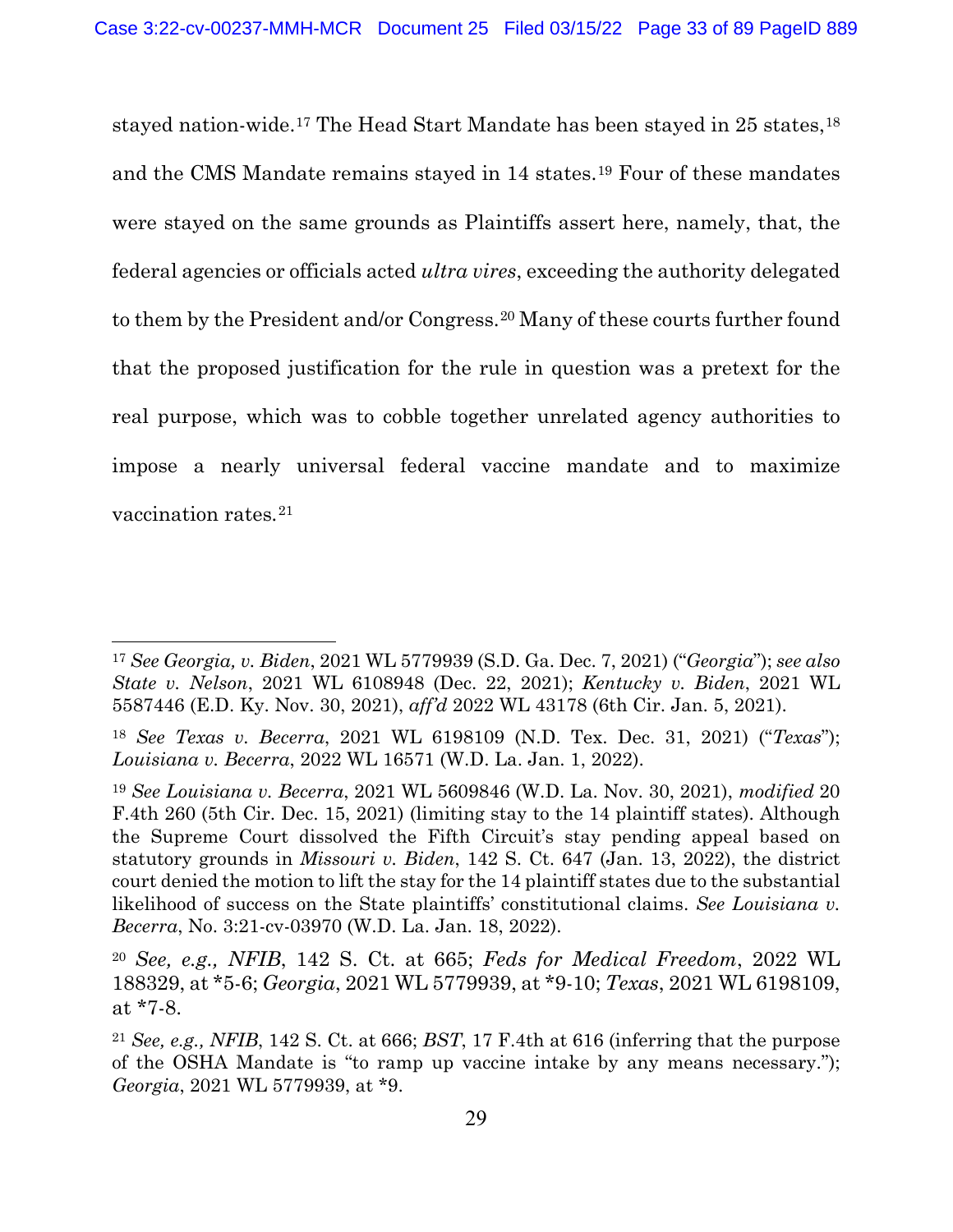## <span id="page-33-0"></span>**II. ARMED SERVICES GUIDANCE AND IMPLEMENTATION**

43. Each of the Armed Services have issued guidance implementing the DOD Mandate.[22](#page-33-2) On September 14, 2021, Assistant Secretary of Defense for Health Affairs Terry Adirim directed Armed Services Surgeons General and DOD components that "health care providers *should* use doses distributed under the EUA to administer the vaccination as if the doses were the licensed [Comirnaty] vaccine."[23](#page-33-3)

## <span id="page-33-1"></span>**A. Religious Accommodation Requests and Appeals**

## 44. The DOD and each of the Armed Services have adopted guidance,

<span id="page-33-2"></span><sup>22</sup> *See generally* Ex. 7 Dept. of the Air Force, Deputy Director of Staff for COVID-19, "COVID-19 Mandatory Vaccination Implementation Guidance for Service Members" (Sept. 3, 2021) ("Air Force Guidance"); Ex. 8, Dept. of the Army, Fragmentary Order 5 to Headquarters Dept. of the Army Executive Order 225-21 (Sept. 14, 2021) ("Army Guidance"); Ex. 9, MARADMIN, "Mandatory COVID-19 Vaccination of Marine Corps Active and Reserve Components," MARADMINS Number: 462/21 (Sept. 1, 2021) ("Marine Corps Guidance"); MARADMIN, "Supplemental Guidance to Mandatory COVID-19 Vaccination of Marine Corps Active and Reserve Components," MARADMINS Number: 533/21 (Oct. 7, 2021) ("MARADMIN 533/21") (collectively, "Marine Corps Guidance"); Ex. 10, Secretary of the Navy, "2021-2022 Department of Navy Mandatory COVID-19 Vaccination Policy," ALNAV 062/21 (Aug. 30, 2021); "2021-2022 Navy Mandatory COVID-19 Vaccination and Reporting Policy," NAVADMIN 190/21 (Sept. 1, 2021) ("NAVADMIN 190/21"); "COVID-19 Consolidated Disposition Authority," NAVADMIN 225/21 (Oct. 14, 2021) ("NAVADMIN 225/21") (collectively, "Navy Guidance").

<span id="page-33-3"></span><sup>23</sup> *See* Ex. 11, Terry Adirim, Asst. Sec. of Defense Memo to Surgeons General, *Mandatory Vaccination of Service Members Using the Pfizer-BioNTech COVID-19 and Comirnaty COVID-19 Vaccines* at 1 (Sept. 14, 2021) (emphasis added) ("Surgeons General Guidance"). The Air Force Guidance also expressly directs healthcare providers to use the EUA BioNTech Vaccine "interchangeabl[y]" with the licensed product and that "[p]roviders can use doses distributed under the EUA to administer the vaccination series as if the doses were the licensed vaccine." Ex. 7, Air Force Guidance, ¶ 3.1.1; *see also id.*, ¶ 5.3.2.1 (same).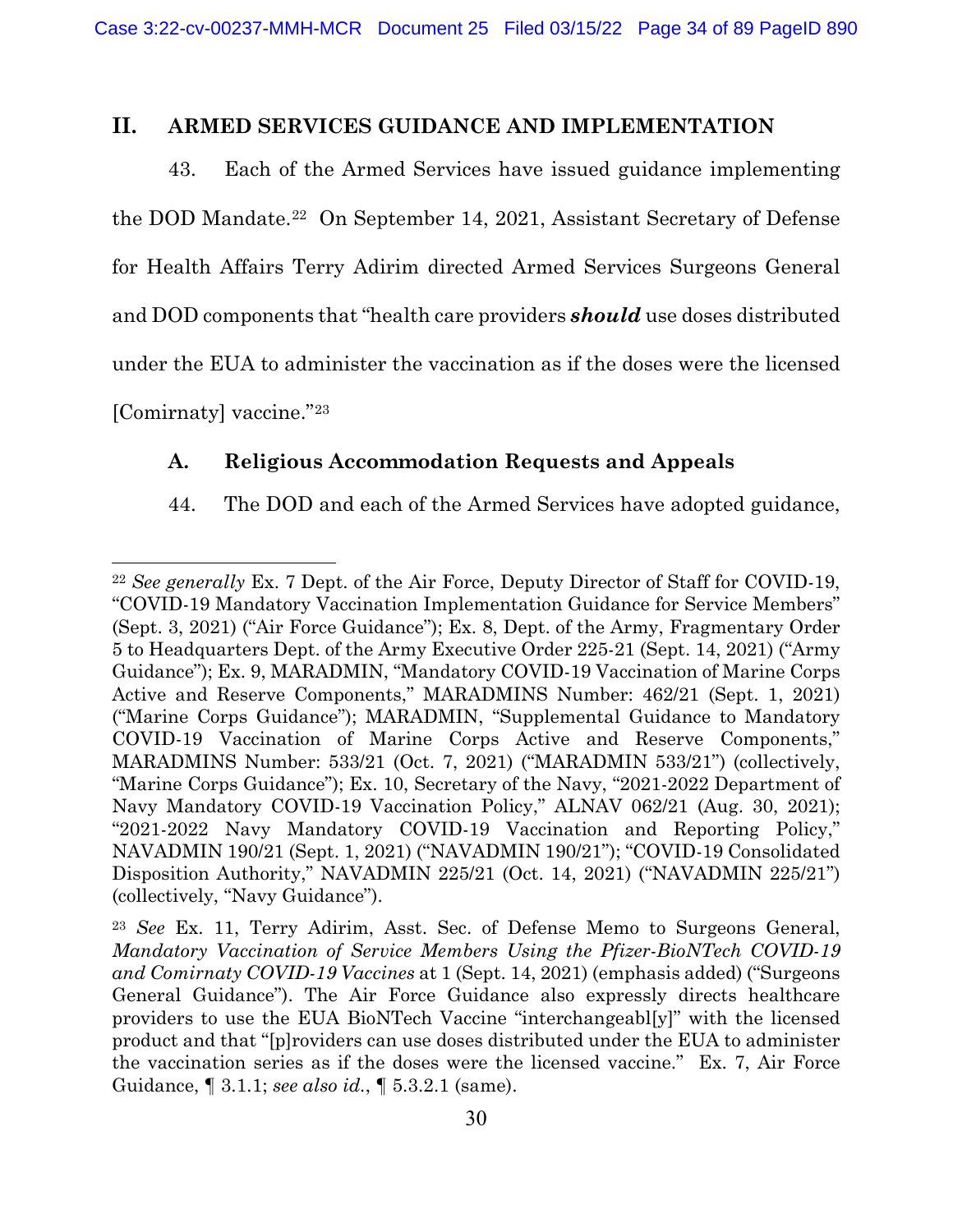procedures, and evaluation criteria for religious accommodation requests. [24](#page-34-0) It would not be possible to provide a meaningful summary of these procedures; instead, Plaintiffs have attached Defendants' filings in the *Navy SEAL 1*  Proceeding, which speak for themselves. Defendants appear to have approved zero requests (or 0.00%) for service members who will continue to serve, and they have approved about a dozen out of over 25,000 (or 0.05%) when those who are will be separating or on terminal leave are included. *See supra* note [2](#page-6-3) (discussing findings in *Navy SEAL 1* and *Poffenbarger*).

| <b>Armed Service</b> | <b>Initial RA Requests</b> |        | <b>RA Appeals</b> |         |          |                  |
|----------------------|----------------------------|--------|-------------------|---------|----------|------------------|
|                      | Filed                      | Denied | Approved          | Appeals | Denied   | Approved         |
| Air Force            | 12,623                     | 3,180  | 5                 | 2,221   | 443      |                  |
| Army                 | 3,523                      | 391    | $\Omega$          | 55      | $\Omega$ | $\Omega$         |
| <b>Coast Guard</b>   | 1,308                      | 578    | $\Omega$          | 224     | $\Omega$ | $\Omega$         |
| <b>Marine Corps</b>  | 3,539                      | 3,458  | $\Omega$          | 1,150   | 119      | 3                |
| <b>Navy</b>          | 4,095                      | 3,728  | $\Omega$          | 1,222   | 81       | $\Omega$         |
| Total                | 25,008                     | 11,335 | $\bf{5}$          | 4,872   | 643      | $\boldsymbol{4}$ |

**Table 1: Religious Accommodation Requests & Appeals**[25](#page-34-1)

<span id="page-34-0"></span><sup>24</sup> *See generally* DOD Instruction 1300.17, "Religious Liberty in the Military Services" (Sept. 1, 2020) ("DODI 1300.17") (DOD-wide procedures); DAFI 52-201, "Religious Freedom in the Department of the Air Force" (June, 23, 2021) (Air Force); Army Regulation 600-20, "Army Command Policy" (July 24, 2020) (Army); BUPERSINST 1730.11A (Navy and Marine Corps)).

<span id="page-34-1"></span><sup>25</sup> Information in Table 1 and Table 2 is taken from Defendants' most recent compliance notice in the *Navy SEAL 1* Proceeding. *See* Ex. 3, February 4, 2022 Notice. The quantification and categorization of RAR and appeal requests and denials differ among the Armed Services. This table represents Plaintiffs' counsel's good faith effort to accurately and succinctly provide a summary of the data submitted by the Armed Services in the *Navy SEAL 1* proceeding.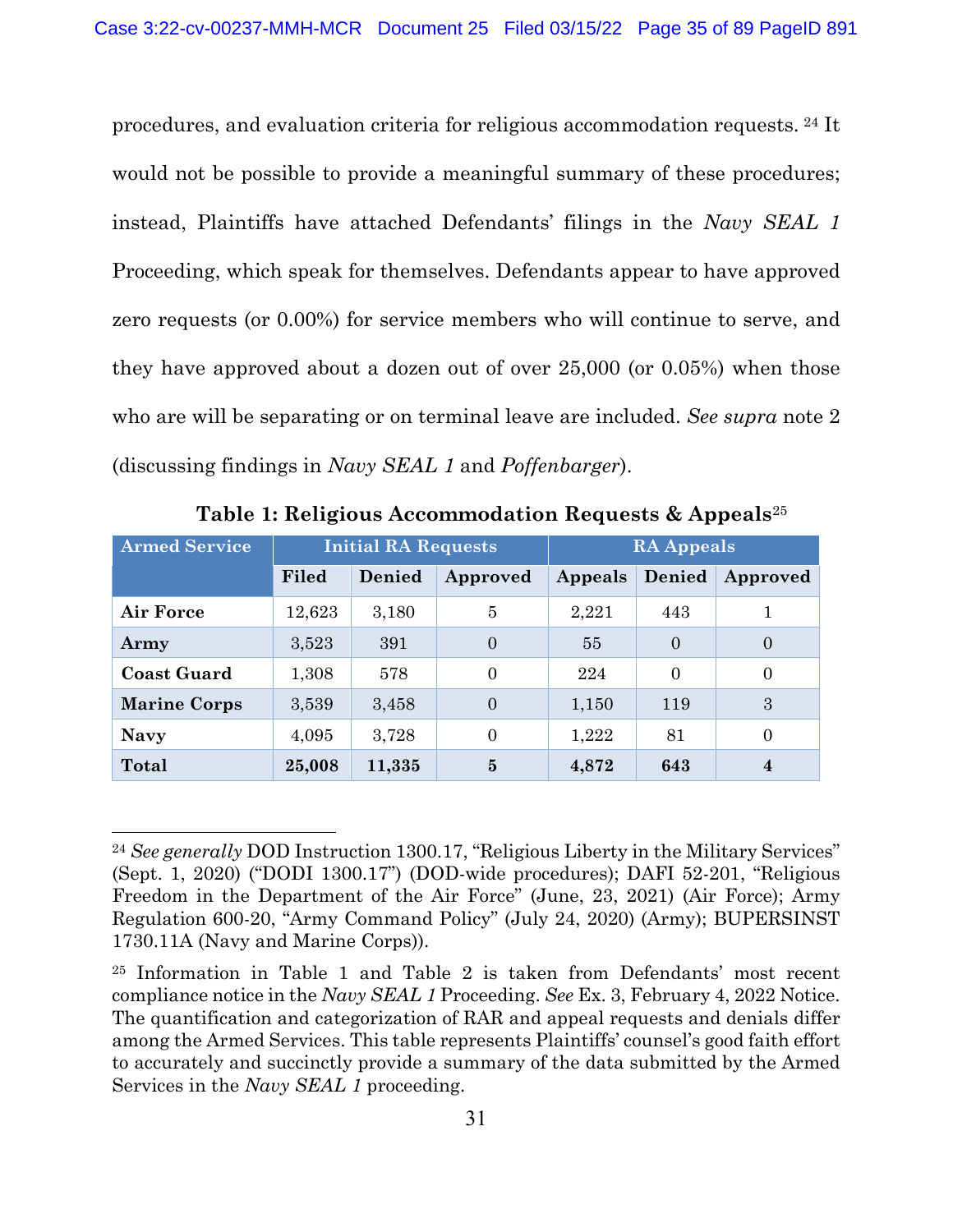#### **B. Medical and Administrative Exemptions**

<span id="page-35-0"></span>45. While the Armed Services have categorically denied all or nearly all religious exemptions, they have granted thousands of medical and administrative exemptions. *See* Ex. 3, February 4, 2022 Compliance Notice.

| <b>Armed Service</b> | <b>Medical Exemptions</b> |           | <b>Administrative Exemptions</b> |  |  |
|----------------------|---------------------------|-----------|----------------------------------|--|--|
|                      | Permanent                 | Temporary | Permanent<br><b>Temporary</b>    |  |  |
| Air Force            | <b>UNKNOWN</b>            | 1,513     | 2,314                            |  |  |
| Army                 | 6                         | 2,106     | <b>NOT REPORTED</b>              |  |  |
| <b>Coast Guard</b>   | 4                         | 6         | <b>NOT REPORTED</b>              |  |  |
| <b>Marine Corps</b>  | 21                        | 232       | 321<br>78                        |  |  |
| <b>Navy</b>          |                           | 252       | 35<br>460                        |  |  |

**Table 2: Medical & Administrative Exemptions Granted**

## **C. Disciplinary Actions for Vaccine Refusal**

<span id="page-35-1"></span>46. The guidance provided by each of the Armed Services states that the requirement to be vaccinated is a "lawful order" and that any service members who refuses to take the vaccine will be subject to the full range of administrative and disciplinary actions under the UCMJ. *See* Ex. 7, Air Force Guidance, ¶ 5.3; Ex. 8, Army Guidance, ¶ 3.D.8.B & Annex 20; Ex. 9, Marine Corps Guidance, ¶ 3.1; Ex. 10, Navy Guidance, ¶ 5. Under the UCMJ, a service member who disobeys "any lawful general order or regulation," UCMJ § 892(2), Art. 92(2), faces sanctions up to a court-martial. UCMJ § 892. This punishment may include "dishonorable discharge, forfeiture of all pay and allowances, and confinement for 2 years." *Id.*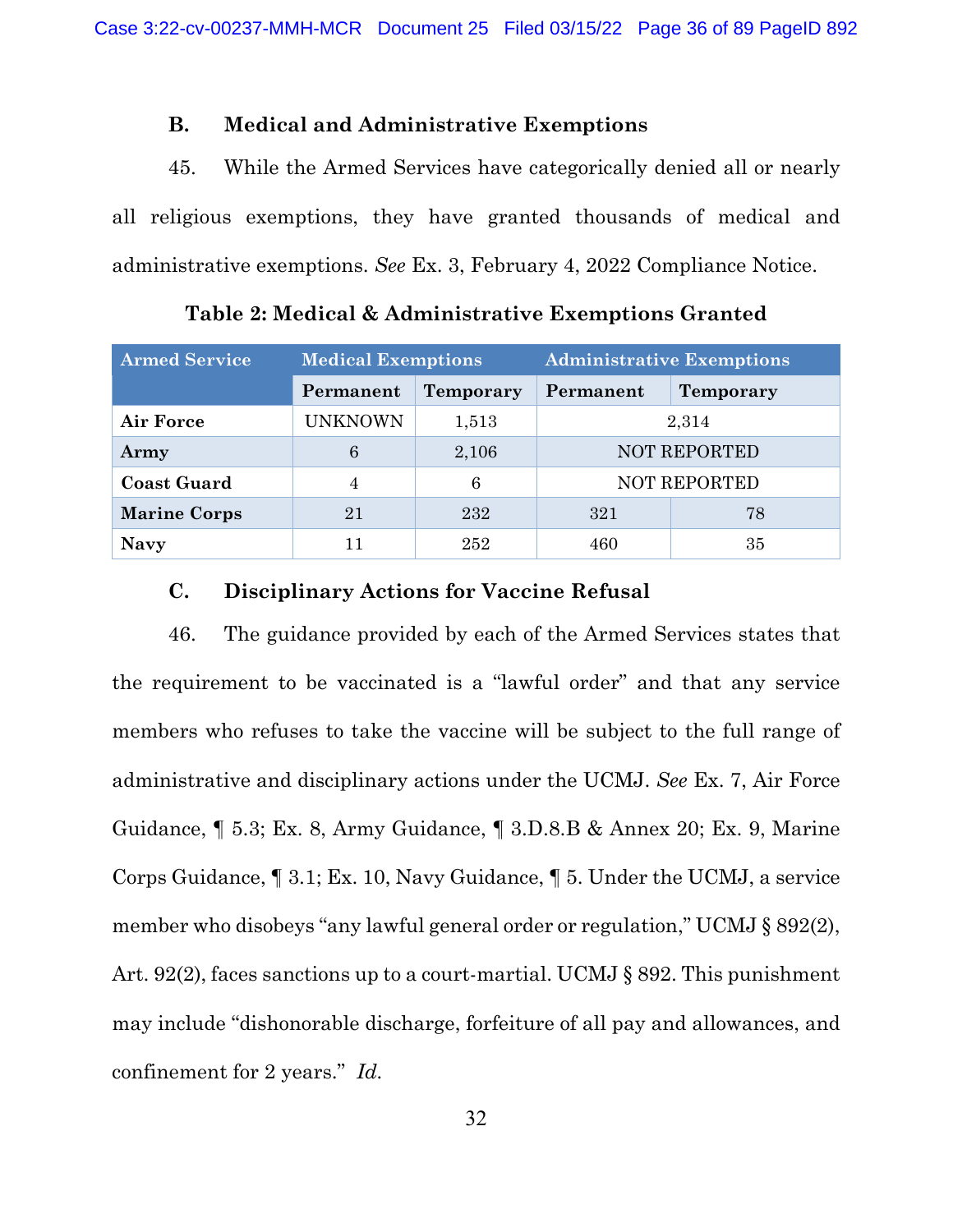## **III. COMPARISON OF EUA TREATMENTS WITH FDA-LICENSED AND LABELED COVID-19 TREATMENTS**

#### **A. FDA Emergency Use Authorization**

47. Section 564 of the Food, Drug and Cosmetic Act ("FDCA"), 21 U.S.C. § 360bbb-3, authorizes the FDA to issue an EUA for a medical drug, device, or biologic, where certain conditions have been met. As relevant here, these are that HHS Secretary has declared a public health emergency that justifies the use of an EUA, 21 U.S.C. § 360bbb-3(b)(1), and the FDA finds that "there is no [1] adequate, [2] approved, and [3] available alternative to the product for diagnosing, preventing, or treating" the disease in question. 21 U.S.C. § 360bbb-3(c)(3).

48. There are significant differences between licensed vaccines and those subject to an EUA that render them "legally distinct." Ex. 4, August 23, 2021 EUA Re-Issuance Letter, at 2 n.8. First, the requirements for efficacy are much lower for EUA products than for licensed products. EUAs require only a showing that, based on scientific evidence "if available," "it is reasonable to believe," the product "may be effective" in treating or preventing the disease. 21 U.S.C. §360bbb-3(c)(2)(A). Second, the safety requirements are minimal, requiring only that the FDA conclude that the "known and potential benefits … outweigh the known and potential risks" of the product, considering the risks of the disease. 21 U.S.C. §360bbb-3(c)(2)(B). Third, EUA products are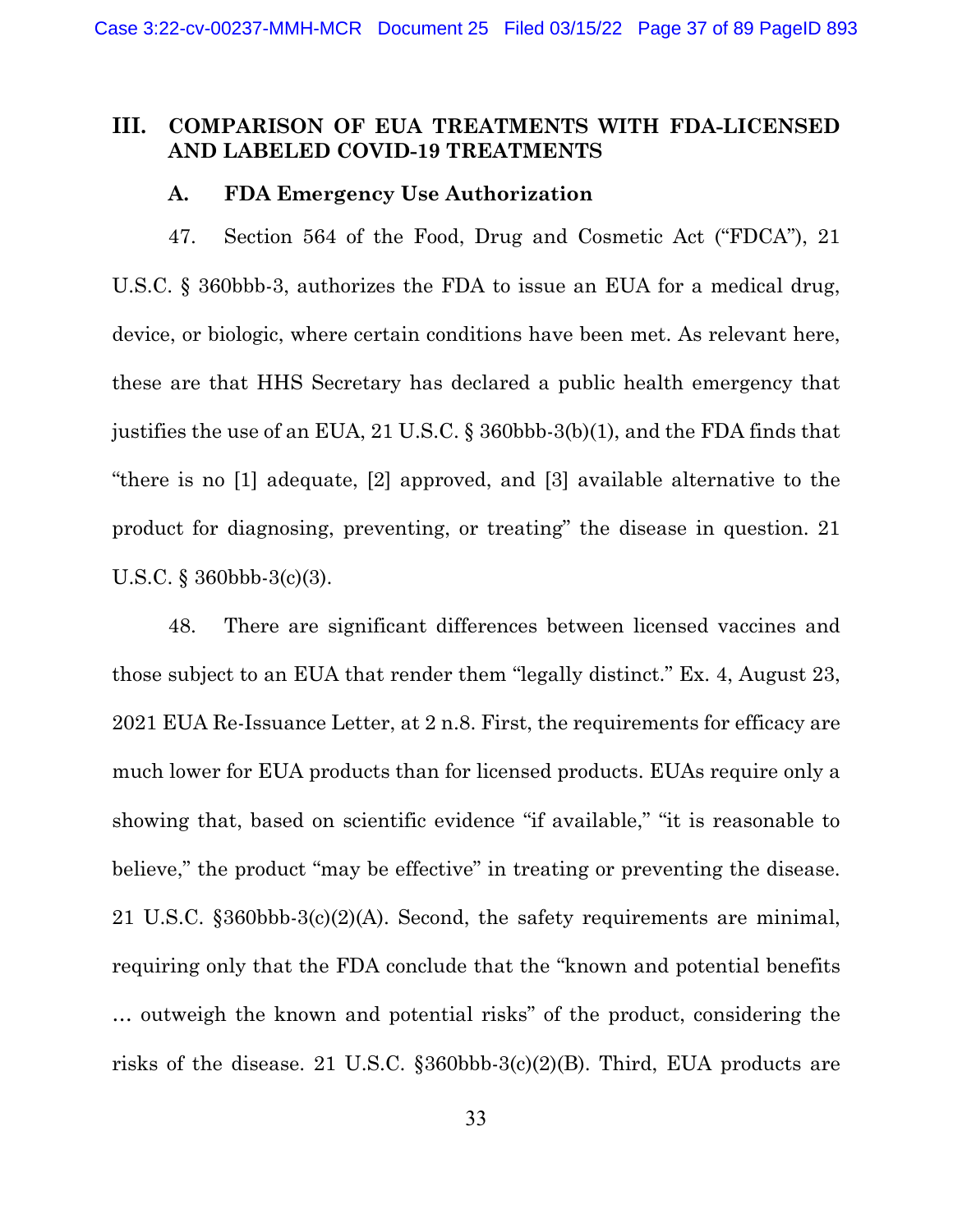exempt from certain manufacturing and marketing standards, enjoy broader product liability protections, and cannot be mandated due to informed consent laws and regulations.

#### **B. Informed Consent Requirements for EUA Products**

49. The FDA's grant of an EUA is subject to informed consent requirements to "ensure that individuals to whom the product is administered are informed" that they have "the option to accept or refuse administration of the product." 21 U.S.C. § 360bbb-3(e)(1)(A)(ii)(III).<sup>[26](#page-37-0)</sup> For the three COVID-19 vaccines, FDA implemented the "option to accept or refuse" condition described in Section 564(e)(1)(A)(ii)(III) in each letter granting the EUA by requiring that FDA's "Fact Sheet for Recipients and Caregivers" be made available to every potential vaccine recipient stating that the recipient or their caregiver "has the option to accept or refuse" the vaccine.[27](#page-37-1)

<span id="page-37-2"></span><span id="page-37-0"></span><sup>26</sup> The DOD may waive service members' informed consent rights to receive certain information regarding EUA products, provided that it complies with the requirements of 10 U.S.C. § 1107 (investigational new drugs) or 10 U.S.C. § 1107a (EUA products), including Presidential approval. The DOD has not requested or obtained Presidential approval for such a waiver. *See Austin*, 2021 WL 5816632, at \*7.

<span id="page-37-1"></span><sup>27</sup> FDA, "Fact Sheet for Health Care Providers Administering Vaccine (Vaccination Providers); Emergency Use Authorization (EUA) of the Pfizer-BioNTech COVID-19 Vaccine to Prevent Coronavirus Disease 2019 (COVID-19)," at 13 (Jan. 31, 2022) ("Pfizer-BioNTech EUA Vaccine Fact Sheet"), available at: https://www.fda.gov/media/153713/download (last visited Mar. 1, 2022).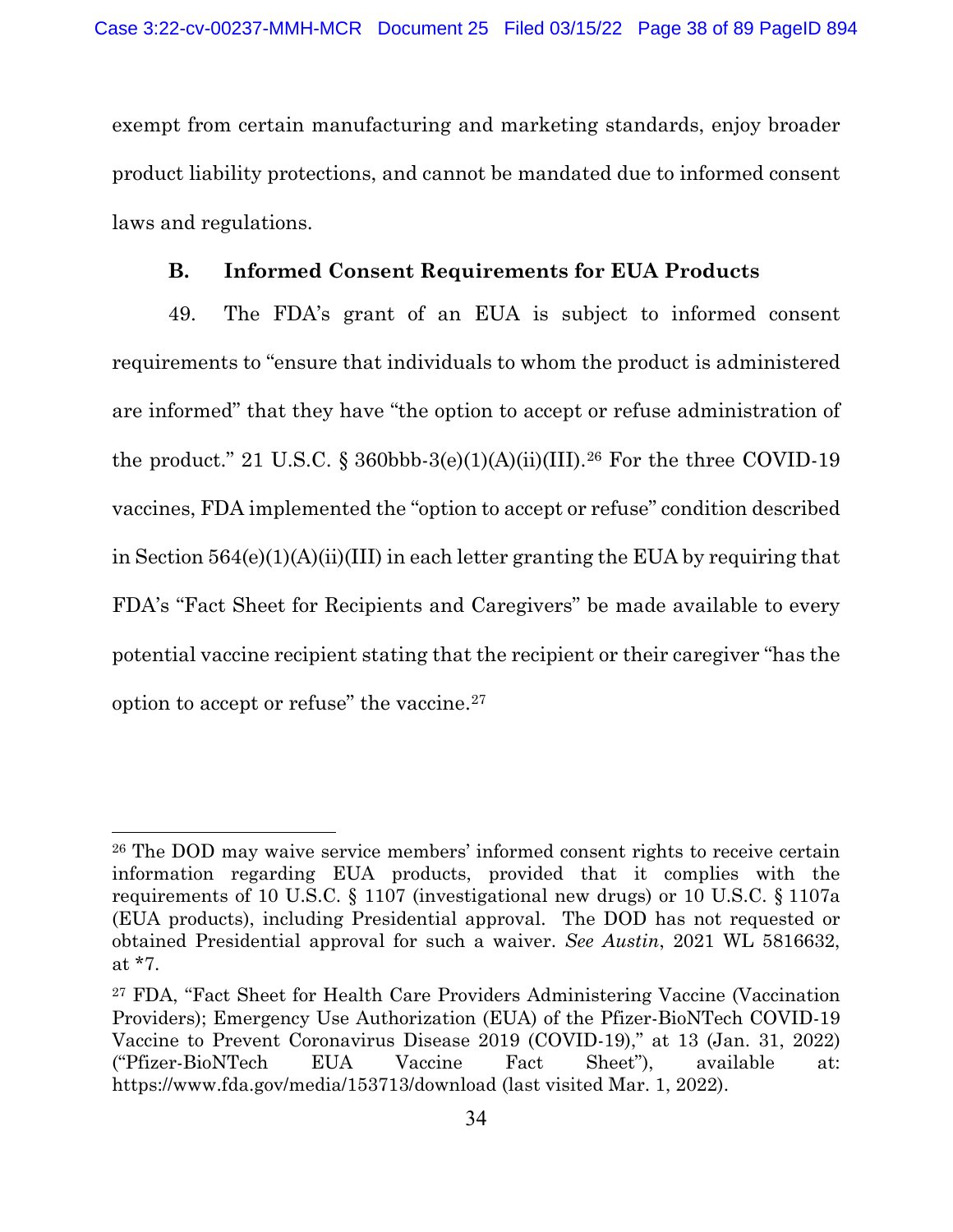#### **C. FDA Licensing and Labeling Requirements**

50. The FDCA generally prohibits anyone from introducing or delivering for introduction into interstate commerce any "new drug" or "biological product" unless and until the FDA has approved the drug or biological product as "safe, pure and potent,"  $42 \text{ U.S.C.}$   $\S 262(a)(1)(C)(i)(II)$ , where "potent" is considered by the FDA to include "effectiveness" as defined under the FDC Act. *See, e.g.*, 21 C.F.R. § 600.3(s). Pursuant to Section 351(a) of the PHSA, 42 U.S.C. § 262(a), the FDA has the authority to approve the sale and manufacture of vaccines and other biologics like Pfizer-BioNtech's Comirnaty and Moderna's Spikevax. The FDA's approval of a biologics license application ("BLA") means not only that the FDA has found that the meets the PHSA's statutory requirements (safety, potency/efficacy, purity), but the BLA also addresses specific labeling and manufacturing requirements (including location, process, and storage requirements) that are not addressed in an EUA.

51. The PHSA expressly prohibits the sale of any biologic product in interstate commerce unless the package is "plainly marked with" "the proper name of the biological product," (*e.g.,* Comirnaty or Spikevax) and "the name, address and applicable license number of the manufacturer." 42 U.S.C. § 262(a)(1)(B)(i)-(ii). These requirements are mandatory, not discretionary. *See*  21 C.F.R. § 610.60(a)(1)(2) (directing that the "proper name" and "license number" "shall appear on the label" of biological product); *see also* 21 C.F.R.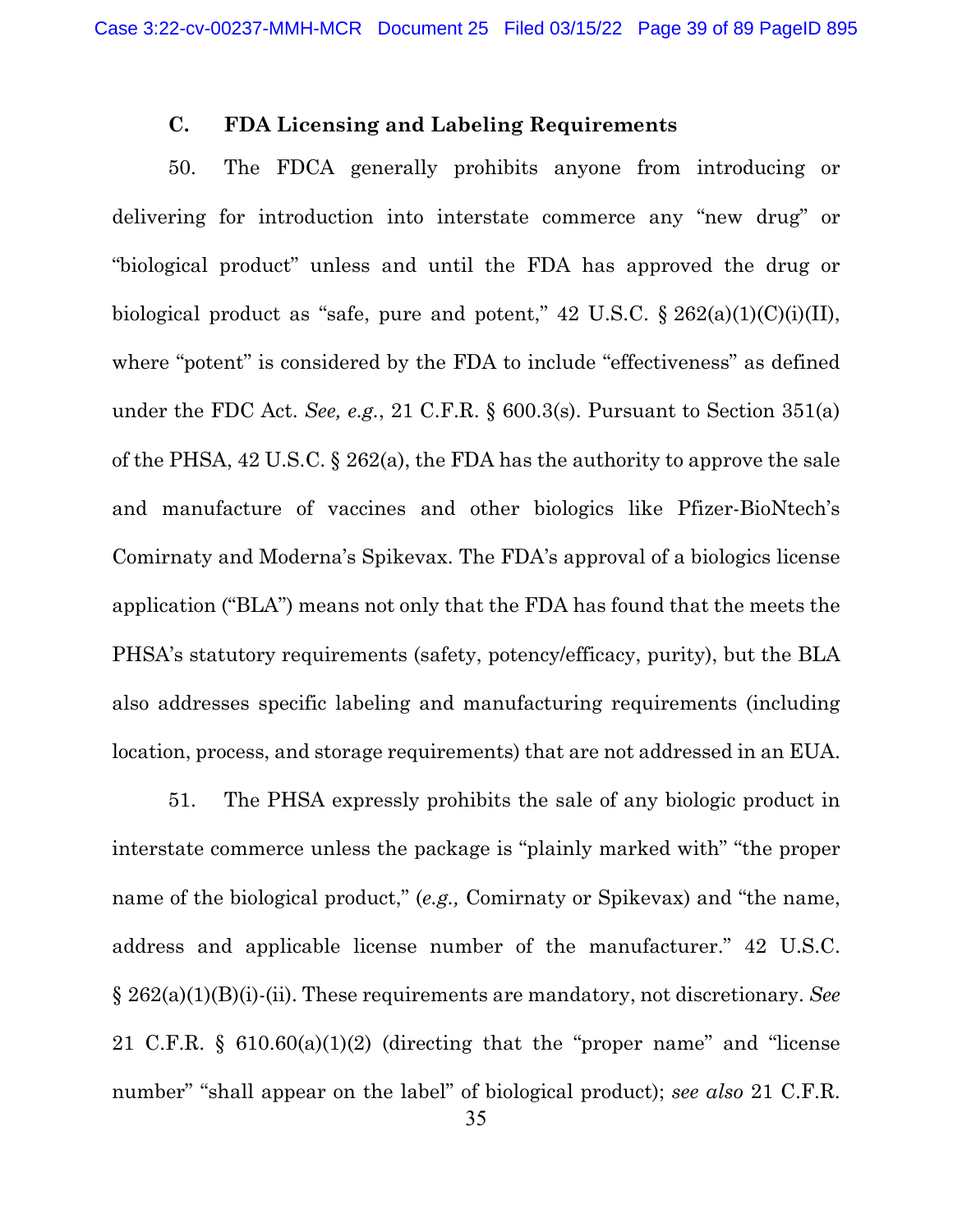§ 207.37(a)(2) (a product is "deemed … misbranded" if labeling codes used to "denote or imply FDA approval of [an unapproved] drug"). While the FDA has discretion to make exceptions to labeling requirements, neither the FDA nor any other agency may waive any requirements "explicitly required by statute." *See, e.g.,* 21 C.F.R. § 610.68.

#### **D. Comirnaty Approval and Pfizer EUA Re-Issuances**

52. On August 23, 2021, the FDA approved the May 18, 2021, Comirnaty application for individuals 16 years or older. The Comirnaty Approval Letter approves the sale of Comirnaty Vaccine, as well as the specific manufacturing facilities, processes, ingredients, storage, and distribution requirements that were not addressed in the Pfizer-BioNTech EUA Letters.

53. Also on August 23, 2021, the FDA re-issued the EUA for the Pfizer-BioNTech Vaccine. *See* Ex. 4, Aug. 23, 2021 EUA Re-Issuance Letter. There, the FDA asserted that, while the EUA and licensed product were "legally distinct" "with certain differences," the two products "can be used interchangeably" because they have the "same formulation." *Id.* at 2 n.8. The FDA also stated that there "is not sufficient approved vaccine [i.e., Comirnaty] available" for the eligible population. *See id.* at 5 n.9. While the initial basis for the FDA's Interchangeability determination was that Comirnaty and the Pfizer-BioNTech EUA vaccine had the "same formulation," the FDA has subsequently abandoned that standard. The FDA now deems products that are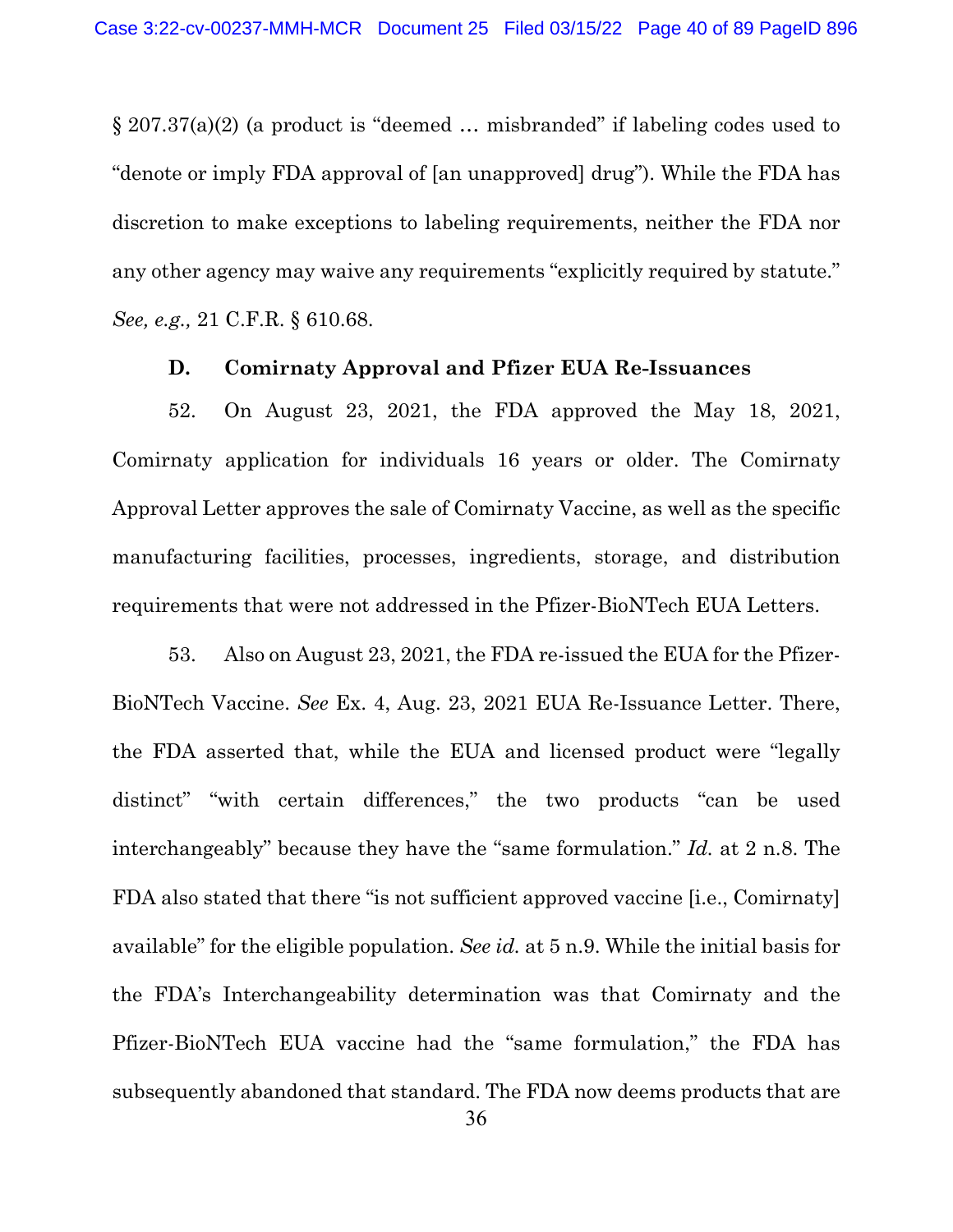both "legally distinct" and that have different formulations to be interchangeable, based on its finding that the legally and chemically distinct products are "analytically comparable."[28](#page-40-0)

54. On September 13, 2021, the National Institutes of Health ("NIH") posted an announcement by Pfizer that Pfizer "does not plan to produce any product with these new [Comirnaty] NDCs and labels over the next few months while the EUA authorized product is still available and being made available for U.S. distribution." *See* Ex. 15, NIH-Pfizer Announcement of Comirnaty Unavailability. The FDA has subsequently confirmed that Comirnaty remains unavailable in the United States on several occasions,<sup>[29](#page-40-1)</sup> while Plaintiffs have repeatedly confirmed it has not been available since the inception of the mandate through the present.

## **E. Spikevax Approval and Moderna EUA Re-Issuance**

55. On January 31, 2022, the FDA approved Moderna's BLA for Spikevax. Also on the same date, the FDA re-issued the EUA for the Moderna

<span id="page-40-0"></span><sup>28</sup> *See* Ex. 5, Oct. 29, 2021 EUA Re-Issuance, at 3 (finding that Comirnaty with PBS buffer "can be used interchangeably" with EUA vaccines with PBS buffer and Tris buffer) & n.14 (defining "analytical comparability"); Ex. 6, Jan. 3, 2022 EUA Re-Issuance, at 12 (finding that Comirnaty with PBS or Tris buffers are interchangeable with EUA products with PBS or Tris buffer, *i.e.*, that four different products are mutually interchangeable).

<span id="page-40-1"></span><sup>29</sup> Ex. 14, Nov. 8, 2021 Comirnaty Summary Basis of Regulatory Action at 5 ("November 8 Comirnaty SBRA") ("In the U.S., there are no licensed vaccines or antiviral drugs for the prevention of COVID-19."); Ex. 6, Oct. 29, 2021 EUA Re-Issuance Letter, at 9 n.17; Ex. 6, Jan. 3, 2022 EUA Re-Issuance Letter, at 10 n.19.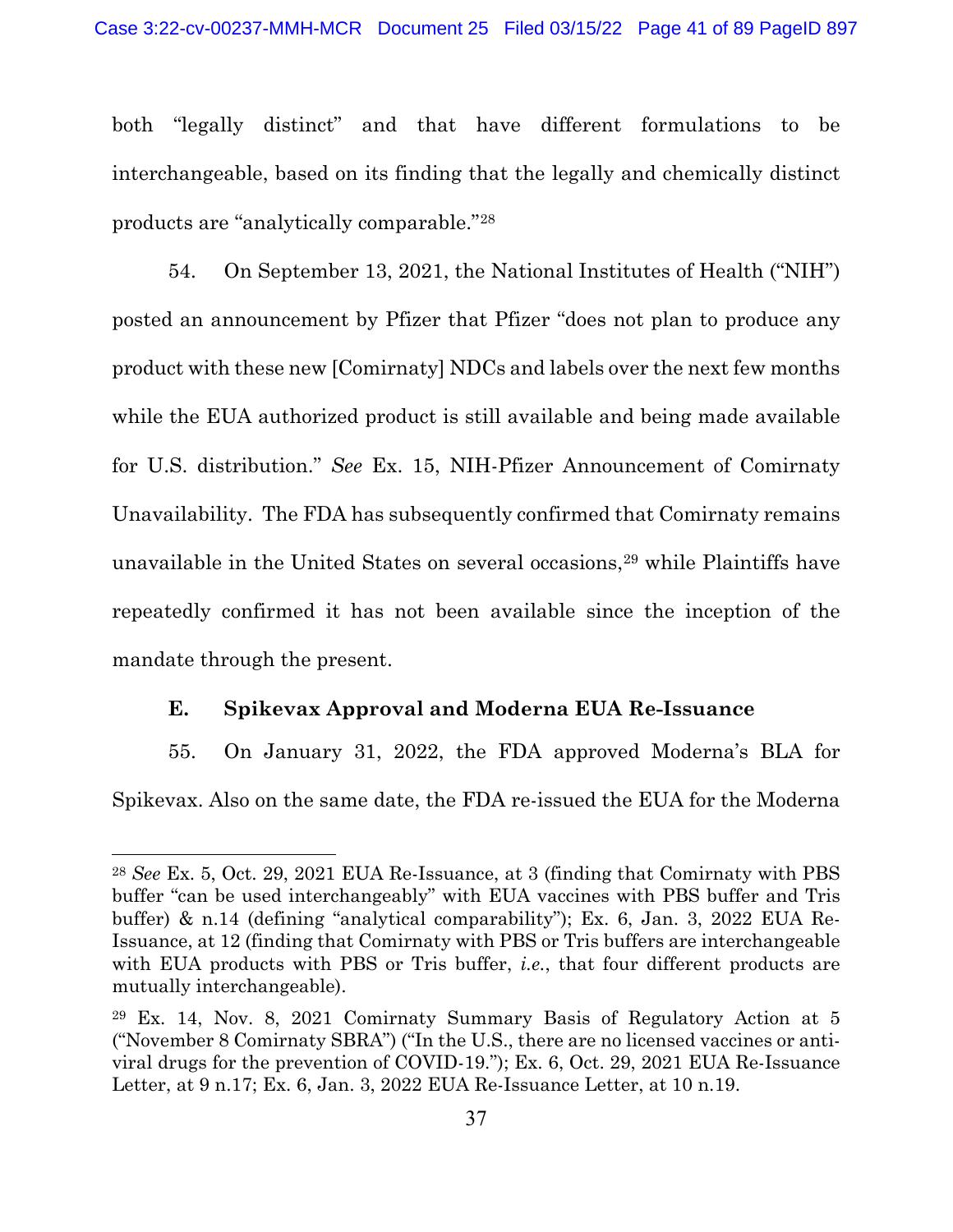COVID-19 vaccine, once again asserting that the "legally distinct" EUA and licensed versions "can be used interchangeably" because they have the "same formulation." Ex. 15, Jan. 31, 2022 Moderna EUA Re-Issuance, at 3 n.9. And once again, as with Comirnaty, the FDA noted that "there is not sufficient approved vaccine available" for the eligible population. *Id.* at 7 n.11.

#### **F. Differences Between EUA and Licensed Vaccines**

56. The FDA and Defendants have incorrectly asserted that the EUA BioNTech Vaccine and the conditionally approved Comirnaty Vaccine have the "same formulation" and can be used "interchangeably." Ex. 4, August 23, 2021 EUA Re-Issuance Letter, at 2 n.8. However, there is no basis in law or in the publicly available record materials that the two admittedly "legally distinct" products are "interchangeable."

57. There is no evidence in the public record for finding that the EUA and licensed products are the same, and ample evidence for finding that they are not. The most detailed information on Comirnaty's composition, manufacturing process, manufacturing locations and other matters approved by the FDA is included in the FDA Comirnaty SBRA, nearly all of which is redacted, *see* Ex. 13, August 23, 2021 Comirnaty SBRA, at 6-8, while most of this information was never made available in the Pfizer/BioNTech EUA applications or authorizations. To the extent such information is available, it reveals that there are differences in the composition of the EUA and licensed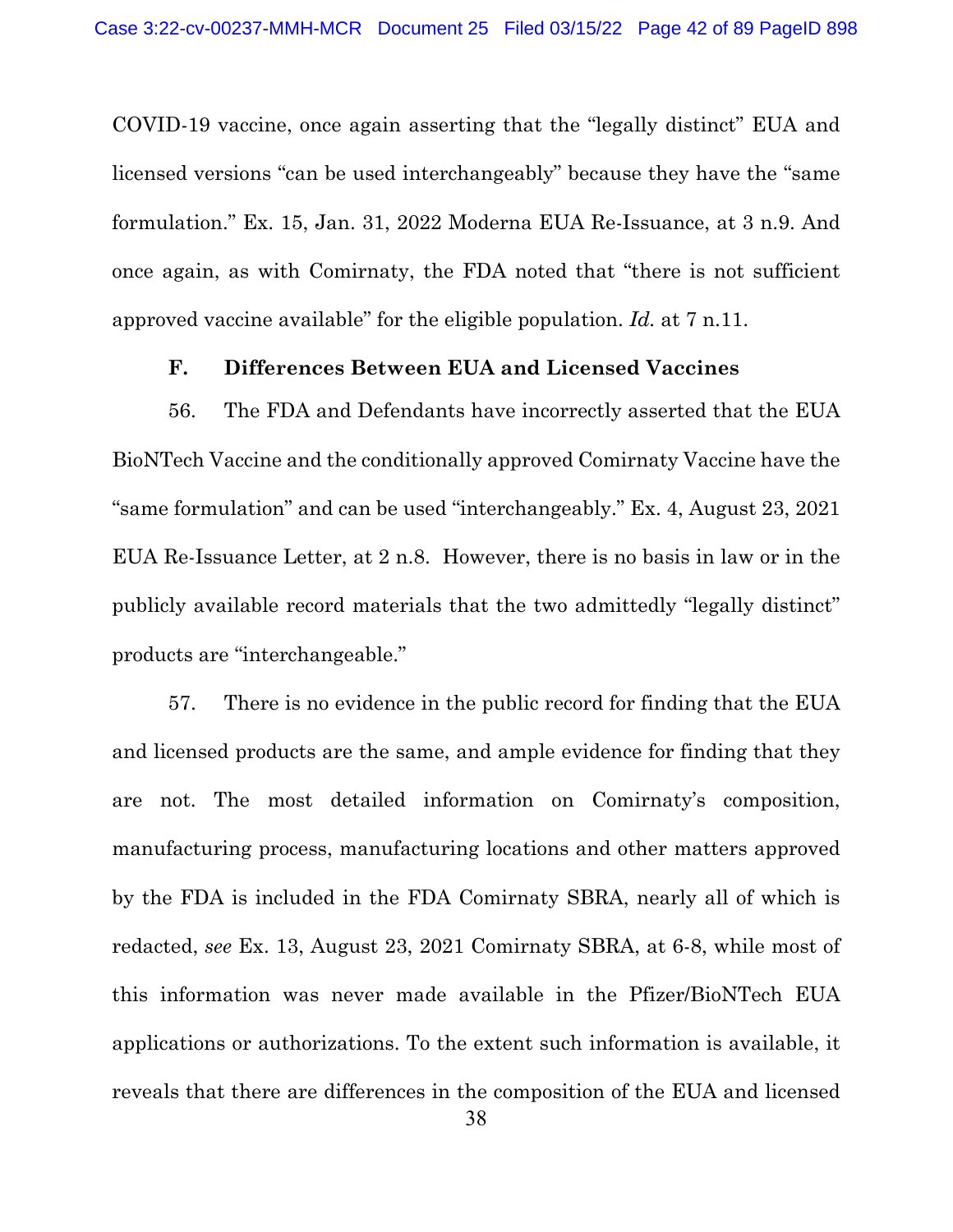products.[30](#page-42-0) There is also no dispute that the FDA EUA addressed manufacturing processes or locations, which are solely addressed in the Comirnaty licensure. *See* Ex. 12, Aug. 23, 2021 Comirnaty SBRA, at 12-13. In any case, the FDA documents severely understate the complexities of the novel mRNA vaccines and nanolipid delivery systems, which Pfizer has stated include "more than 280 materials," rather than 10 or 11 disclosed in FDA filings, "made by suppliers in 19 countries."[31](#page-42-1)

# **IV. SCIENTIFIC EVIDENCE AND ADMINISTRATIVE ACTIONS FOR COVID-19 MRNA "VACCINES"**

### **A. Novel Technology with Insufficient Clinical Trial Data**

58. The Pfizer-BioNTech and Moderna COVID-19 treatments employ novel technology, namely, mRNA delivered by nanolipids. These products are considered "genetic vaccines" or "or vaccines produced from gene therapy molecular platforms." Ex. 16, McCullough Decl., ¶ 17. As Dr. McCullough explains, the mRNA "vaccines" "have a dangerous mechanism of action in that

<span id="page-42-0"></span><sup>30</sup> *See Austin*, 2021 WL 5816632, at \*3 n.5. *Compare* Ex. 13, Aug. 23 Comirnaty SBRA at 9 (listing 11 components, including .450 ml per vial of a redacted excipient), *with*  Ex. 4, Aug. 23, 2021 EUA Re-Issuance Letter, at 7 (listing 10 components, all of which also appear on the Comirnaty SBRA) *and* Ex. 14, Nov. 8 Comirnaty SBRA, at 7-8 (listing 11 components, but removing .450 ml per vial of redacted excipient and replacing with unspecified amount of water as 11th component).

<span id="page-42-1"></span><sup>31</sup> Stephanie Baker & Vernon Silver, *Pfizer Fights to Control Secret of \$36 Billion Covid Vaccine Recipe*, Bloomberg (Nov. 14, 2021), available at: https://www.bloomberg.com/graphics/2021-pfizer-secret-to-whats-in-the-covidvaccine/ (last visited Feb. 28, 2022).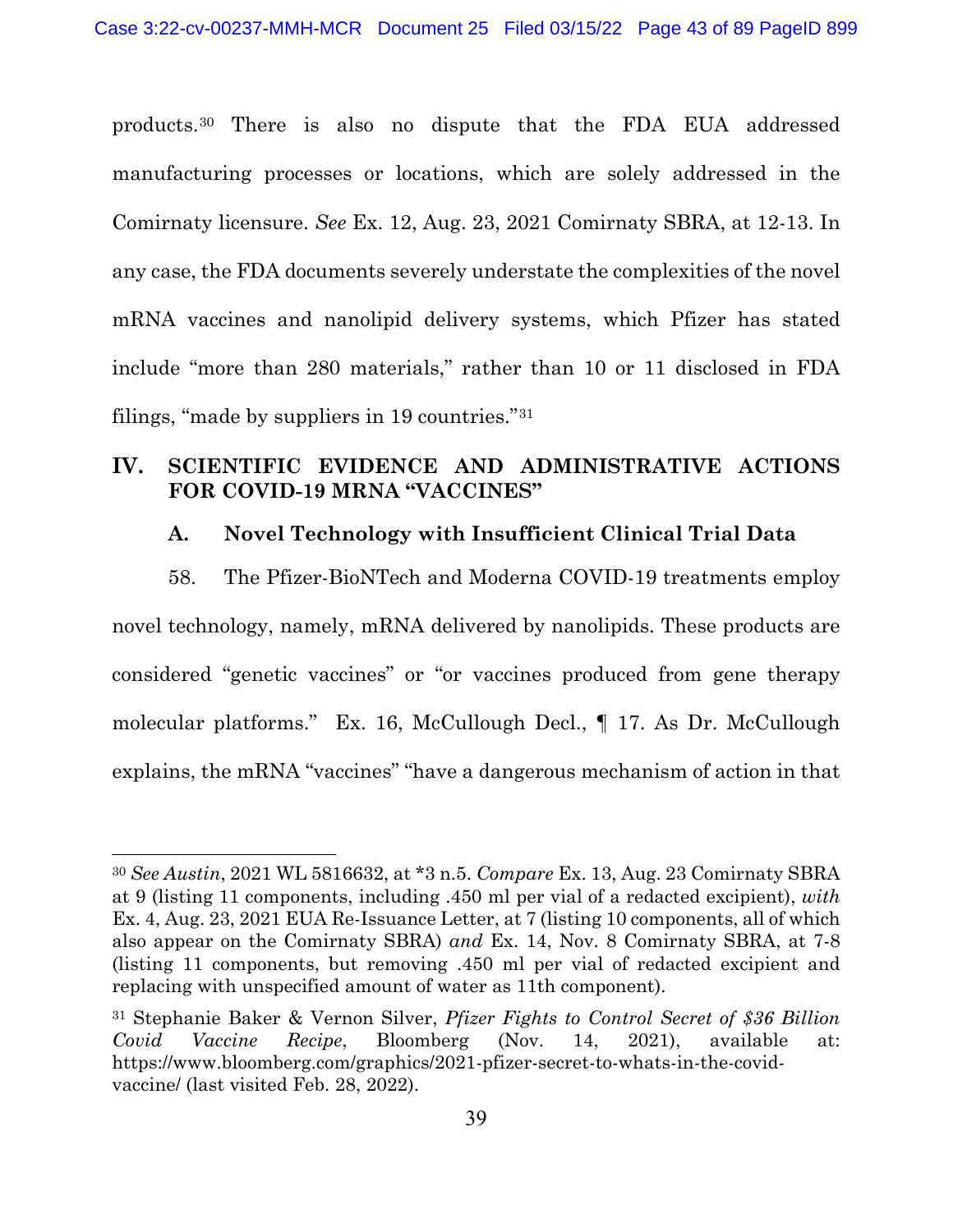they all cause the body to make an uncontrolled quantity of the pathogenic wild-type spike protein from the SARS-CoV-2 .... This is unlike all other vaccines where there is a set amount of antigen or live-attenuated virus." *Id.*

59. Because of the novelty of gene therapies like mRNA, and the unknown safety risks, the FDA Gene Therapy Guidance advises "sponsors to observe subjects for delayed adverse events for as long as 15 years following exposure to the investigational gene therapy product." *Id.* (*quoting* FDA Gene Therapy Guidance at 4). The FDA's own guidelines make clear that the longterm safety risks cannot be known with any degree of certainty until recipients have been followed for 10 or more years, rather than six months.

60. These mRNA treatments were only tested on humans for a limited period of time. For example, the Comirnaty Phase 2 and Phase 3 trials only covered the full sample for approximately two months, and a much smaller sample for up to six months. Moreover, the Comirnaty clinical trials expressly excluded individuals who have recovered from previous COVID-19 infections (*i.e.*, those with natural immunity)*. See* Ex. 16, McCullough Decl., ¶ 47. Nor did they include participants from and/or provide sufficient data for other "special populations" such as pregnant or lactating women, those with autoimmune disorders or hematological conditions, children, and frail elderly populations. Accordingly, the long-term efficacy or long-term safety of these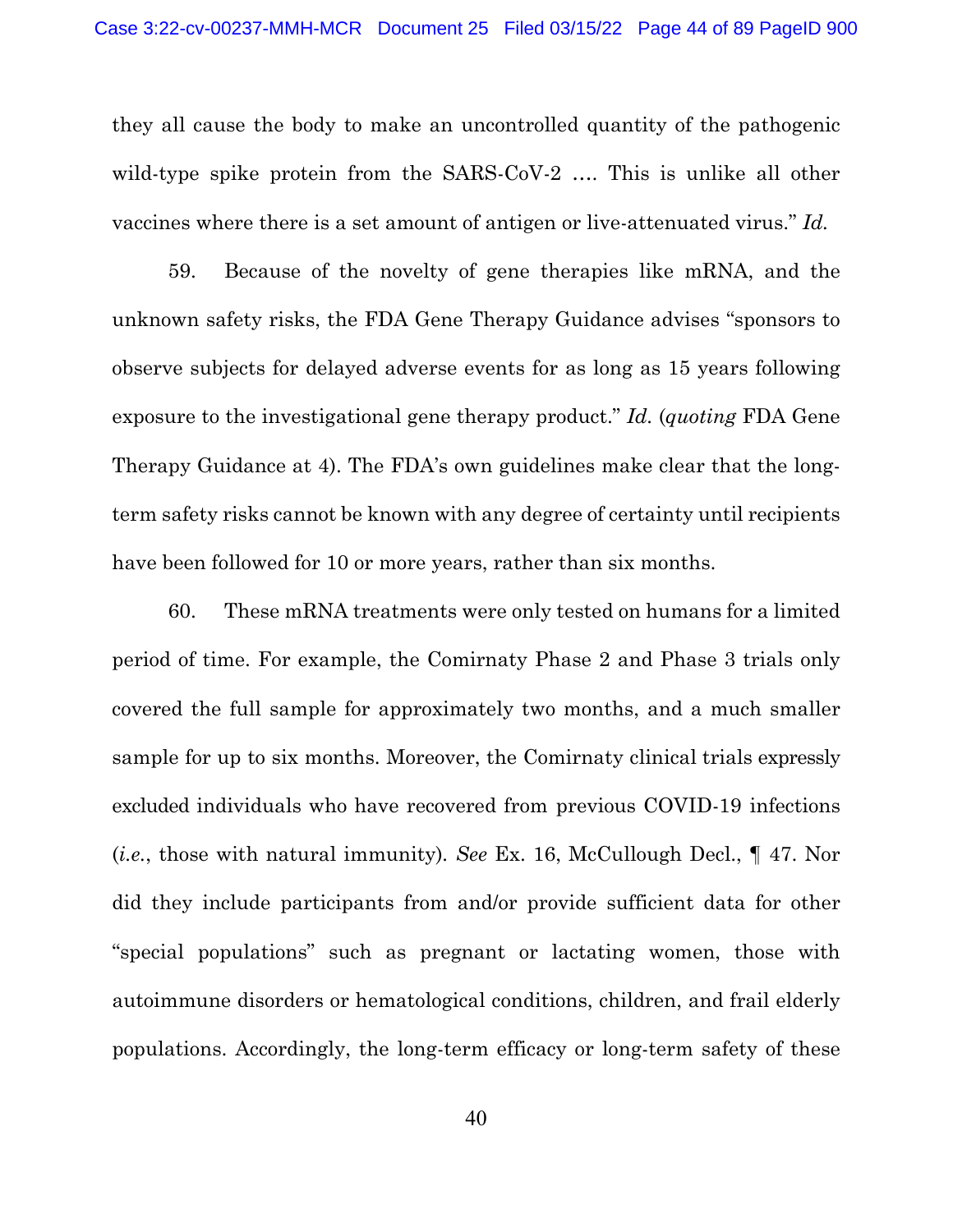vaccines "is not proven." *Klaassen v. Trustees of Ind. Univ.,* --- F.Supp.3d. ---, 2021 WL 3073926, at \*12 (N.D. Ind. July 18, 2021) (*"Klaassen"*).

#### **B. Evidence of Rapidly Decreasing Efficacy or Obsolescence**

61. According to Pfizer's CEO, "we know that the two doses of the vaccine" mandated by the DOD" offer very limited protection, if any," *see supra*  YAHOO!Finance note [6,](#page-7-0) against the Omicron variant that accounts for nearly 100.0% of cases. The Pfizer Factsheet admits that Comirnaty's "duration of protection against COVID-19 is currently unknown." *See supra*, note [27,](#page-37-2) Pfizer-BioNTech EUA Vaccine Fact Sheet at 4. What is known, however, is that recent studies indicate that the efficacy and protection of the BioNTech Vaccine drops off significantly over time, particularly after the six-month period on which the FDA relied in conditionally approving the Comirnaty Vaccine.

62. Even before the FDA approved Comirnaty, studies from Israel found that the Pfizer-BioNTech vaccine's effectiveness decreased from over 90% to 39% after six months for infections and 40.5% for symptomatic cases.[32](#page-44-0)

<span id="page-44-0"></span>32 *See* Israel Ministry of Health Presentation (July 23, 2021), available at: https://www.gov.il/BlobFolder/reports/vaccine-efficacy-safety-follow-upcommittee/he/files\_publications\_corona\_two-dose-vaccination-data.pdf (last visited Feb. 28, 2022); Rory Jones & Dov Lieber, *Pfizer COVID-19 Vaccine Is Less Effective Against Delta Infections but Still Prevents Serious Illness, Israel Study Suggests*, WALL STREET J. (July 23, 2021), available at: https://www.wsj.com/articles/pfizercovid-19-vaccine-is-less-effective-against-delta-infections-but-still-prevents-seriousillness-israel-study-shows-11627059395 (last visited Feb. 28, 2022).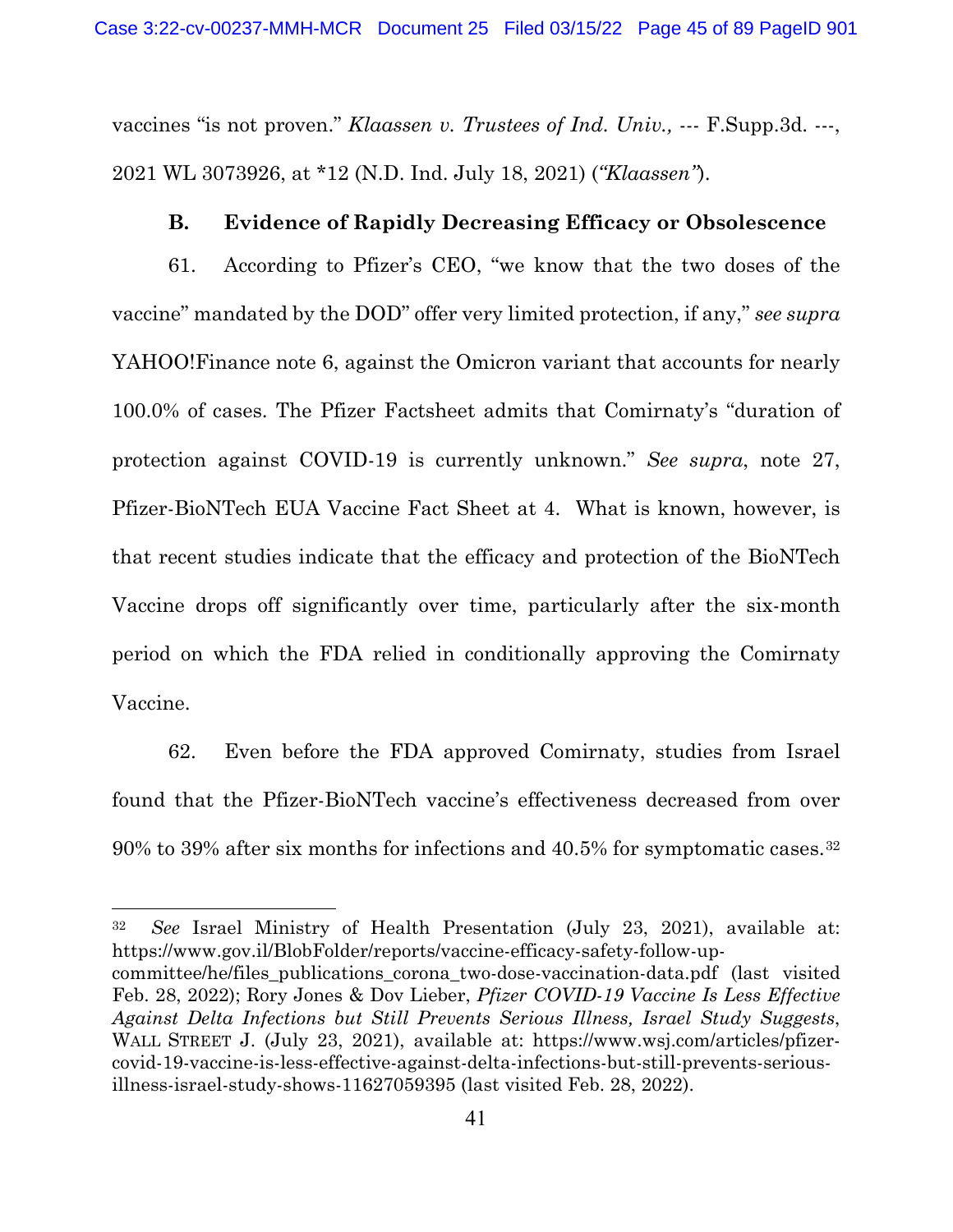<span id="page-45-2"></span>A November 4, 2021 study published in *Science*, which examined the Veterans Health Administration ("VHA") records 780,000 U.S. veterans, <sup>[33](#page-45-0)</sup> found that from February 2021 to October 2021, the vaccine effectiveness against infection (VE-I) declined from 87.9% to 48.1% overall and 43.3% for the Pfizer-BioNTech vaccine).

63. Defendants may claim that they have relied on CDC recommendations in imposing the mandate. Yet the DOD and Armed Services have ignored the November 19, 2021 CDC/ACIP unanimous recommendation that all eligible adults receive the third shot of the booster,<sup>[34](#page-45-1)</sup> due to the rapidly declining effectiveness of the vaccine. Neither the DOD nor the Armed Services have provided any explanation for why they followed the CDC recommendation for a two-dose regimen, but ignored it for the third booster shot.

### **C. Vaccine Injuries and Side Effects**

64. The VAERS data reveal unprecedented levels of death and other adverse events since the FDA issued EUAs for the three COVID vaccines. The total safety reports in VAERS for all vaccines per year up to 2019 was 16,320.

<span id="page-45-0"></span><sup>33</sup> *See* Barbara Cohn, et al., *SARS-CoV-2 Vaccine Protection and Deaths Among Veterans During 2021,* SCIENCE (pre-print) (Nov. 4, 2021) ("VHA Study"), available at: https://www.science.org/doi/epdf/10.1126/science.abm0620 (last visited Feb. 28, 2022).

<span id="page-45-1"></span><sup>34</sup> *See* CDC, *CDC Expands Eligibility for COVID-19 Booster Shots to All Adults,* CDC Media Statement (Nov. 19, 2021), available at: https://www.cdc.gov/media/releases/2021/s1119-booster-shots.html.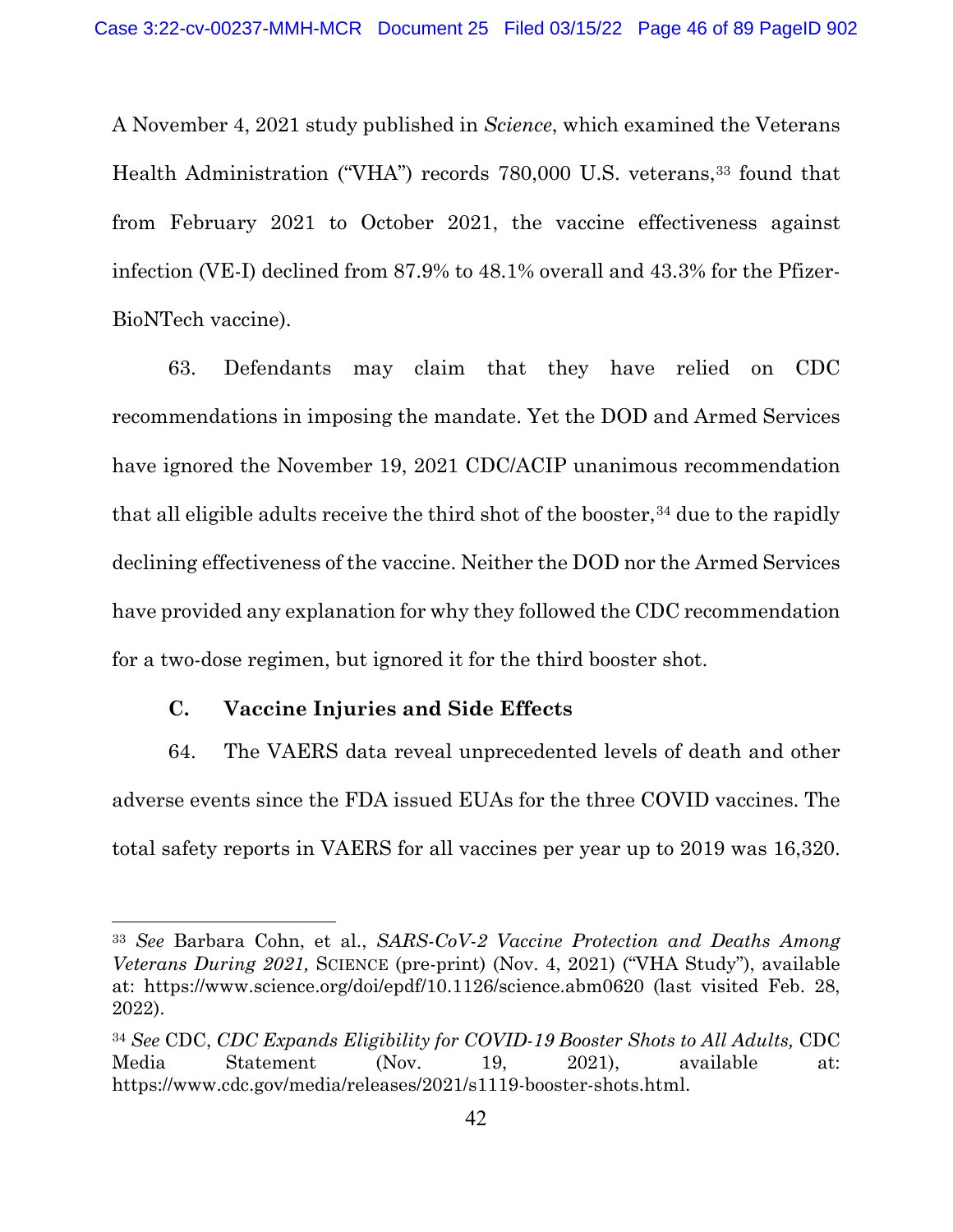By comparison, the total VAERS safety reports for COVID-19 Vaccines "alone through October 1, 2021, is 778,683." Ex. 16, McCullough Decl., ¶ 27. Through October 1, 2021, this included "16,310 COVID-19 vaccine deaths … and 75,605 hospitalizations," *id.* and "98% of all vaccine-related AEs from December 2020" through October 1, 2021. *Id.*, ¶ 28. "Thus, the COVID-19 mass vaccinationis associated with at least a 39-fold increase in annualized vaccine deaths reported to VAERS." *Id.*, ¶ 27.

65. The increased risks due to COVID-19 vaccine was underscored earlier this month where Senator Ron Johnson held a roundtable with DOD whistleblowers and military doctors to discuss information obtained from the Defense Medical Epidemiology Database ("DMED") database. The DMED data showing that diagnoses of serious cardiovascular diseases, neurological disorders and certain cancers had increased anywhere from 300% (3x) to 2,000% (20x) in 2021, when vaccinations started, compared to the five-year average for 2016-2020. *See* Ex. 17, Sen. Ron Johnson Letter to Secretary of Defense Lloyd Austin, III (Feb. 1, 2022).

66. Further, the COVID-19 vaccines are "dangerous for those who have already had COVID-19 and have recovered with inferred robust, complete, and durable immunity," Ex. 16, McCullough Declaration, ¶ 47, who were inexplicably and inexcusably excluded from the FDA-approved clinical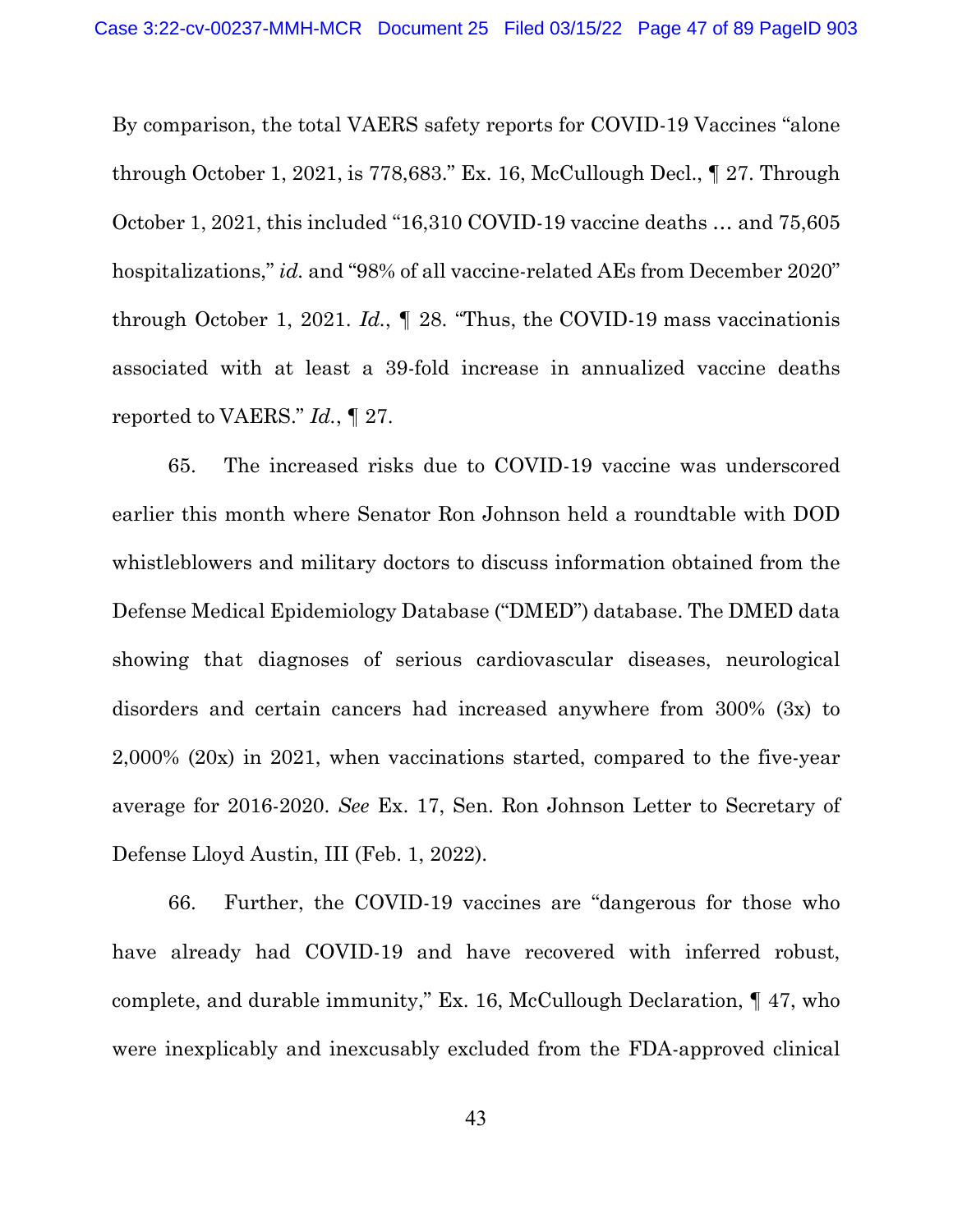trials for the COVID-19 vaccines. Thus, "[t]here has been no study demonstrating clinical benefit with COVID-19 vaccination in those who have well documented or even suspected prior COVID-19 illness." *Id.* There have, however, been numerous studies demonstrating that the those with previous infections have suffered greater risks of adverse reactions from the vaccines, as well as a greater rate and severity of subsequent COVID-19 infections than those with previous infections who remained unvaccinated. *See id.*, ¶¶ 49-51 & studies cited therein.

#### **D. Vaccination Does Not Prevent COVID-19 Transmission.**

67. DOD data discussed in the *Navy SEAL 1* hearing and available on the DOD's website show that between November 24, 2021, and December 22, 2021, the month during which vaccines became mandatory, the "military total of new COVID-19 cases rose by 7,515 cases but between December 22, 2021 and February 9, 2021, after vaccination was mandatory and after each branch reported greater than 90% vaccination rates, cases rose" over 15-fold to "114,292 cases."[35](#page-47-0)

68. Moreover, the weight of currently available evidence indicates that vaccinated and unvaccinated persons spread COVID-19 at approximately the

<span id="page-47-0"></span><sup>35</sup> *Navy SEAL 1*, at \*18 n.11 (*citing* DOD, Corona-virus: DOD Response, available at: https://www.defense.gov/Spotlights/Coronavirus-DOD-Response/ (data as of Nov. 24, 2021, Dec. 22, 2021, and Feb. 9, 2022)).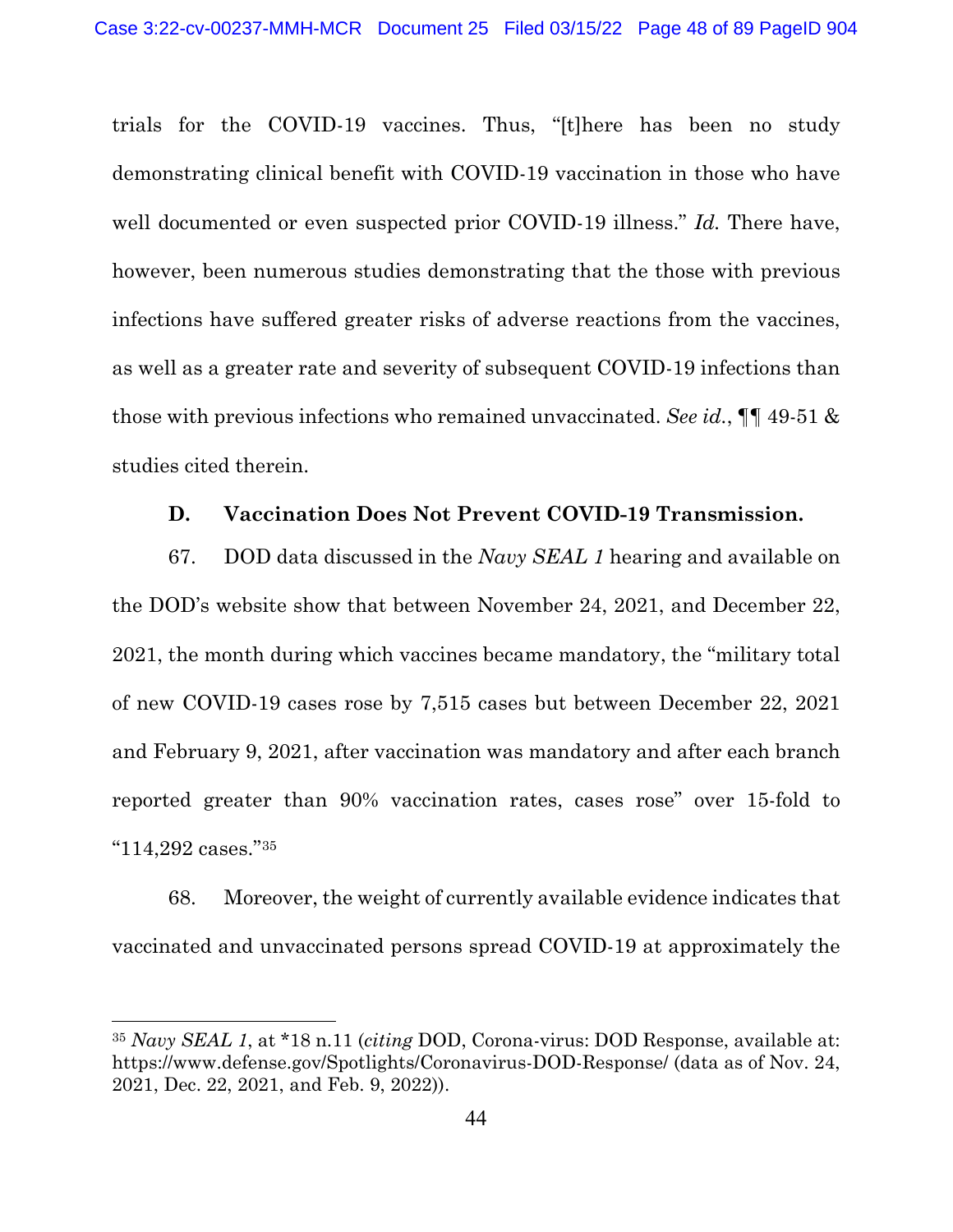same rates. A study by the UK National Institute for Health Research, published in *The Lancet* on October 28, 2021, of the rate of household spread of the Delta variant "among household contacts exposed to fully vaccinated index cases was similar to household contacts exposed to unvaccinated index cases (25% [95% CI 15-35] for vaccinated vs. 23% [15-31] for unvaccinated."[36](#page-48-0) Accordingly, "fully vaccinated individuals with breakthrough infections have peak viral load similar to unvaccinated cases and can efficiently transmit infection in household settings, including to fully vaccinated contacts." *Id.*

69. A September 29, 2021 preliminary report from the University of California, Davis, Genome Center found that "[t]here were no statistically significant differences in mean [cycle threshold] Ct-values of vaccinated … vs. unvaccinated … samples."[37](#page-48-1) There were also "no statistically significant differences were found in the mean Ct-values of asymptomatic … vs. symptomatic … samples, overall or stratified by vaccine status." *Id.*

<span id="page-48-0"></span><sup>36</sup> See Anika Singanayagam, et al., *Community transmission and viral load kinetics of the SARS-CoV-2 delta (B.1.617.2) variant in vaccinated and unvaccinated individuals in the UK: a prospective, longitudinal, cohort study (Findings),* THE LANCET (Oct. 29, 2021), https://doi.org/10.1016/S1473-3099(21)00648-4, available at: https://www.thelancet.com/journals/laninf/article/PIIS1473-3099(21)00648- 4/fulltext#seccestitle160 (last visited Feb. 28, 2022).

<span id="page-48-1"></span><sup>37</sup> See Charlotte B. Acharya, et al., *No Significant Differences in Viral Load Between Vaccinated and Unvaccinated, Asymptomatic and Symptomatic Groups Infected with SARS-CoV-2 Delta Variant*, medRxiv Pre-Print (Sept. 29, 2021), https://doi.org/10.1101/2021.09.28.21264262, available at: https://www.medrxiv.org/content/10.1101/2021.09.28.21264262v2 (last visited Nov. 8, 2021).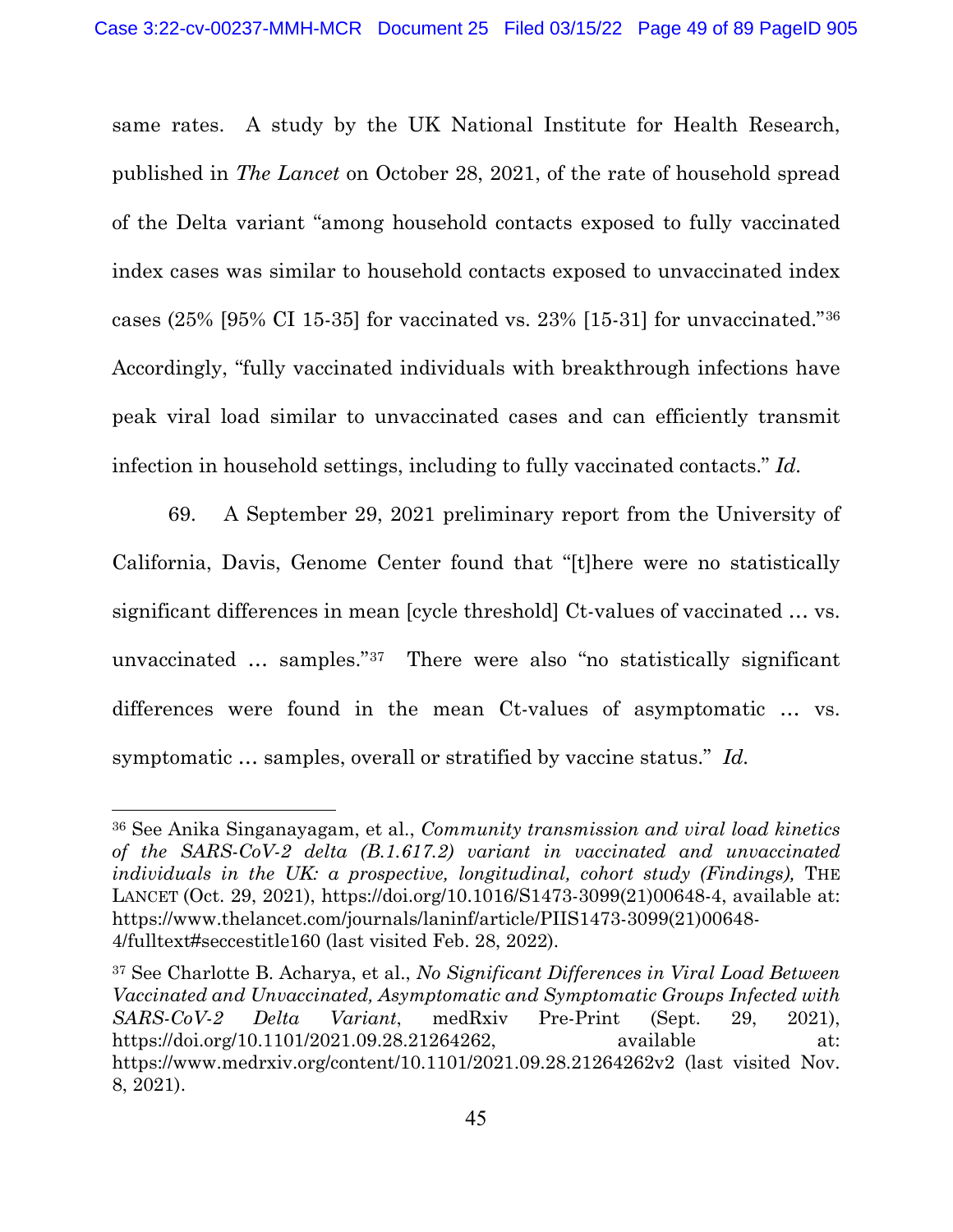70. A July 2021 CDC study of an outbreak in Massachusetts found that the vast majority of cases were reported among the vaccinated.[38](#page-49-0) The VHA Study discussed above also found that, with respect to the Delta variant, viral loads are similar for both vaccinated and unvaccinated. *See supra* VHA Study, note [33,](#page-45-2) at 3.

## **E. Quarantine & Testing Provide Equal or Greater "Protection."**

<span id="page-49-2"></span>71. In Dr. McCullough's expert medical opinion, "the epidemic spread of COVID-19, like all other respiratory viruses, notably influenza, is driven by symptomatic persons; asymptomatic spread is trivial and inconsequential." Ex. 14, McCullough Decl., ¶ 10. A meta-analysis published in the *American Journal of the American Medical Association* concluded that "asymptomatic spread was negligible at 0.7%."[39](#page-49-1) Consequently, "a rational and ethical prevention measure to reduce the spread of COVID-19 is a simple requirement" would be for persons with "active symptomatic, febrile (feverish) respiratory illnesses … to isolate themselves." *Id.*, ¶ 11. Thus quarantine and

<span id="page-49-0"></span><sup>38</sup> See Ex. 14, McCullough Decl., ¶ 25 & Figure 1 (*citing* CDC, Outbreak of SARS-CoV-2 Infections, Including COVID-19 Vaccine Breakthrough Infections, Associated with Large Public Gatherings Barnstable County, Massachusetts, July 2021, CDC Morbidity and Mortality Weekly Report (Aug. 6, 2021).

<span id="page-49-1"></span><sup>39</sup> *Id.*, ¶ 11 (*citing* Zachary J. Madewell, Ph.D., et al., *Household Transmission of SARS-CoV-2: A Systematic Review and Meta-analysis*, JAMA Network Open, https://jamanetwork.com/journals/jamanetworkopen/fullarticle/2774102 (last visited Oct. 23, 2021)).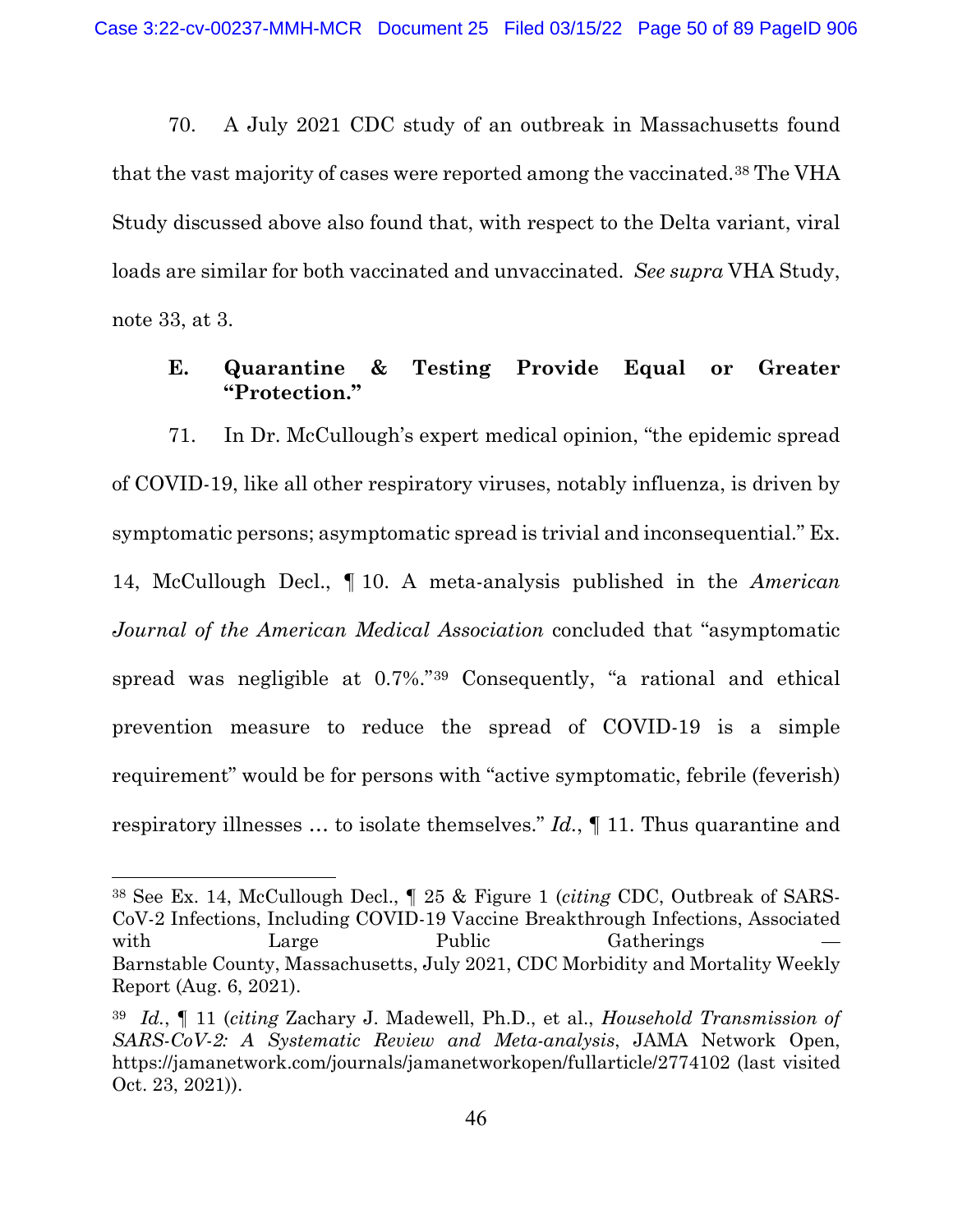testing, the previous COVID-19 mitigation strategy, can provide equal or greater protection, at much lower costs to society, the DOD, and the individuals involved, than mass vaccination. Several plaintiffs proposed similar alternative and less restrictive means in their RARs and/or appeals. *See infra*  ¶ [85](#page-57-0) (summarizing Plaintiffs' proposed less restrictive means).

# <span id="page-50-1"></span>**F. Natural Immunity Provides Superior Protection to Vaccination.**

72. Numerous studies (described below) demonstrate the superiority of natural immunity over vaccine-induced immunity (or "protection" in CDC's new terminology). In Dr. McCullough's expert opinion, "SARS-CoV-2 causes an infection in humans that results in robust, complete, and durable immunity, and is superior to vaccine immunity." *Id.*, ¶ 53. "There are no studies demonstrating the clinical benefit of COVID-19 vaccination in COVID-19 survivors and there are three studies demonstrating harm in such individuals. Thus, it is my opinion that the COVID-19 vaccination is contraindicated in COVID-19 survivors." *Id.* Dr. McCullough discusses a study of 615,777 previously infected individuals, which found a re-infection rate of less than one percent (<1%) over the long term (including periods where the Delta variant is dominant).[40](#page-50-0) A number of recent court decisions have acknowledged that

<span id="page-50-0"></span><sup>40</sup> *See* Ex. 16, McCullough Decl., ¶ 56 (*discussing* Eamon O Murchu, et al., *Quantifying risk of SARS-CoV-2 reinfection over time,* Reviews in Medical Virology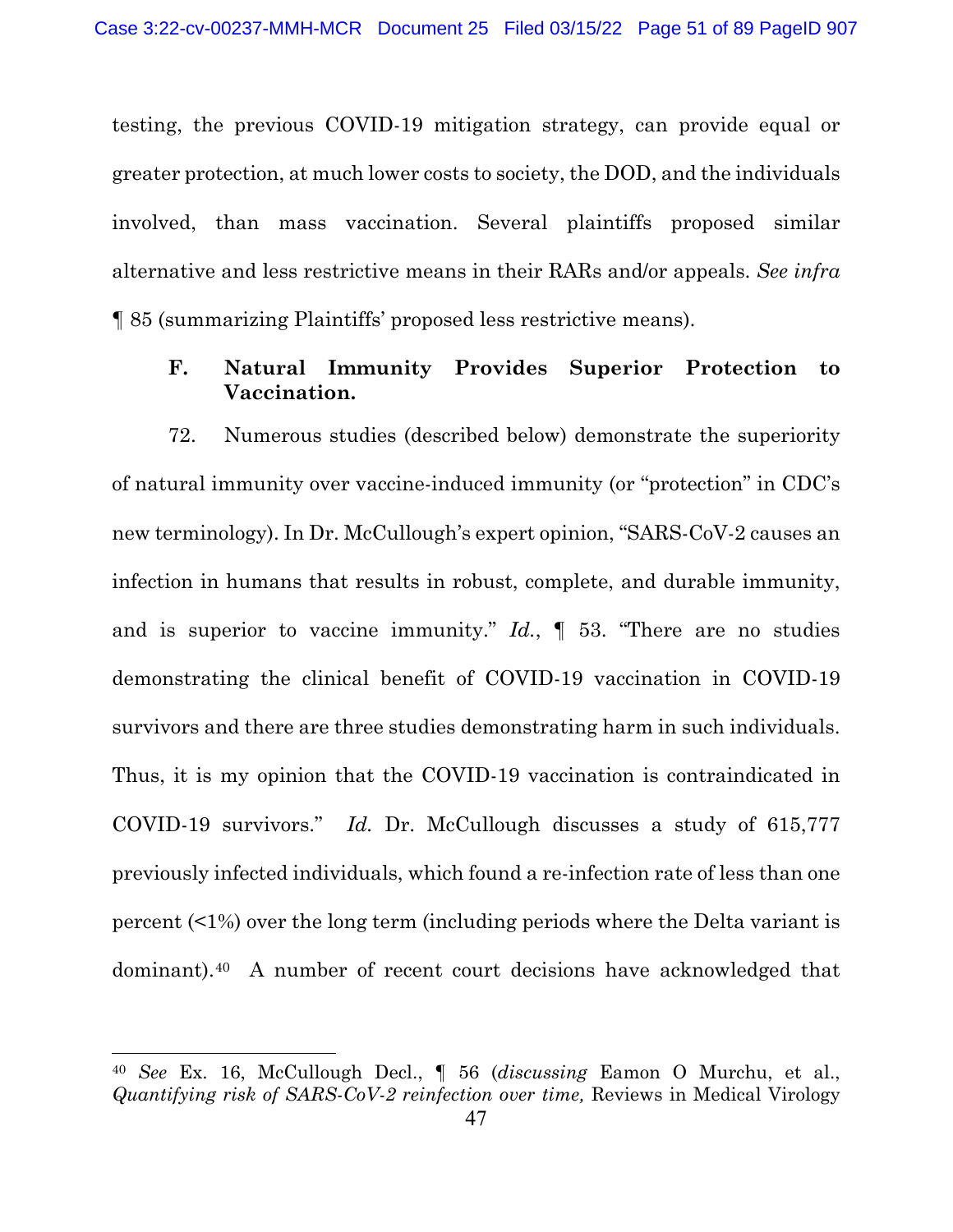significant scientific evidence demonstrating the efficacy of natural immunity, and have questioned the Defendants' refusal to consider service members' natural immunity in ruling on their religious exemption requests and as part of the proposed less restrictive means analysis. *See, e.g., Navy SEAL 1*, at \*16 & n.10; *Navy SEALs 1-26*, at \*10; *Air Force Officer*, at \*10.

## **G. Alternative and Effective Treatments for COVID-19**

73. There are now well-studied, safe and reliable alternatives to vaccination for prevention and treatment of COVID-19, including, but not limited to Ivermectin, Methylprednisolone, Fluvoxamine, Hydroxychloroquine, Vitamin C, Vitamin D3, Zinc, Melatonin, Aspirin, corticosteroids, monoclonal antibodies, and other accessible therapies. Merck recently announced a new COVID-19 treatment, an oral antiviral pill that dramatically reduces risks of hospitalization and death.<sup>[41](#page-51-0)</sup>

74. Dr. McCullough has studied—and developed through his work with the Association of American Physicians and Surgeons—a number of alternative treatments. The treatment approach outlined in his declaration "has resulted in an ~85% reduction in hospitalization and death in high-risk

<sup>(</sup>May 27, 2021), available at: https://onlinelibrary.wiley.com/doi/10.1002/rmv.2260 (last visited Oct. 23, 2021)).

<span id="page-51-0"></span><sup>41</sup> *See, e.g.,* Robert F. Service, *"Unquestionably a Game Changer!" Antiviral Pill Cuts COVID-19 Hospitalization Risk*, SCIENCE (Oct. 1, 2021), available at: https://www.science.org/content/article/unquestionably-game-changer-antiviral-pillcuts-covid-19-hospitalization-risk (last visited Feb. 28, 2022).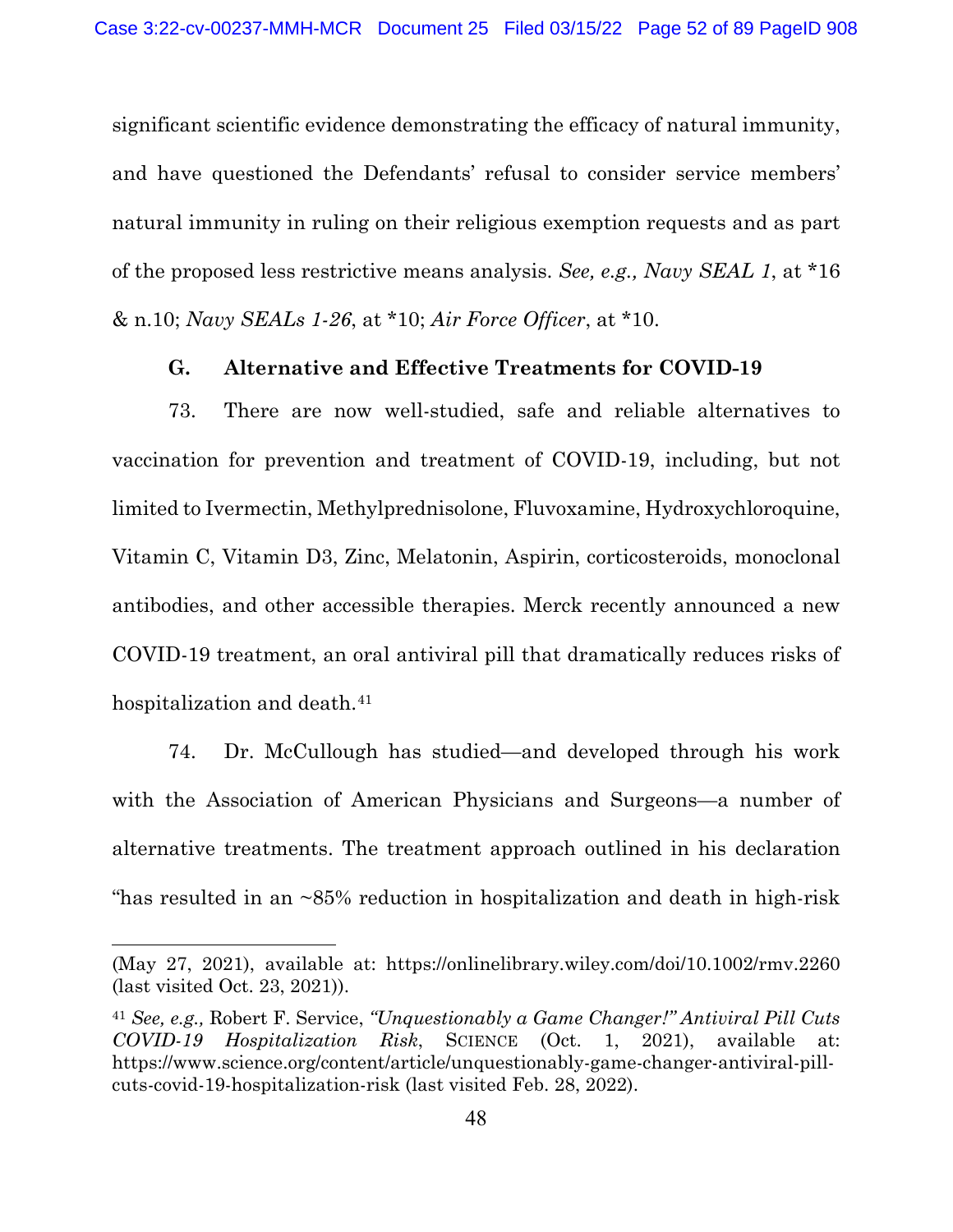individuals" with COVID-19, and results in "less than 2% change of facing hospitalization or death among high-risk adults (age over 50 with medical problems). Ex. 16, McCullough Decl., ¶¶ 12-13 & Table 3. These hospitalization and death rates would necessarily be lower for younger, healthier service members.

75. Further, in light of the CDC's changing definition of vaccines and vaccination to provide only "protection," rather than "immunity" (*i.e.*, because COVID-19 vaccines do not provide immunity), the numerous alternative treatments that do provide protection (as well as natural immunity) should be considered as alternative methods to meet the CDC's public health goals, and the DOD's exclusion of these alternatives is irrational and unsupported.

#### **V. PLAINTIFFS RELIGIOUS ACCOMMODATION REQUESTS**

#### **A. Plaintiffs' Sincerely Held Religious Beliefs**

76. In their declarations and the religious accommodation requests attached thereto ("RA Requests"), Plaintiffs have set forth the sincerely held religious beliefs that compel them to oppose the mandate. The primary reason cited is the refusal to participate in the abomination of abortion. *See, e.g.,*Dee Decl., RA Request, ¶ 5 ("any support for or acceptance of a product that is produced using aborted human fetal tissue goes against my sincerely held belief that voluntary termination of a pregnancy is murder and a violation of God's commandments."); Hyatt Decl., at  $\P$  8 ("The use of cells, cellular debris,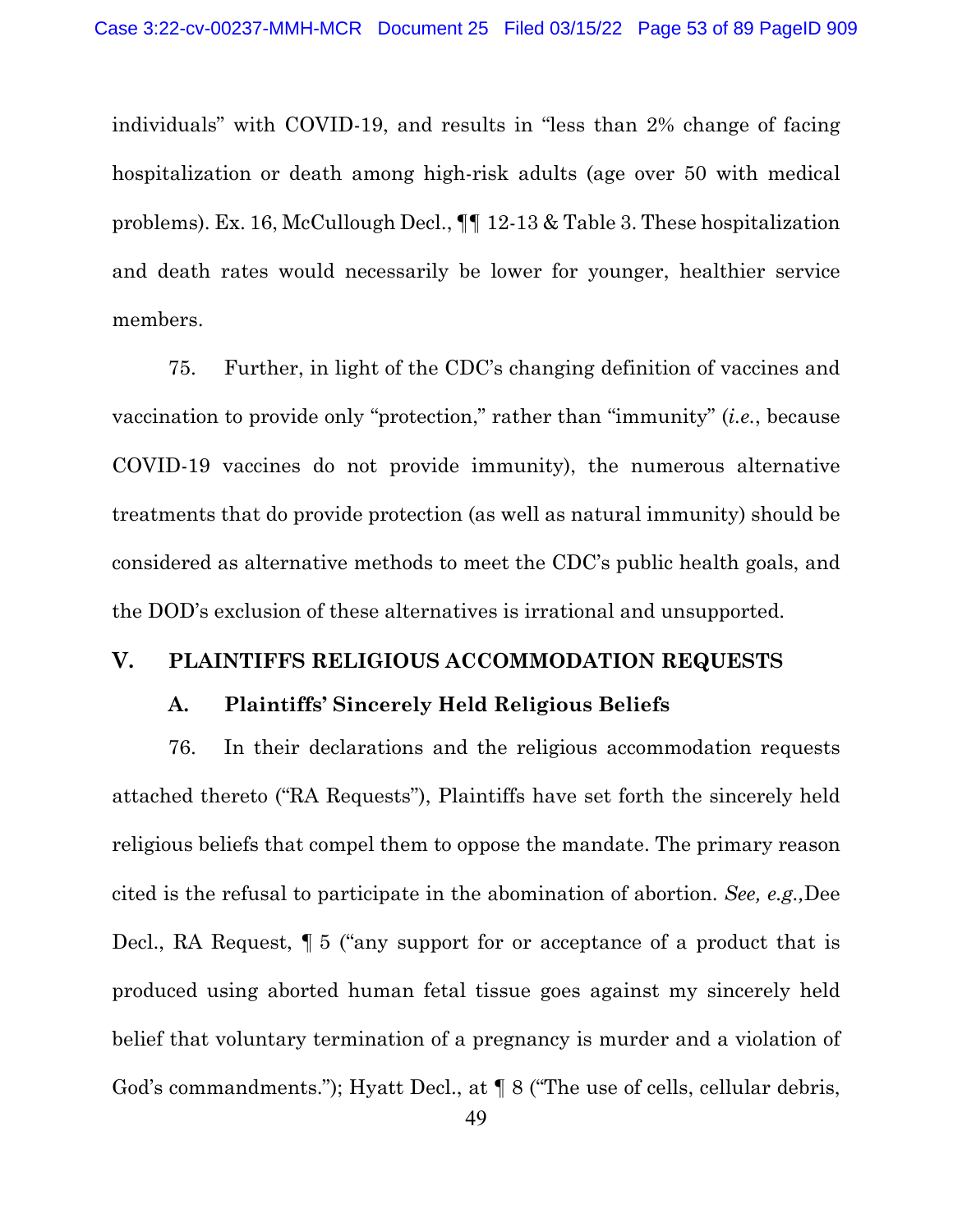protein and DNA from willfully aborted human children cell lines used to develop the Covid-19 vaccine violate the very basic foundations of Exodus 20:13, which instructs us not to murder."); Bongiovanni Decl., ¶ 7; Hamilton Decl., ¶ 8; Kins Decl., ¶ 7; Macie Decl., ¶ 9; Montoya Decl., ¶ 6; Nykun, ¶ 11; Poehler Decl., ¶ 7; Singletary Decl., ¶ 7.

77. Certain Plaintiffs also object to the use of gene therapies like the COVID-19 treatments that alter God's creation, *i.e.*, their genetic codes or immune system, in violation of God's commandments. *See, e.g.,* Dee Decl., RA Request, ¶ 1 ("God created me perfectly and in His image."); Bongiovanni Decl., ¶ 7 ("Corinthians 6:19-20 says, 'Or do you not know your body is a temple of the Holy Spirit within you, whom you have from God? You are not your own, for you were bought with a price. So glorify God in your body.'"); Dyal RAR, ¶ 2; Kins Decl., ¶ 7; Montoya Decl., ¶ 6; Nykun Decl., ¶ 7; Poehler, ¶ 7.

78. Plaintiffs also believe that the mandate is forcing them to choose between God and country and/or following an unlawful and unethical order. *See, e.g.,* Bongiovanni Decl., ¶ 7 ("This is ultimately putting us in a situation that forces us to decide which law we must follow: God's law or man's law?"); Dee Decl., ¶8 ("the Navy guidelines for implementing the mandate provided no recognition of informed consent [or] the right to refuse an EUA product … Given the risks [associated with compliance compared to] the low risk to our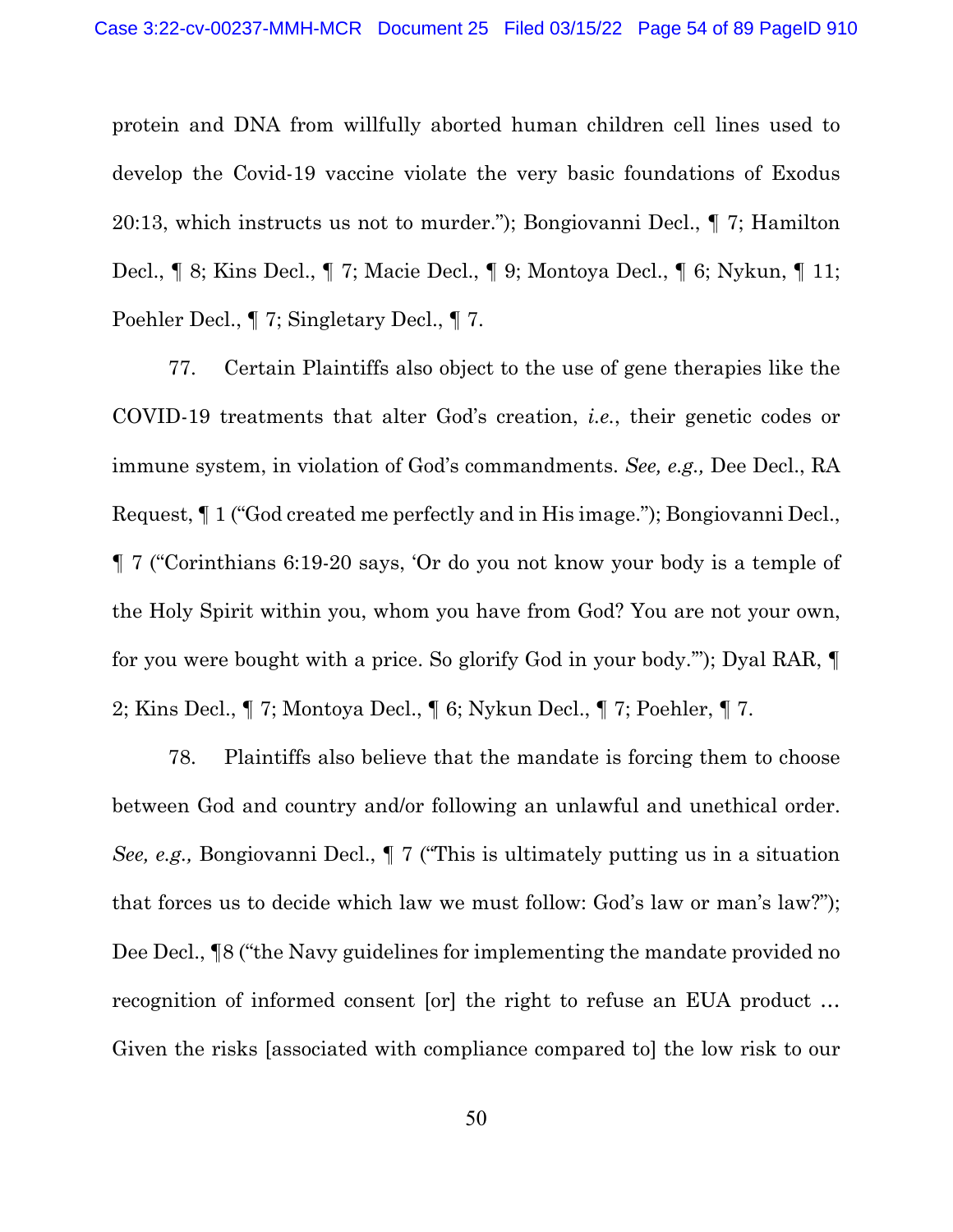military-aged population from contracting COVID-19, I could not in good conscience, force them to take a product I believed would do more harm than good."); Freincle Decl., ¶7 ("Receiving a [COVID 19] vaccination post [COVID] could possibly exacerbate that condition.").

# **B. COVID-19 Vaccines Are Critically Dependent on, and Could Not Exist but for, the Use of Aborted Fetal Cell Tissue.**

79. It is undisputed that HEK-293 and PER.C6 fetal cell lines were used in the development and testing of the three (3) available COVID-19 vaccines. As reported by the North Dakota Department of Health, in its handout literature for those considering one of the COVID-19 vaccines, "[t]he non-replicating viral vector vaccine produced by Johnson & Johnson did require the use of fetal cell cultures, specifically PER.C6, in order to produce and manufacture the vaccine."[42](#page-54-0) The Louisiana Department of Health likewise confirms that the Johnson & Johnson COVID-19 vaccine used the PER.C6 fetal cell line, which "is a retinal cell line that was isolated from a terminated fetus in 1985."[43](#page-54-1)

<span id="page-54-0"></span><sup>42</sup> *See* North Dakota Health, *COVID-19 Vaccines & Fetal Cell Lines* (Oct. 5, 2021) ("NDH FAQ"), available at: https://www.health.nd.gov/sites/www/files/documents/COVID%20Vaccine%20Page/ COVID-19\_Vaccine\_Fetal\_Cell\_Handout.pdf (last visited Nov. 15, 2021).

<span id="page-54-1"></span><sup>43</sup> La. Dept. of Public Health, *You Have Questions, We Have Answers: COVID-19 Vaccine FAQ* (Dec. 21, 2020), available at: https://ldh.la.gov/assets/oph/Center-PHCH/Center-PH/immunizations/You\_Have\_Qs\_COVID-19\_Vaccine\_FAQ.pdf (last visited Nov. 15, 2021).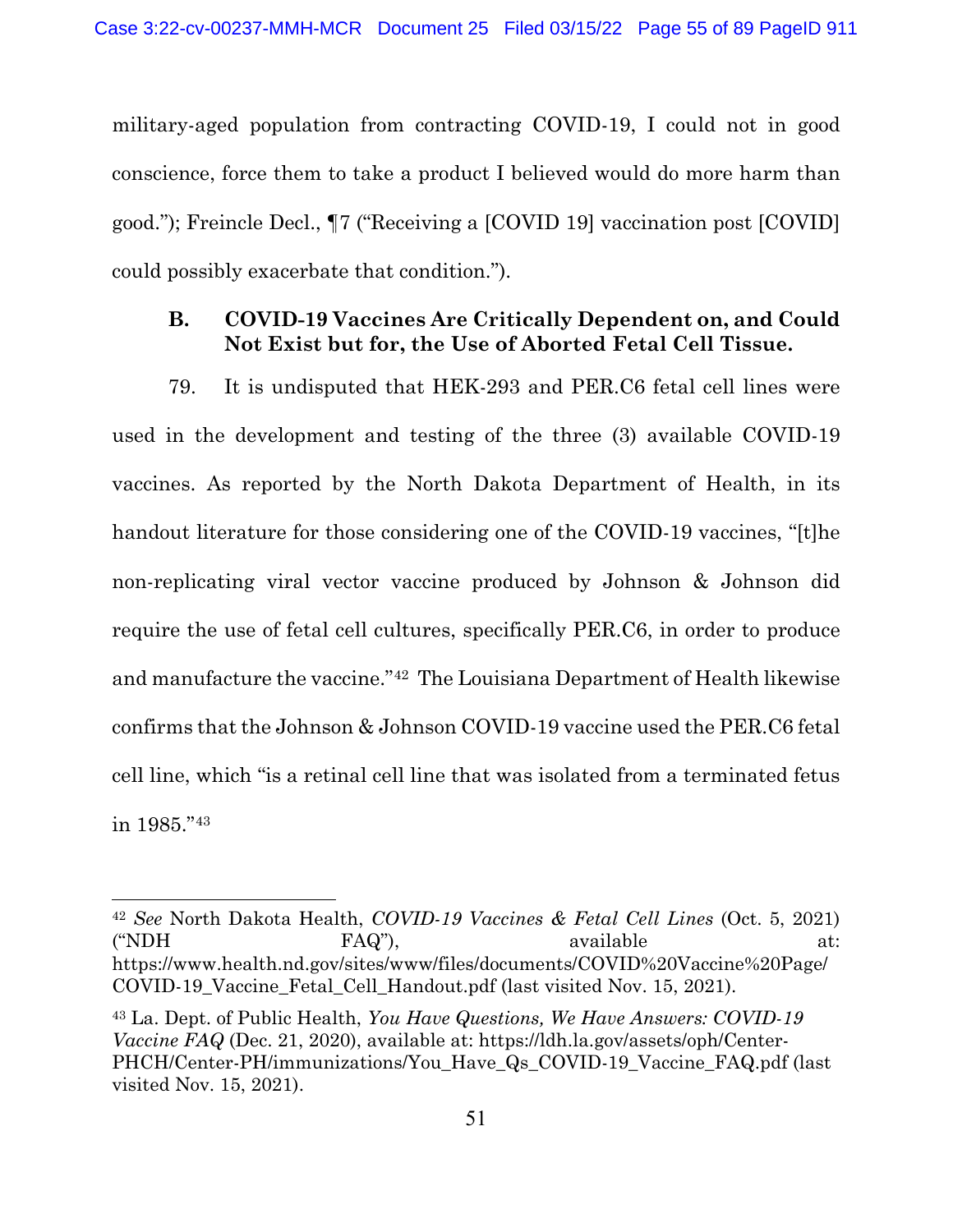80. The same is true of the Moderna and Pfizer-BioNTech mRNA vaccines. The Louisiana Department of Health's publications again confirm that aborted fetal cells lines were used in the "proof of concept" phase of the development of their mRNA vaccines. *See id.* The North Dakota Department of Health likewise confirms: "Early in the development of mRNA vaccine technology, fetal cells were used for 'proof of concept' (to demonstrate how a cell could take up mRNA and produce the SARS-CoV-2 spike protein) or to characterize the SARS-CoV-2 spike protein." *See* NDH FAQ. Multiple Pfizer executives have confirmed both that aborted fetal cells were critical for development, while at the same trying to cover this up this essential fact.<sup>[44](#page-55-0)</sup>

# <span id="page-55-1"></span>**C. Plaintiffs' RARs and Appeals Have Been Denied with "Magic Words," Rather Than Individualized Assessments.**

81. With the exception of SFC Freincle, every Plaintiff has had their initial RAR request denied, and in many cases, their appeals as well, including Plaintiffs Bongiovanni, Harwood, Kins, Mazure, Montoya, Nykun. Moreover, Defendants have "rubber stamped" denials on Plaintiffs RAR requests and/or appeals using the same "magic words," formulaic language, and theoretical

<span id="page-55-0"></span><sup>44</sup> See Project Veritas, PFIZER LEAKS: Whistleblower Goes On Record, Reveals Internal Emails from Chief Scientific Officer & Senior Director of Worldwide Research Discussing COVID Vaccine ... 'We Want to Avoid Having the Information on the Fetal Cells Floating Out There', (Oct. 6, 2021), available at: www.projectveritas.com/news/pfizer-leaks-whistleblower-goes-on-record-revealsinternal-emails-from-chief/ (last visited Feb. 8, 2022).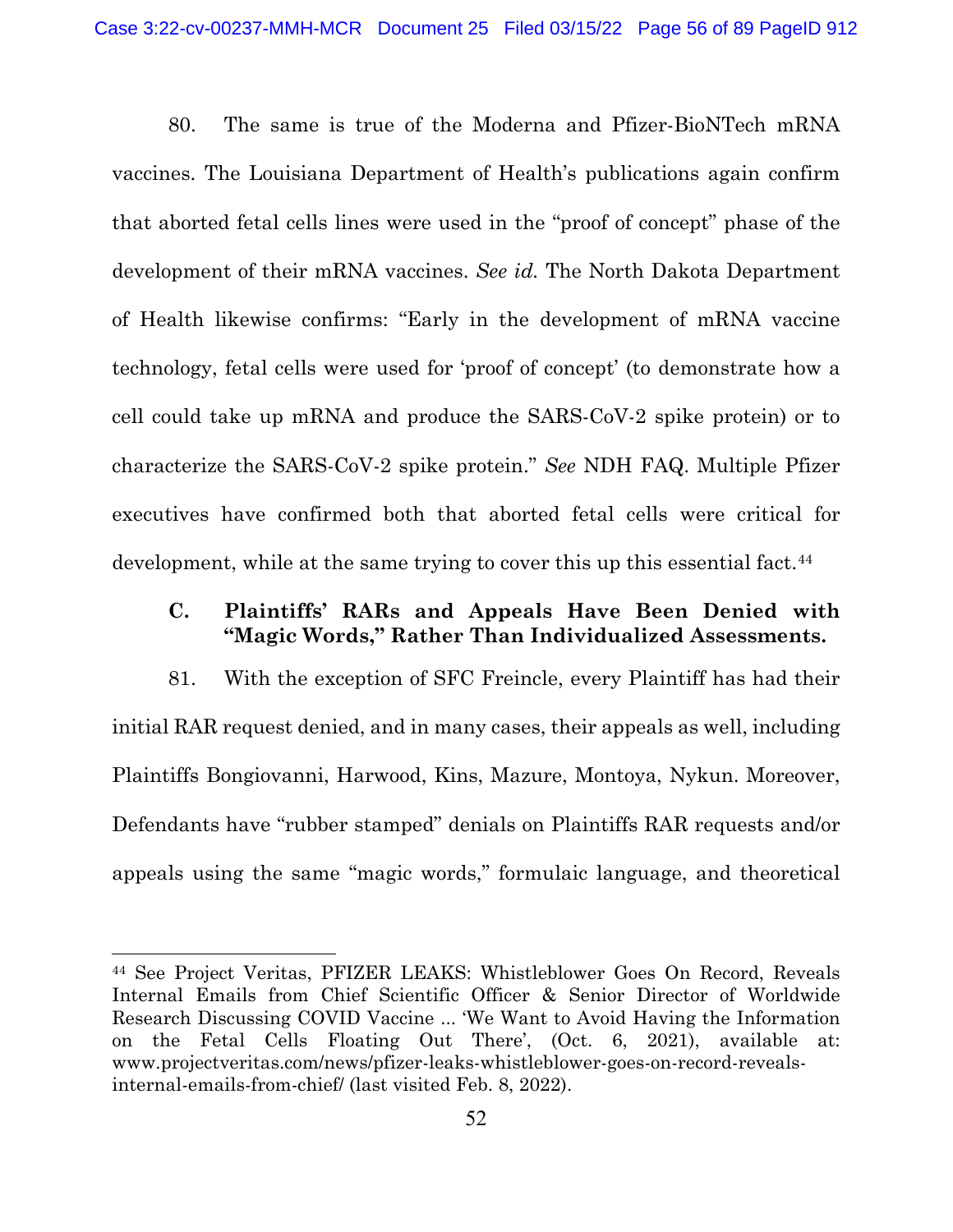speculation, without any individualized evaluation "to the person" required by RFRA or consideration of mission impact required by service regulations.

<span id="page-56-0"></span>82. **Compelling Governmental Interest.** With respect to the asserted compelling governmental interest, the RAR and appeal denial letters simply recite the same set of interests, in particular: (1) "preventing the spread of disease;" and/or (2) some sequence of military readiness, unit cohesion, and good order and discipline with slight variations by letter or service. *See, e.g.,*  Bongiovanni Appeal Denial, ¶ 1; Dyal RAR Denial, ¶ 2; Hamilton RAR Denial,  $\P$  3.

<span id="page-56-1"></span>83. The denial letters also appear to rely on impermissible criteria prohibited by RFRA, in particular, "the cumulative impact of granting similar requests." Dyal RAR Denial, ¶ 3; *see also* Mathis RAR Denial, ¶ 4 (rejecting requests based on "cascading effects on the entire Coast Guard"). Or they are based on pretextual, impermissible, and completely unsupported claims that granting the request would endanger the general public. *See, e.g.,* Dyal RAR Denial, ¶ 3; Mathis RAR Denial ¶¶ 3-5; Poehler RAR Denial, ¶¶ 3-5. Certain denial letters even go as far as asserting that service members unvaccinated for religious reasons pose a threat to others who are unvaccinated for secular reasons, supporting the conclusion that Defendants deem those unvaccinated for religious reasons to be uniquely dangerous. *See, e.g.,* Dyal RAR Denial, ¶ 3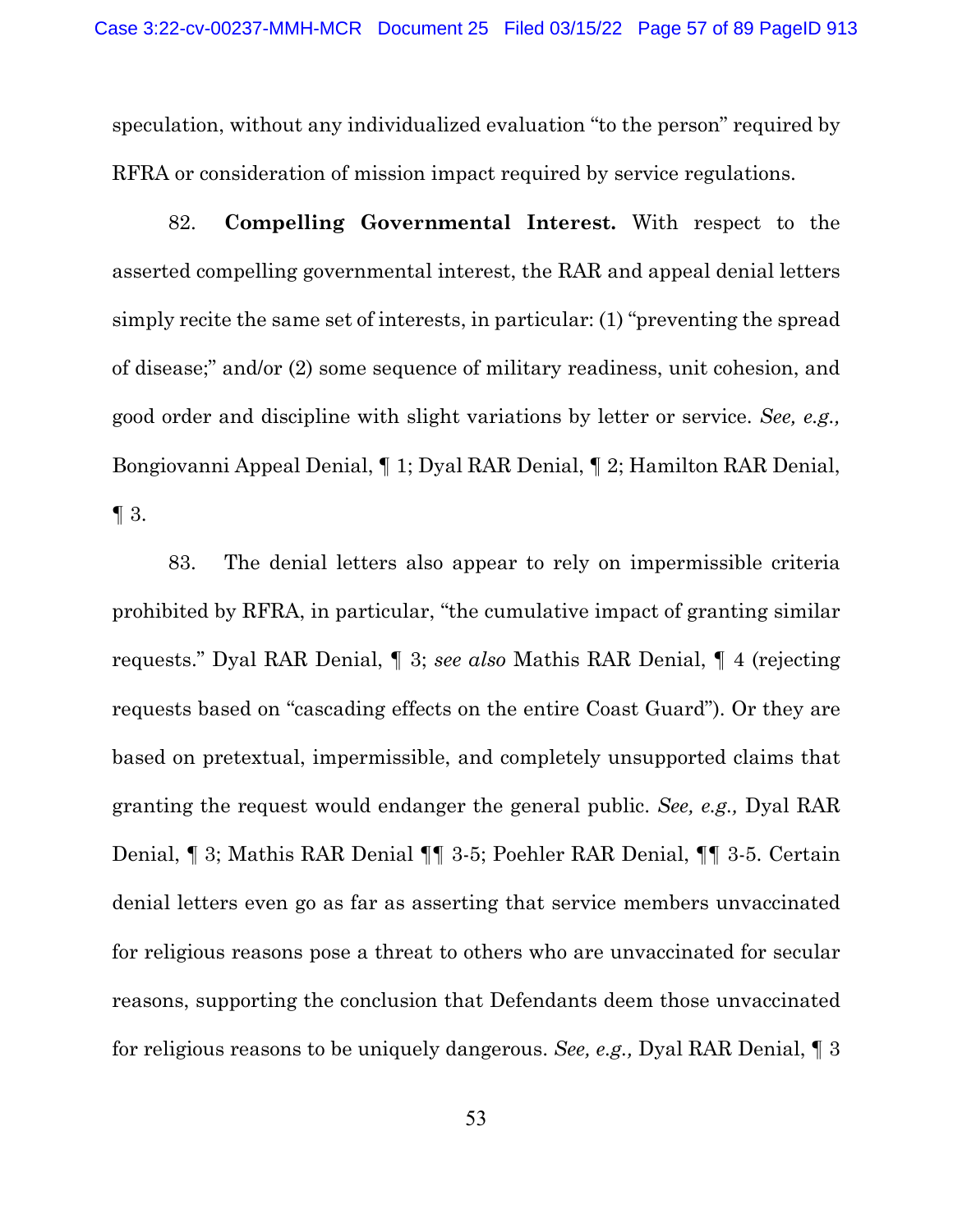("…there is a risk that you will contract a communicable disease…and put other[s]…at risk who have been administratively or medically exempt from certain vaccinations"); Harwood RAR Denial, ¶ 6 (unvaccinated status "risk[s] the health and medical readiness of other persons within their unit").

<span id="page-57-1"></span>84. **Least Restrictive Means.** The discussion of "less restrictive means" is even more formulaic, and in most cases consists of a single conclusory assertion that "'vaccination is the least restrictive means." *See e.g.*, Bongiovanni Appeal Denial, ¶ 1; Harwood Appeal Denial, ¶ 3; Kins Appeal Denial, ¶ 1; Nykun Appeal Denial, 1; McAfee Request Denial, ¶ 2.

<span id="page-57-0"></span>85. Several plaintiffs proposed alternative, less restrictive means and provided evidence that these alternatives had been employed successfully over the past two years by the commander, unit, or vessel while achieving mission objectives and limiting the spread of COVID-19. *See, e.g.,* Mazure Decl., ¶ 8 (describing how he had "provided instruction to over 2,500 personnel between March 16th to December 2021 without vaccination and zero cases of COVID being traced to our training"); McAfee Decl., ¶ 14 (described how there was zero community spread at his unit and 100% mission effectiveness through all COVID until November 2021 after mass vaccination when cases soared and discriminatory testing was coincidentally implemented); Montoya Decl., ¶ 12 (described how mission successfully completed from 2020 to present using less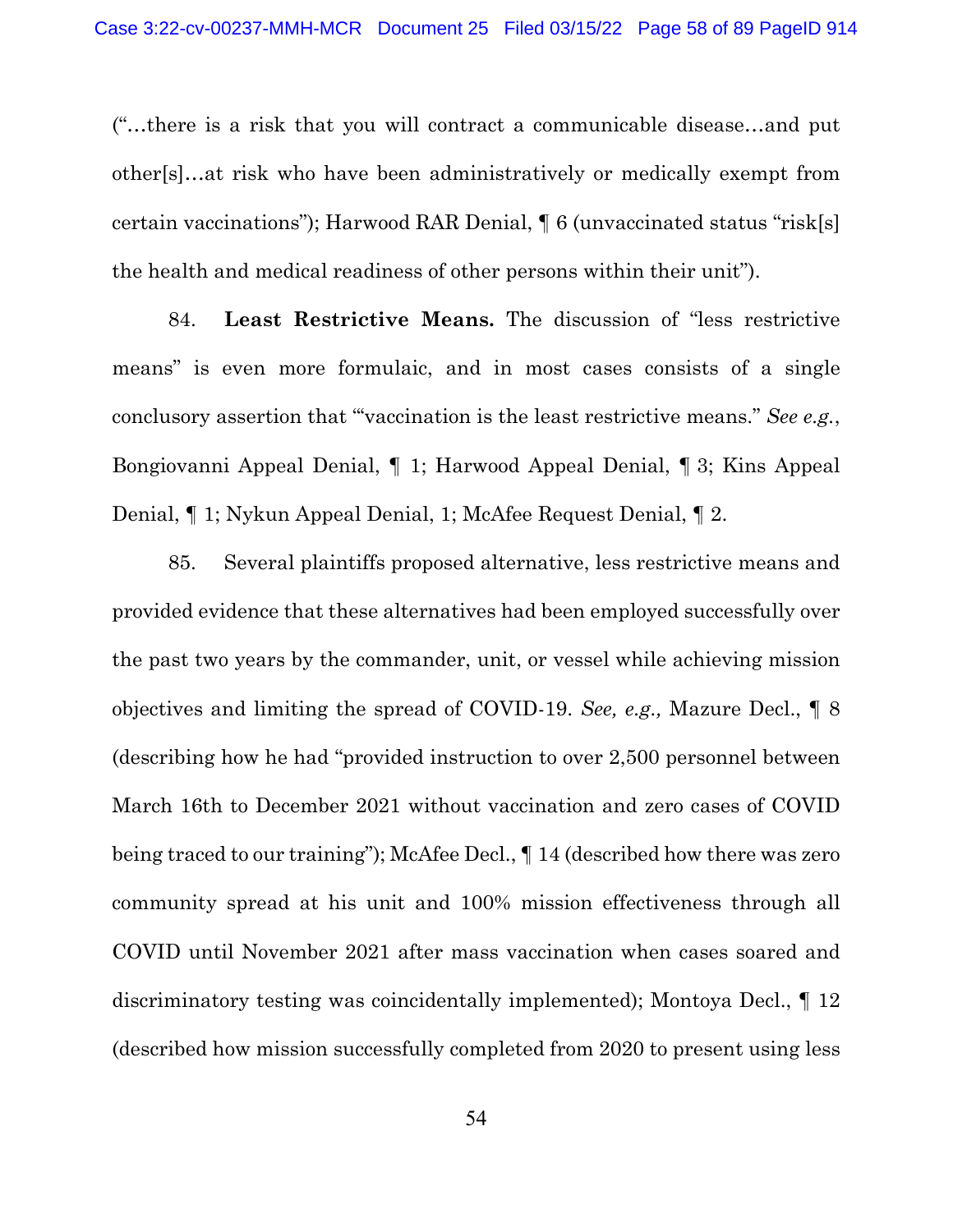restrictive alternatives). The denial letters either failed altogether to mention proposed alternatives, or dismissed them without any discussion or explanation. *See* Mazure Appeal Denial; McAfee RAR Denial; Montoya Appeal Denial. Moreover, not a single RAR denial letter recognizes natural immunity, physical fitness, diet, and natural supplements, or early treatment as alternative mitigation measures.

86. The denial letters failed altogether to consider the Armed Services' affirmative obligation to provide accommodation, or to consider even minimal changes to the workspaces over which the Armed Services control. For example, several denial letters cited the need to work with classified information in close quarters or proximity as the reasons that no less restrictive means were feasible. *See, e.g.,* Hamilton RAR Denial, ¶ 3; Harwood Appeal Denial, ¶ 6; Poehler RAR Denial, ¶ 4. These are "highly controlled and regulated environments, as a matter of national security," and the Armed Services have "the discretion to set these spaces up in a way that allows for social distancing or physical barriers between individual workstations." Hamilton Decl., ¶ 31. The denial letters also fail to explain why the current requests for accommodation are different from previous accommodations that had been granted. *See, e.g.,* Hamilton Decl., ¶ 32 (explaining how the Air Force has granted religious and non-religious accommodations for dietary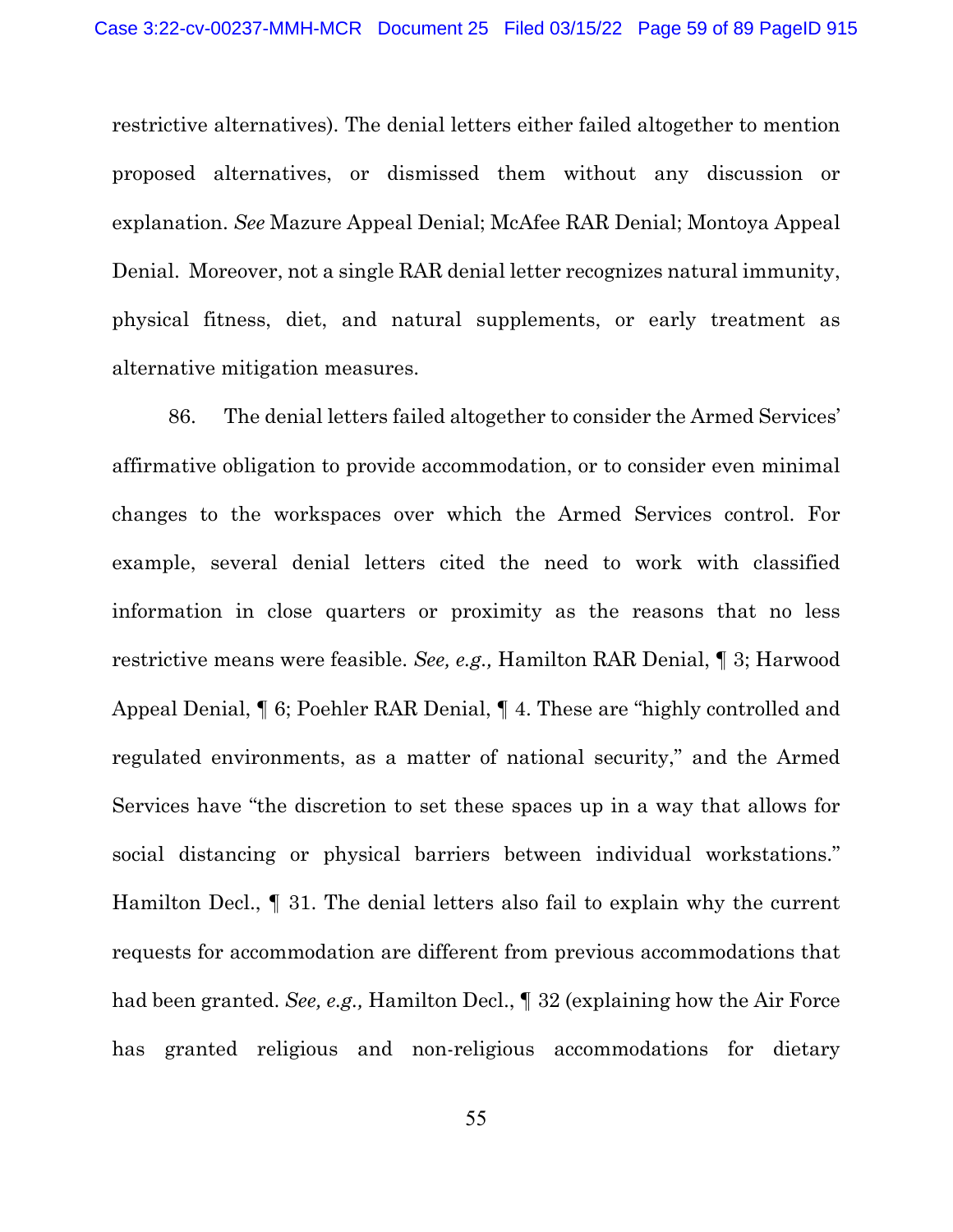preferences, clothing, high-risk activities, and gender-preference-based therapies). Nor is an honorable discharge without disciplinary action or misconduct codes considered as an alternative to vaccination. *See, e.g., Poffenbarger*, 2022 WL 594810, at \*14 (identifying honorable discharge as a less restrictive means).

87. In many cases where denial letters attempt to tie a Plaintiff's specific roles or duties to the conclusion reached, the denials are based on incorrect factual assumptions that can be easily refuted. *See, e.g.,* Hamilton Decl., ¶ 11 (describing how RAR denial incorrectly concluded that social distancing was not possible in his workspace); Macie RAR Denial, ¶ 5.b (denying RAR based on threat posed by working in "close proximity with your shipmates" for a shore-based position).

88. Defendants' dismissive treatment of Plaintiffs request to accommodate their sincerely held religious beliefs is consistent with their treatment of tens of thousands of other service members. The statistics provided in the *Navy SEAL 1* Proceeding show that Defendants have granted zero religious accommodation requests, while denying over ten thousand. *See supra* Table 1, while the only requests granted to date appear to be for those who are separating or on terminal leave *(i.e., no accommodation at all)*. These statistics demonstrate that (1) submissions of religious accommodation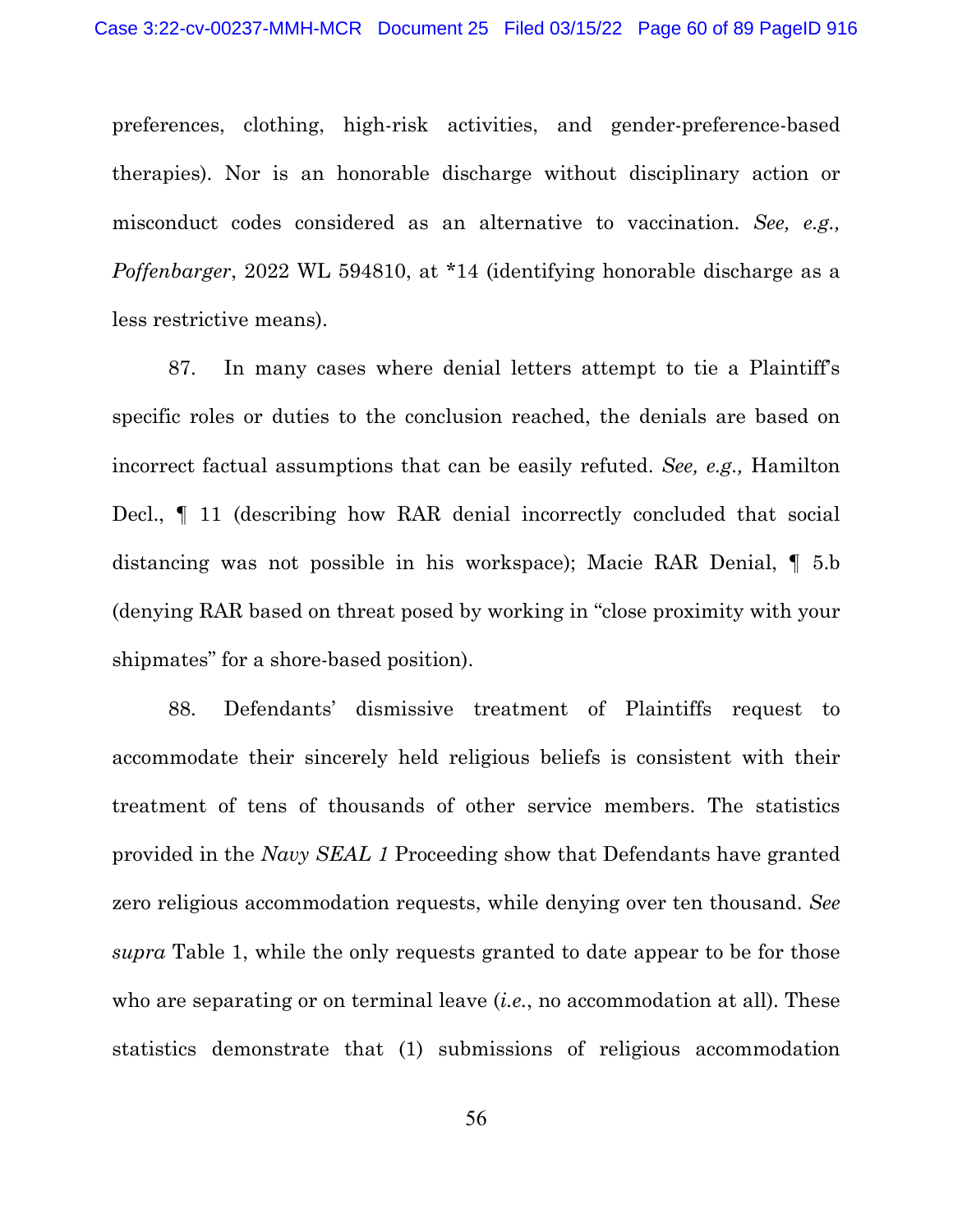requests are futile and (2) that the DOD and Armed Services are systematically denying these requests, in violation of their statutory obligations and the constitutional rights of Plaintiffs.

## **VI. PLAINTIFFS WILL SUFFER CONCRETE AND PARTICULARIZED HARM FROM DEFENDANTS' ACTIONS**

89. Plaintiffs have real, substantial, and legitimate concerns about taking experimental COVID-19 treatments in light of and the potential for short- and long-term side effects and adverse reactions. All Plaintiffs (except for SFC Freincle) have also been denied RARs under new illegal and unconstitutional criteria. *See* Section [V.C](#page-55-1) (["Plaintiffs' RARs and Appeals Have](#page-55-1)  [Been Denied"](#page-55-1)). In addition to religious accommodation, Plaintiffs have also pursued other military administrative remedies including complaint under Article 138 of the UCMJ challenging the lawfulness of the order, Equal Opportunity complaints challenging religious discrimination and retaliation, complaints filed with the DOD or Armed Services Inspector Generals, and congressional inquiries. *See, e.g.,* McAfee Decl., ¶ 13; Hyatt Decl., ¶ 7; Singletary Decl. ¶ 10.

90. All Plaintiffs will face adverse employment or disciplinary actions, up to and including termination, separation, dishonorable discharge, court martial, loss of post-separation benefits, and permanent damage to their reputation and employment prospects resulting from a court martial and/or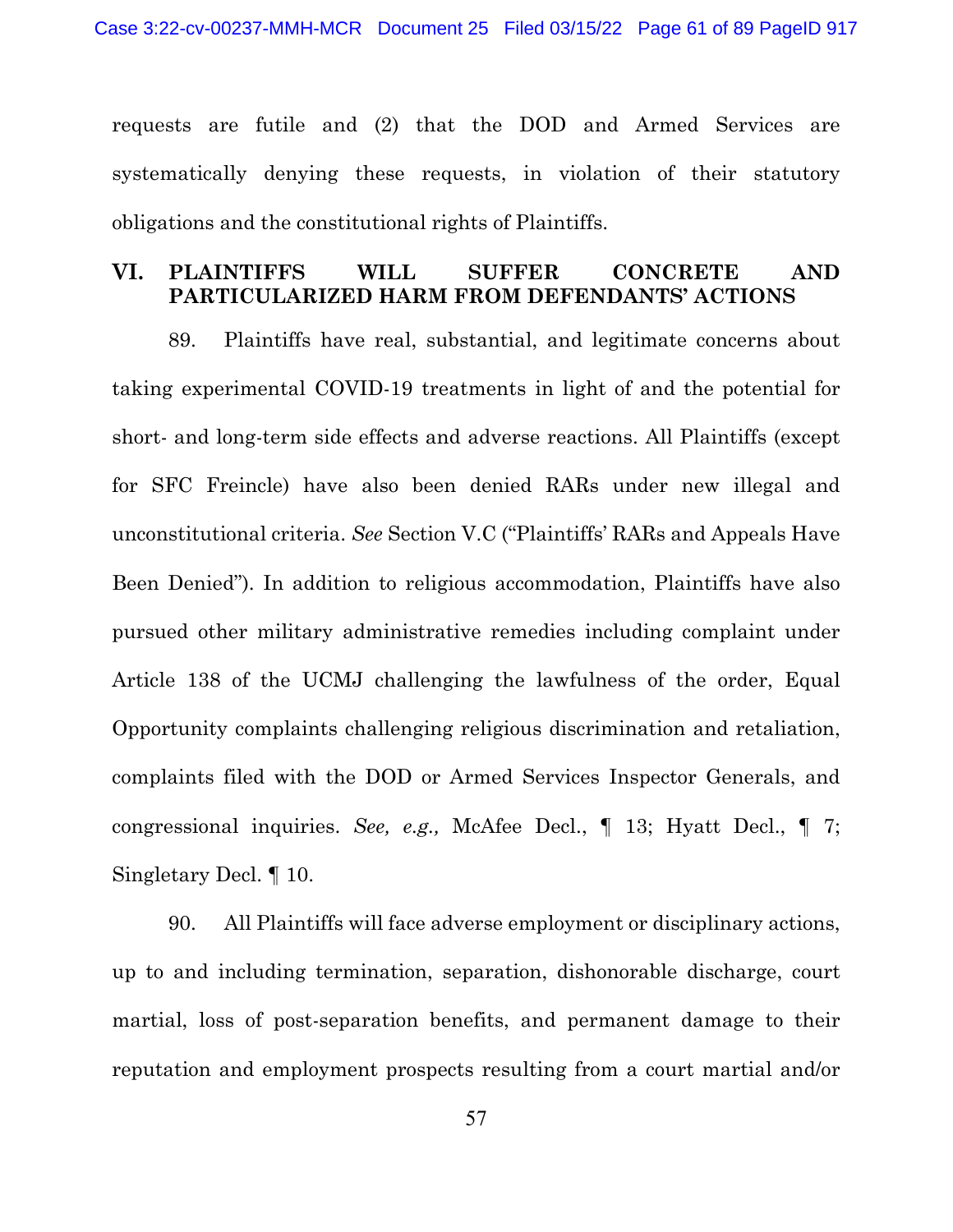dishonorable discharge. *See supra* Section [II.C](#page-35-0) (["Disciplinary Actions for](#page-35-0)  [Vaccine Refusal"](#page-35-0)).

91. This is not a theoretical or speculative harm. Plaintiffs have already suffered severe adverse employment, administrative and disciplinary actions. Several Plaintiffs are in the process of involuntary separation or dismissal and will soon face a Board of Inquiry to determine their discharge status or other disciplinary proceedings. *See* Dee Decl., ¶ 7; Freincle Decl., ¶¶ 12-13; Kins Decl., ¶ 14; Mazure Decl., ¶ 12; Montoya Decl., ¶ 10. Several Plaintiffs have been relieved of command or other senior positions, and/or been reassigned to lower positions, due to their vaccination status. *See* Dee Decl., ¶ 7 (forced to resign command and commence DFC proceedings); Hamilton Decl., ¶ 10 (selection to lead squadron cancelled); Harwood Decl., ¶¶ 6-7 (removed as battalion XO and reassigned); Kins Decl., ¶ 4 (removed as XO of USS WINSTON S. CHURCHILL (DDG-81) due to objections to lawfulness of mandate and consequent discriminatory testing regime); McAfee Decl., ¶ 8 (removed from senior instructor position at National Defense University); Montoya Decl., ¶ 10 (removed as XO of PCU HYMAN G. RICKOVER (SSN 795)). Certain Plaintiffs have received one or more letters of reprimand, a General Officer Letter of Reprimand ("GOMOR"), or other paperwork that will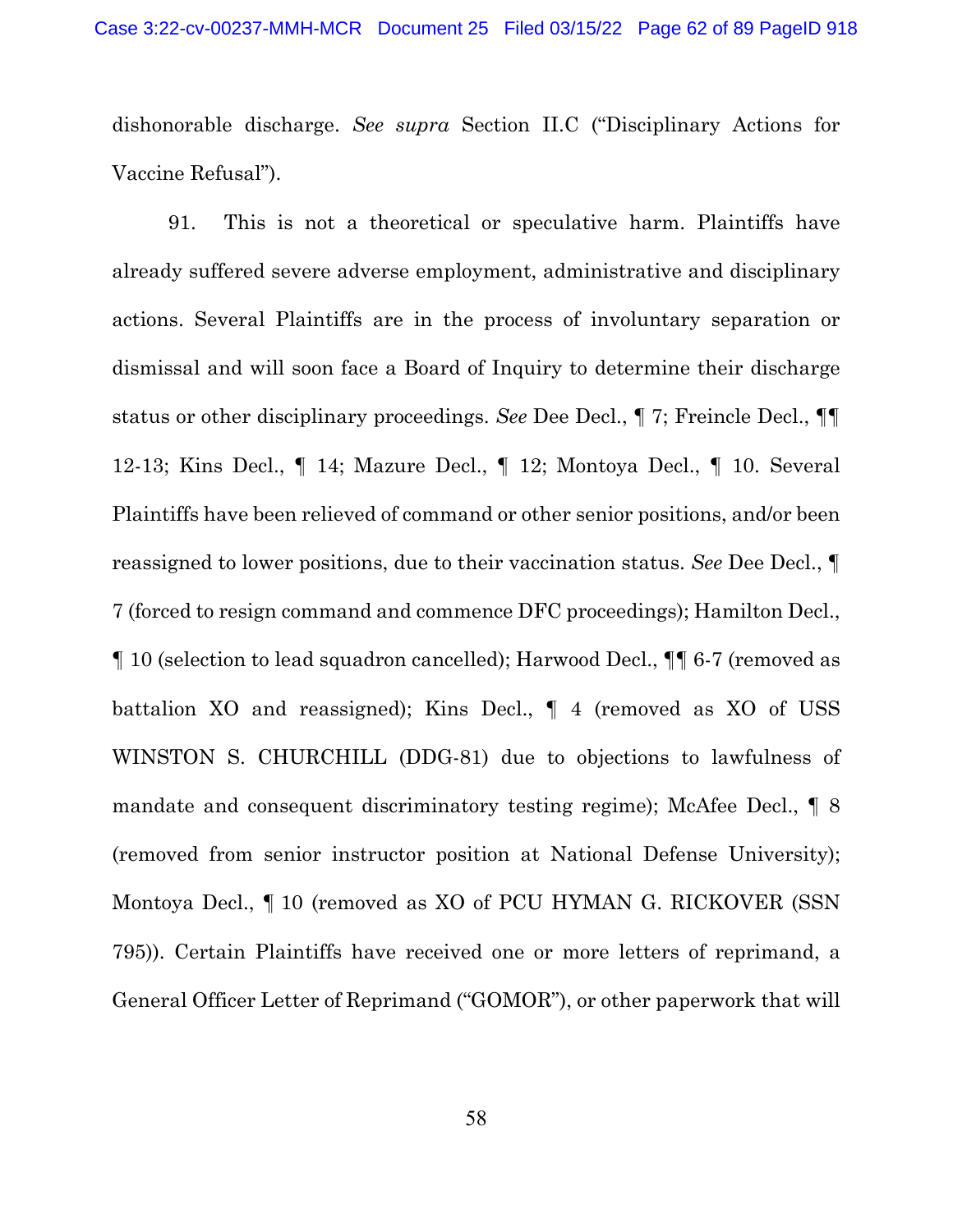adversely affect their discharge status. *See, e.g.,* Davis Decl., ¶¶ 6 & 12; Freincle Decl., ¶¶ 12-13; Macie Decl., ¶ 12.

92. Other Plaintiffs are facing severe training, duty and travel restrictions, which prevents them from performing their current duties, training to maintain qualifications for their current positions, qualifying for promotion, or moving to new duty stations. *See* Mazure Decl., ¶ 13 (training and travel restrictions may result in loss of instructor qualifications); Poehler Decl., ¶ 13 (lost flight status due to training and travel restrictions). In addition, Plaintiffs will also face substantial losses in terms of lost pay and benefits due to separation, dismissal and early retirement. *See, e.g.,*  Bongiovanni Decl., ¶ 13 (may have to repay USNA tuition at a cost of up to \$100,000); Dee Decl., ¶ 10 (estimated lost pay and benefits potentially in excess of \$500,000); Macie Decl., ¶ 14 (estimated lost pay and benefits in excess of \$1,500,000); Mazure Decl., ¶ 14 (estimated lost pay and benefits in excess of \$900,000); McAfee Decl., ¶ 14 (estimated loss of pay and benefits from \$1,750,000).

93. Further, Plaintiffs have objected to the mandate based on the unavailability of any FDA-licensed vaccines, the subsequent requirement to take a non-FDA-licensed EUA vaccines, and/or the fraudulent misrepresentation of non-FDA-licensed EUA vaccines as FDA-licensed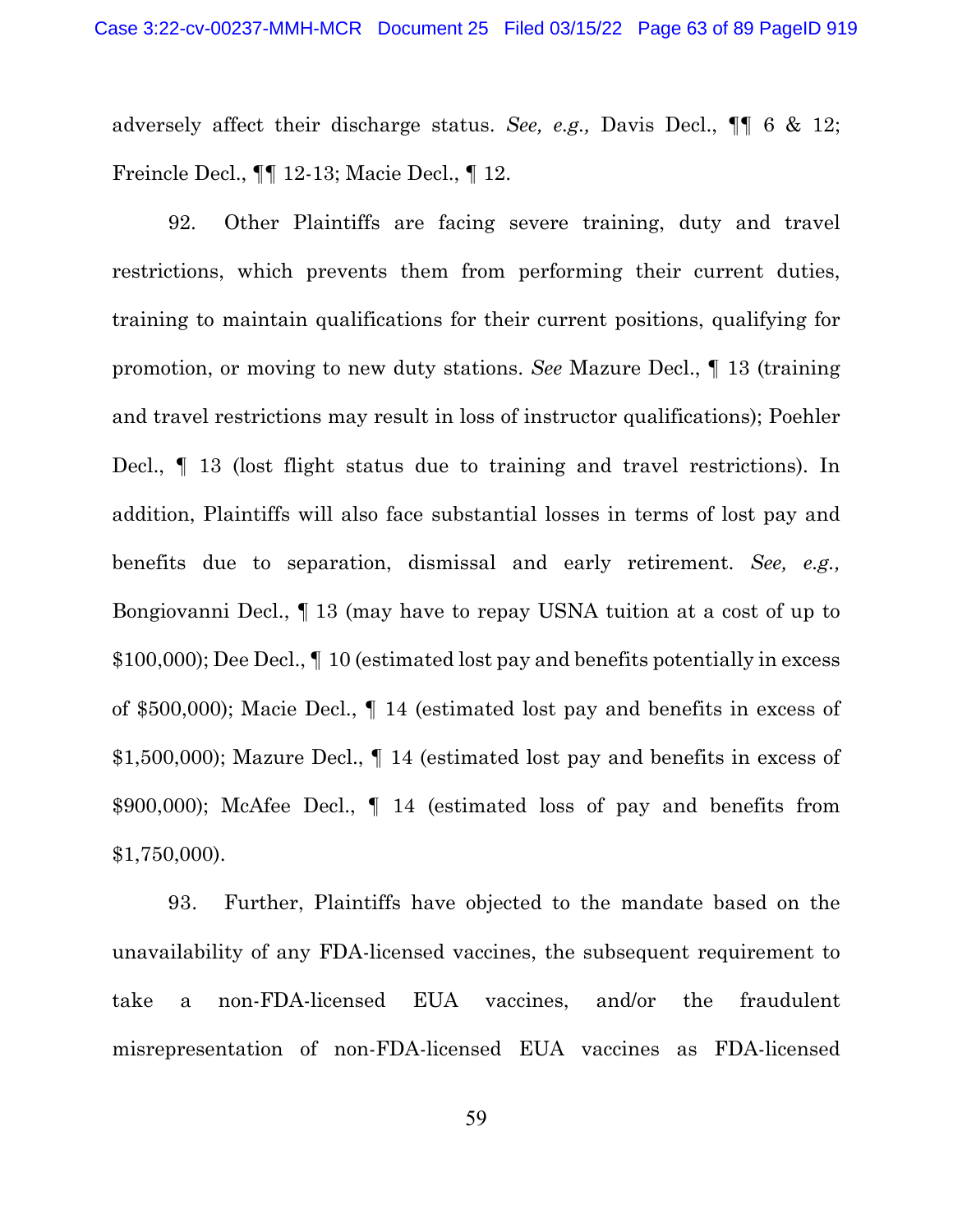vaccines. *See, e.g.,* Freincle Decl., ¶ 9-11; Hamilton Decl., ¶ 27; McAfee Decl. ¶¶ 15 & 24; Poehler Decl. ¶ 10. As a result, they received disciplinary action as precursor to involuntary separation for their refusal to take a non-FDAlicensed vaccine. *See, e.g.,* Dee Decl., ¶ 8 (forced to resign command due to unwillingness to transmit unlawful order to sailors under his command to take an unlicensed vaccine); Hyatt Decl., ¶ 7 (willing to take an FDA-licensed vaccines, but not unlicensed EUA vaccine); Kins Decl., ¶ 13 (given Article 15 NJP for challenging lawfulness of order to take EUA vaccine and consequent discriminatory testing regime). Defendants have a long history of ignoring and violating service members' informed consent rights as they seek to do here, and it is the role of federal courts to protect service members' rights just as the protect ours: "the United States cannot demand that members of the armed forces also serve as guinea pigs for experimental drugs." *John Doe #1 v. Rumsfeld*, 297 F.Supp.2d 119, 135 (D.D.C. 2003). The injury is exacerbated by the fact that the government not only seeks to deprive them of their informed consent rights both through deception and coercion, but also to take their freedom and livelihoods for having the temerity to exercise the rights granted to them by statute and the U.S. Constitution.

# **FIRST CAUSE OF ACTION VIOLATION OF RELIGIOUS FREEDOM RESTORATION ACT 42 U.S.C. § 2000bbb,** *et seq.*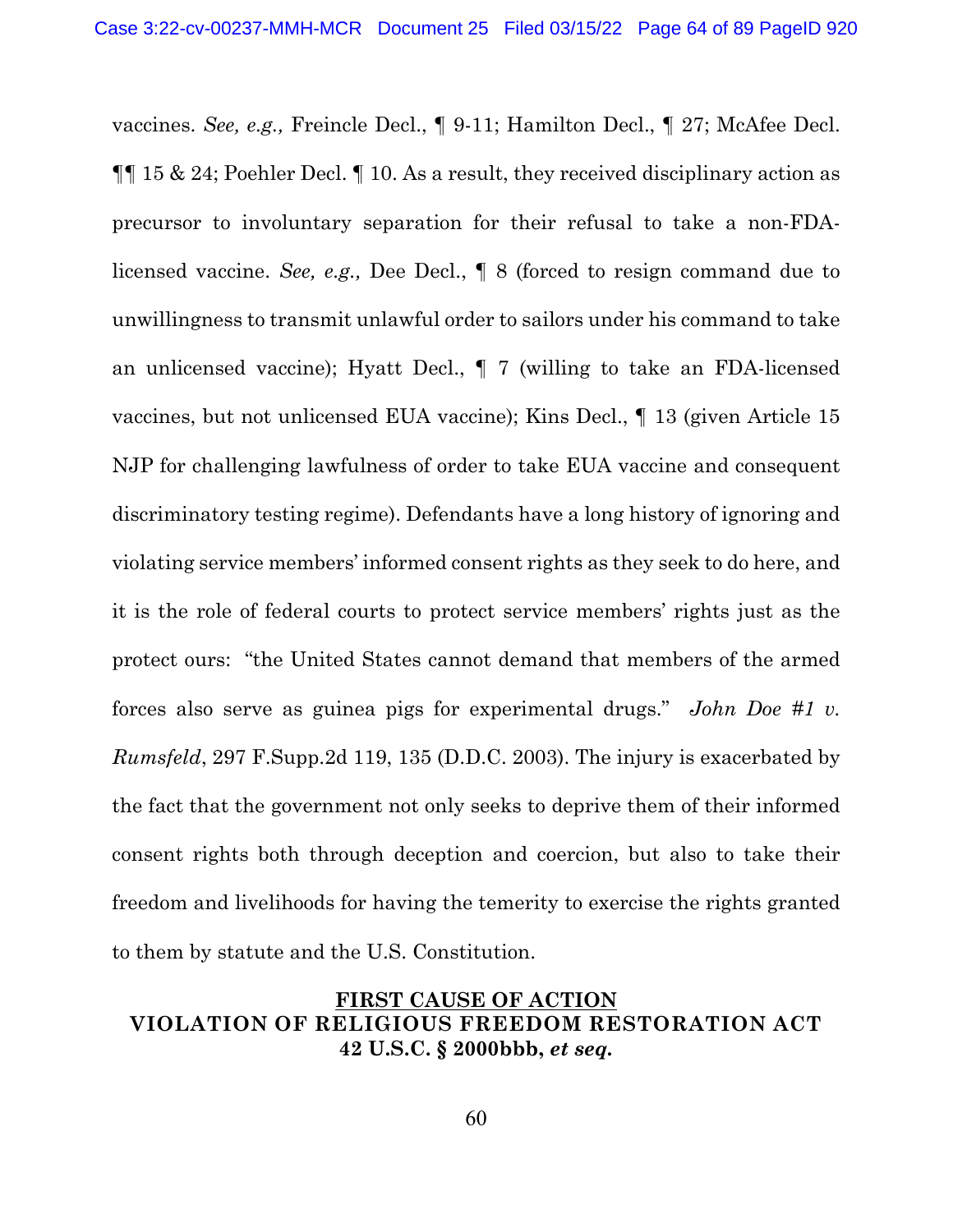94. Plaintiffs reallege, as if fully set forth in this Count, the facts in Paragraphs 1-7 ("Introduction"), Paragraphs 8-27 ("Parties"), Paragraphs 39- 40 (Section I.B), Paragraphs 43-46 (Section II), Paragraphs 61-63 (Section IV.B), Paragraph 67-70 (Section IV.D), Paragraph 72 (Section IV.F), Paragraphs 76-88 (Section V), and Paragraphs 89-93 (Section VI).

95. RFRA was enacted "in order to provide very broad protection for religious liberty." *Burwell v. Hobby Lobby Stores, Inc.*, 134 S. Ct. 2751, 2760 (2014) ("*Burwell*"). "Congress mandated that this concept be 'construed in favor of a broad protection of religious exercise, to the maximum extent permitted by the terms of this chapter and the Constitution.'" *Burwell*, 134 S. Ct. at 2762 (*quoting* 42 U.S.C. § 2000cc-3(g)).

96. RFRA states that "Government shall not substantially burden a person's exercise of religion even if the burden results from a rule of general applicability." 42 U.S.C. § 2000bb-1(a). The government burdens religion when it "put[s] substantial pressure on an adherent to modify his behavior and to violate his beliefs," *Thomas v. Rev. Bd. of Ind. Emp't Sec. Div.*, 450 U.S. 707, 718 (1981), or "prevents the plaintiff from participating in an activity motivated by a sincerely held religious belief." *Davila v. Gladden*, 777 F.3d 1198, 1204 (11th Cir. 2015) (citation and quotation omitted). "That is especially true when the government imposes a choice between one's job and one's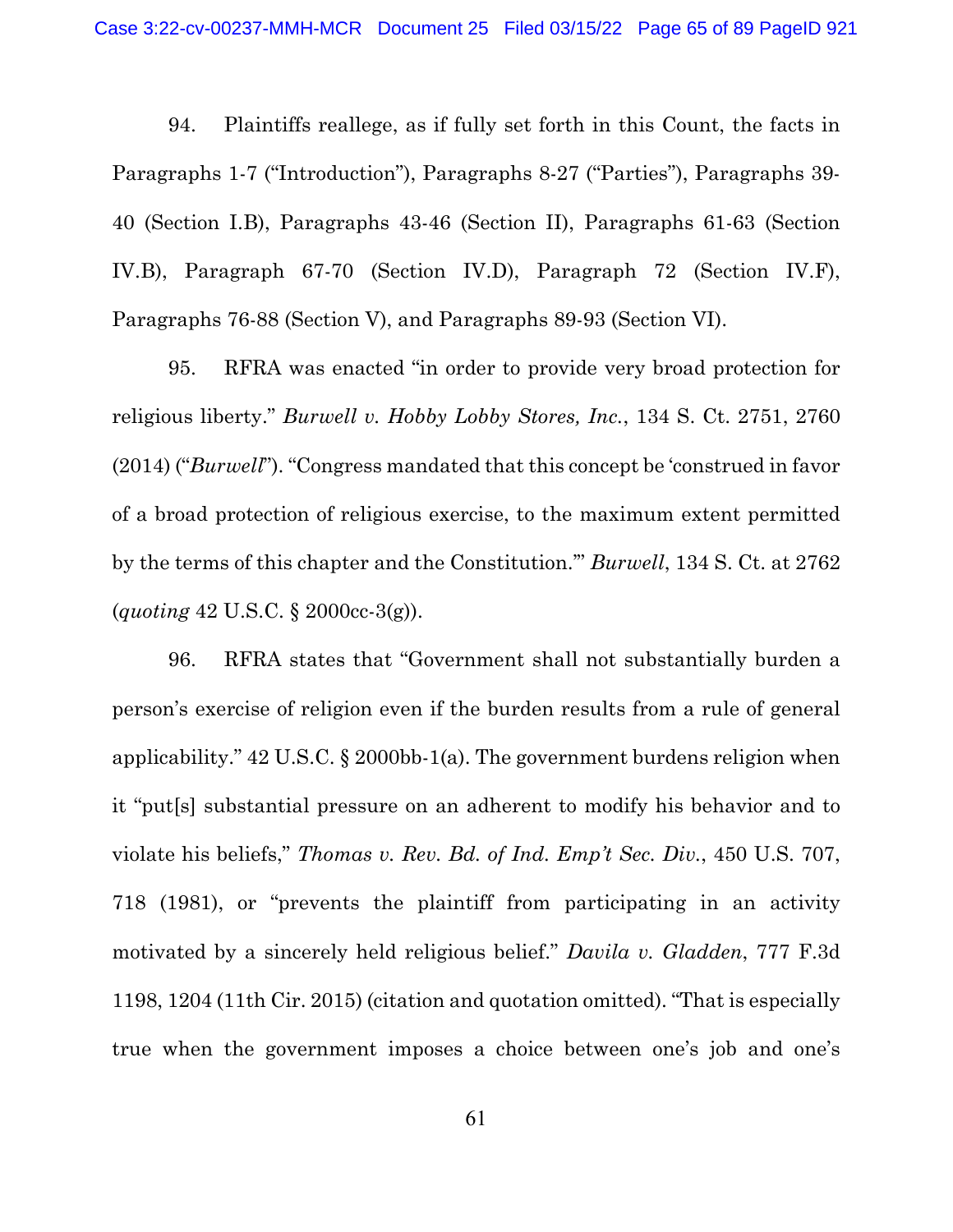religious belief," *Navy SEALs 1-26*, at \*9 (*citing Sherbert v. Verner*, 374 U.S. 398 (1963)).

97. If the Government substantially burdens a person's exercise of religion, it can do so only if it "demonstrates that application of the burden *to the person* – (1) is in furtherance of a compelling governmental interest; and (2) is the least restrictive means of furthering that compelling governmental interest." 42 U.S.C. § 2000bb-1(b) (emphasis added). This means that strict scrutiny must be satisfied both for the "the asserted harm of granting specific exemption to particular religious claimants," and of "the marginal interest in enforcing the challenged government action in that particular context." *Burwell*, 573 U.S. at 726-27. *See also O Centro Espirita Beneficiente Uniao do Vegetal*, 546 U.S. 418, 430 (2006) ("*O Centro*") (the Government must "demonstrate that the compelling interest is satisfied through the application of the challenged law 'to the person'—the particular claimant whose sincere exercise of religion is being substantially burdened").

98. "RFRA expressly creates a remedy in district court," *Navy SEAL 1*, 2022 WL 534459, at \*13, granting a "person whose religious exercise has been burdened in violation of" RFRA to "assert that violation as a claim or defense in a judicial proceeding and obtain appropriate relief against the government." 42 U.S.C. § 2000bb-1(c).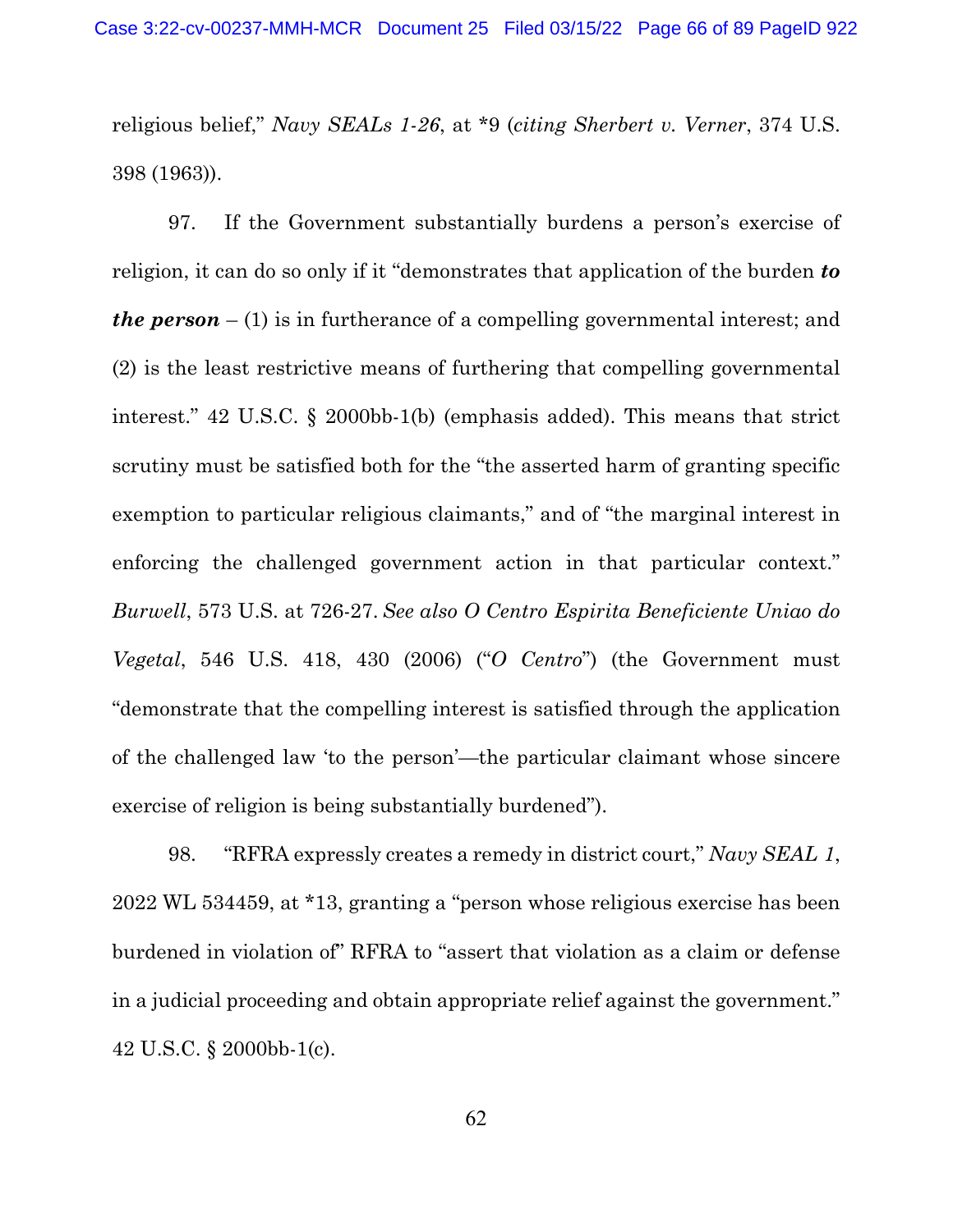99. RFRA applies to Defendants, as they constitute a "branch, department, agency, instrumentality, and official of the United States." 42 U.S.C. § 2000bb-2(1). Further, "RFRA includes no administrative exhaustion requirement and imposes no jurisdictional threshold. No exemption, whether … express or implied, insulates the military from review in the district court." *Navy SEAL 1*, at \*13.

100. Defendants have substantially burdened Plaintiffs' free exercise rights because the mandate forces Plaintiffs to "decide whether to lose their livelihoods or violate sincerely held religious beliefs." *Navy SEALs 1-26*, at \*9. "By pitting their consciences against their livelihoods, the vaccine requirements would crush Plaintiffs' free exercise of religion." *Navy SEALs 1- 26* Stay Order, 2022 WL 594375, at \*9.

101. Defendants' religious exemption regulation, and implementation thereof, is neither neutral nor generally applicable because it treats comparable secular activity—medical and administrative exemptions—more favorably than religious exemptions. As shown in Table 1 above, *see supra*  Section [II.A](#page-33-0) (["Religious Accommodation Requests and Appeals"](#page-33-0)), out of roughly 25,000 RARs, somewhere between 0.00% and 0.03% (*i.e.*, eight of over 25,000, and those appear to have been granted only to service members separating from the service), while on the other hand, Table 2 shows that thousands of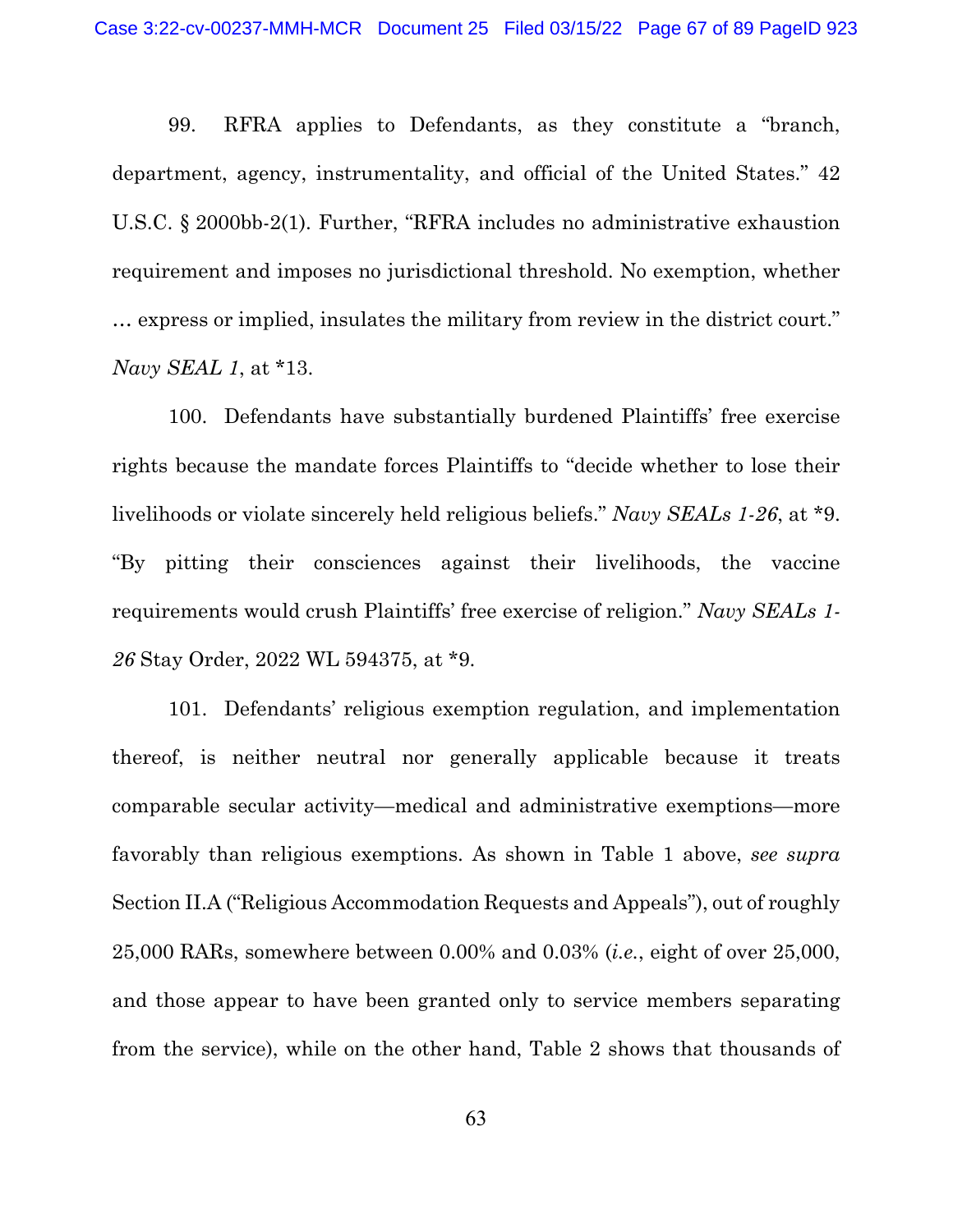medical and administrative exemptions have been granted. *See supra* Section [II.B](#page-35-1) (["Medical and Administrative Exemptions"](#page-35-1)).

102. Plaintiffs have presented *prima facie*—and undisputable evidence that Defendants have substantially burdened their exercise of religion, which triggers strict scrutiny where the government bears the burden of proving that its policies satisfy strict scrutiny. *O Centro*, 546 U.S. at 429. "Because the mandate treats those with secular exemptions more favorably than those seeking religious exemptions, strict scrutiny is triggered." *Navy SEALs 1-26*, at \*9. RFRA thus presents a "high bar" to justify substantially burdening free exercise, and "[t]his already high bar is raised even higher [w]here a regulation already provides an exception from the law for a particular group." *Navy SEALs 1-26* Stay Order, at \*10 (citations and internal quotations omitted). Defendants fail to meet this high bar for either of the two prongs of the strict scrutiny analysis.

103. While "[s]temming the spread of COVID-19 is unquestionably a compelling interest," *Cuomo*, 141 S. Ct. at 67, "its limits are finite." *Navy SEALs 1-26*, at \*10. The government cannot rely on "broadly formulated interests," like "public health" or "military readiness," and must justify its decision by "scrutinize[ing] the asserted harm of granting specific exemptions to particular religious claimants." *Hobby Lobby*, 573 U.S. at 726-27.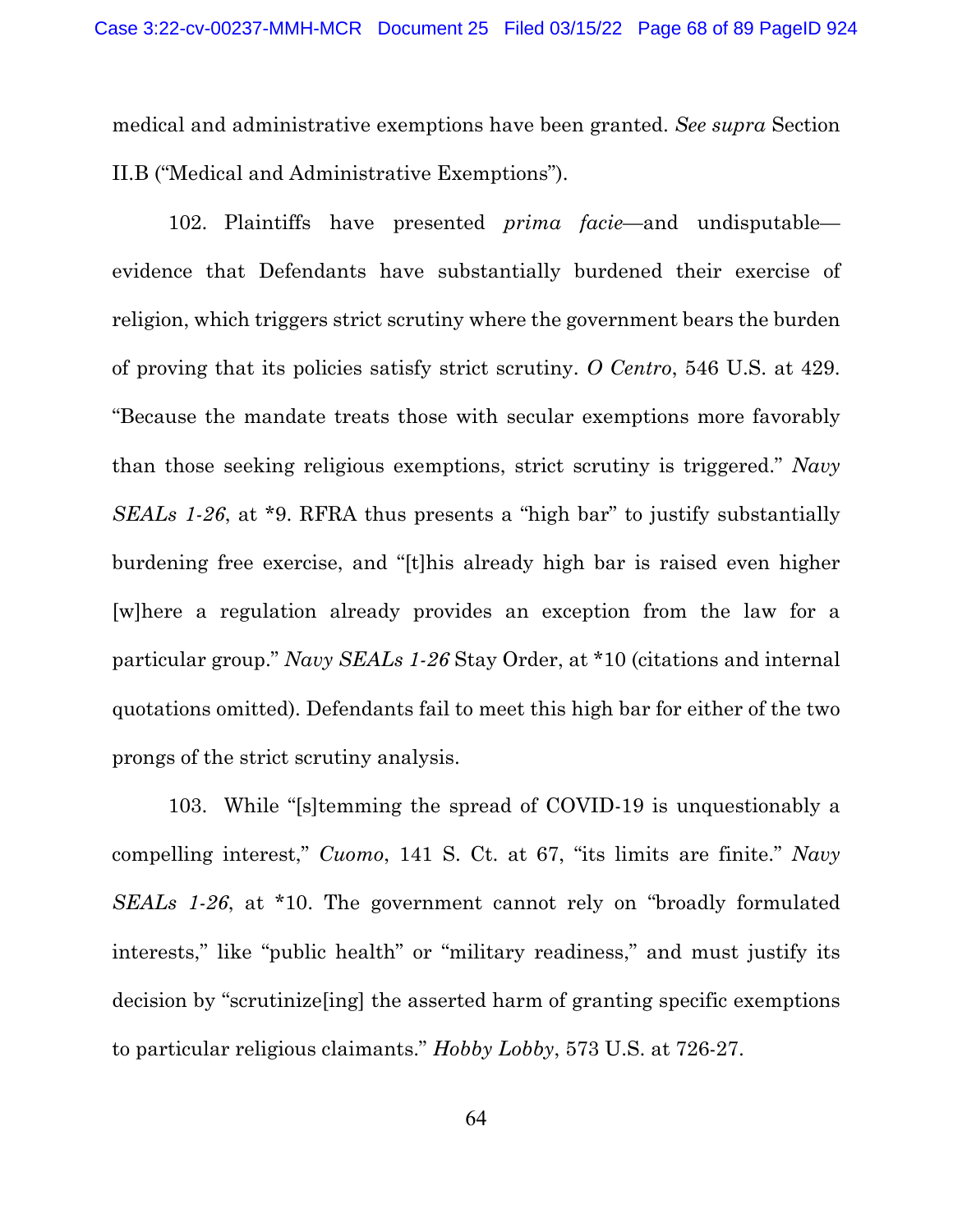104. Defendants' "broadly formulated interest in national security," *Navy SEALs 1-26*, at \*10, will not suffice. Nor will simply invoking "magic words" like "military readiness and health of the force." *Navy SEAL 1*, at \*17 (*quoting Davila*, 777 F.3d at 1206). Instead, Defendants must produce "record material demonstrating that the military considered both the marginal increase, if any, in the risk of contagion incurred by granting the requested exemption and the marginal detrimental effect, if any, on military readiness and the health of the force flowing from the … denial" of the specific Plaintiff's exemption request. *Navy SEAL 1*, at \*15.

105. As in *Navy SEAL 1*, Defendants have manifestly failed to demonstrate that they have a compelling governmental interest in denying Plaintiffs' RARs and appeals. Instead, they have relied on "magic words" to "rubber stamp," *see Navy SEAL 1*, \*18, in their blanket denials of Plaintiffs' RAR and appeal denial letters, *see supra* ¶¶ [82-](#page-56-0)[83](#page-56-1) (summarizing formulaic and deficient analysis in Plaintiffs' RAR and appeal denial letters), just as they have tens of thousands of other service members. *See supra* Table 1.

106. Nor have Defendants demonstrated that their blanket denials of Plaintiffs' religious exemptions are the least restrictive means of furthering that interest. These letters both ignore Defendants' own successful use of alternatives to vaccination over the past two years (e.g., masking, testing,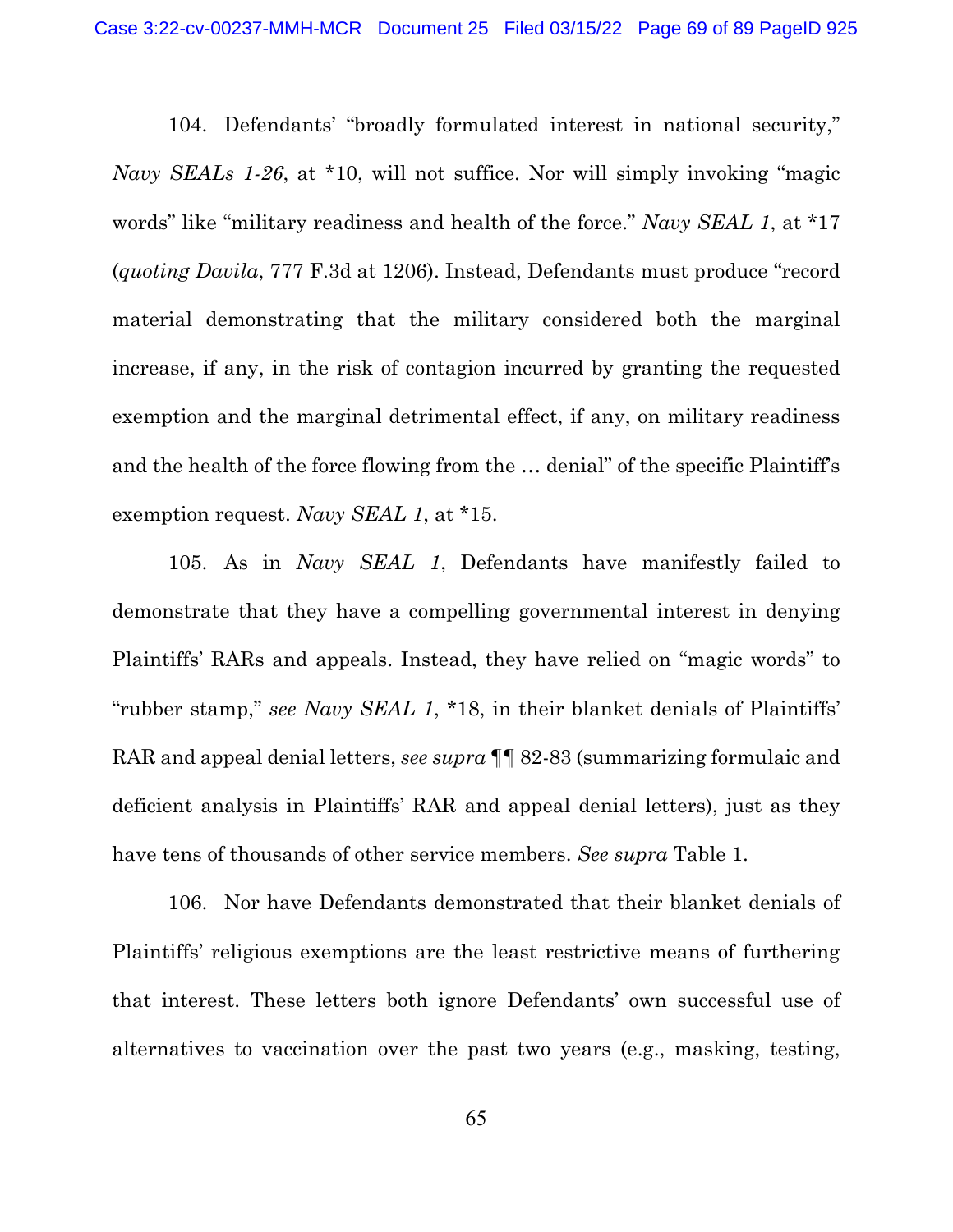quarantine, social distancing), but also those proposed by Plaintiffs that are specifically adapted to their specific role, unit, vessel, or mission and the evidence presented by that these measures have enabled them to successfully perform their missions and roles without vaccination. *See supra* ¶ [85.](#page-57-0) Similarly, Defendants' assertions that no less restrictive means than vaccination exists because alternative, less restrictive measures "are not 100 percent effective," *see e.g.,* Bongiovannia Appeal Denial ¶ 4, similarly cannot satisfy strict scrutiny because this "statement [is] equally true of vaccination." *Navy SEAL 1*, \*18 & n.10.

107. Further, several Plaintiffs have documented previous COVID-19 infections from which they have fully recovered, in many cases, quite recently. Such natural immunity from previous infections provides stronger and longerlasting protection than the vaccines. *See supra* Section [IV.F](#page-50-1) (["Natural](#page-50-1)  [Immunity Provides Superior Protection "](#page-50-1)). Moreover, several Plaintiffs have proposed alternative mitigation measures consistent both with those that have been successfully practiced over the last two years since COVID-19 emerged. *See supra* ¶ [84.](#page-57-1) For example, Plaintiffs could be subject to regular COVID-19 testing, masking, social distancing, along with isolation or quarantine for positive tests, as they have been for over a year. *See supra* Paragraph [71.](#page-49-2)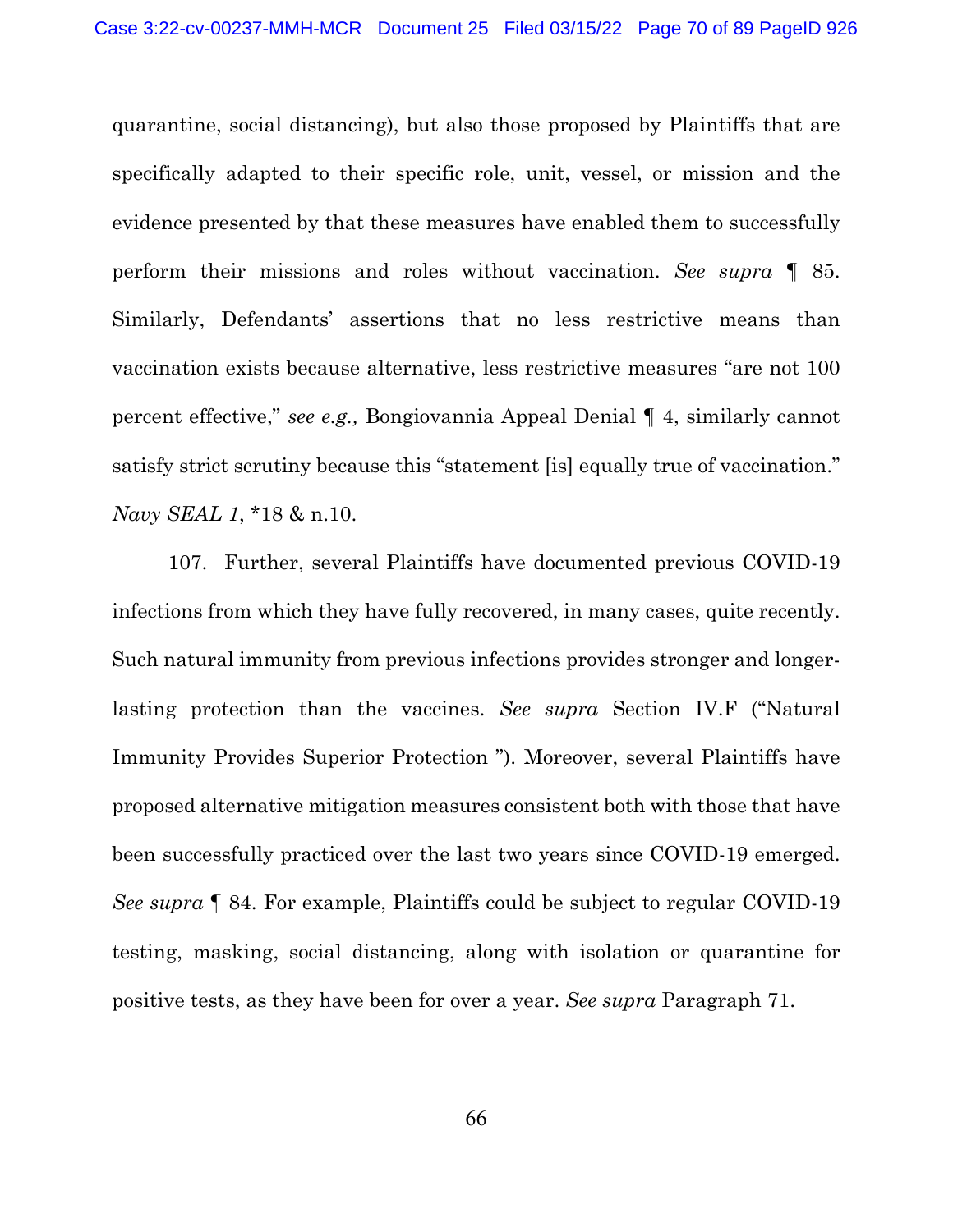108. Yet, the Defendant's denial letters dismiss natural immunity— "reaching disputed medical conclusions without evaluation or citation of medical or legal authority," *Navy SEAL 1*, at \*16 & n.10—combined with Plaintiffs' proposed less restrictive alternatives that have been successfully employed in the past without acknowledgement or discussion. *See id.* at \*18- 19. Just as in *Air Force Officer*, Defendants' conclusory assertions fail to show that "COVID-19 vaccine[s] … provide more sufficient protection" than Plaintiffs' "natural immunity coupled with other preventive measures," nor have they shown "vaccination is actually necessary by comparison to alternative measures[ ], since the curtailment of free [exercise] must be actually necessary to the solution." *Air Force Officer*, 2022 WL 468799, at \*10 (citation and quotation omitted).

109. Finally, Defendants cannot satisfy either prong of strict security compelling government interest or least restrictive means—by mandating 100% vaccination with a vaccine that is known to be ineffective and obsolete. The government's strict scrutiny analysis is highly fact intensive, and the individualized assessment prescribed by *Burwell* and *Navy SEAL 1*, require the government to perform a marginal cost vs. benefit analysis that takes into account the current costs and benefits from granting specific exemptions. Defendants have failed entirely to account for the impact of the Omicron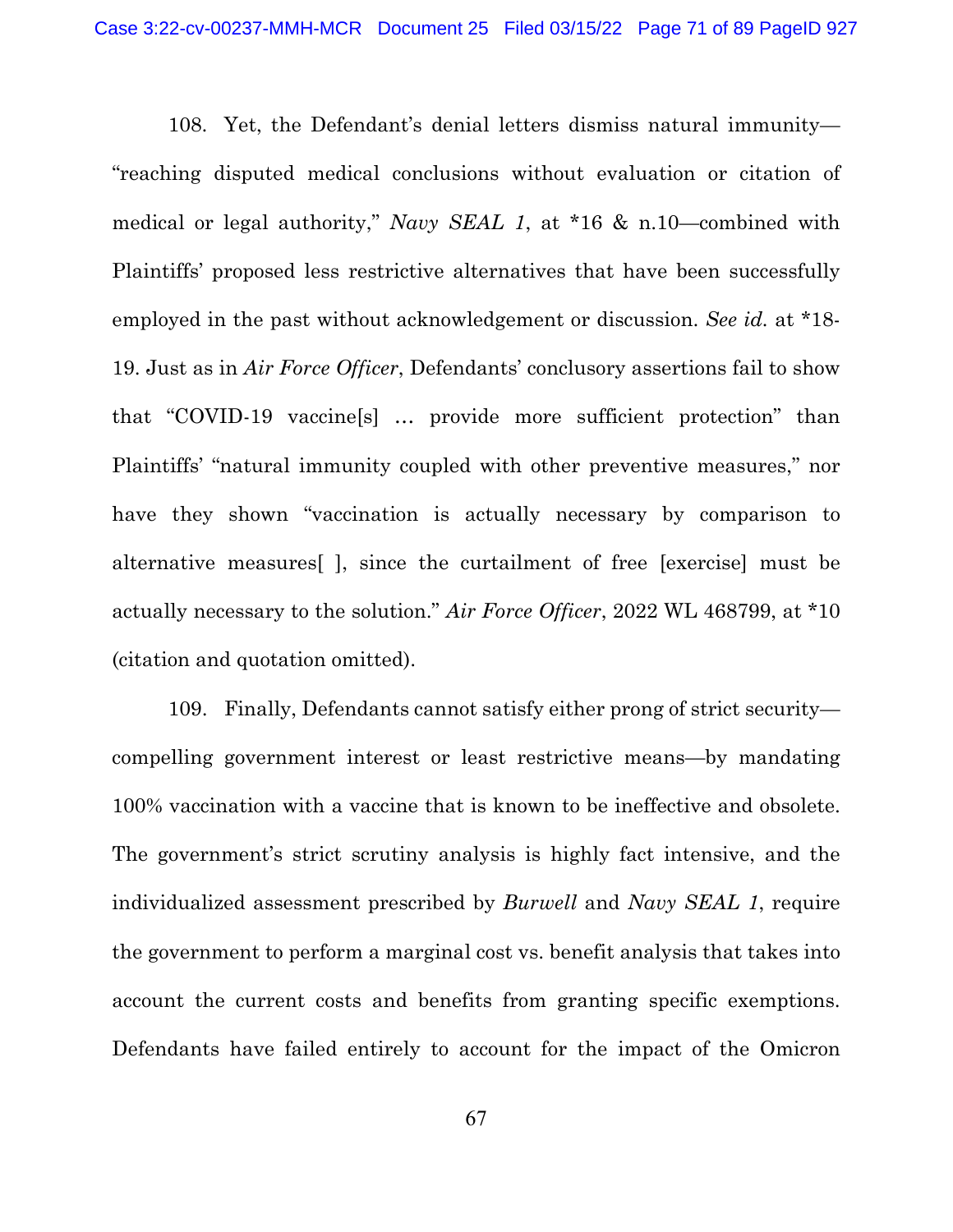variant, and the minimal and rapidly declining efficacy of the vaccine against it, in performing this assessment. Pfizer's CEO has acknowledged that the twodose regimen required by Defendants "offer[s] very limited protection, if any," and that there is no vaccine currently available that is effective against Omicron. *See* YAHOO!Finance, *supra* note [6.](#page-7-0) The inability of Defendants' policy to achieve the government's purported interest was underscored recently when 25% of the crew tested positive for COVID on the 100% vaccinated *USS Milwaukee*, *see* Baldor, *supra* note [8.](#page-8-0) In any case, while Omicron is much more infectious for the vaccinated and unvaccinated alike, it is also much less deadly, and despite Omicron infections "coming and going all the time," among 100% vaccinated crews, it has had "really no operational impact." *See* Correll, *supra* note [8.](#page-8-0)

110. Plaintiffs seek declaratory and injunctive relief because they have no adequate remedy at law to prevent future injury caused by Defendants' violation of their right under RFRA to the free exercise of religion.

# **SECOND CAUSE OF ACTION VIOLATION OF FIRST AMENDMENT FREE EXERCISE CLAUSE U.S. CONST. AMEND. I**

68 111. Plaintiffs reallege, as if fully set forth in this Count, the facts in Paragraphs 1-7 ("Introduction"), Paragraphs 8-27 ("Parties"), Paragraphs 39- 40 (Section I.B), Paragraphs 43-46 (Section II), Paragraphs 61-63 (Section IV.B), Paragraph 67-70 (Section IV.D), Paragraph 72 (Section IV.F),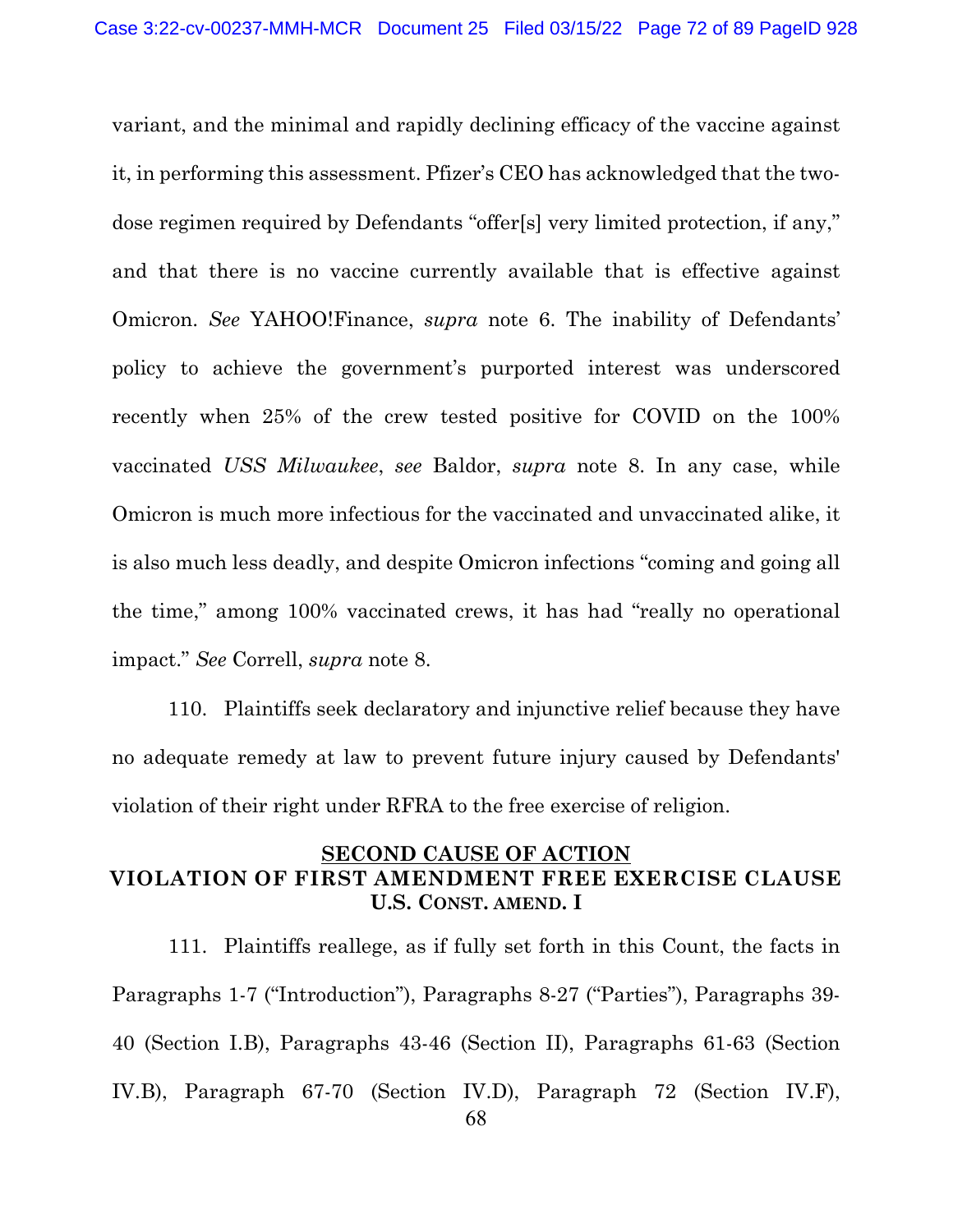Paragraphs 76-88 (Section V), and Paragraphs 89-93 (Section VI).

112. The First Amendment's Free Exercise Clause provides that "Congress shall make no law respecting an establishment of religion or prohibiting the free exercise thereof." U.S. CONST. AMEND. I.

113. "Government is not free to disregard the First Amendment in times of crisis." *Roman Catholic Diocese of Brooklyn v. Cuomo*, 141 S. Ct. 63, 69 (2020) ("*Cuomo*") (Gorsuch, J., concurring). "Even in a pandemic, the Constitution cannot be put away and forgotten." *Cuomo*, 141 S. Ct. at 68 (per curiam). Just as "[t]here is no COVID-19 exception to the First Amendment," there is "no military exclusion from our Constitution." *Navy SEALs 1-26*, at \*1

114. Governmental regulations that are not neutral or generally applicable "trigger strict scrutiny" when "they treat *any* comparable secular activity more favorably than religious exercise." *Tandon v. Newsom*, 141 S. Ct. 1294, 1296 (2021) (emphasis in original) (*citing Cuomo*, 141 S. Ct. at 67-68). "A law is not generally applicable if it invites the government to consider the particular reasons for a person's conduct by providing a mechanism for individualized exemptions." *Fulton v. City of Phila.*, 141 S. Ct. 1868, 1877 (2021).

115. Plaintiffs submitted religious exemption requests, stating that their religious beliefs prohibited them from receiving the available COVID-19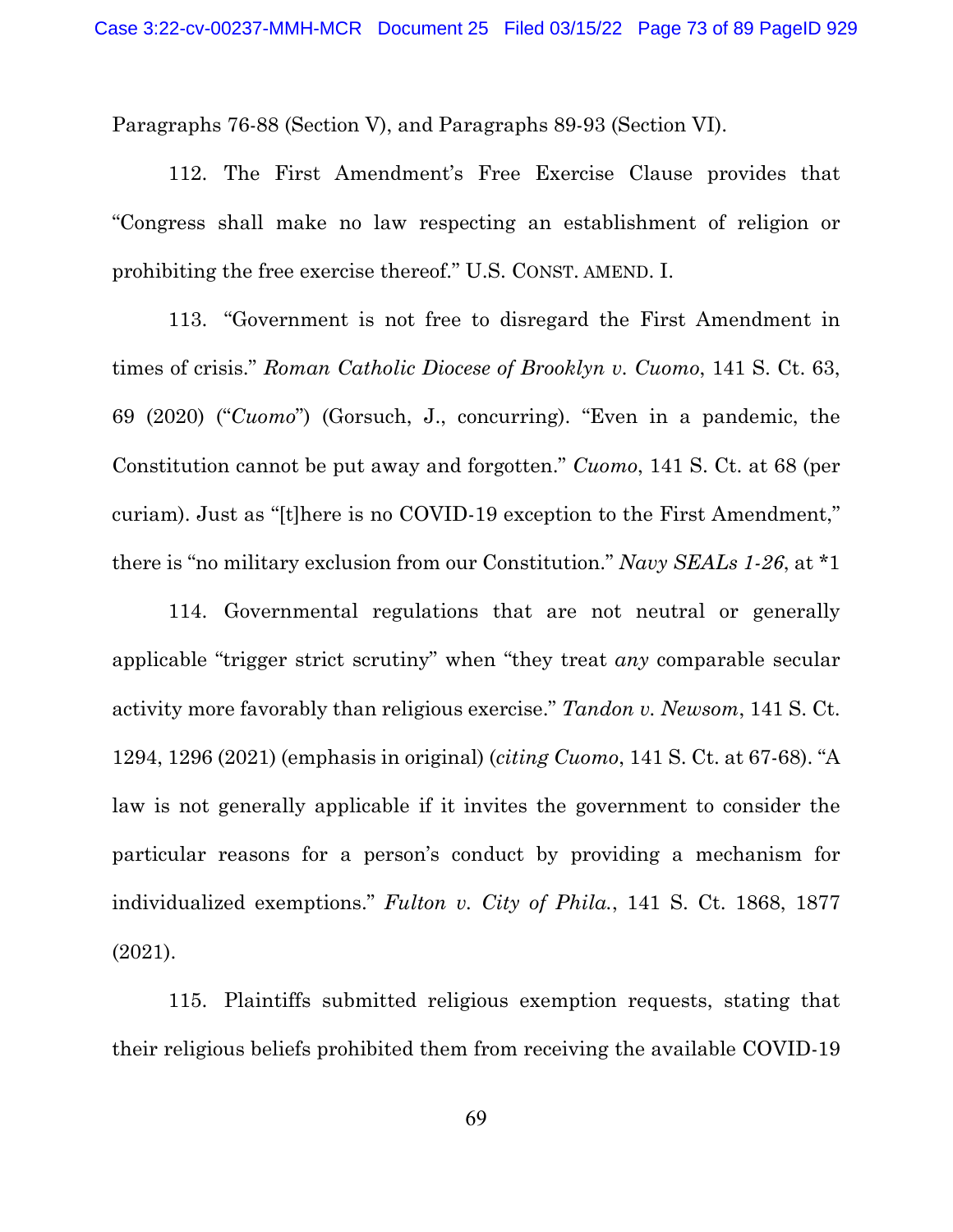vaccines because of their sincerely held religious beliefs that, among other things, abortion is an abomination and because the aborted fetal cells were critical to the development of the vaccines, they refuse to participate or support this evil. *See supra* Section [V.A](#page-52-0) (["Plaintiffs' Sincerely Held Religious Beliefs"](#page-52-0)) and Section [V.B](#page-54-0) (["COVID-19 Vaccines Are Critically Dependent on, and Could](#page-54-0)  [Not Exist but for, the Use of Aborted Fetal Cell Tissue."](#page-54-0)).

116. Defendants have not granted any of Plaintiffs' religious accommodation requests, and every Plaintiff who has received a decision has been denied. Several have also had their appeals have been denied as well. *See*  Section [V.C](#page-55-0) (["Plaintiffs' RARs and Appeals Have Been Denied"](#page-55-0)). In issuing these denials, Defendants are unlawfully denied Plaintiffs' requests for accommodation of their sincerely held religious beliefs.

117. Defendants' rules and policies governing religious accommodations—uniformly denying and granting zero exemptions (or close enough to zero to amount to a rounding error—are neither neutral nor generally applicable because they "single out … for harsh[er] treatment," *Cuomo*, 141 S. Ct. at 66, those who choose to remain unvaccinated for religious reasons than those who seek to remain vaccinated for secular treatment. The numbers in Table 1 and Table 2 speak for themselves, with thousands of medical and administrative exemptions granted, compared to a mere handful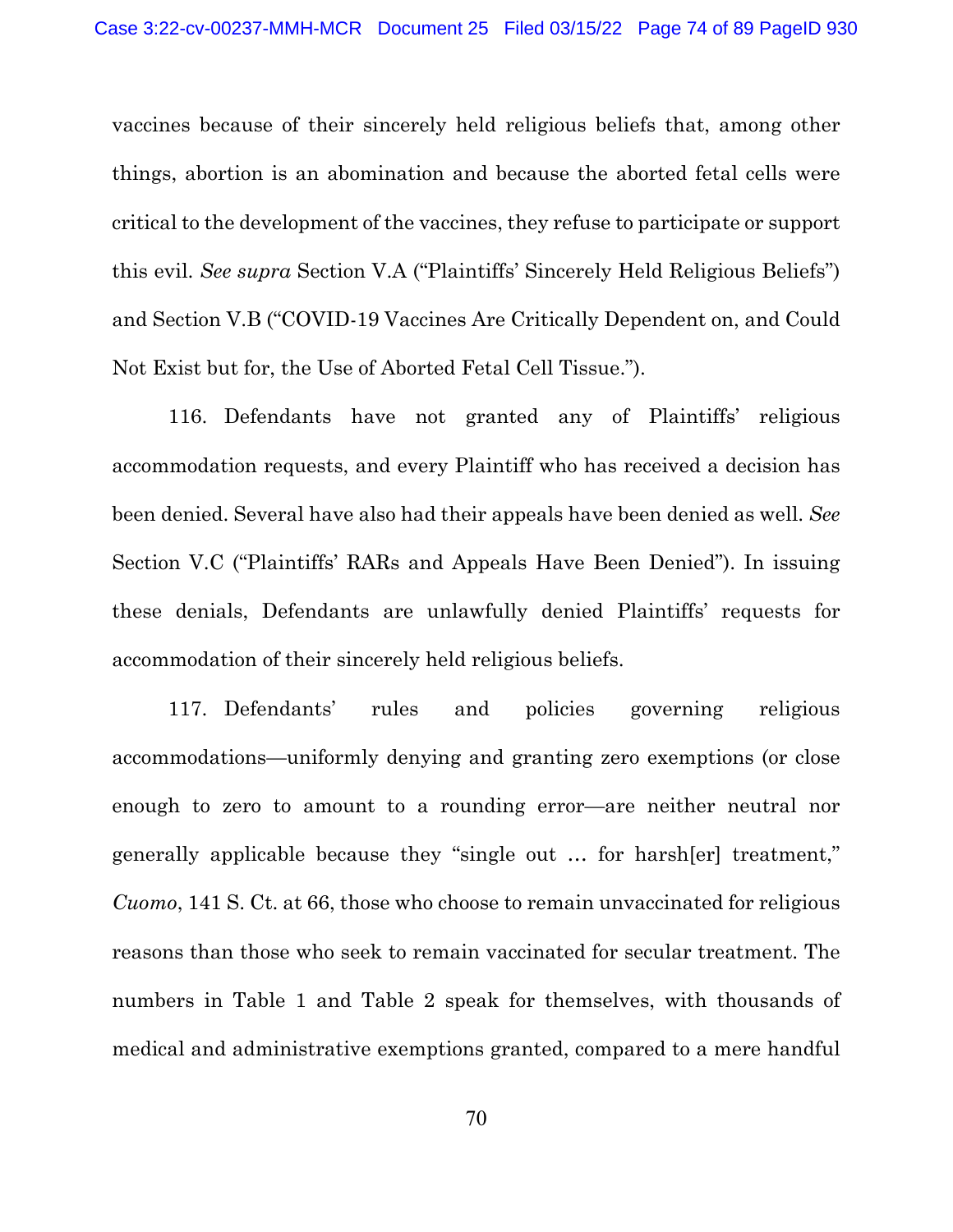of religious accommodations for service members who will not remain in the service. Even if the comparison is limited to permanent medical exemptions totaling at least 42 (which necessarily excludes any administrative exemptions for those on terminal leave or in the separation process)—the number of such exemptions is still several times larger than those granted religious accommodations. "No matter how small the number of secular exemptions by comparison, *any* favorable treatment … defeats neutrality." *Navy SEALs 1-26*, at \* 11 (emphasis in original).

118. Having established that Defendants' policies are not neutral and substantially burden Plaintiffs' exercise of religion by treating those seeking exemption from vaccination less favorably than those seeking exemption for secular reasons, the burden of proof switches to Defendants who must demonstrate that their policies satisfy strict scrutiny, meaning that they must be (1) "narrowly tailored" (2) "to serve a compelling [government] interest." *Cuomo*, 141 S. Ct. at 67 (*citing Church of Lukumi Babalu Aye, Inc. v. Hialeah*, 508 U.S. 520, 546 (1993)).

119. Defendants' religious exemption policies fail to satisfy strict scrutiny under the First Amendment for largely the same reasons they fail strict scrutiny under RFRA. *See, e.g., Navy SEALs 1-26*, at \*11; *Air Force Officer*, at \* 11-12. The DOD Mandate, as a policy and as applied to Plaintiffs,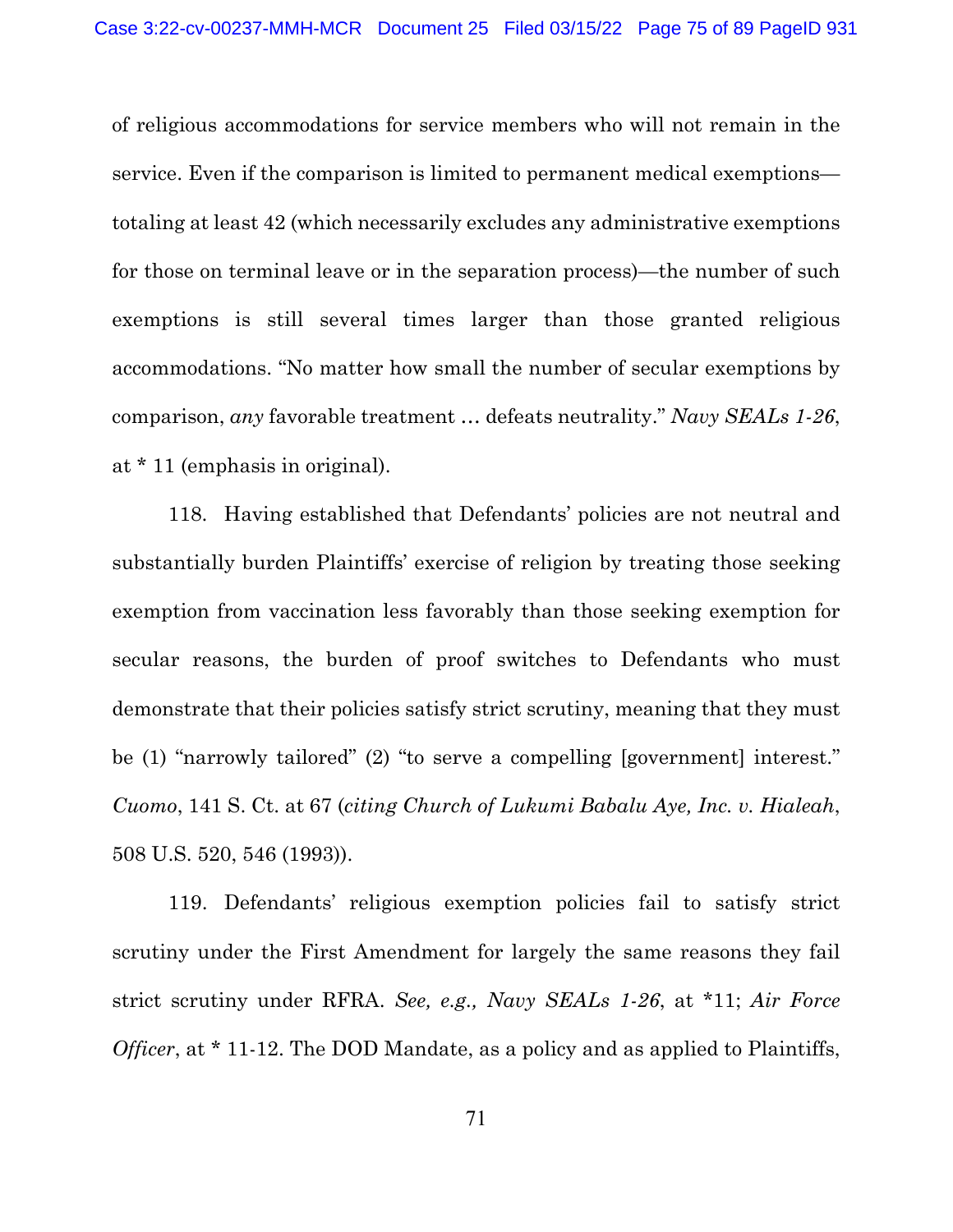fails to accommodate Plaintiffs' sincerely held religious beliefs. There is no interest, compelling or otherwise, for Defendants to deny Plaintiffs' religious exemptions or threaten not to accommodate Plaintiffs' sincerely held religious beliefs. Nor have Defendants chosen the least restrictive means of achieving any compelling governmental interest, and in fact, have dismissed and uniformly denied Plaintiffs' alternative, less restrictive mitigation measures. Accordingly, the DOD Mandate, and the Defendants' religious accommodation policies and procedures, cannot survive strict scrutiny.

120. Plaintiffs seek declaratory and injunctive relief because they have no adequate remedy at law to prevent future injury caused by Defendants' violation of their First Amendment right to the free exercise of religion.

# **THIRD CAUSE OF ACTION VIOLATION OF FIFTH AMENDMENT DUE PROCESS CLAUSE U.S. CONST. AMEND. V**

121. Plaintiffs reallege, as if fully set forth in this Count, the facts in Paragraphs 1-7 ("Introduction"), Paragraphs 8-27 ("Parties"), Paragraphs 39- 40 (Section I.B), Paragraphs 43-46 (Section II), Paragraphs 58-66 (Section IV.A to IV.C), Paragraphs 76-88 (Section V), and Paragraphs 89-93 (Section VI).

122. The Fifth Amendment Due Process Clause provides that no person may "be deprived of life, liberty or property without due process of law." U.S. CONST. AMEND. V. The DOD Mandate would deprive Plaintiffs of all three, as well as and does so without providing "fair notice" of the rules to which they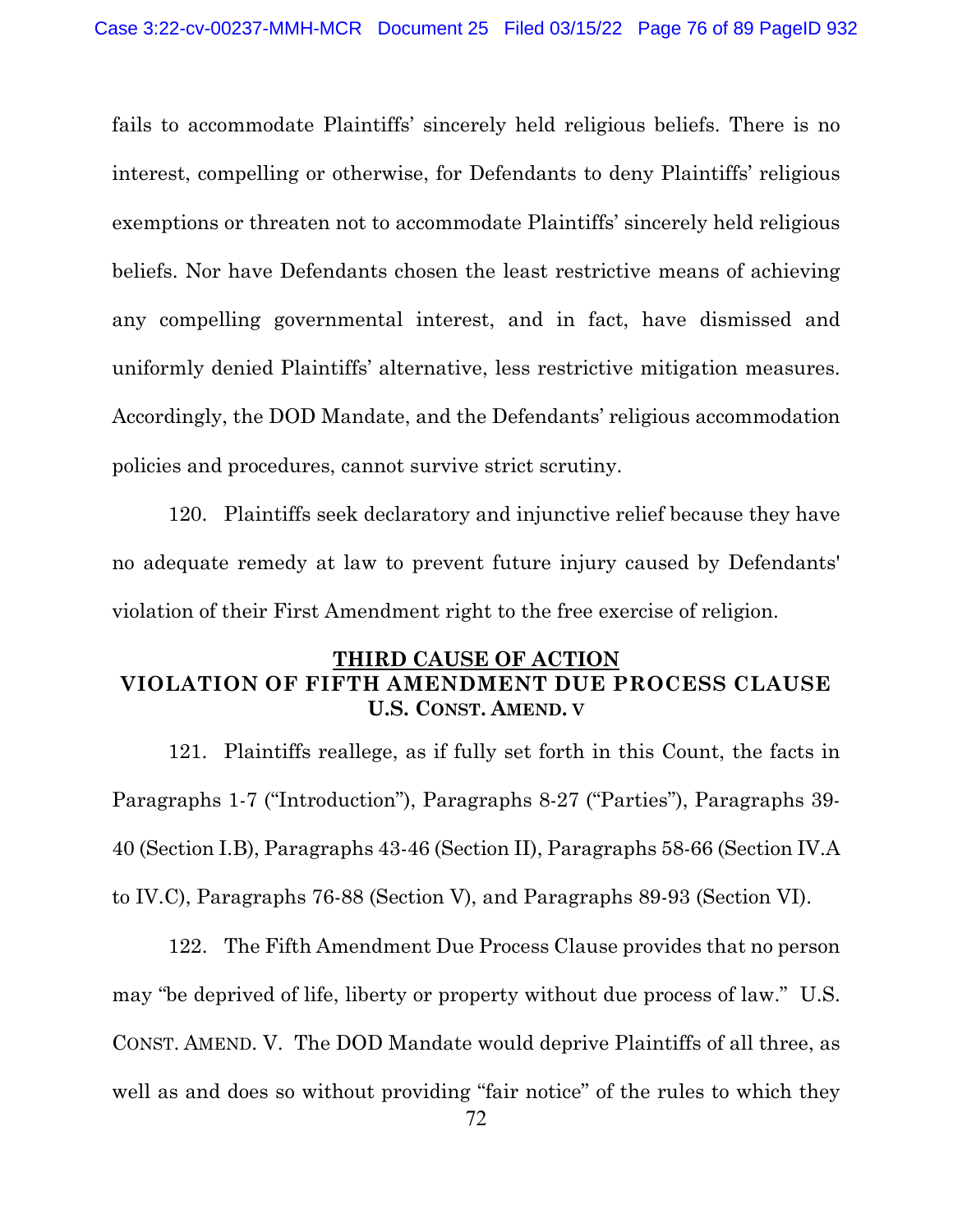are subject.

123. The DOD Mandate requires Plaintiffs to take a vaccine without their consent and thereby exposes them to a non-negligible risk of death or serious injury.

124. The DOD Mandate "threatens to substantially burden the liberty interests" of Plaintiffs "put to a choice between their job(s) and their jab(s)." *OSHA*, 2021 WL 5279381, at \*8. Plaintiffs face not only the loss of the current employment, but also will be barred from other federal or private employment due to their vaccination and discharge status. The DOD Mandate, and its treatment of religious accommodation requests, also burdens other fundamental rights, in particular, the free exercise of religion protected by the First Amendment. *See id.*, at \*8 n.21 (citations omitted).

125. The Defendants' policy of systematic and uniform denial of 100% of RARs is just as much a deprivation of their Fifth Amendment Due Process rights, U.S. CONST. AMEND. V, as it is of First Amendment Free Exercise rights. Due process requires not only notice and an opportunity to be heard, but also an impartial decisionmaker where, unlike here, the outcome is not "predetermined." *See, e.g., McCarthy v. Madigan,* 503 U.S. 140, 148 (1992). The zero or near zero approval rate shows that the Armed Services have "predetermined the denial of the religious accommodations." *Navy SEALs 1-*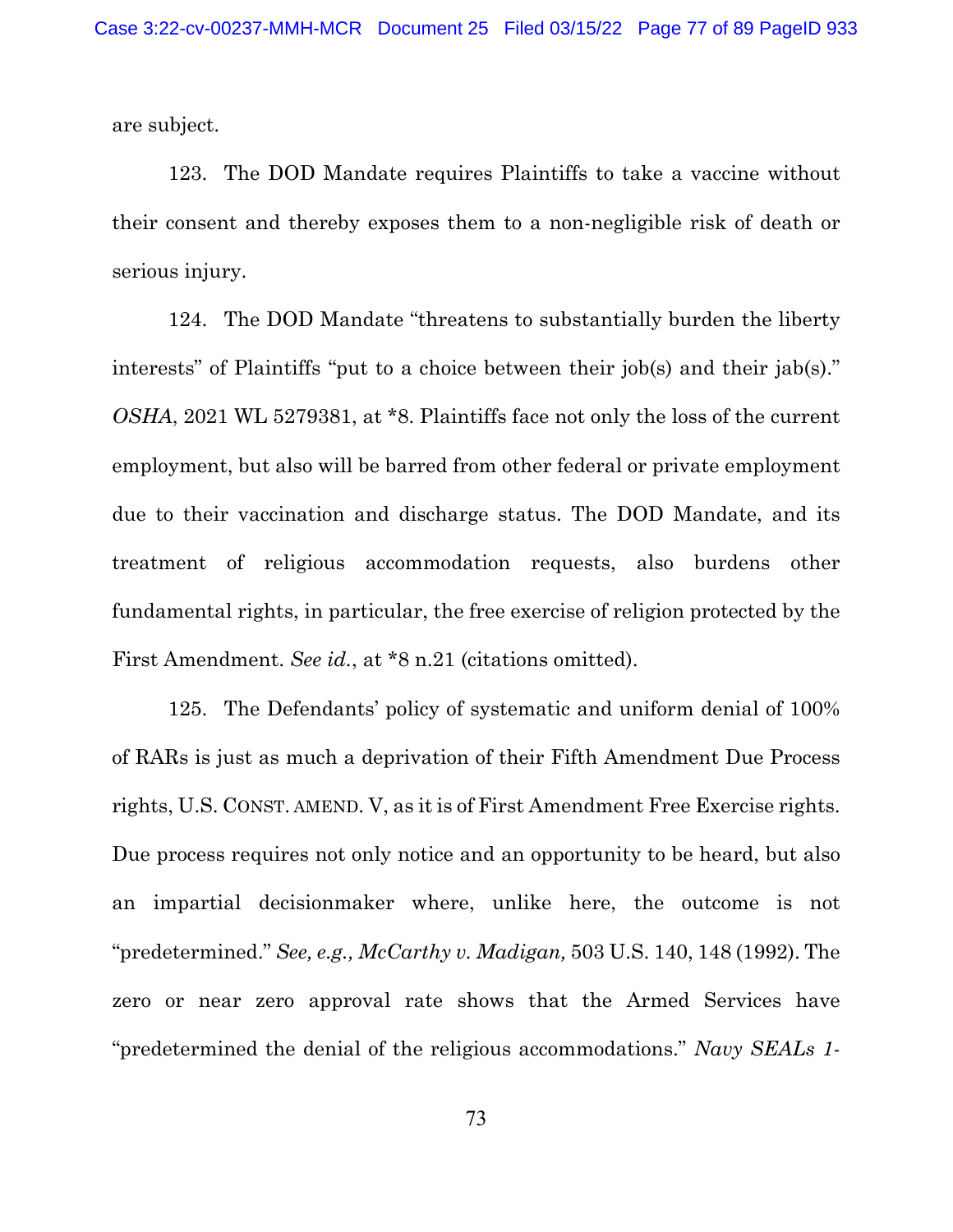*26*, at \*6. This is no accident, but the intended result of a process designed to deny Plaintiffs' free exercise rights; their fate has been sealed before the process begins.

126. Vaccine refusal may also result in deprivation of protected property interests. Disciplinary action or discharge status may cause Plaintiffs to lose retirement, veterans, and other governmental benefits to which they are entitled. Loss of pay and benefits amount to hundreds of thousands or even millions of dollars in many cases. *See supra* ¶ [91](#page-61-0) (summarizing estimated lost pay and benefits).

127. As a result of the Defendants' unlawful and unconstitutional actions, Plaintiffs face deprivation of their rights to life, liberty and property without due process or fair notice. Plaintiffs seek declaratory and injunctive relief because they have no adequate remedy at law to prevent future injury caused by Defendants' violation of their Fifth Amendment rights to due process.

# **FOURTH CAUSE OF ACTION VIOLATIONS OF INFORMED CONSENT LAWS & PHSA 10 U.S.C. § 1107a, 21 U.S.C. 360bbb-3, 42 U.S.C. § 262**

128. Plaintiffs reallege, as if fully set forth in this Count, the facts in Paragraphs 1-7 ("Introduction"), Paragraphs 8-27 ("Parties"), Paragraphs 39- 40 (Section I.B), Paragraphs 43 & 46 (Section II), Paragraphs 47-57 (Section III), Paragraph 58-75 (Section IV), and Paragraphs 91-93 (Section VI).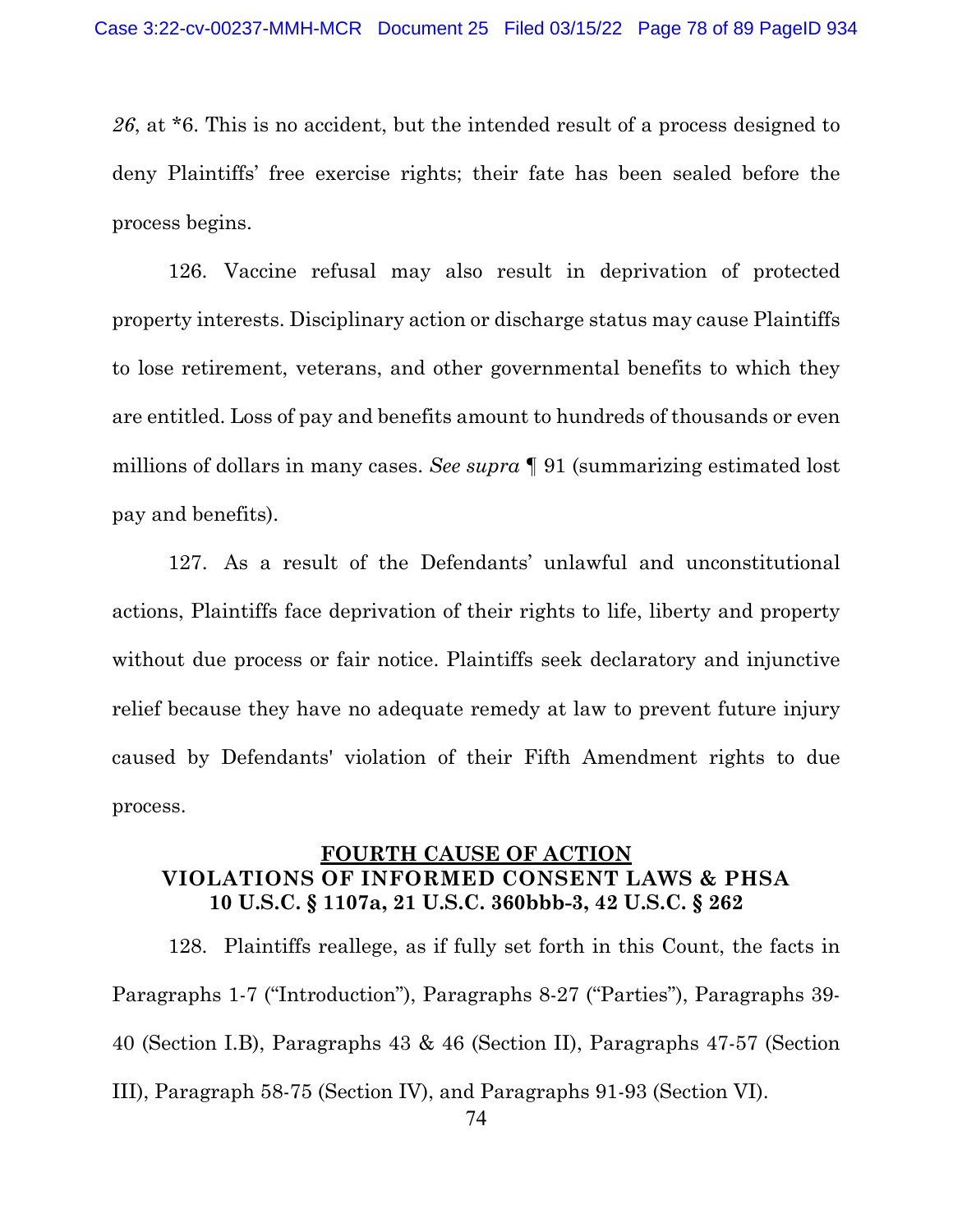129. Defendants have violated the Informed Consent Laws, the PHSA, and the FDA's mandatory labeling regulations. These laws do not provide a private right of action. Accordingly, Plaintiffs' claims for Defendants' *ultra vires* actions in excess of their statutory authority, and in violation of Plaintiffs' rights under applicable statutes and regulations, are brought under the APA. *See, e.g., Austin*, at \*2 & \*7 n.12 (informed consent violations are "APA claims"). It is well-settled that, where a statute does not provide a cause of action, plaintiffs "are nevertheless entitled to enforce [the statute's] substantive requirements through the judicial review provisions of the APA." *Int'l Brominated Solvents Ass'n v. Am. Conf. of Governmental Indus. Hygienists, Inc.,* 393 F.Supp.2d 1362, 1378 (M.D. Ga. 2005).

130. It is undisputed that the FDA-licensed COVID-19 vaccines (Comirnaty and Spikevax) are not available and have not been available since the announcement of the mandate. *See supra* ¶¶ [54-](#page-40-0)[55](#page-40-1) & Exs. 4-6, 12, & 14-15. Defendants are instead mandating EUA vaccines that prominently bear EUA labels. *See Austin*, 2021 WL 5816632, at \*7. The Informed Consent Laws prohibit the mandatory administration of an EUA product. *See* 10 U.S.C. § 1107a and 21 U.S.C. § 360bbb-3. Plaintiffs' statutory rights are reflected in the fact sheet that the FDA requires to be included as part of product labeling, which expressly states that recipients have the "option to accept or refuse" the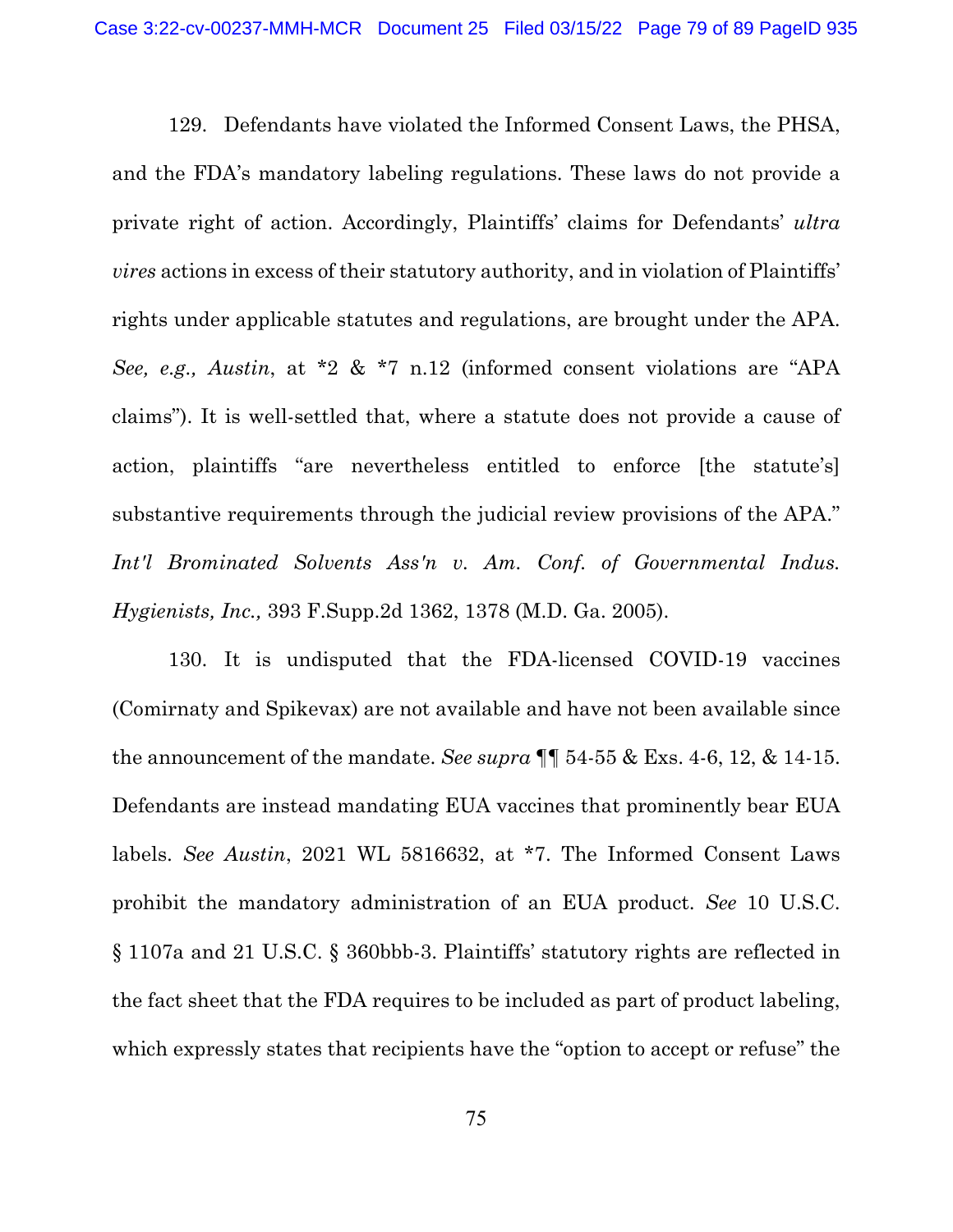EUA product (*i.e.*, it cannot be mandated). Pfizer-BioNTech EUA Vaccine Fact Sheet, *supra* note [27,](#page-37-0) at 13.

131. Defendants seek to circumvent this express statutory prohibition on mandating an EUA product, stated clearly in the FDA's required product labeling, through guidance documents asserting that *any EUA vaccine* may be used interchangeably with, or "as if," it were an FDA-licensed vaccine. *See, e.g.,* Ex. 7, Air Force Guidance, § 3.1.1; Ex. 11, DOD Surgeon Generals Guidance, at 1.

132. Defendants' guidance relies on FDA statements regarding interchangeability in the EUA Re-issuance Letters. *See, e.g.,* Ex. 4, Aug. 23, 2021 EUA Re-Issuance Letter, at 2 n.8. But the FDA—the agency delegated the authority to make EUA determinations under 21 U.S.C. § 360bbb-3 and to make statutory interchangeability determinations under 42 U.S.C. § 262—has never made any determination that an EUA product may be mandated or any statutory interchangeability determination. Nor has the FDA waived the labeling required by the Informed Consent Laws, the PHSA and the FDA's labeling regulations thereunder, *see supra* ¶ [51](#page-38-0) (discussing PHSA labeling requirements in 42 U.S.C. § 2629a)(1)(B)(i)-(ii) & 21 C.F.R. § 610.60(a)). This is consistent with the fact that all EUA products available and offered to Plaintiffs identify such products as EUA products on every vial, and the fact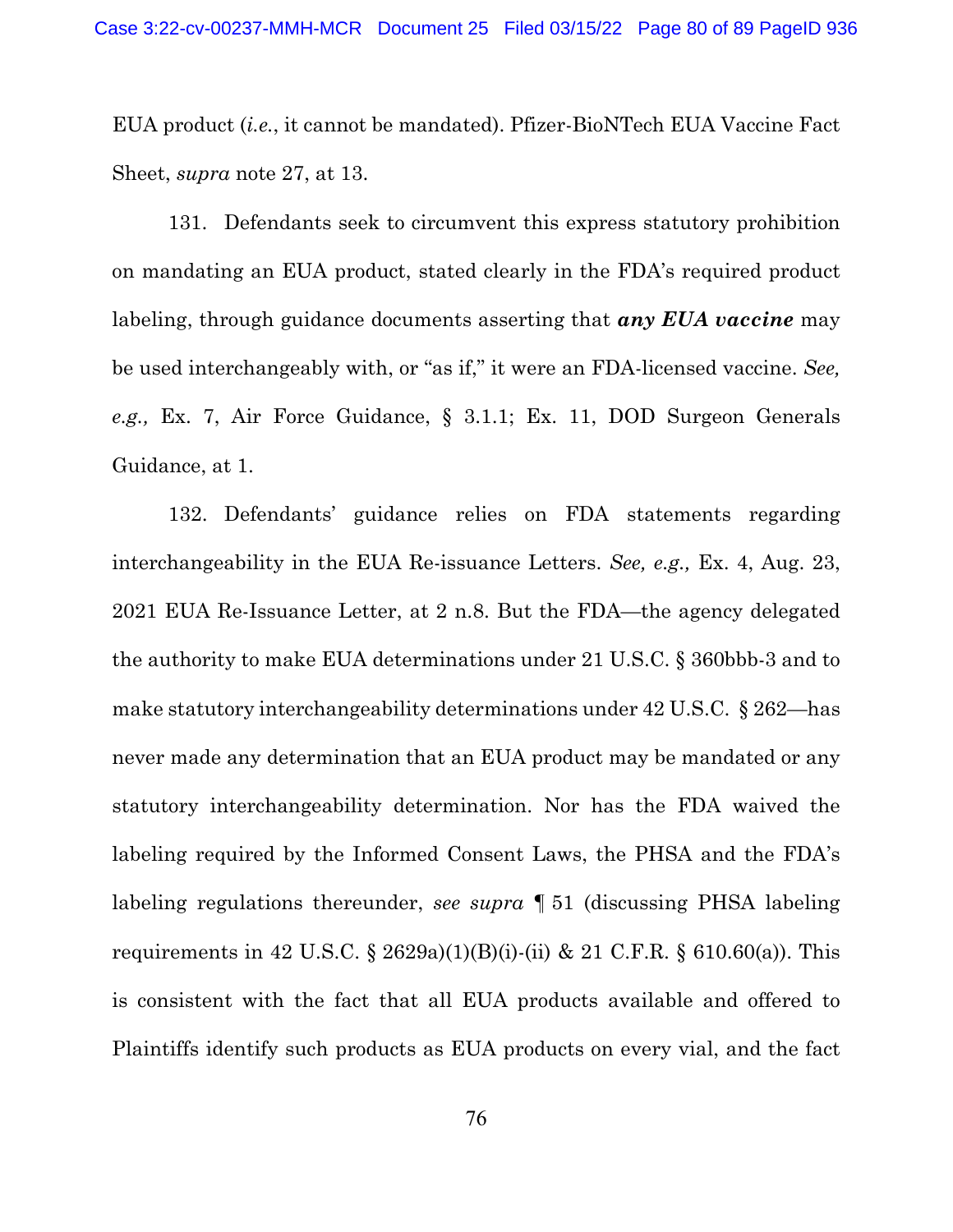that every packaging insert continues to advise patients and caregivers that they have the "option to accept or refuse" administration of the product; conversely, no COVID-19 vaccines are available that are labeled as FDAlicensed products (*i.e.*, Comirnaty or Spikevax).

133. The FDA documents relied on by Defendants expressly state that the EUA and the licensed product are "legally distinct" and acknowledge that there are "certain differences" between these products. These legal distinctions include the fact that the EUA BioNTech Vaccine is subject to the laws governing EUA products, including the statutory right of informed consent (*i.e.*, the "option to accept or refuse"). The FDA-licensed Comirnaty, by contrast, is subject to the heightened statutory requirements under the PHSA for FDA-licensed products, namely, that it meets the PHSA's requirements for safety, potency (or efficacy), and purity, and must use FDAapproved labeling and manufacturing facilities and processes.

134. While the FDA initially asserted that EUA products and the FDAlicensed products are interchangeable because they have the "same formulation," while admitting that there are "certain differences" between them, the FDA subsequently expanded the scope of interchangeable products to encompass products with different formulations that are chemically distinct but "analytically comparable." Ex. 5, Oct. 29, 2021 EUA Re-Issuance Letter &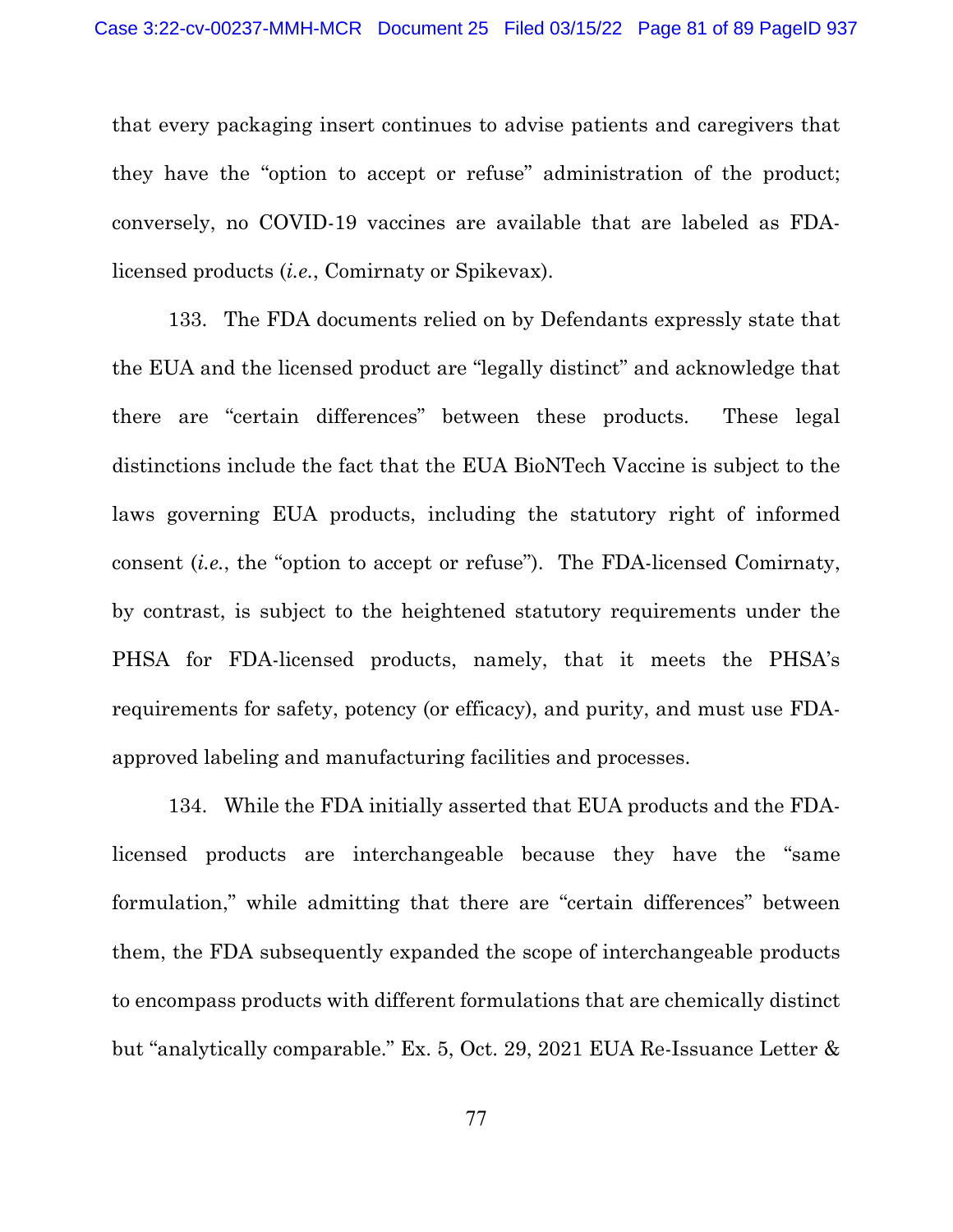Ex. 6, Jan. 3, 2022 EUA Re-Issuance Letter.

135. The DOD Mandate and the Armed Services Guidance are *ultra vires* actions taken in excess of their statutory authority, and in violation of the substantive requirements of the Informed Consent Laws, the PHSA, and the FDA's labeling regulations, insofar as they: (1) mandate an EUA product and seek to override service members' statutory informed consent and rights to refuse a non-FDA-licensed product; (2) direct the Armed Services, health care providers, and military treatment facilities to administer EUA products as if they were legally interchangeable with (or legally equivalent to) FDA-licensed products; and (3) seek to deceive service members' into forfeiting their informed consent rights by misrepresenting non-FDA-licensed EUA products as if they were FDA-licensed products and/or by directing service members to ignore (or refusing to provide altogether) the clear statements in the FDArequired labeling that they have the right to refuse the EUA product. The FDA statements on which Defendants rely do not purport to override or waive informed consent rights, to establish any legal equivalency between EUA and FDA-licensed products, or to waive the mandatory requirements of the FDA's labeling regulations.

136. The DOD Mandate and Armed Services Guidance must therefore be declared unlawful and enjoined insofar as they seek to mandate an EUA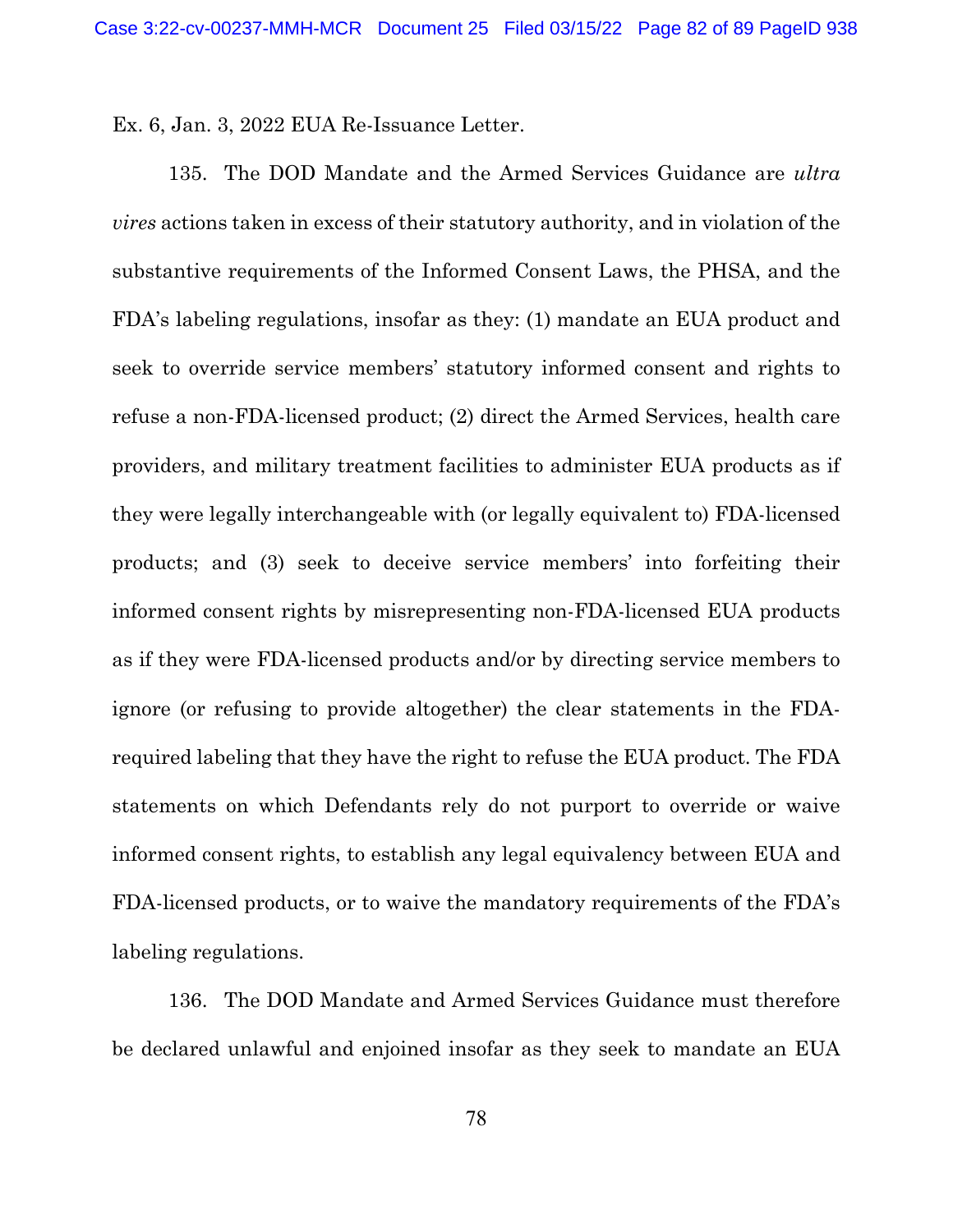product, consistent with applicable precedent. *See generally John Doe #1 v Rumsfeld*, 341 F. Supp. 2d 1, 19 (D.D.C. 2004), *modified sub nom.* 2005 WL 774857 (D.D.C. 2005) (enjoining mandatory administration of EUA anthrax vaccine).

137. Plaintiffs' note that, in other legal challenges to the DOD Mandate, Defendants have asserted the affirmative defense that the DOD Mandate is limited to "EUA-labeled, "BLA-compliant" vaccines (*i.e.*, vaccines manufactured in accordance with the Comirnaty BLA). *See generally Austin*. But the DOD Mandate and the Armed Services Guidance never use the terms "BLA-compliant," or suggest any such limitation, and the publicly available documents refer only to "EUA" vaccines, without any limitation to "BLAcompliant" lots. The purported limitation of the mandate to "BLA-compliant" lots was announced in the first instance by agency defense counsel in court filings and is entirely unsupported in the record. Courts may not accept "post hoc rationalization by counsel as prime authority for agency decision[s]." *Harrison v. Ocean Bank*, 2011 WL 2607086, at \*4 (S.D. Fla. June 30, 2011).

138. As a result of Defendants' unlawful actions, Plaintiffs will be required either to take a non-FDA-licensed EUA vaccine, or else face the serious disciplinary consequences outlined above that will result in the loss of their livelihoods, careers, benefits, and fundamental rights.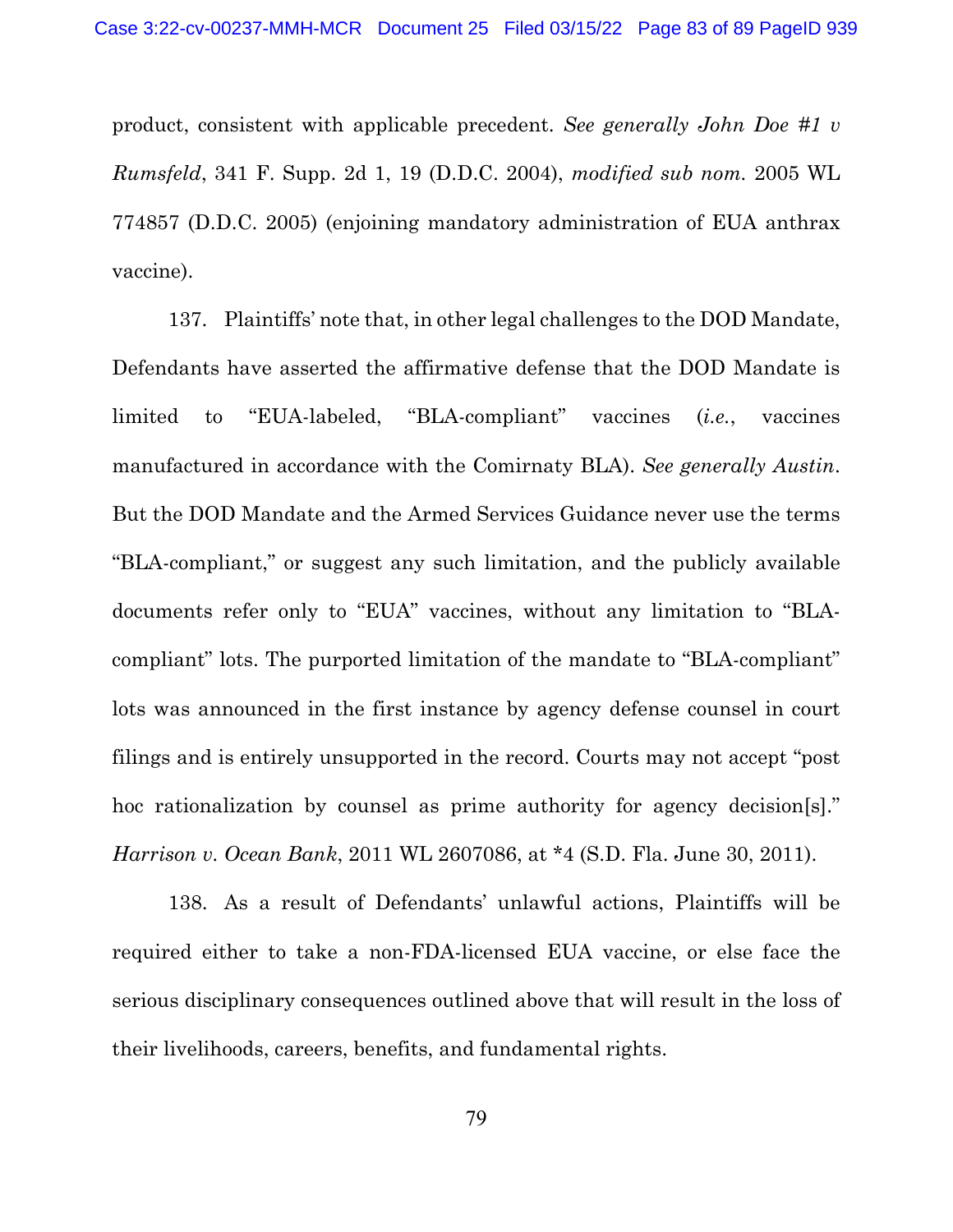#### **FIFTH CAUSE OF ACTION VIOLATIONS OF ADMINISTRATIVE PROCEDURE ACT 5 U.S.C. § 706(2)(A), § 706(2)(C) & § 706(2)(E)**

139. Plaintiffs reallege, as if fully set forth in this Count, the facts in Paragraphs 1-7 ("Introduction"), Paragraphs 8-27 ("Parties"), Paragraphs 39- 40 (Section I.B), Paragraphs 43 & 46 (Section II), Paragraphs 47-57 (Section III), Paragraph 58-75 (Section IV), and Paragraphs 91-93 (Section VI).

140. The DOD Mandate and Armed Services' guidance are *ultra vires*  actions "in excess of statutory jurisdiction [and] authority," 5 U.S.C. § 706(2)(C), for the reasons set forth under the Fourth Cause of Action above. The DOD and the Armed Services are departments and agencies of the United States Government. As such, they are agencies created by statute, and "it is axiomatic that an administrative agency's power to promulgate legislative regulations," like the DOD Mandate, "is limited to the authority delegated by Congress." *Bowen v. Georgetown Univ. Hosp.*, 488 U.S. 204, 208, 109 S. Ct. 468, L.Ed.2d 493 (1988); *see also La. Pub. Serv. Comm'n v. FERC*, 476 U.S. 355, 375, 106 S. Ct. 1890, 90 L.Ed.2d 369 (1986) ("an agency literally has no power to act, …, unless and until Congress confers power on it."). While Congress and the President have delegated the Secretary of Defense broad authority, they have expressly withheld the authority to mandate an EUA vaccine without Presidential waiver, which Secretary Austin has neither received nor requested.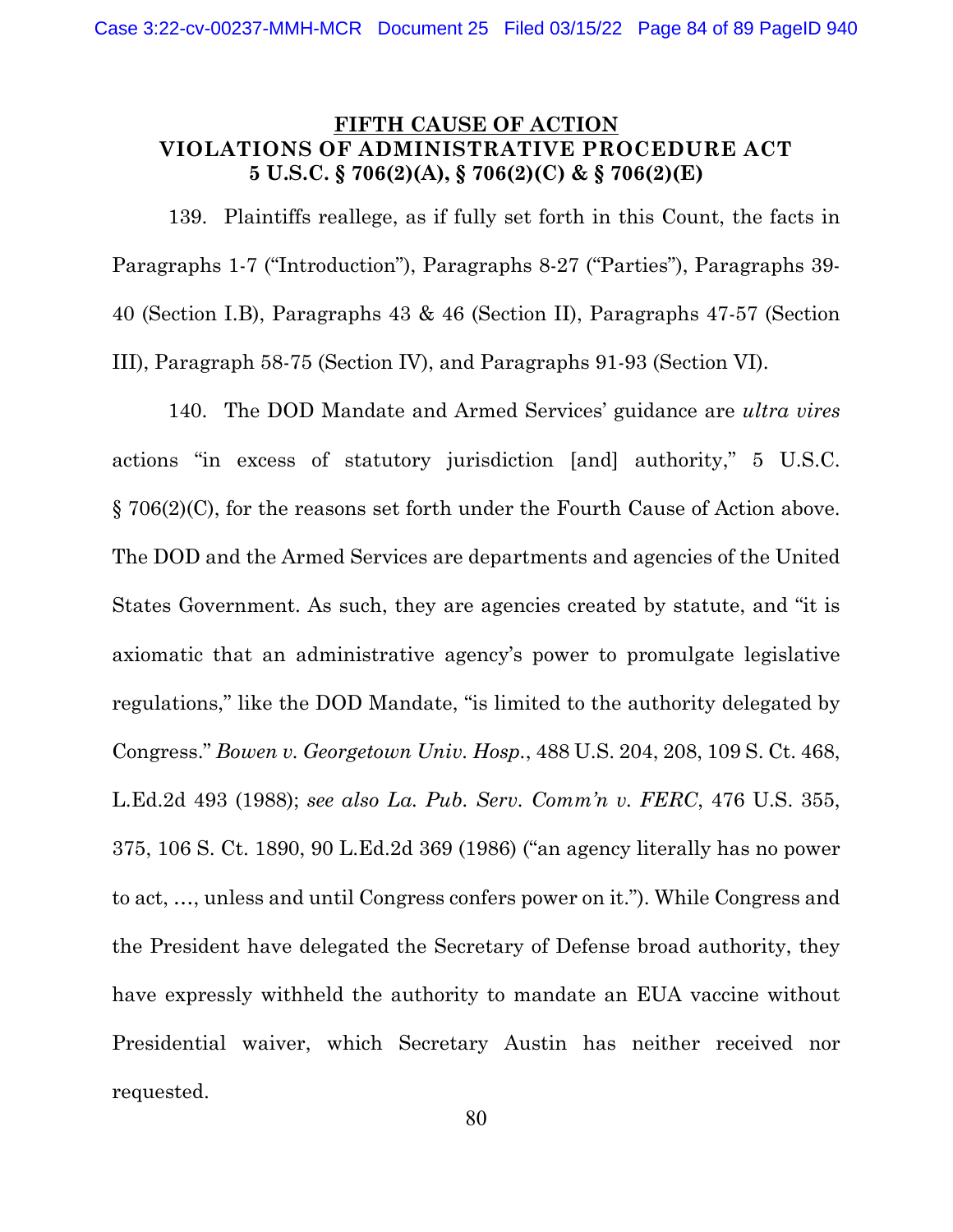141. The DOD Mandate and the Armed Services' guidance must be set aside as "arbitrary, capricious, an abuse of discretion, or otherwise not in accordance with law," 5 U.S.C. § 706(A), and because it is not supported by "substantial evidence." 5 U.S.C. § 706(E). The entirety of the DOD Mandate is a two-page memorandum from the Secretary of Defense that cites no statute, regulation, executive order or other legal authority. The DOD Mandate is arbitrary and capricious insofar as it imposes an entirely new mandate on over two million active duty and reserve service members without any explanation, justification, legal basis or authority; any findings of facts or analysis (costbenefit or otherwise) supporting the directive; seeks to exercise *ultra vires*  action in excess of DOD or Secretary Austin's authority and/or that is expressly delegated to another agency; and is based on patent misrepresentations of the law.

142. The DOD Mandate is arbitrary and capricious insofar as its sole justification or explanation is a conclusory statement that the Secretary has "determined that mandatory vaccination against [COVID-19] is necessary to protect the Force and defend the American people." Ex. 2, DOD Mandate at 1. Given that the DOD Mandate was issued on the very next day after FDA Comirnaty Approval, it is apparent the DOD blindly relied on the FDA approval and out-of-context FDA statements regarding interchangeability.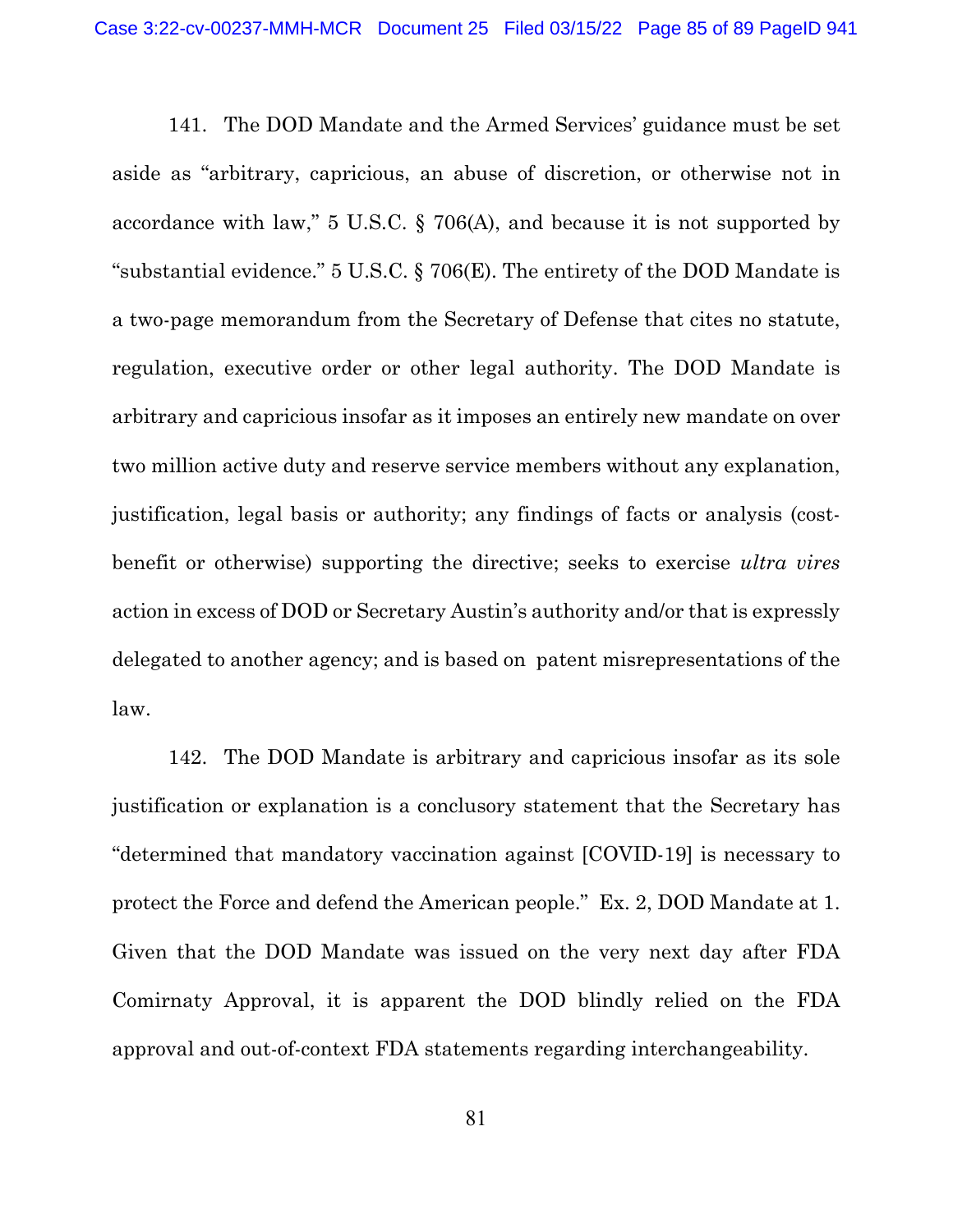143. Defenandants also purport to rely on the CDC's recommendations in adopting the two-dose regimen, but have ignored the CDC's unanimous recommendation that all eligible adults should receive a third booster shot. *See*  CDC, *CDC Expands Eligibility for COVID-19 Booster Shots to All Adults,* CDC Media Statement (Nov. 19, 2021), available at: https://www.cdc.gov/media/releases/2021/s1119-booster-shots.html. Such selective picking and choosing of which recommendations to follow, without any explanation, is the essence of arbitrary and capricious decision-making.

144. The DOD Mandate is also arbitrary and capricious because it constitutes an unannounced and unexplained departure from a prior policy. In a July 6, 2021 memorandum from the Office Legal Counsel, the DOD interpreted the informed consent requirements in 10 U.S.C. § 1107a "to mean that DOD may not require service members to take an EUA [vaccine]" without first obtaining a Presidential Waiver under 10 U.S.C. § 1107a. *See* Ex. 18, Office of Legal Counsel, Vaccine Mandate Opinion at 16. There has been no Presidential Waiver, yet the Defendants are mandating use of EUA vaccines. "[A]gencies must typically provide a 'detailed explanation' for contradicting a prior policy;" they may not, as DOD has done here, "depart from a prior policy *sub silentio*." *OSHA*, 2021 WL 5279381, at \*5 (*quoting FCC v. Fox Television Stations, Inc.*, 556 U.S. 502, 515, 129 S. Ct. 1800, 173 L.Ed.2d 738 (2009)).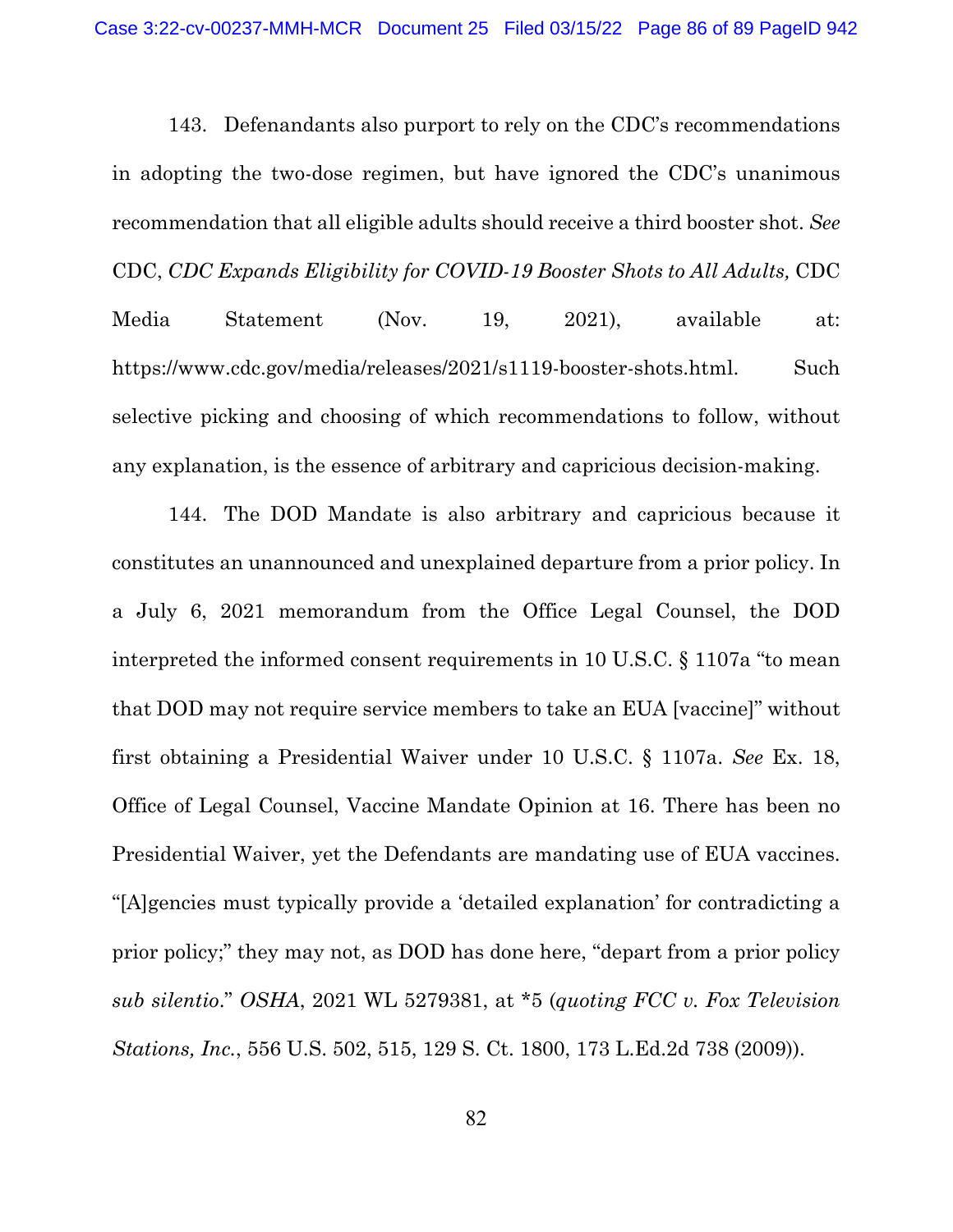145. Finally, the DOD Mandate and Armed Services Guidance are arbitrary and capricious, and unsupported by substantial evidence, insofar as they categorically eliminated existing exemptions for previous documented infections under AR 40-562, or to consider natural immunity in its religious exemption decisions. *See, e.g., Navy SEAL 1*, at \*16 & n.10; *Navy SEALs 1-26*, at \*10; *Air Force Officer*, at \*10. In doing so, Defendants have "entirely failed to consider an important aspect of the problem." *Motor Vehicle Mfrs. Ass'n of U.S., Inc. v. State Farm Mut. Auto. Ins. Co.,* 463 U.S. 29, 43 (1983).

146. As a result of Defendants' unlawful actions, Plaintiffs will be required either to take an unlicensed vaccine, pursuant to an unlawful directive, or else face the serious disciplinary consequences outlined above that will result in the loss of their livelihoods, benefits, and fundamental rights.

## **SIXTH CAUSE OF ACTION DECLARATORY AND INJUNCTIVE RELIEF 28 U.S.C. § 1331 & § 2201**

147. Plaintiffs reallege, as if fully set forth in this Count, the facts in Paragraphs 1-7 ("Introduction"), Paragraphs 39-40 (Section I.B), Paragraph 43 (Section II), Paragraphs 47-57 (Section III), and Paragraphs 91-93 (Section VI).

148. Where an agency or officer of the United States has acted *ultra vires* in violation of a statute or otherwise in excess of its delegated authority, or where agency action is deemed not to be final and not subject to review under the APA, a person injured by such action may assert a claim for specific relief.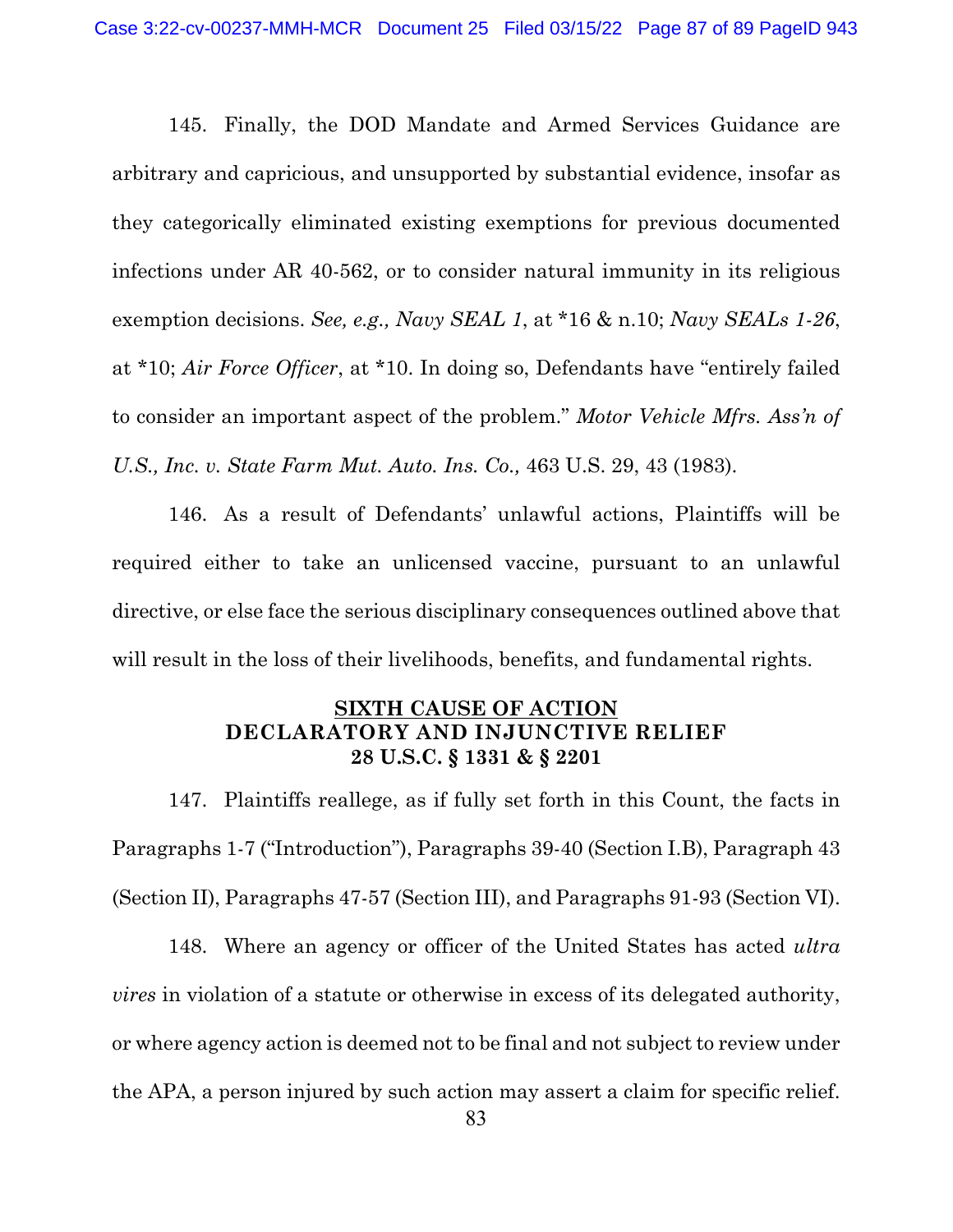Review of such agency or officer action is available where the *ultra vires* action "wholly deprive[s] the [party] of a meaningful and adequate means of vindicating its ... rights" under federal statutes. *Rhode Island Dep't of Env't Mgmt. v. United States*, 304 F.3d 31, 41–42 (1st Cir.2002).

149. Plaintiffs' injuries are due to the *ultra vires* actions of Defendant agencies and officers of the United States, which have wholly deprived of their rights under federal laws not to be required to take a non-FDA-licensed vaccines (specifically their rights under the Informed Consent Laws and the PHSA) and their rights under RFRA not to have their free exercise of religion substantially burdened in the absence of a compelling governmental interest and the use of the least restrictive means. Moreover, Plaintiffs have been deprived of their statutory rights through the implementation of the Armed Services Guidance, which are guidance documents that may be deemed not to be final agency actions subject to APA review. Moreover, the Armed Services Guidance and implementation appears to directly conflict with the express terms of the DOD Mandate itself, which permits only FDA-licensed vaccines labeled as such to be mandated. To the extent that these agency actions are deemed not to be subject to APA review, Plaintiffs seek judicial review and injunctive relief from these actions pursuant to the inherent equity powers of the Court pursuant to 28 U.S.C. § 2201 and 28 U.S.C. § 1331.